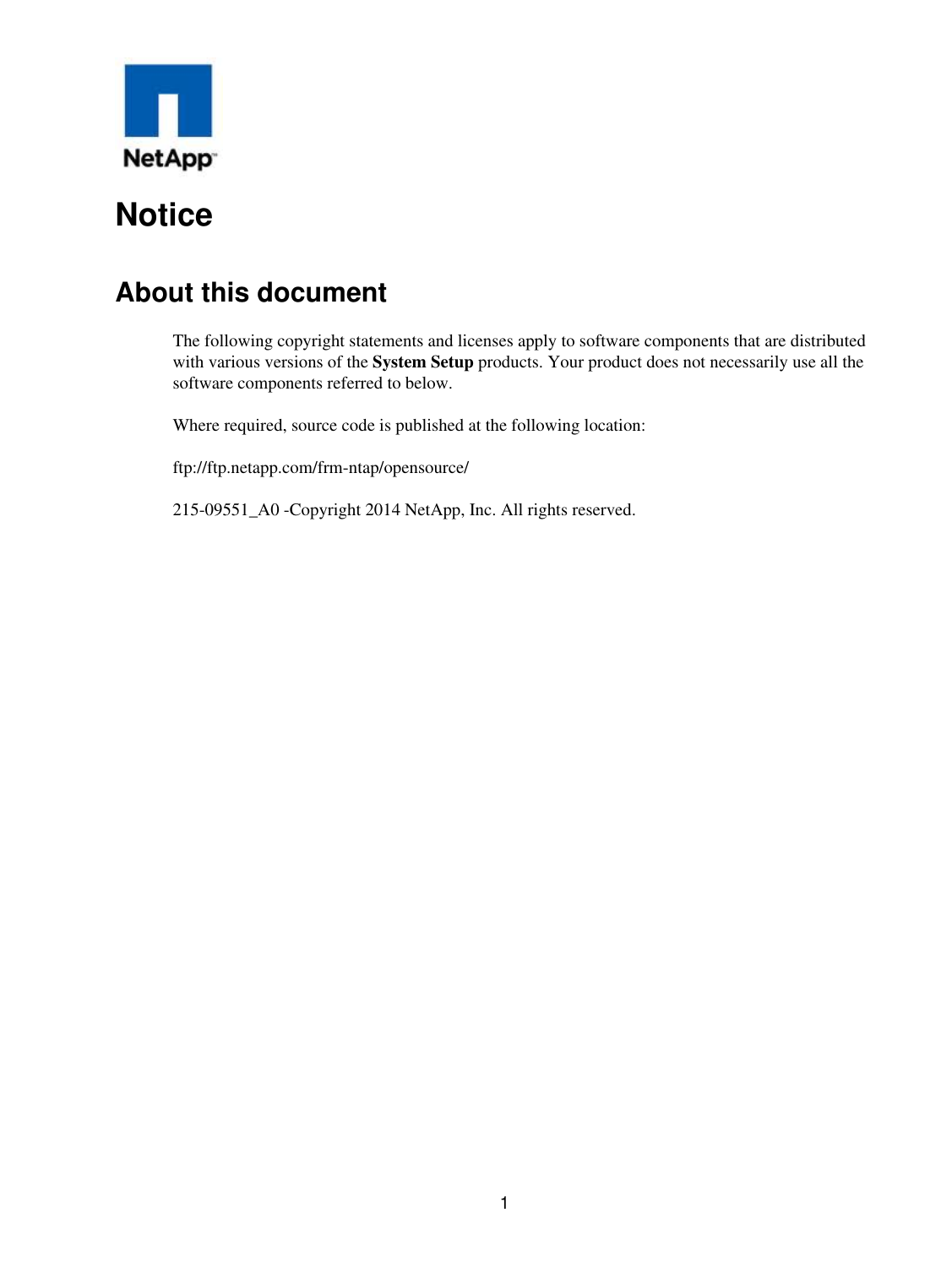## **Copyrights and licenses**

### **The following component is subject to the Adobe Robohelp**

• Adobe RoboHelp - 10.0.0.287

*Copyright© 1998-2003 eHelp® Corporation.All rights reserved. Copyright 1992-2012*

• Robohelp Auto-Generated Files - 10.0.0.287

*Copyright© 1998-2003 eHelp® Corporation.All rights reserved. Copyright © 1998-2012 Adobe Systems Incorporated. All rights reserved.*

*Copyright 1992-2012*

http://www.adobe.com/products/eulas/pdfs/Gen\_WWCombined-20070622\_1253.pdf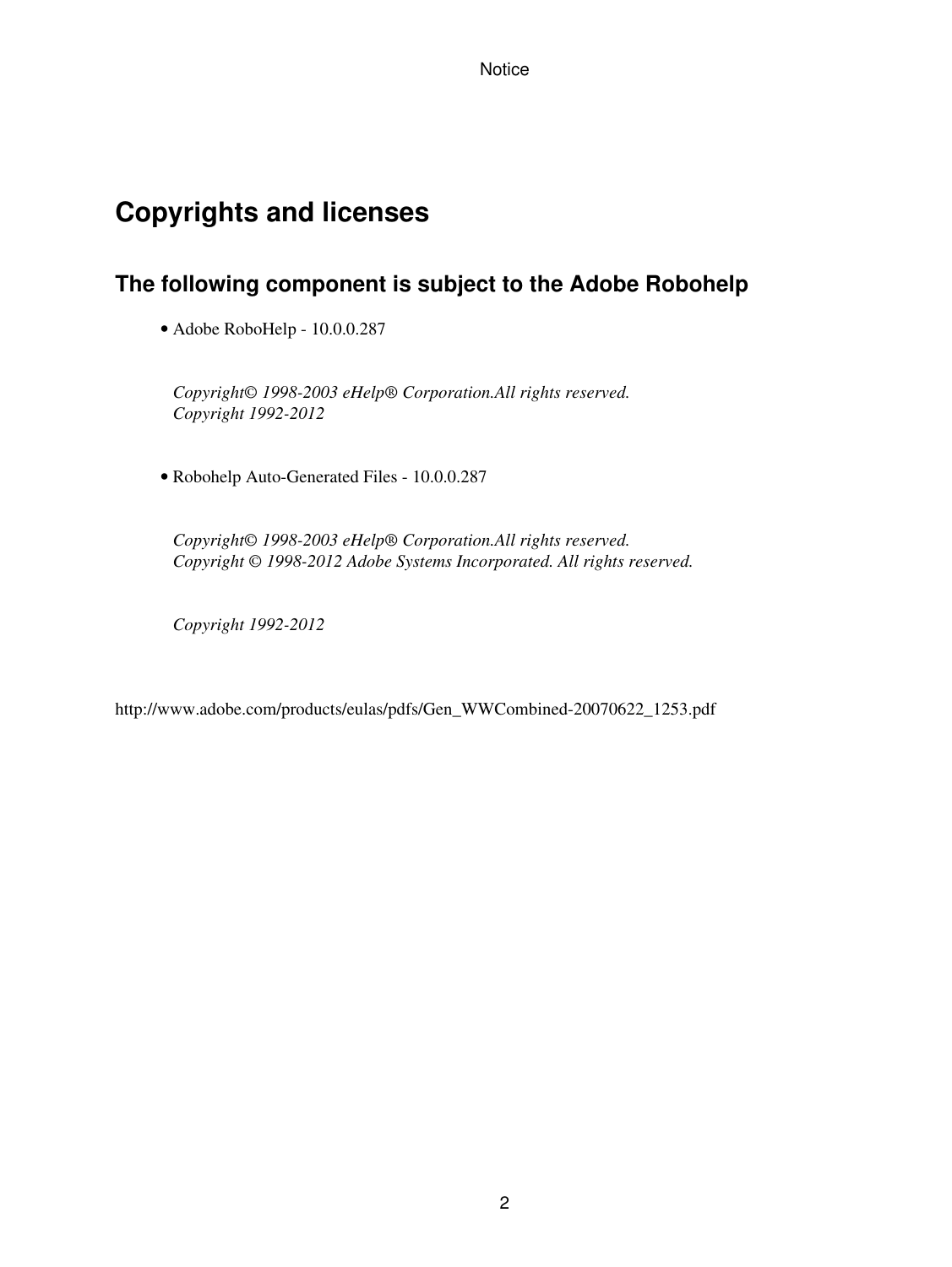### **The following component is subject to the Apache 1.1**

• Apache Base64 functions - Unspecified

*Copyright (c) 1995-1999 The Apache Group. All rights reserved.*

• Apache XML xml-commons - 1.0.b2

*Copyright (c) 2001-2002 The Apache Software Foundation. All rights Copyright © 1994-2001 World Wide Web Consortium*

## **Apache Software License**

## **Version 1.1**

Copyright (c) 2000 The Apache Software Foundation. All rights reserved.

Redistribution and use in source and binary forms, with or without modification, are permitted provided that the following conditions are met:

1. Redistributions of source code must retain the above copyright notice, this list of conditions and the following disclaimer.

2. Redistributions in binary form must reproduce the above copyright notice, this list of conditions and the following disclaimer in the documentation and/or other materials provided with the distribution.

3. The end-user documentation included with the redistribution, if any, must include the following acknowledgment:

"This product includes software developed by the Apache Software Foundation (http://www.apache.org/)."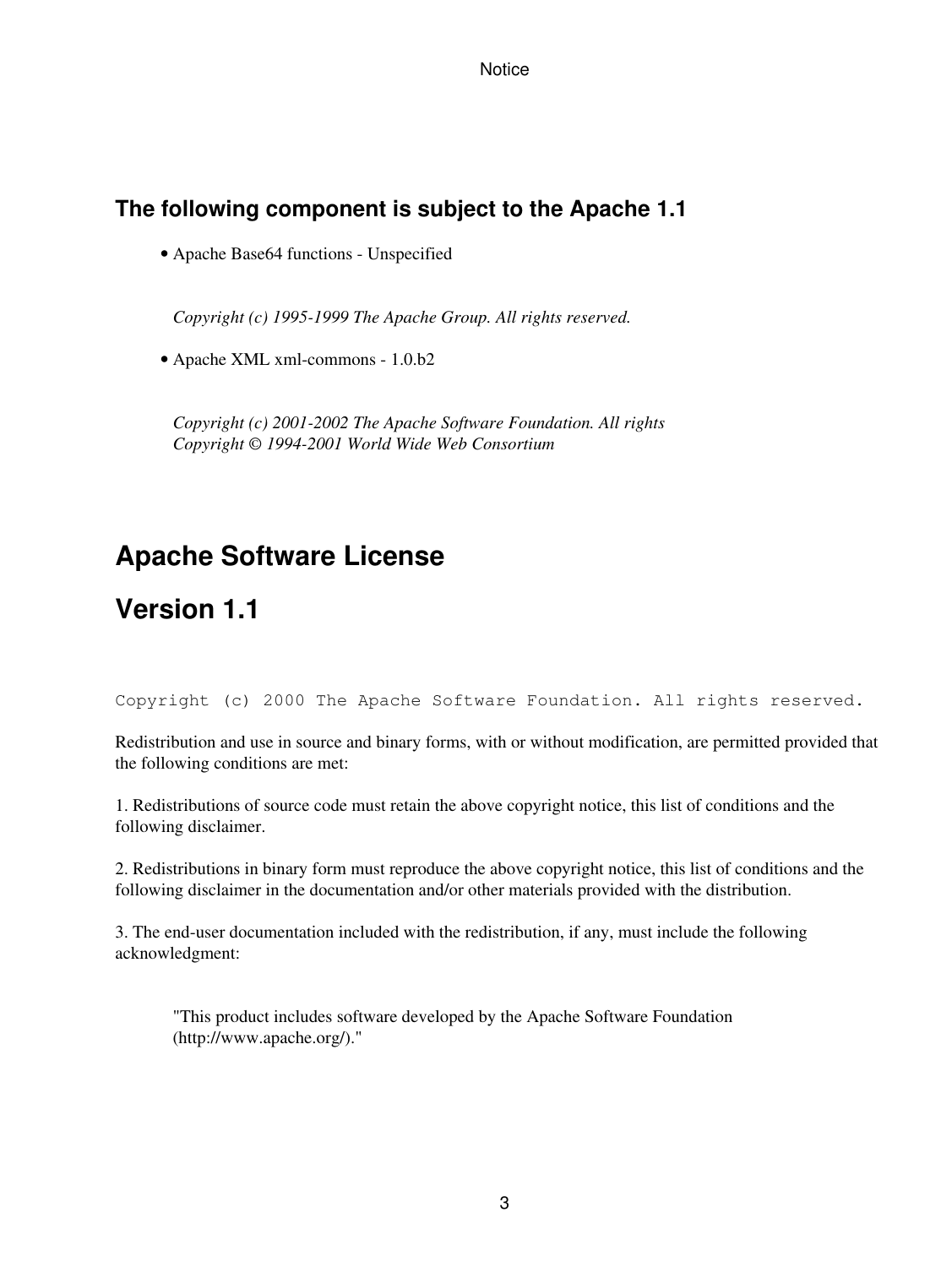Alternately, this acknowledgment may appear in the software itself, if and wherever such third-party acknowledgments normally appear.

4. The names "Apache" and "Apache Software Foundation" must not be used to endorse or promote products derived from this software without prior written permission. For written permission, please contact apache@apache.org.

5. Products derived from this software may not be called "Apache", nor may "Apache" appear in their name, without prior written permission of the Apache Software Foundation.

THIS SOFTWARE IS PROVIDED "AS IS" AND ANY EXPRESSED OR IMPLIED WARRANTIES, INCLUDING, BUT NOT LIMITED TO, THE IMPLIED WARRANTIES OF MERCHANTABILITY AND FITNESS FOR A PARTICULAR PURPOSE ARE DISCLAIMED. IN NO EVENT SHALL THE APACHE SOFTWARE FOUNDATION OR ITS CONTRIBUTORS BE LIABLE FOR ANY DIRECT, INDIRECT, INCIDENTAL, SPECIAL, EXEMPLARY, OR CONSEQUENTIAL DAMAGES (INCLUDING, BUT NOT LIMITED TO, PROCUREMENT OF SUBSTITUTE GOODS OR SERVICES; LOSS OF USE, DATA, OR PROFITS; OR BUSINESS INTERRUPTION) HOWEVER CAUSED AND ON ANY THEORY OF LIABILITY, WHETHER IN CONTRACT, STRICT LIABILITY, OR TORT (INCLUDING NEGLIGENCE OR OTHERWISE) ARISING IN ANY WAY OUT OF THE USE OF THIS SOFTWARE, EVEN IF ADVISED OF THE POSSIBILITY OF SUCH DAMAGE.

This software consists of voluntary contributions made by many individuals on behalf of the Apache Software Foundation. For more information on the Apache Software Foundation, please see <http://www.apache.org/>.

Portions of this software are based upon public domain software originally written at the National Center for Supercomputing Applications, University of Illinois, Urbana-Champaign.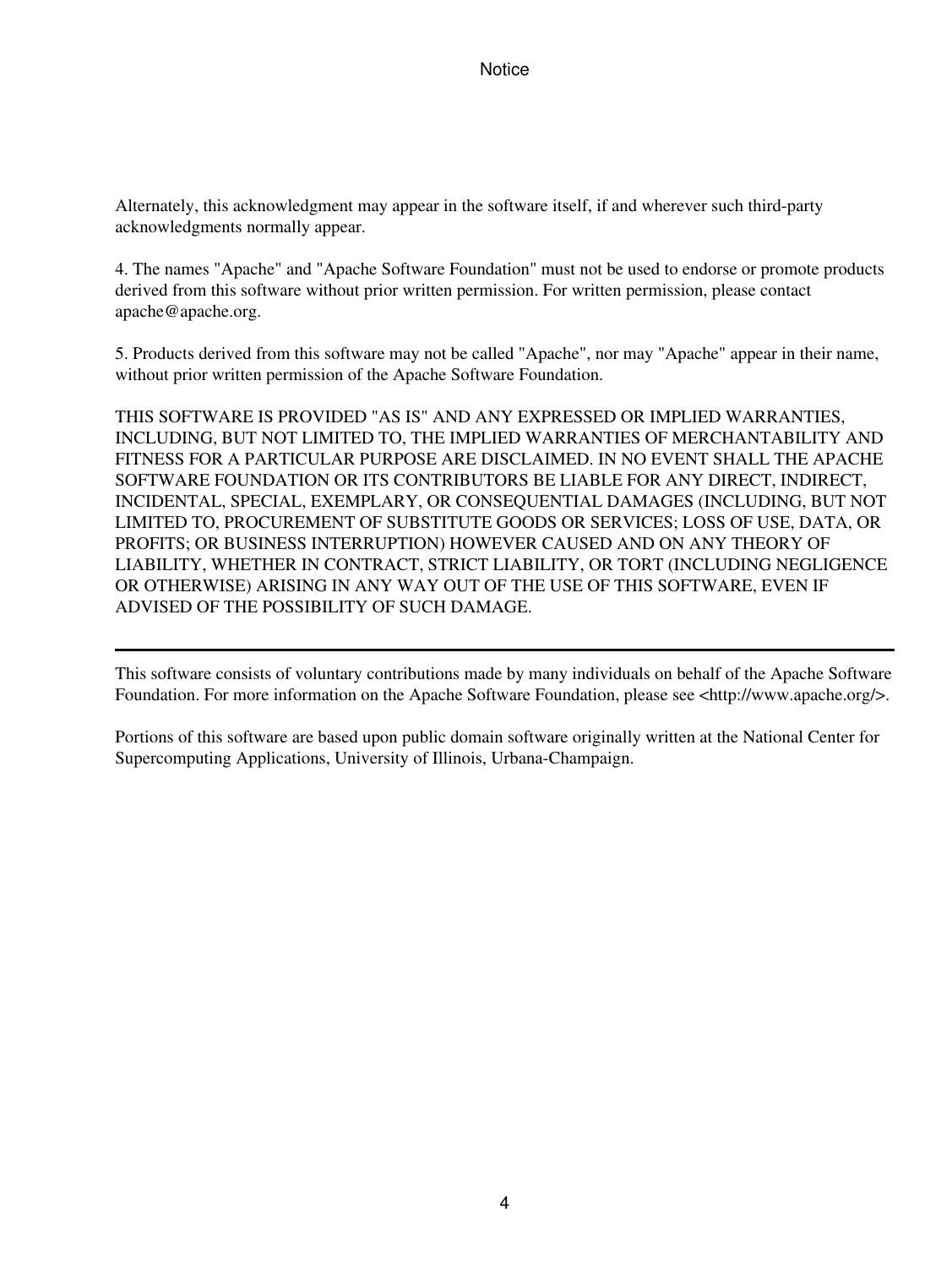### **The following component is subject to the Apache License Version 2.0**

• Apache Jakarta Commons IO - 2.0.1

*Copyright 2002-2010 The Apache Software Foundation*

• Apache JaxMe 2 - 0.3

*Copyright © 2002-2003, The Apache Software Foundation*

• Apache-Jakarta Codec - 1.4

*Copyright 2002-2009 The Apache Software Foundation Copyright (C) 2002 Kevin Atkinson (kevina@gnu.org)*

• Apache-Jakarta Collections - 3.2.1

*Copyright © 2001-2008 http://www.apache.org/ The Apache Software Foundation. All Rights Reserved.*

• Apache-Jakarta Lang - 2.6

*Copyright 2001-2011 The Apache Software Foundation*

• Apache-Logging log4net - 1.2.10

*Copyright 2001-2007 The Apache Software Foundation*

• Apache-Logging log4net - 1.2.11

*Copyright 2004-2013 The Apache Software Foundation. All rights reserved*

• guava-libraries - r08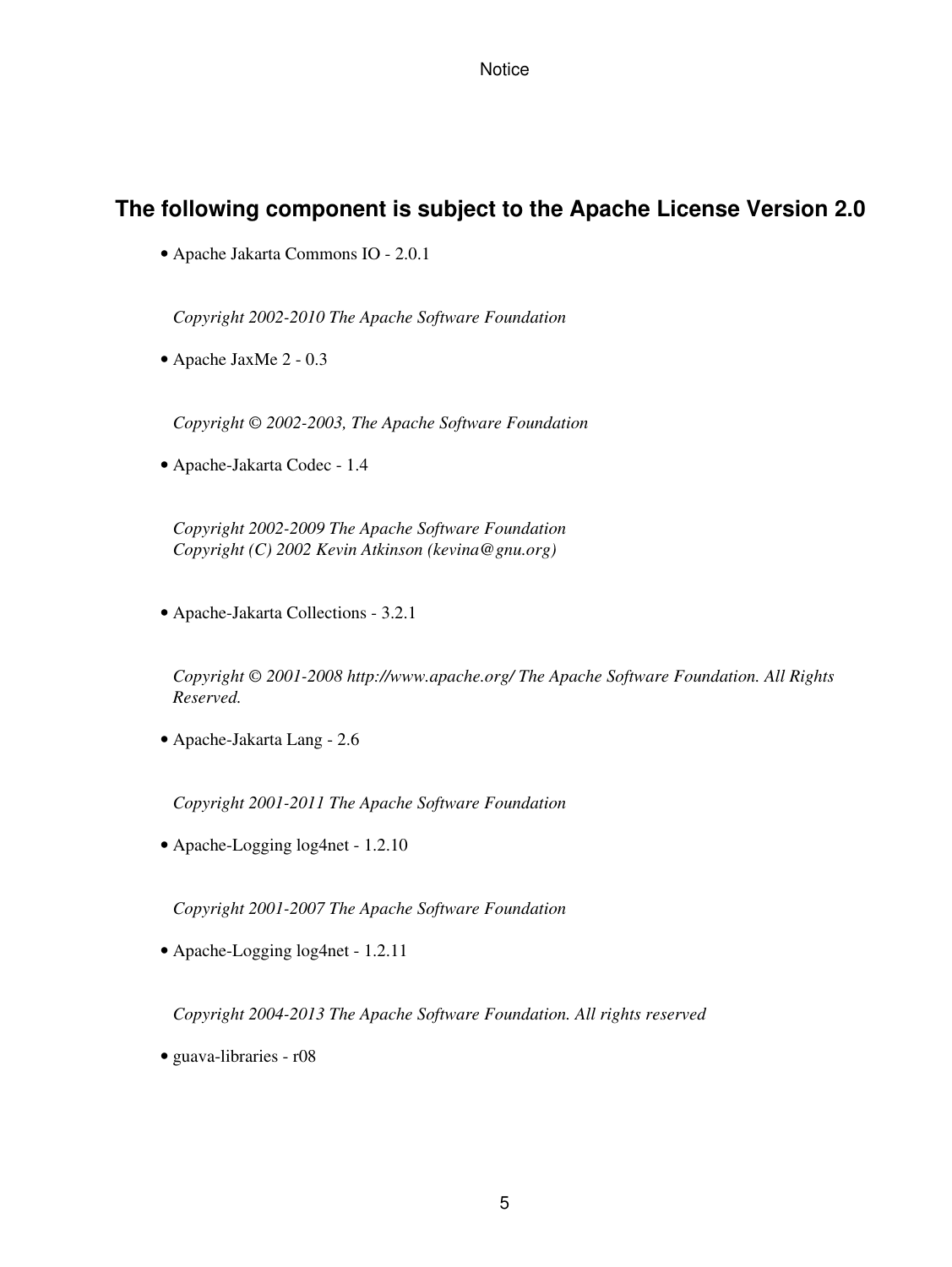*Copyright 2010 Google Inc.*

 $\bullet$  jaxme-js - 0.3

*Copyright © 2002-2003, The Apache Software Foundation*

• jsyntaxpane - 0.9.5-b27

*Copyright 2008 Ayman Al-Sairafi ayman.alsairafi@gmail.com*

• OpenSSL - Google Contribution - Unspecified

*Written by Adam Langley (Google) for the OpenSSL project. Copyright 2011 Google Inc. Copyright 2011 Google Inc. Author: Emilia Käsper and Peter Schwabe.*

• Streaming API for XML (StAX) - JSR-173 - 1.0

*Copyright (c) 2003 by BEA Systems. All Rights Reserved.*

## **Apache License Version 2.0, January 2004**

http://www.apache.org/licenses/

TERMS AND CONDITIONS FOR USE, REPRODUCTION, AND DISTRIBUTION

#### **1. Definitions**.

"License" shall mean the terms and conditions for use, reproduction, and distribution as defined by Sections 1 through 9 of this document.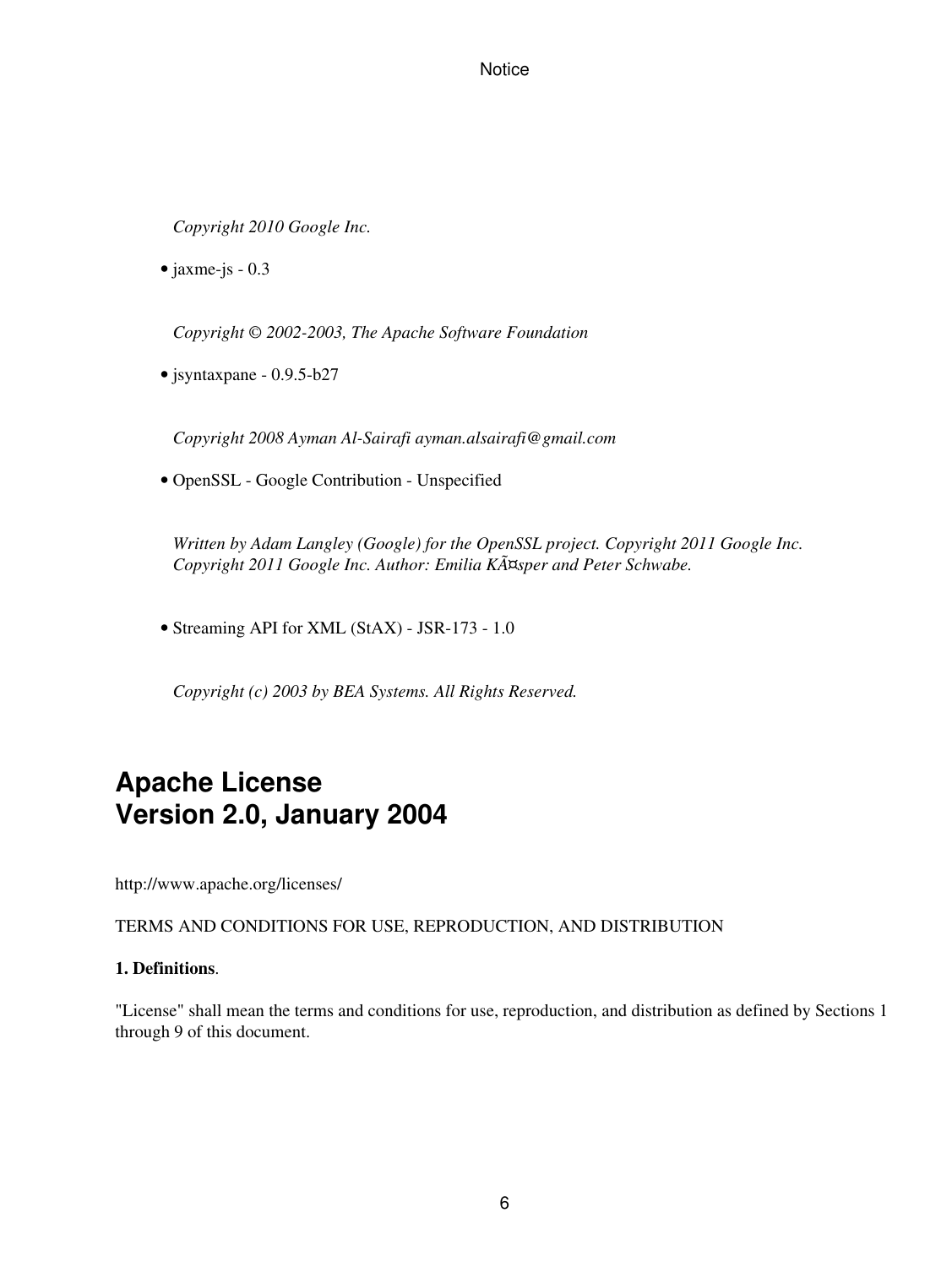"Licensor" shall mean the copyright owner or entity authorized by the copyright owner that is granting the License.

"Legal Entity" shall mean the union of the acting entity and all other entities that control, are controlled by, or are under common control with that entity. For the purposes of this definition, "control" means (i) the power, direct or indirect, to cause the direction or management of such entity, whether by contract or otherwise, or (ii) ownership of fifty percent (50%) or more of the outstanding shares, or (iii) beneficial ownership of such entity.

"You" (or "Your") shall mean an individual or Legal Entity exercising permissions granted by this License.

"Source" form shall mean the preferred form for making modifications, including but not limited to software source code, documentation source, and configuration files.

"Object" form shall mean any form resulting from mechanical transformation or translation of a Source form, including but not limited to compiled object code, generated documentation, and conversions to other media types.

"Work" shall mean the work of authorship, whether in Source or Object form, made available under the License, as indicated by a copyright notice that is included in or attached to the work (an example is provided in the Appendix below).

"Derivative Works" shall mean any work, whether in Source or Object form, that is based on (or derived from) the Work and for which the editorial revisions, annotations, elaborations, or other modifications represent, as a whole, an original work of authorship. For the purposes of this License, Derivative Works shall not include works that remain separable from, or merely link (or bind by name) to the interfaces of, the Work and Derivative Works thereof.

"Contribution" shall mean any work of authorship, including the original version of the Work and any modifications or additions to that Work or Derivative Works thereof, that is intentionally submitted to Licensor for inclusion in the Work by the copyright owner or by an individual or Legal Entity authorized to submit on behalf of the copyright owner. For the purposes of this definition, "submitted" means any form of electronic, verbal, or written communication sent to the Licensor or its representatives, including but not limited to communication on electronic mailing lists, source code control systems, and issue tracking systems that are managed by, or on behalf of, the Licensor for the purpose of discussing and improving the Work, but excluding communication that is conspicuously marked or otherwise designated in writing by the copyright owner as "Not a Contribution."

"Contributor" shall mean Licensor and any individual or Legal Entity on behalf of whom a Contribution has been received by Licensor and subsequently incorporated within the Work.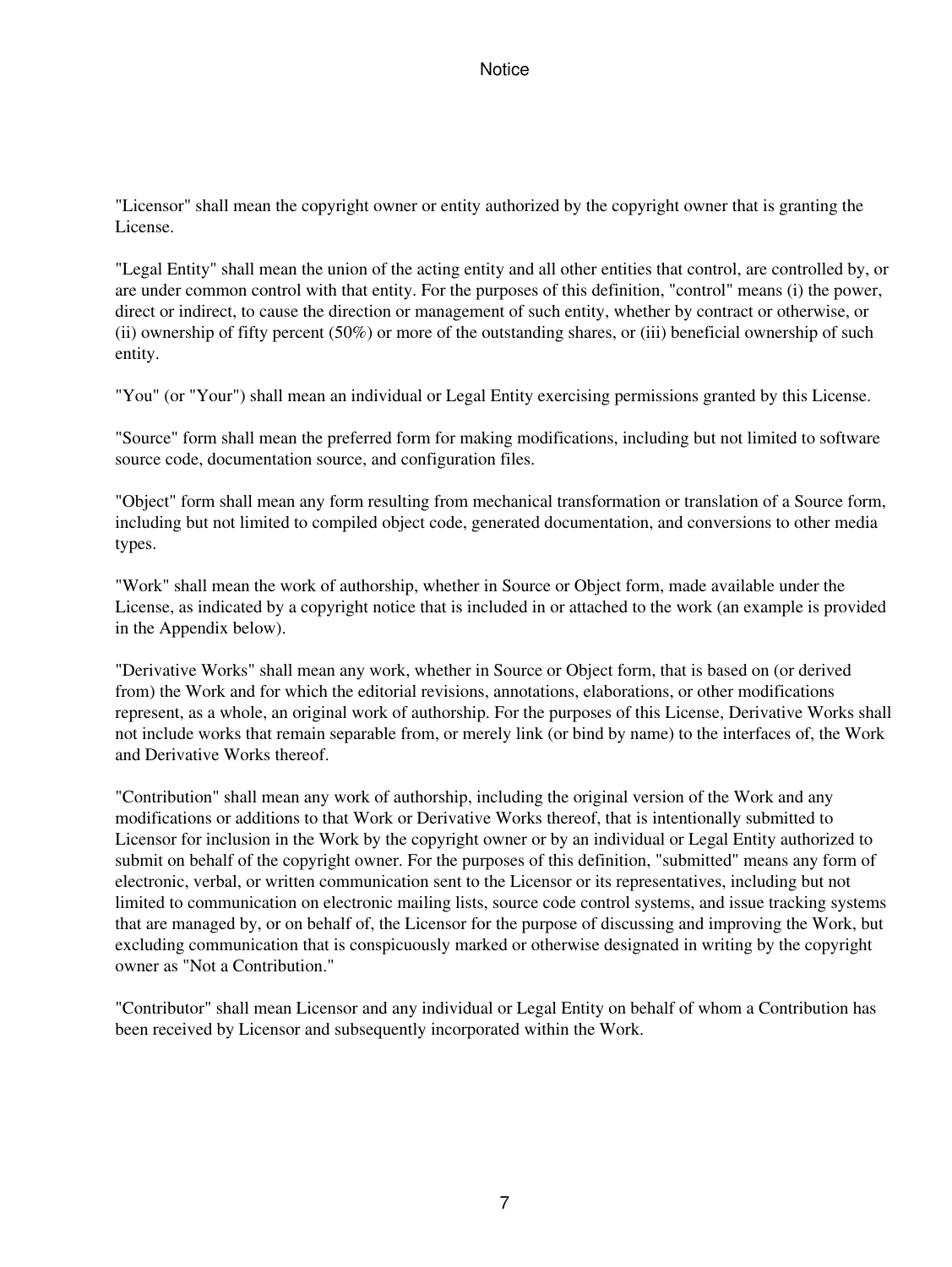**2. Grant of Copyright License**. Subject to the terms and conditions of this License, each Contributor hereby grants to You a perpetual, worldwide, non-exclusive, no-charge, royalty-free, irrevocable copyright license to reproduce, prepare Derivative Works of, publicly display, publicly perform, sublicense, and distribute the Work and such Derivative Works in Source or Object form.

**3. Grant of Patent License**. Subject to the terms and conditions of this License, each Contributor hereby grants to You a perpetual, worldwide, non-exclusive, no-charge, royalty-free, irrevocable (except as stated in this section) patent license to make, have made, use, offer to sell, sell, import, and otherwise transfer the Work, where such license applies only to those patent claims licensable by such Contributor that are necessarily infringed by their Contribution(s) alone or by combination of their Contribution(s) with the Work to which such Contribution(s) was submitted. If You institute patent litigation against any entity (including a cross-claim or counterclaim in a lawsuit) alleging that the Work or a Contribution incorporated within the Work constitutes direct or contributory patent infringement, then any patent licenses granted to You under this License for that Work shall terminate as of the date such litigation is filed.

**4. Redistribution**. You may reproduce and distribute copies of the Work or Derivative Works thereof in any medium, with or without modifications, and in Source or Object form, provided that You meet the following conditions:

- a. You must give any other recipients of the Work or Derivative Works a copy of this License; and
- b. You must cause any modified files to carry prominent notices stating that You changed the files; and
- c. You must retain, in the Source form of any Derivative Works that You distribute, all copyright, patent, trademark, and attribution notices from the Source form of the Work, excluding those notices that do not pertain to any part of the Derivative Works; and
- d. If the Work includes a "NOTICE" text file as part of its distribution, then any Derivative Works that You distribute must include a readable copy of the attribution notices contained within such NOTICE file, excluding those notices that do not pertain to any part of the Derivative Works, in at least one of the following places: within a NOTICE text file distributed as part of the Derivative Works; within the Source form or documentation, if provided along with the Derivative Works; or, within a display generated by the Derivative Works, if and wherever such third-party notices normally appear. The contents of the NOTICE file are for informational purposes only and do not modify the License. You may add Your own attribution notices within Derivative Works that You distribute, alongside or as an addendum to the NOTICE text from the Work, provided that such additional attribution notices cannot be construed as modifying the License.

You may add Your own copyright statement to Your modifications and may provide additional or different license terms and conditions for use, reproduction, or distribution of Your modifications, or for any such Derivative Works as a whole, provided Your use, reproduction, and distribution of the Work otherwise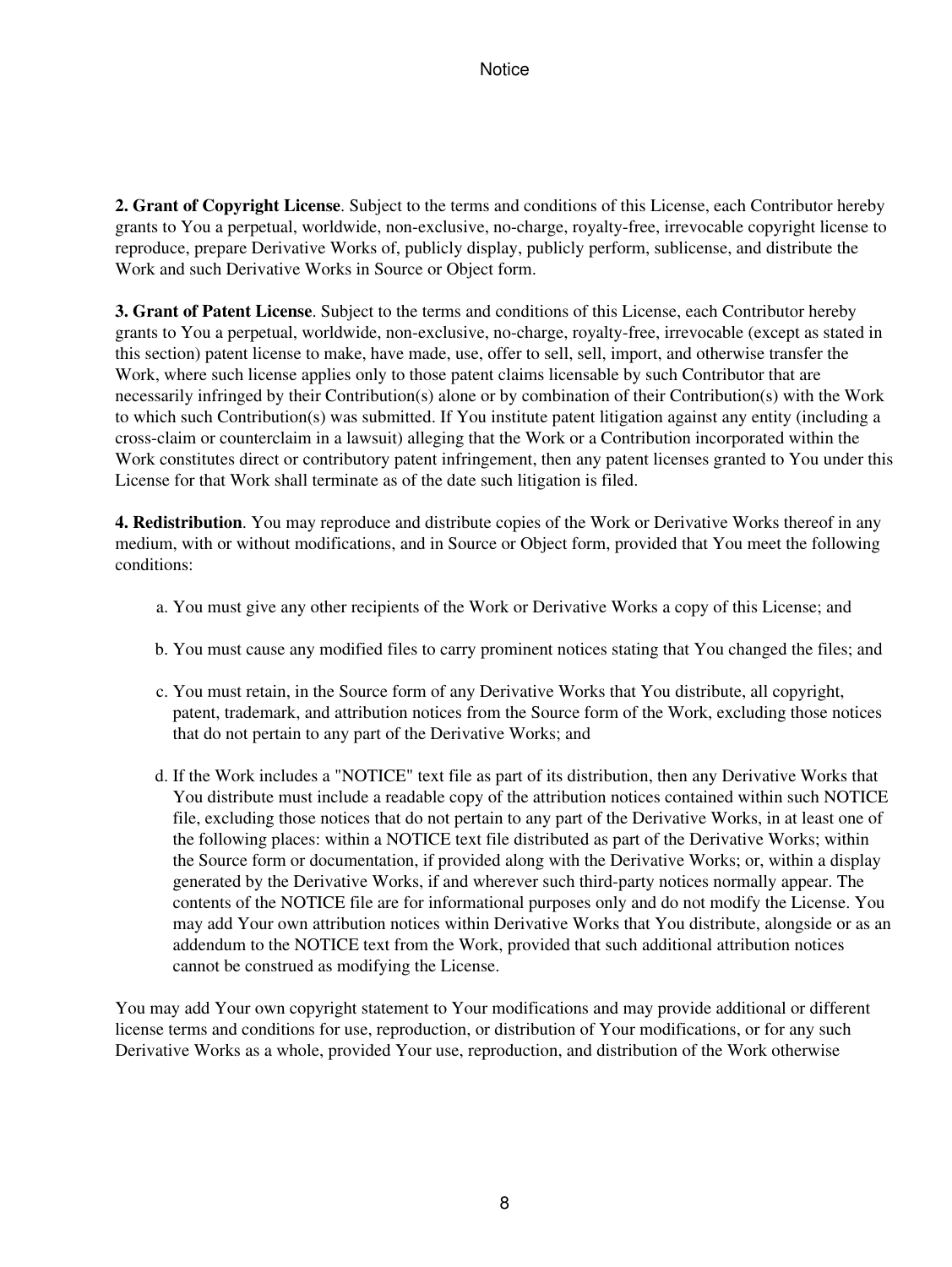complies with the conditions stated in this License.

**5. Submission of Contributions**. Unless You explicitly state otherwise, any Contribution intentionally submitted for inclusion in the Work by You to the Licensor shall be under the terms and conditions of this License, without any additional terms or conditions. Notwithstanding the above, nothing herein shall supersede or modify the terms of any separate license agreement you may have executed with Licensor regarding such Contributions.

**6. Trademarks**. This License does not grant permission to use the trade names, trademarks, service marks, or product names of the Licensor, except as required for reasonable and customary use in describing the origin of the Work and reproducing the content of the NOTICE file.

**7. Disclaimer of Warranty**. Unless required by applicable law or agreed to in writing, Licensor provides the Work (and each Contributor provides its Contributions) on an "AS IS" BASIS, WITHOUT WARRANTIES OR CONDITIONS OF ANY KIND, either express or implied, including, without limitation, any warranties or conditions of TITLE, NON-INFRINGEMENT, MERCHANTABILITY, or FITNESS FOR A PARTICULAR PURPOSE. You are solely responsible for determining the appropriateness of using or redistributing the Work and assume any risks associated with Your exercise of permissions under this License.

**8. Limitation of Liability**. In no event and under no legal theory, whether in tort (including negligence), contract, or otherwise, unless required by applicable law (such as deliberate and grossly negligent acts) or agreed to in writing, shall any Contributor be liable to You for damages, including any direct, indirect, special, incidental, or consequential damages of any character arising as a result of this License or out of the use or inability to use the Work (including but not limited to damages for loss of goodwill, work stoppage, computer failure or malfunction, or any and all other commercial damages or losses), even if such Contributor has been advised of the possibility of such damages.

**9. Accepting Warranty or Additional Liability**. While redistributing the Work or Derivative Works thereof, You may choose to offer, and charge a fee for, acceptance of support, warranty, indemnity, or other liability obligations and/or rights consistent with this License. However, in accepting such obligations, You may act only on Your own behalf and on Your sole responsibility, not on behalf of any other Contributor, and only if You agree to indemnify, defend, and hold each Contributor harmless for any liability incurred by, or claims asserted against, such Contributor by reason of your accepting any such warranty or additional liability.

#### END OF TERMS AND CONDITIONS

#### **APPENDIX: How to apply the Apache License to your work**

To apply the Apache License to your work, attach the following boilerplate notice, with the fields enclosed by brackets "[]" replaced with your own identifying information. (Don't include the brackets!) The text should be enclosed in the appropriate comment syntax for the file format. We also recommend that a file or class name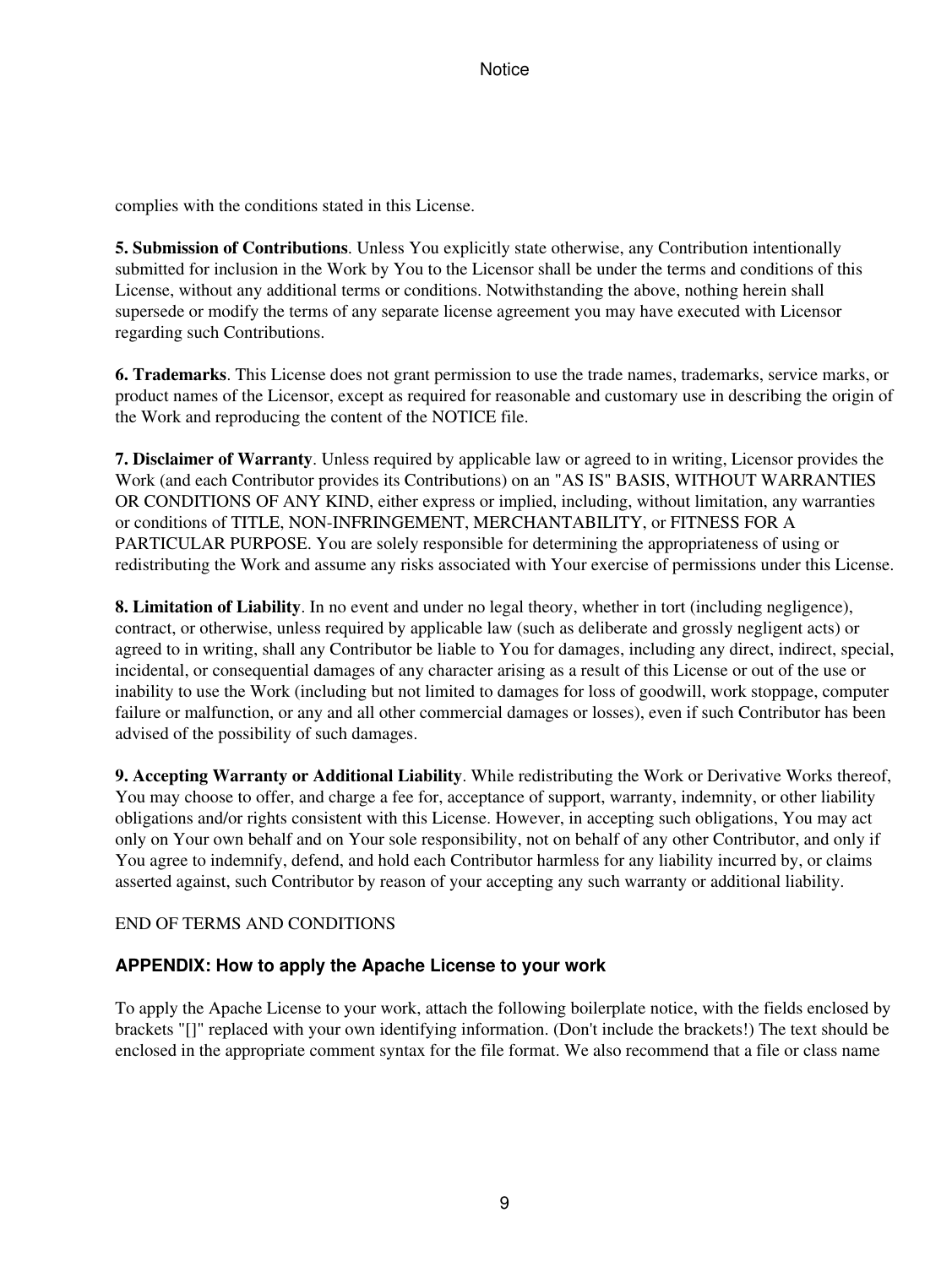and description of purpose be included on the same "printed page" as the copyright notice for easier identification within third-party archives.

Copyright [yyyy] [name of copyright owner] Licensed under the Apache License, Version 2.0 (the "License"); you may not use this file except in compliance with the License. You may obtain a copy of the License at http://www.apache.org/licenses/LICENSE-2.0 Unless required by applicable law or agreed to in writing, software distributed under the License is distributed on an "AS IS" BASIS, WITHOUT WARRANTIES OR CONDITIONS OF ANY KIND, either express or implied. See the License for the specific language governing permissions and limitations under the License.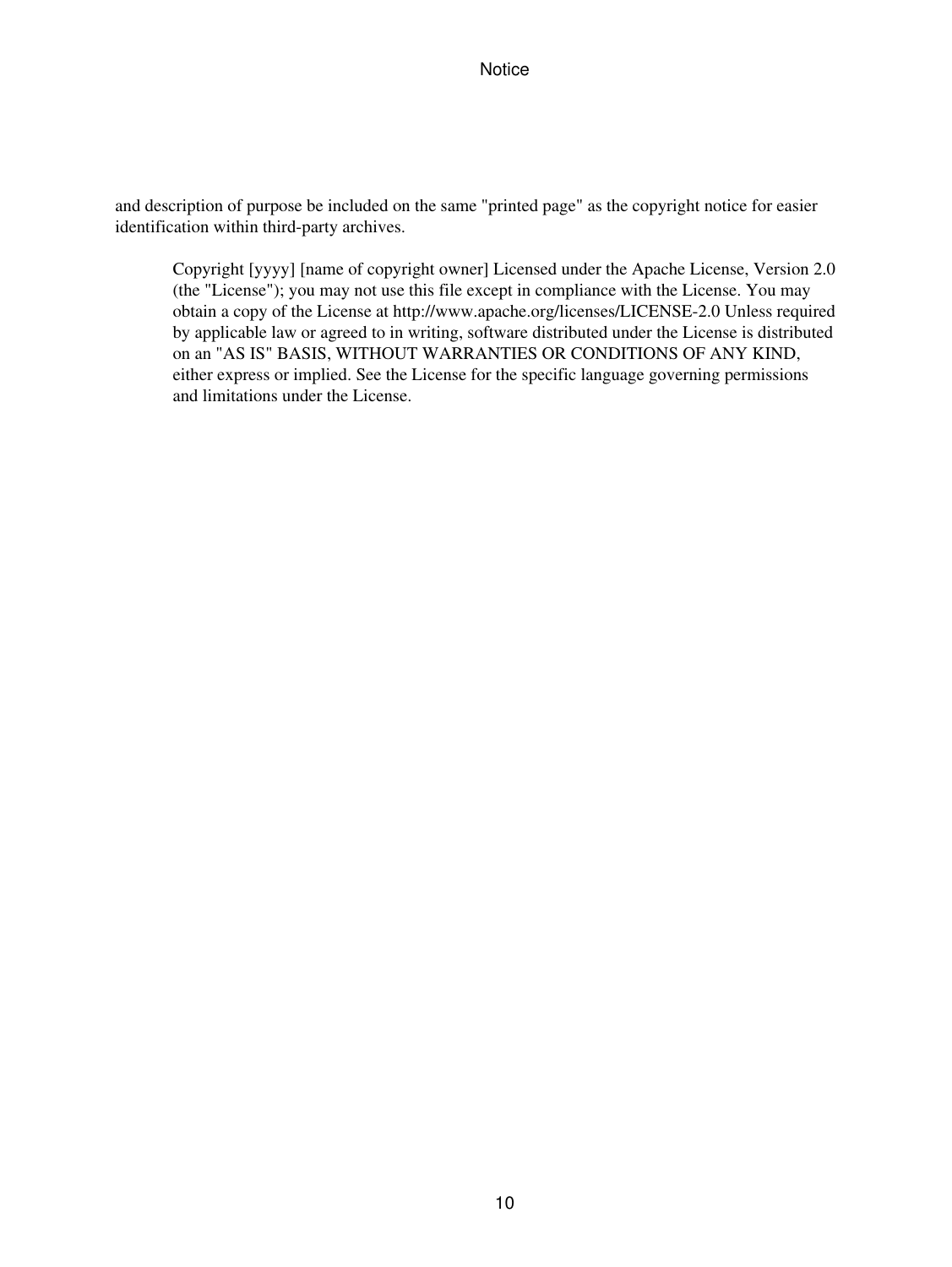### **The following component is subject to the BSD 1.0 - Historical Permission License**

• regex - 19950530

*Other files have included NetApp copyright and update copyright year. Copyright (c) 1992, 1993, 1994 Henry Spencer.*

*Copyright (c) 1992, 1993, 1994 The Regents of the University of California. All rights reserved.*

*Copyright (c) 2003 Network Appliance, Inc. All rights reserved.*

• strtoll - Unspecified

*Copyright (c) 1990, 1993 The Regents of the University of California. All rights reserved.*

## **BSD 1.0 - Historical Permission License**

Copyright (c) 1983, 1990, 1993 The Regents of the University of California. All rights reserved.

Redistribution and use in source and binary forms, with or without modification, are permitted provided that the following conditions are met:

- 1. Redistributions of source code must retain the above copyright notice, this list of conditions and the following disclaimer.
- 2. Redistributions in binary form must reproduce the above copyright notice, this list of conditions and the following disclaimer in the documentation and/or other materials provided with the distribution.
- All advertising materials mentioning features or use of this software must display the following 3. acknowledgement:

This product includes software developed by the University of California, Berkeley and its contributors.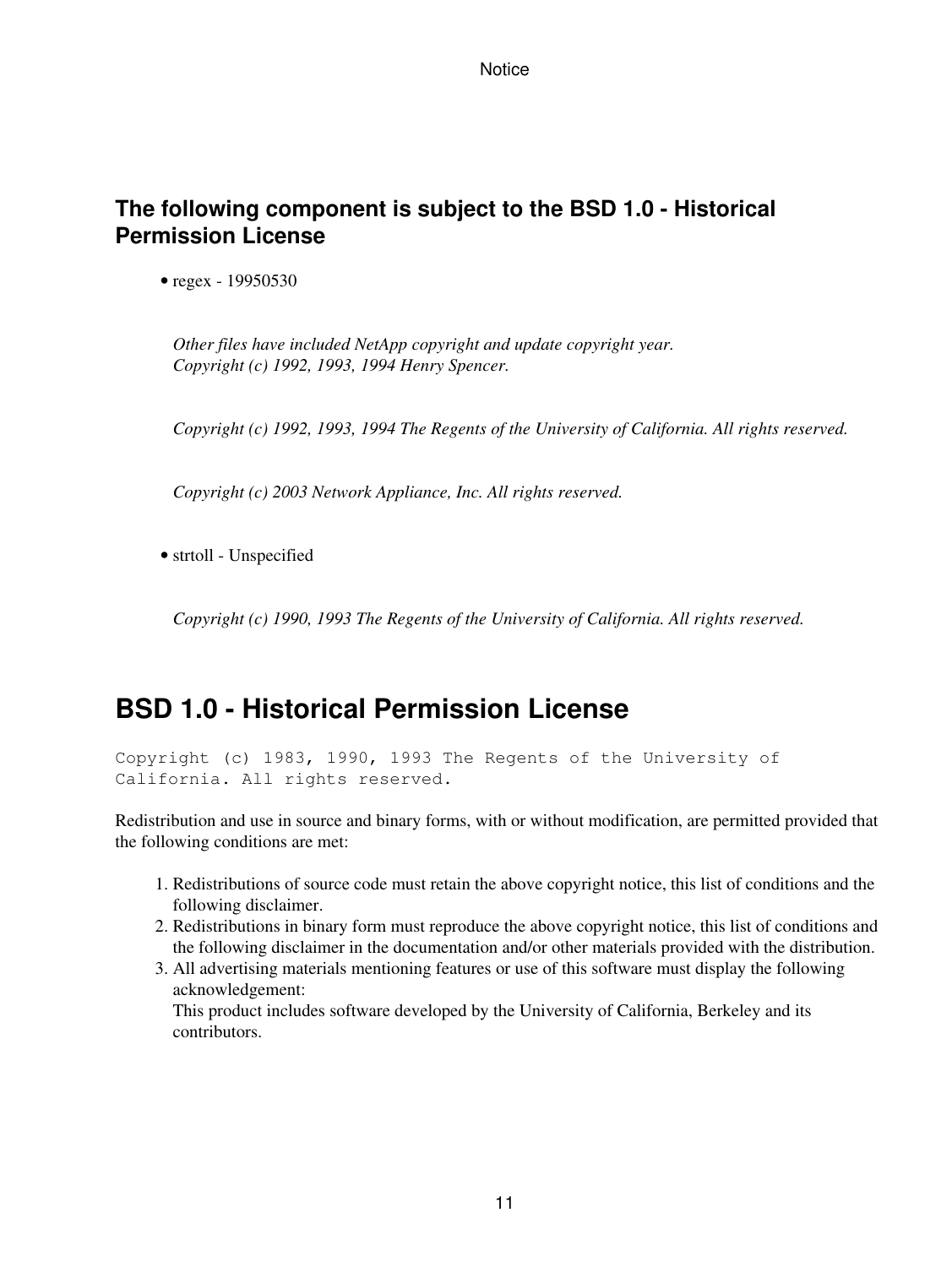4. Neither the name of the University nor the names of its contributors may be used to endorse or promote products derived from this software without specific prior written permission.

THIS SOFTWARE IS PROVIDED BY THE REGENTS AND CONTRIBUTORS "AS IS" AND ANY EXPRESS OR IMPLIED WARRANTIES, INCLUDING, BUT NOT LIMITED TO, THE IMPLIED WARRANTIES OF MERCHANTABILITY AND FITNESS FOR A PARTICULAR PURPOSE ARE DISCLAIMED. IN NO EVENT SHALL THE REGENTS OR CONTRIBUTORS BE LIABLE FOR ANY DIRECT, INDIRECT, INCIDENTAL, SPECIAL, EXEMPLARY, OR CONSEQUENTIAL DAMAGES (INCLUDING, BUT NOT LIMITED TO, PROCUREMENT OF SUBSTITUTE GOODS OR SERVICES; LOSS OF USE, DATA, OR PROFITS; OR BUSINESS INTERRUPTION) HOWEVER CAUSED AND ON ANY THEORY OF LIABILITY, WHETHER IN CONTRACT, STRICT LIABILITY, OR TORT (INCLUDING NEGLIGENCE OR OTHERWISE) ARISING IN ANY WAY OUT OF THE USE OF THIS SOFTWARE, EVEN IF ADVISED OF THE POSSIBILITY OF SUCH DAMAGE.

-

Portions Copyright (c) 1993 by Digital Equipment Corporation.

Permission to use, copy, modify, and distribute this software for any purpose with or without fee is hereby granted, provided that the above copyright notice and this permission notice appear in all copies, and that the name of Digital Equipment Corporation not be used in advertising or publicity pertaining to distribution of the document or software without specific, written prior permission.

THE SOFTWARE IS PROVIDED "AS IS" AND DIGITAL EQUIPMENT CORP. DISCLAIMS ALL WARRANTIES WITH REGARD TO THIS SOFTWARE, INCLUDING ALL IMPLIED WARRANTIES OF MERCHANTABILITY AND FITNESS. IN NO EVENT SHALL DIGITAL EQUIPMENT CORPORATION BE LIABLE FOR ANY SPECIAL, DIRECT, INDIRECT, OR CONSEQUENTIAL DAMAGES OR ANY DAMAGES WHATSOEVER RESULTING FROM LOSS OF USE, DATA OR PROFITS, WHETHER IN AN ACTION OF CONTRACT, NEGLIGENCE OR OTHER TORTIOUS ACTION, ARISING OUT OF OR IN CONNECTION WITH THE USE OR PERFORMANCE OF THIS SOFTWARE.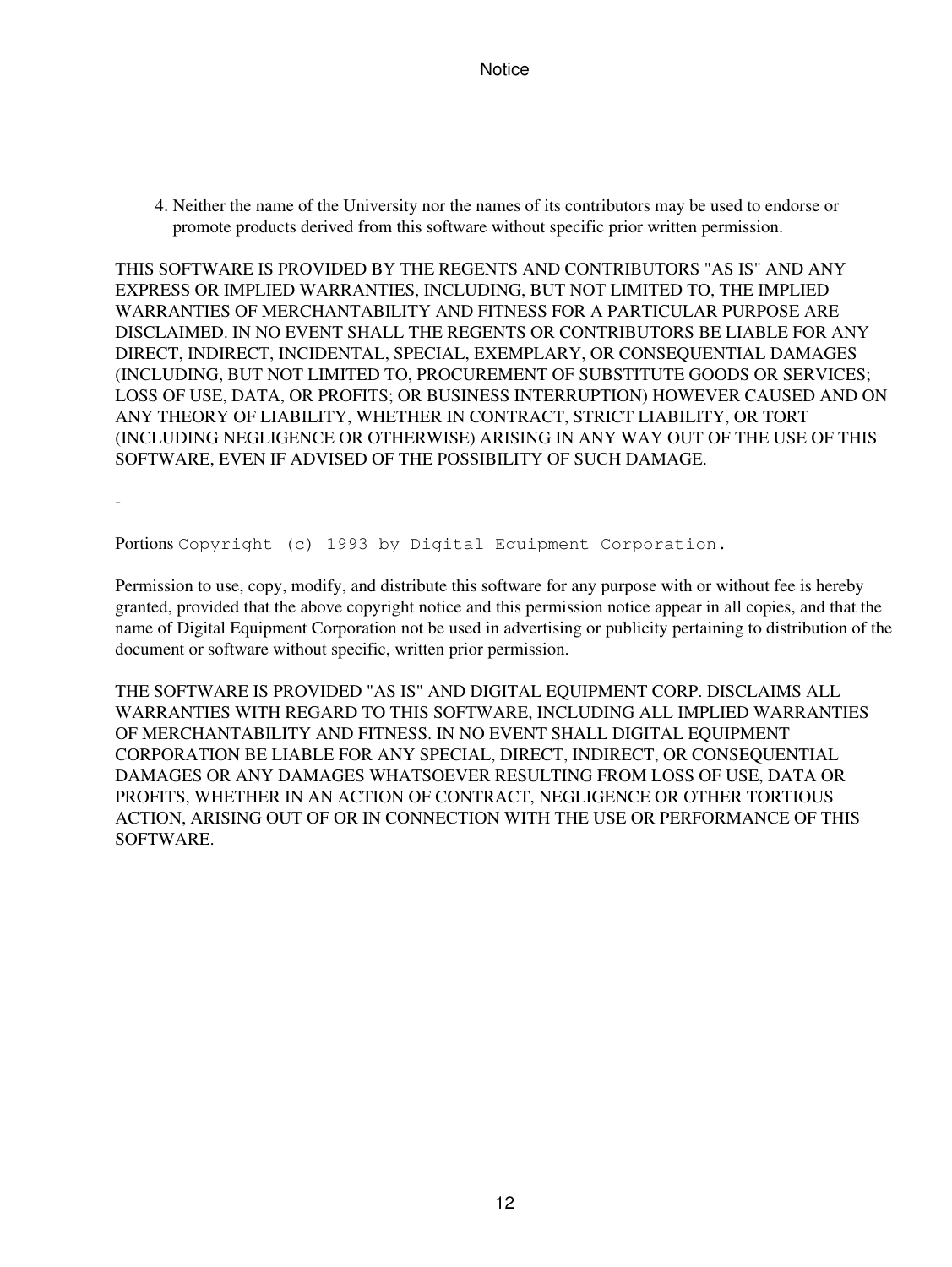### **The following component is subject to the BSD 2.0**

• Camellia assembler implementation - Unspecified

*Copyright (c) 2008 Andy Polyakov <appro@openssl.org>*

• DOM4J - Flexible XML Framework for Java - 1.6.1

*Copyright 2001-2005 (C) MetaStuff, Ltd. All Rights Reserved.*

• FreeBSD - Unspecified

*Copyright (c) 1982, 1986, 1988 Regents of the University of California. All rights reserved.*

• Hamcrest - 1.3.RC2

*Copyright (c) 2000-2006 hamcrest.org*

• javacc (Autogen) - 5.0

*Copyright (c) 2006, Sun Microsystems, Inc.*

• jaxen - 1.1.1

*Copyright 2003-2006 The Werken Company. All Rights Reserved.*

• junitperf - 1.8

*Copyright (C) 2001 Clarkware Consulting, Inc.*

• OpenSSL - Kungliga Tekniska Contribution - Unspecified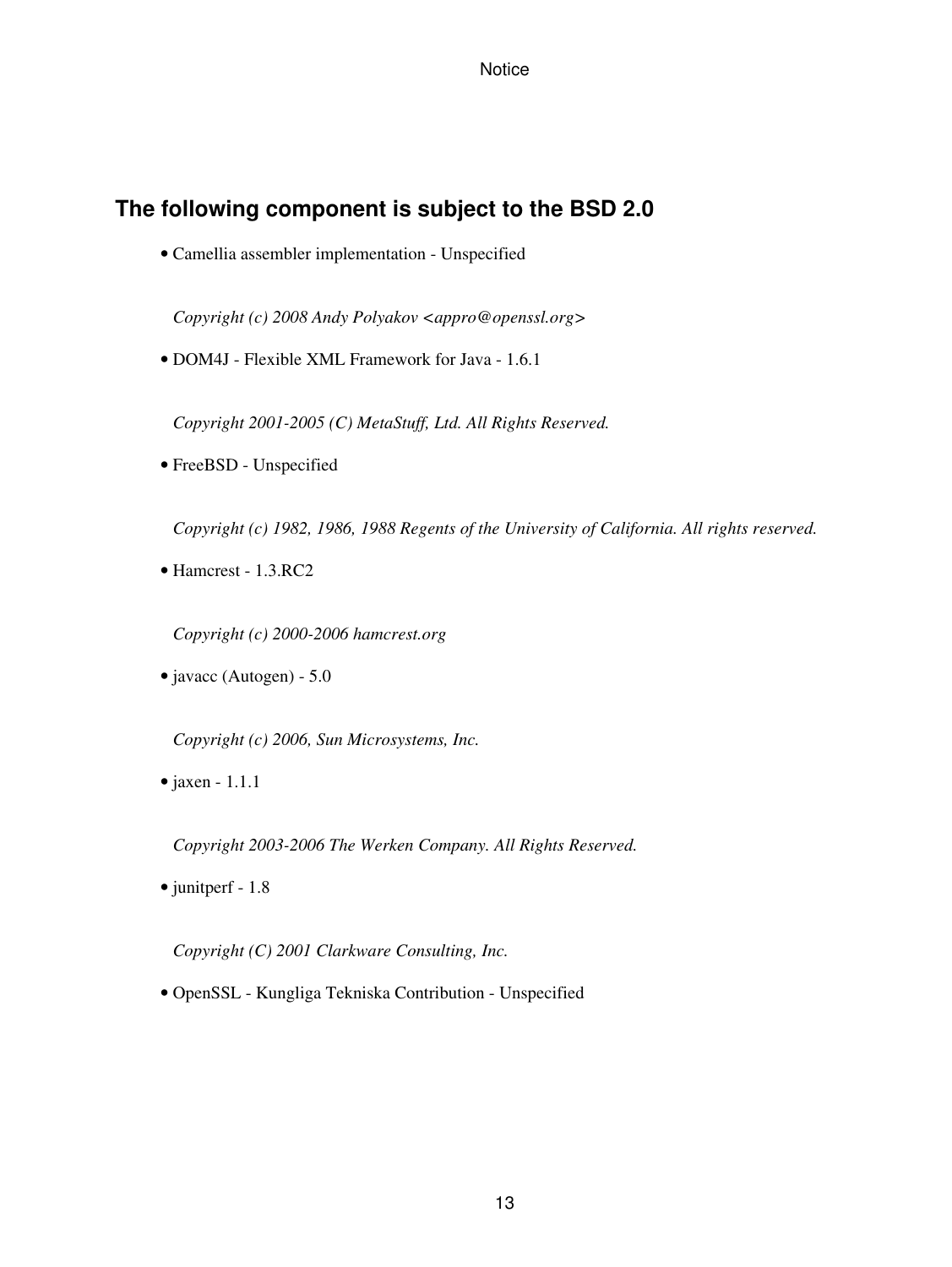*Copyright (c) 2004 Kungliga Tekniska Högskolan (Royal Institute of Technology, Stockholm, Sweden). All rights reserved.*

• OpenSSL BSD contributions - Unspecified

*Copyright (c) 2007 KISA(Korea Information Security Agency). All rights reserved.*

• relaxngDatatype - 20030807

*Copyright (c) 2001, Thai Open Source Software Center Ltd, Sun Microsystems.*

• SSH.NET Library - 2012.12.3

*Copyright (c) 2010, RENCI*

Copyright (c) <YEAR>, <OWNER> All rights reserved.

Redistribution and use in source and binary forms, with or without modification, are permitted provided that the following conditions are met:

- Redistributions of source code must retain the above copyright notice, this list of conditions and the following disclaimer.
- Redistributions in binary form must reproduce the above copyright notice, this list of conditions and the following disclaimer in the documentation and/or other materials provided with the distribution.
- Neither the name of the <ORGANIZATION> nor the names of its contributors may be used to endorse or promote products derived from this software without specific prior written permission.

THIS SOFTWARE IS PROVIDED BY THE COPYRIGHT HOLDERS AND CONTRIBUTORS "AS IS" AND ANY EXPRESS OR IMPLIED WARRANTIES, INCLUDING, BUT NOT LIMITED TO, THE IMPLIED WARRANTIES OF MERCHANTABILITY AND FITNESS FOR A PARTICULAR PURPOSE ARE DISCLAIMED. IN NO EVENT SHALL THE COPYRIGHT OWNER OR CONTRIBUTORS BE LIABLE FOR ANY DIRECT, INDIRECT, INCIDENTAL, SPECIAL, EXEMPLARY, OR CONSEQUENTIAL DAMAGES (INCLUDING, BUT NOT LIMITED TO, PROCUREMENT OF SUBSTITUTE GOODS OR SERVICES; LOSS OF USE, DATA, OR PROFITS; OR BUSINESS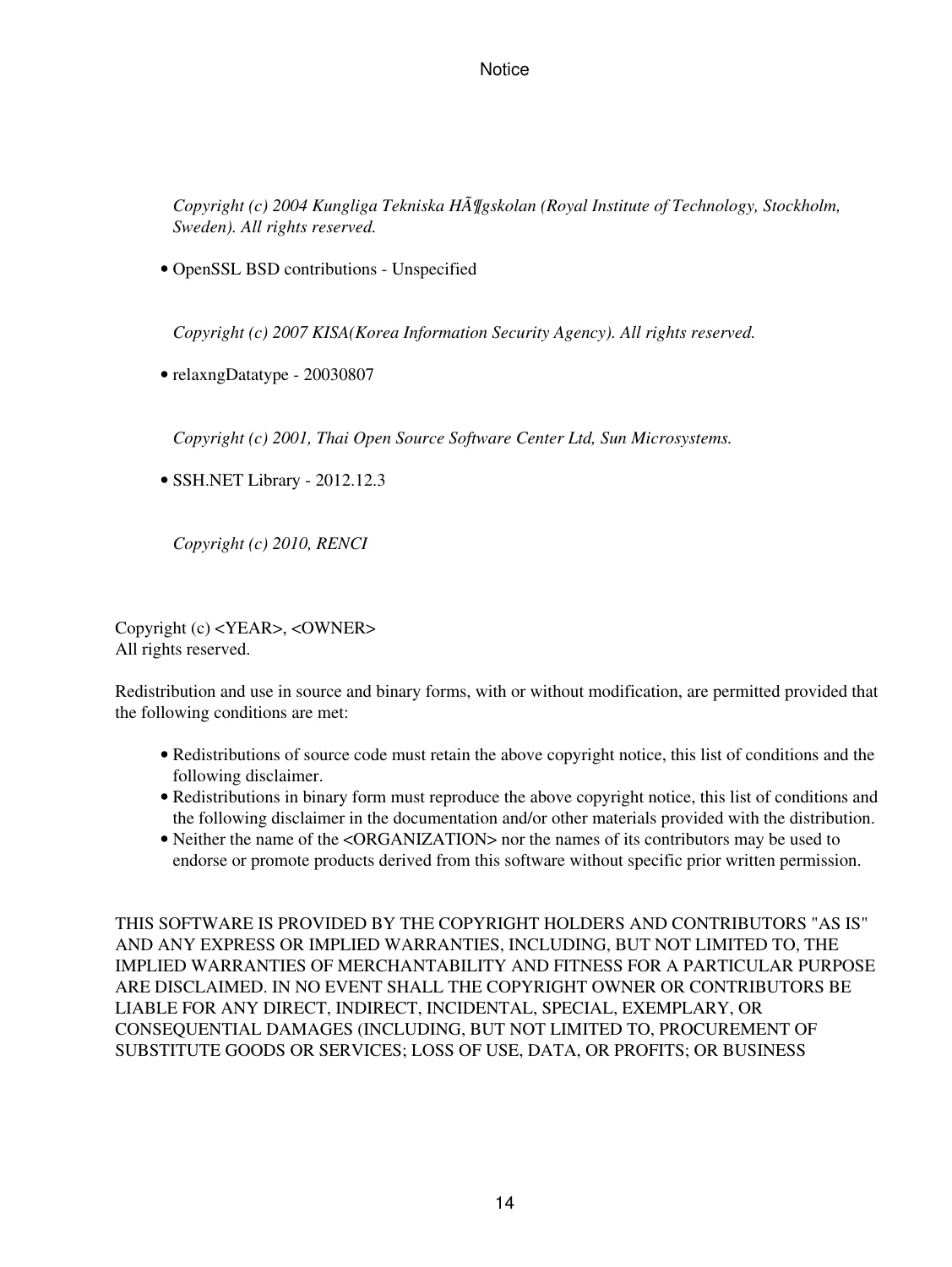INTERRUPTION) HOWEVER CAUSED AND ON ANY THEORY OF LIABILITY, WHETHER IN CONTRACT, STRICT LIABILITY, OR TORT (INCLUDING NEGLIGENCE OR OTHERWISE) ARISING IN ANY WAY OUT OF THE USE OF THIS SOFTWARE, EVEN IF ADVISED OF THE POSSIBILITY OF SUCH DAMAGE.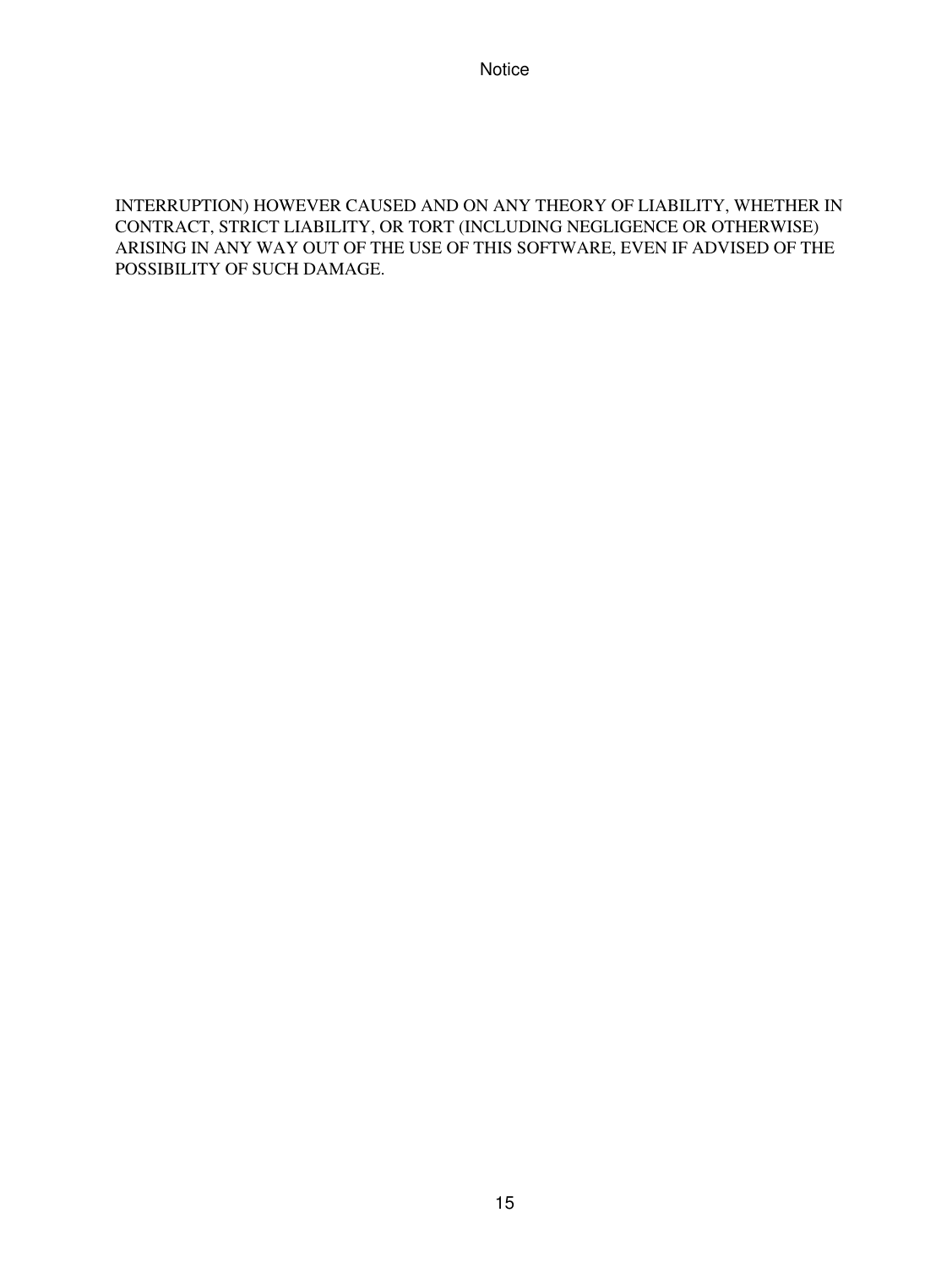### **The following component is subject to the Common Public License 1.0**

 $\bullet$  JUnit - 3.8.1

### **Common Public License Version 1.0**

THE ACCOMPANYING PROGRAM IS PROVIDED UNDER THE TERMS OF THIS COMMON PUBLIC LICENSE ("AGREEMENT"). ANY USE, REPRODUCTION OR DISTRIBUTION OF THE PROGRAM CONSTITUTES RECIPIENT'S ACCEPTANCE OF THIS AGREEMENT.

#### 1. DEFINITIONS

"Contribution" means:

a) in the case of the initial Contributor, the initial code and documentation distributed under this Agreement, and

b) in the case of each subsequent Contributor:

- i) changes to the Program, and
- ii) additions to the Program;

where such changes and/or additions to the Program originate from and are distributed by that particular Contributor. A Contribution 'originates' from a Contributor if it was added to the Program by such Contributor itself or anyone acting on such Contributor's behalf. Contributions do not include additions to the Program which: (i) are separate modules of software distributed in conjunction with the Program under their own license agreement, and (ii) are not derivative works of the Program.

"Contributor" means any person or entity that distributes the Program.

"Licensed Patents " mean patent claims licensable by a Contributor which are necessarily infringed by the use or sale of its Contribution alone or when combined with the Program.

"Program" means the Contributions distributed in accordance with this Agreement.

"Recipient" means anyone who receives the Program under this Agreement, including all Contributors.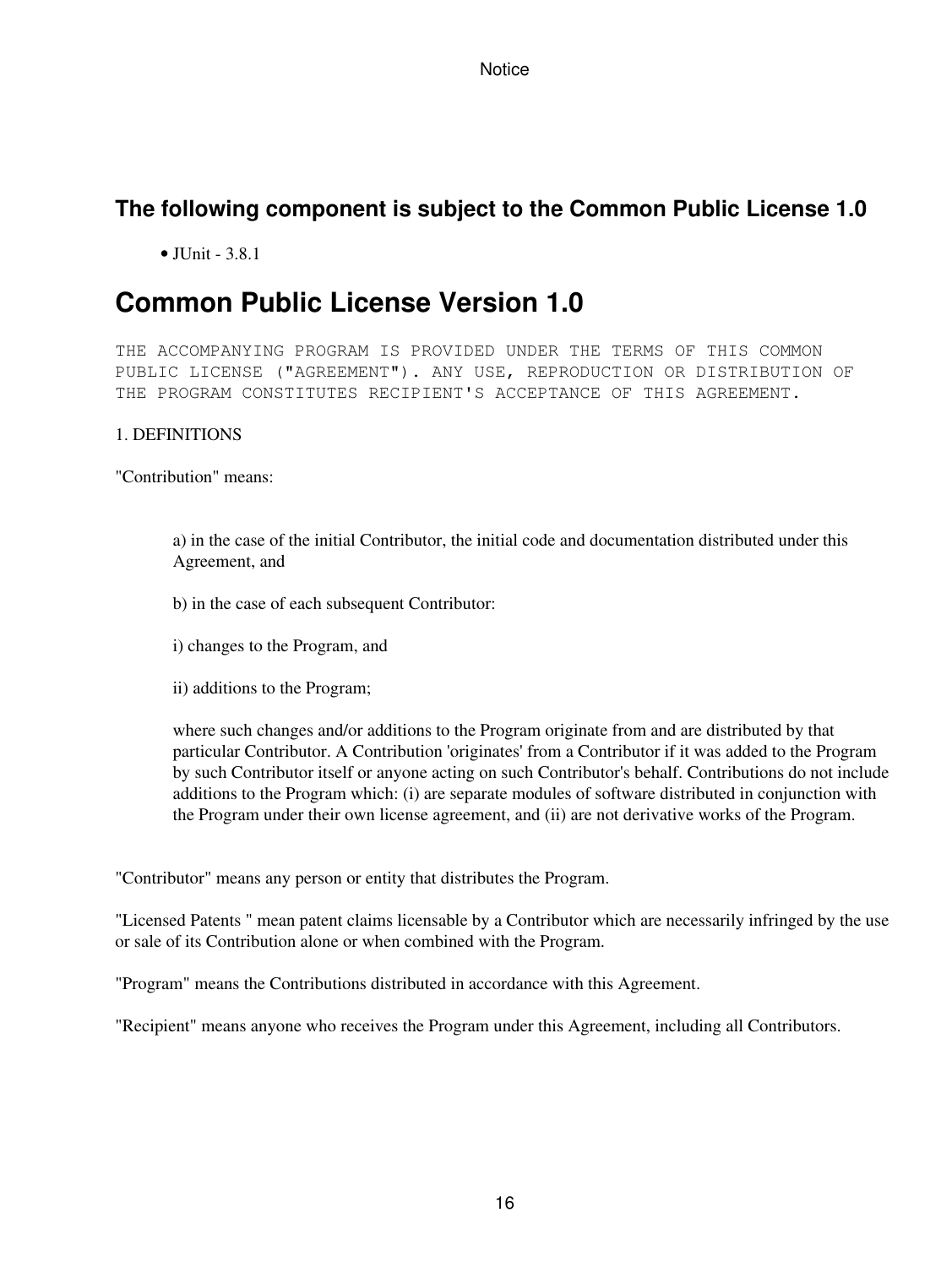#### **2. GRANT OF RIGHTS**

a) Subject to the terms of this Agreement, each Contributor hereby grants Recipient a non-exclusive, worldwide, royalty-free copyright license to reproduce, prepare derivative works of, publicly display, publicly perform, distribute and sublicense the Contribution of such Contributor, if any, and such derivative works, in source code and object code form.

b) Subject to the terms of this Agreement, each Contributor hereby grants Recipient a non-exclusive, worldwide, royalty-free patent license under Licensed Patents to make, use, sell, offer to sell, import and otherwise transfer the Contribution of such Contributor, if any, in source code and object code form. This patent license shall apply to the combination of the Contribution and the Program if, at the time the Contribution is added by the Contributor, such addition of the Contribution causes such combination to be covered by the Licensed Patents. The patent license shall not apply to any other combinations which include the Contribution. No hardware per se is licensed hereunder.

c) Recipient understands that although each Contributor grants the licenses to its Contributions set forth herein, no assurances are provided by any Contributor that the Program does not infringe the patent or other intellectual property rights of any other entity. Each Contributor disclaims any liability to Recipient for claims brought by any other entity based on infringement of intellectual property rights or otherwise. As a condition to exercising the rights and licenses granted hereunder, each Recipient hereby assumes sole responsibility to secure any other intellectual property rights needed, if any. For example, if a third party patent license is required to allow Recipient to distribute the Program, it is Recipient's responsibility to acquire that license before distributing the Program.

d) Each Contributor represents that to its knowledge it has sufficient copyright rights in its Contribution, if any, to grant the copyright license set forth in this Agreement.

#### 3. REQUIREMENTS

A Contributor may choose to distribute the Program in object code form under its own license agreement, provided that:

- a) it complies with the terms and conditions of this Agreement; and
- b) its license agreement: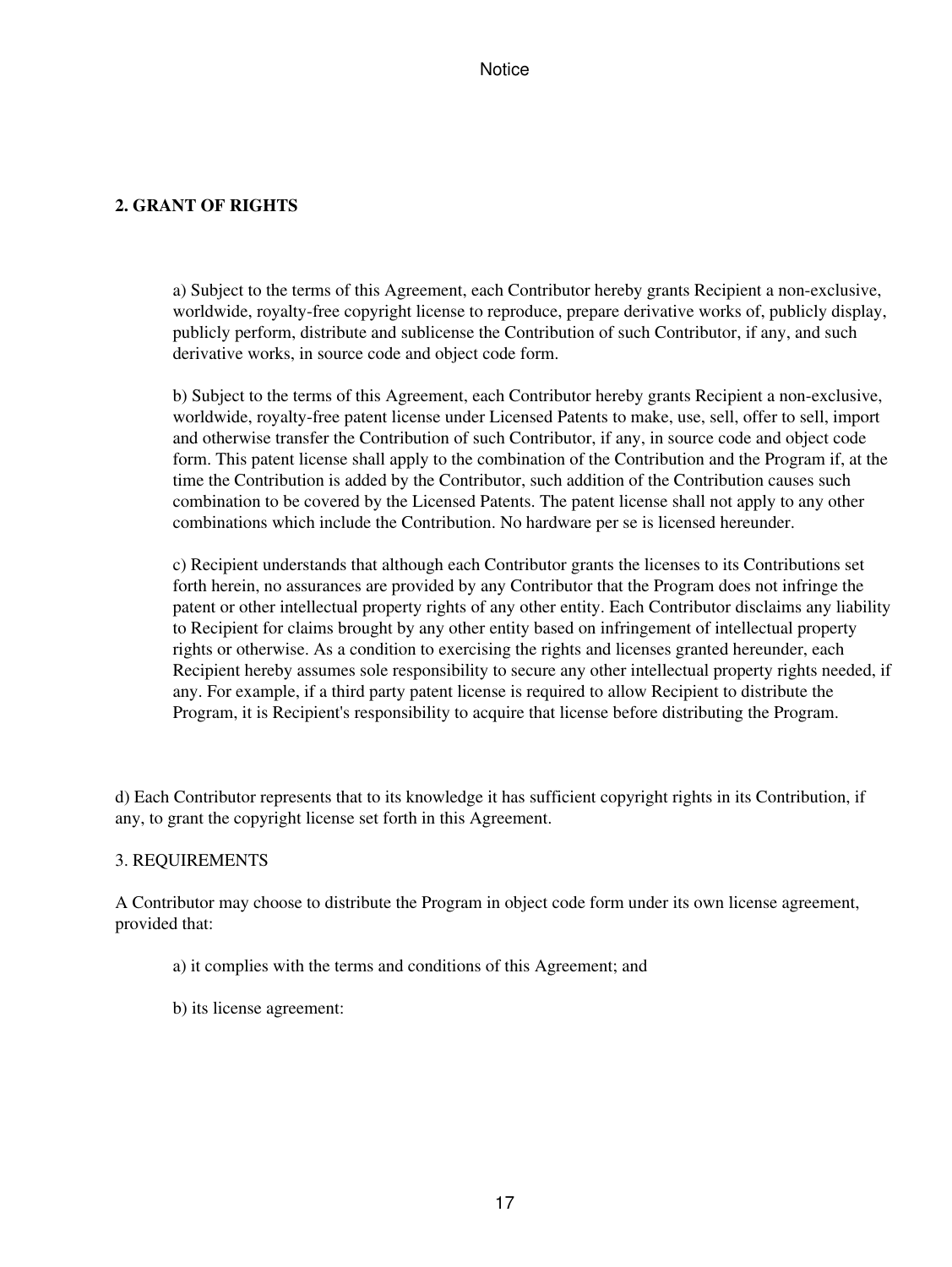i) effectively disclaims on behalf of all Contributors all warranties and conditions, express and implied, including warranties or conditions of title and non-infringement, and implied warranties or conditions of merchantability and fitness for a particular purpose;

ii) effectively excludes on behalf of all Contributors all liability for damages, including direct, indirect, special, incidental and consequential damages, such as lost profits;

iii) states that any provisions which differ from this Agreement are offered by that Contributor alone and not by any other party; and

iv) states that source code for the Program is available from such Contributor, and informs licensees how to obtain it in a reasonable manner on or through a medium customarily used for software exchange.

When the Program is made available in source code form:

a) it must be made available under this Agreement

; and

.

b) a copy of this Agreement must be included with each copy of the Program

Contributors may not remove or alter any copyright notices contained within the Program.

Each Contributor must identify itself as the originator of its Contribution, if any, in a manner that reasonably allows subsequent Recipients to identify the originator of the Contribution.

#### 4. COMMERCIAL DISTRIBUTION

Commercial distributors of software may accept certain responsibilities with respect to end users, business partners and the like. While this license is intended to facilitate the commercial use of the Program, the Contributor who includes the Program in a commercial product offering should do so in a manner which does not create potential liability for other Contributors. Therefore, if a Contributor includes the Program in a commercial product offering, such Contributor ("Commercial Contributor") hereby agrees to defend and indemnify every other Contributor ("Indemnified Contributor") against any losses, damages and costs (collectively "Losses") arising from claims, lawsuits and other legal actions brought by a third party against the Indemnified Contributor to the extent caused by the acts or omissions of such Commercial Contributor in connection with its distribution of the Program in a commercial product offering. The obligations in this section do not apply to any claims or Losses relating to any actual or alleged intellectual property infringement. In order to qualify, an Indemnified Contributor must: a) promptly notify the Commercial Contributor in writing of such claim, and b) allow the Commercial Contributor to control, and cooperate with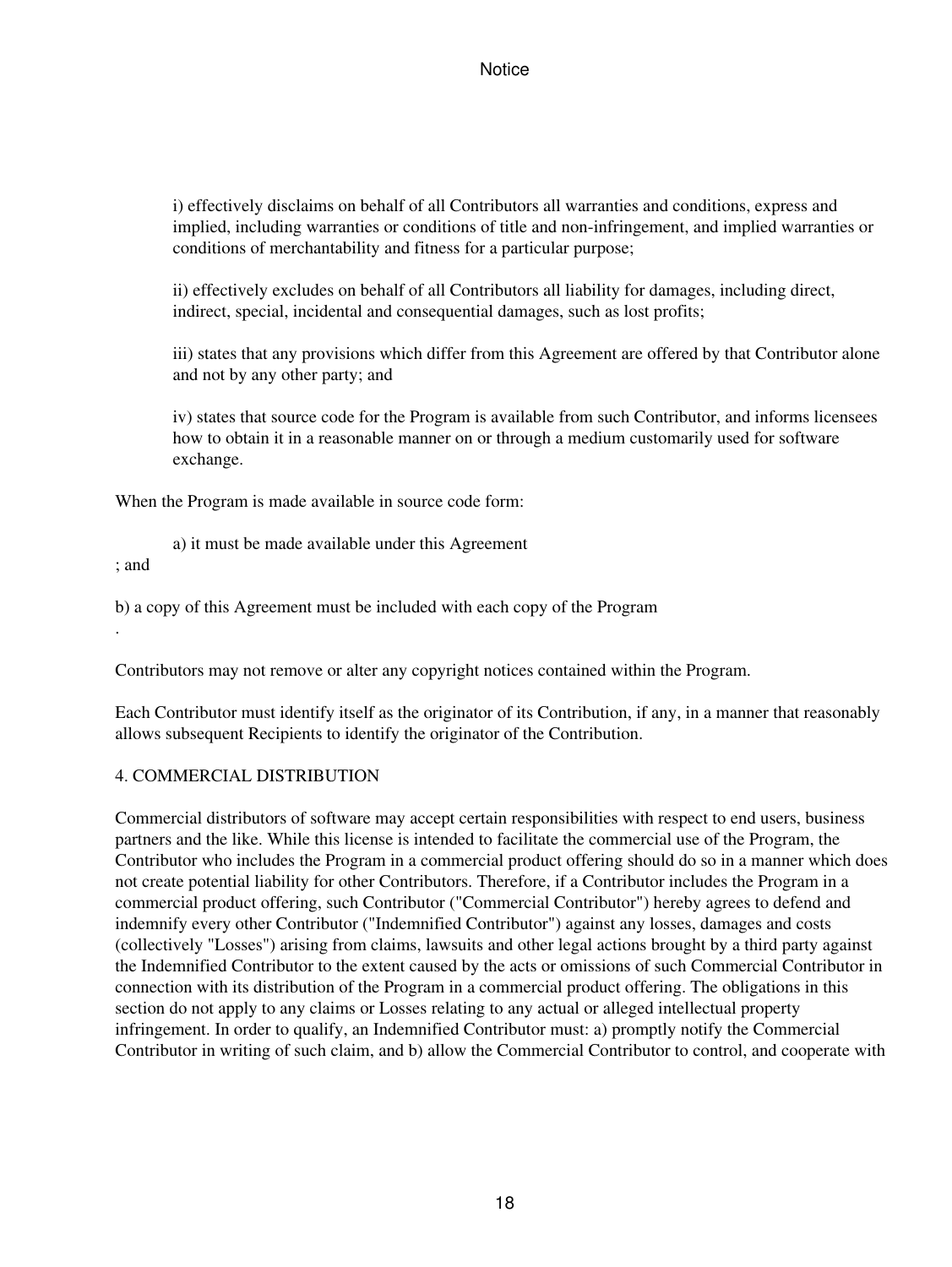the Commercial Contributor in, the defense and any related settlement negotiations. The Indemnified Contributor may participate in any such claim at its own expense.

For example, a Contributor might include the Program in a commercial product offering, Product X. That Contributor is then a Commercial Contributor. If that Commercial Contributor then makes performance claims, or offers warranties related to Product X, those performance claims and warranties are such Commercial Contributor's responsibility alone. Under this section, the Commercial Contributor would have to defend claims against the other Contributors related to those performance claims and warranties, and if a court requires any other Contributor to pay any damages as a result, the Commercial Contributor must pay those damages.

#### 5. NO WARRANTY

EXCEPT AS EXPRESSLY SET FORTH IN THIS AGREEMENT, THE PROGRAM IS PROVIDED ON AN "AS IS" BASIS, WITHOUT WARRANTIES OR CONDITIONS OF ANY KIND, EITHER EXPRESS OR IMPLIED INCLUDING, WITHOUT LIMITATION, ANY WARRANTIES OR CONDITIONS OF TITLE, NON-INFRINGEMENT, MERCHANTABILITY OR FITNESS FOR A PARTICULAR PURPOSE. Each Recipient is solely responsible for determining the appropriateness of using and distributing the Program and assumes all risks associated with its exercise of rights under this Agreement, including but not limited to the risks and costs of program errors, compliance with applicable laws, damage to or loss of data, programs or equipment, and unavailability or interruption of operations.

#### 6. DISCLAIMER OF LIABILITY

EXCEPT AS EXPRESSLY SET FORTH IN THIS AGREEMENT, NEITHER RECIPIENT NOR ANY CONTRIBUTORS SHALL HAVE ANY LIABILITY FOR ANY DIRECT, INDIRECT, INCIDENTAL, SPECIAL, EXEMPLARY, OR CONSEQUENTIAL DAMAGES (INCLUDING WITHOUT LIMITATION LOST PROFITS), HOWEVER CAUSED AND ON ANY THEORY OF LIABILITY, WHETHER IN CONTRACT, STRICT LIABILITY, OR TORT (INCLUDING NEGLIGENCE OR OTHERWISE) ARISING IN ANY WAY OUT OF THE USE OR DISTRIBUTION OF THE PROGRAM OR THE EXERCISE OF ANY RIGHTS GRANTED HEREUNDER, EVEN IF ADVISED OF THE POSSIBILITY OF SUCH DAMAGES.

#### 7. GENERAL

If any provision of this Agreement is invalid or unenforceable under applicable law, it shall not affect the validity or enforceability of the remainder of the terms of this Agreement, and without further action by the parties hereto, such provision shall be reformed to the minimum extent necessary to make such provision valid and enforceable.

If Recipient institutes patent litigation against a Contributor with respect to a patent applicable to software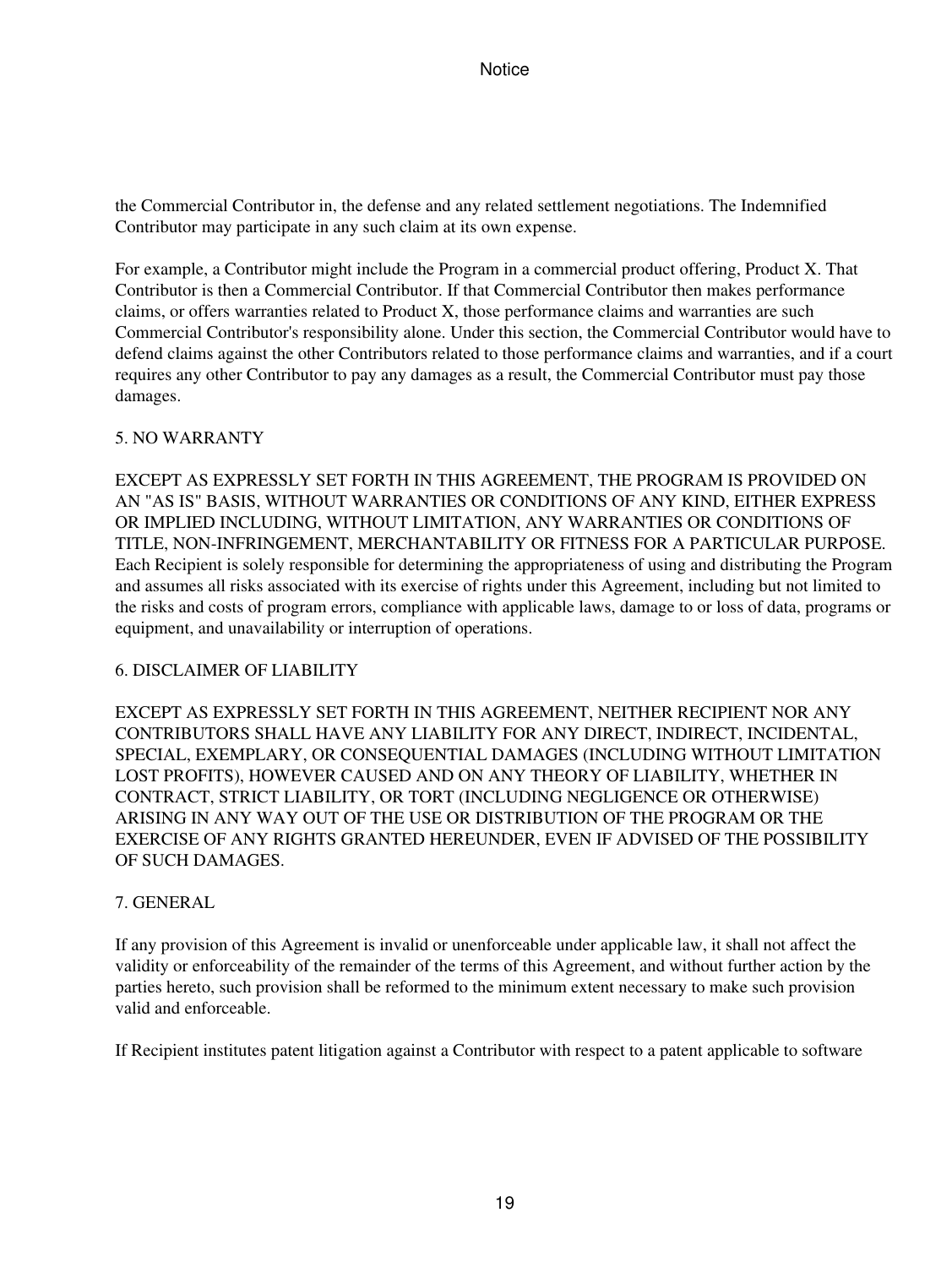(including a cross-claim or counterclaim in a lawsuit), then any patent licenses granted by that Contributor to such Recipient under this Agreement shall terminate as of the date such litigation is filed. In addition, if Recipient institutes patent litigation against any entity (including a cross-claim or counterclaim in a lawsuit) alleging that the Program itself (excluding combinations of the Program with other software or hardware) infringes such Recipient's patent(s), then such Recipient's rights granted under Section 2(b) shall terminate as of the date such litigation is filed.

All Recipient's rights under this Agreement shall terminate if it fails to comply with any of the material terms or conditions of this Agreement and does not cure such failure in a reasonable period of time after becoming aware of such noncompliance. If all Recipient's rights under this Agreement terminate, Recipient agrees to cease use and distribution of the Program as soon as reasonably practicable. However, Recipient's obligations under this Agreement and any licenses granted by Recipient relating to the Program shall continue and survive.

Everyone is permitted to copy and distribute copies of this Agreement, but in order to avoid inconsistency the Agreement is copyrighted and may only be modified in the following manner. The Agreement Steward reserves the right to publish new versions (including revisions) of this Agreement from time to time. No one other than the Agreement Steward has the right to modify this Agreement. IBM is the initial Agreement Steward. IBM may assign the responsibility to serve as the Agreement Steward to a suitable separate entity. Each new version of the Agreement will be given a distinguishing version number. The Program (including Contributions) may always be distributed subject to the version of the Agreement under which it was received. In addition, after a new version of the Agreement is published, Contributor may elect to distribute the Program (including its Contributions) under the new version. Except as expressly stated in Sections 2(a) and 2(b) above, Recipient receives no rights or licenses to the intellectual property of any Contributor under this Agreement, whether expressly, by implication, estoppel or otherwise. All rights in the Program not expressly granted under this Agreement are reserved.

This Agreement is governed by the laws of the State of New York and the intellectual property laws of the United States of America. No party to this Agreement will bring a legal action under this Agreement more than one year after the cause of action arose. Each party waives its rights to a jury trial in any resulting litigation.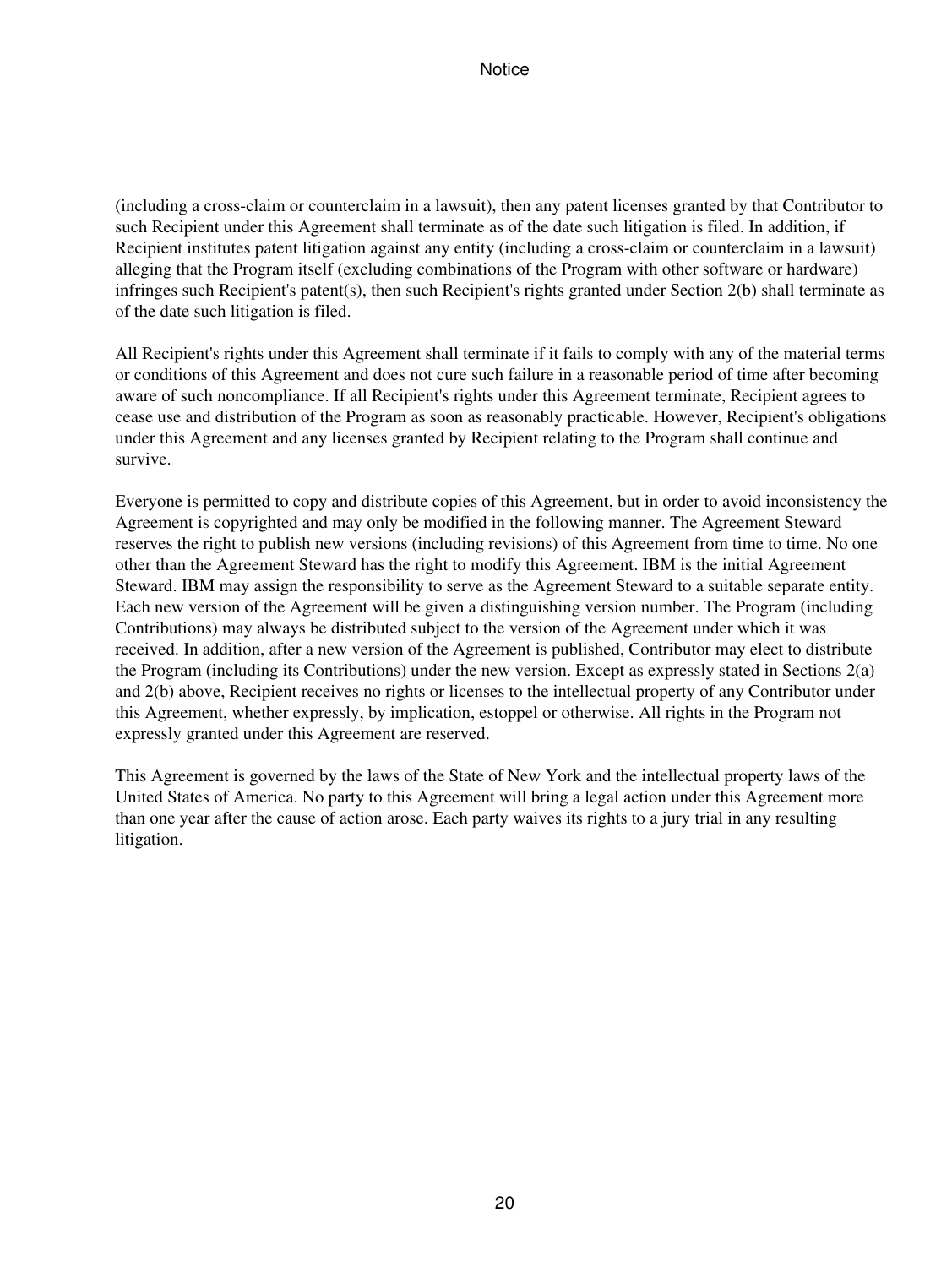### **The following component is subject to the Creative Commons Attribution 2.0**

• XML Schema for Changelogs - Unspecified

## **Attribution 2.0**

CREATIVE COMMONS CORPORATION IS NOT A LAW FIRM AND DOES NOT PROVIDE LEGAL SERVICES. DISTRIBUTION OF THIS LICENSE DOES NOT CREATE AN ATTORNEY-CLIENT RELATIONSHIP. CREATIVE COMMONS PROVIDES THIS INFORMATION ON AN "AS-IS" BASIS. CREATIVE COMMONS MAKES NO WARRANTIES REGARDING THE INFORMATION PROVIDED, AND DISCLAIMS LIABILITY FOR DAMAGES RESULTING FROM ITS USE.

License

THE WORK (AS DEFINED BELOW) IS PROVIDED UNDER THE TERMS OF THIS CREATIVE COMMONS PUBLIC LICENSE ("CCPL" OR "LICENSE"). THE WORK IS PROTECTED BY COPYRIGHT AND/OR OTHER APPLICABLE LAW. ANY USE OF THE WORK OTHER THAN AS AUTHORIZED UNDER THIS LICENSE OR COPYRIGHT LAW IS PROHIBITED.

BY EXERCISING ANY RIGHTS TO THE WORK PROVIDED HERE, YOU ACCEPT AND AGREE TO BE BOUND BY THE TERMS OF THIS LICENSE. THE LICENSOR GRANTS YOU THE RIGHTS CONTAINED HERE IN CONSIDERATION OF YOUR ACCEPTANCE OF SUCH TERMS AND CONDITIONS.

#### 1. Definitions

- 1. "Collective Work" means a work, such as a periodical issue, anthology or encyclopedia, in which the Work in its entirety in unmodified form, along with a number of other contributions, constituting separate and independent works in themselves, are assembled into a collective whole. A work that constitutes a Collective Work will not be considered a Derivative Work (as defined below) for the purposes of this License.
- 2. "Derivative Work" means a work based upon the Work or upon the Work and other pre-existing works, such as a translation, musical arrangement, dramatization, fictionalization, motion picture version, sound recording, art reproduction, abridgment, condensation, or any other form in which the Work may be recast, transformed, or adapted, except that a work that constitutes a Collective Work will not be considered a Derivative Work for the purpose of this License. For the avoidance of doubt, where the Work is a musical composition or sound recording, the synchronization of the Work in timed-relation with a moving image ("synching") will be considered a Derivative Work for the purpose of this License.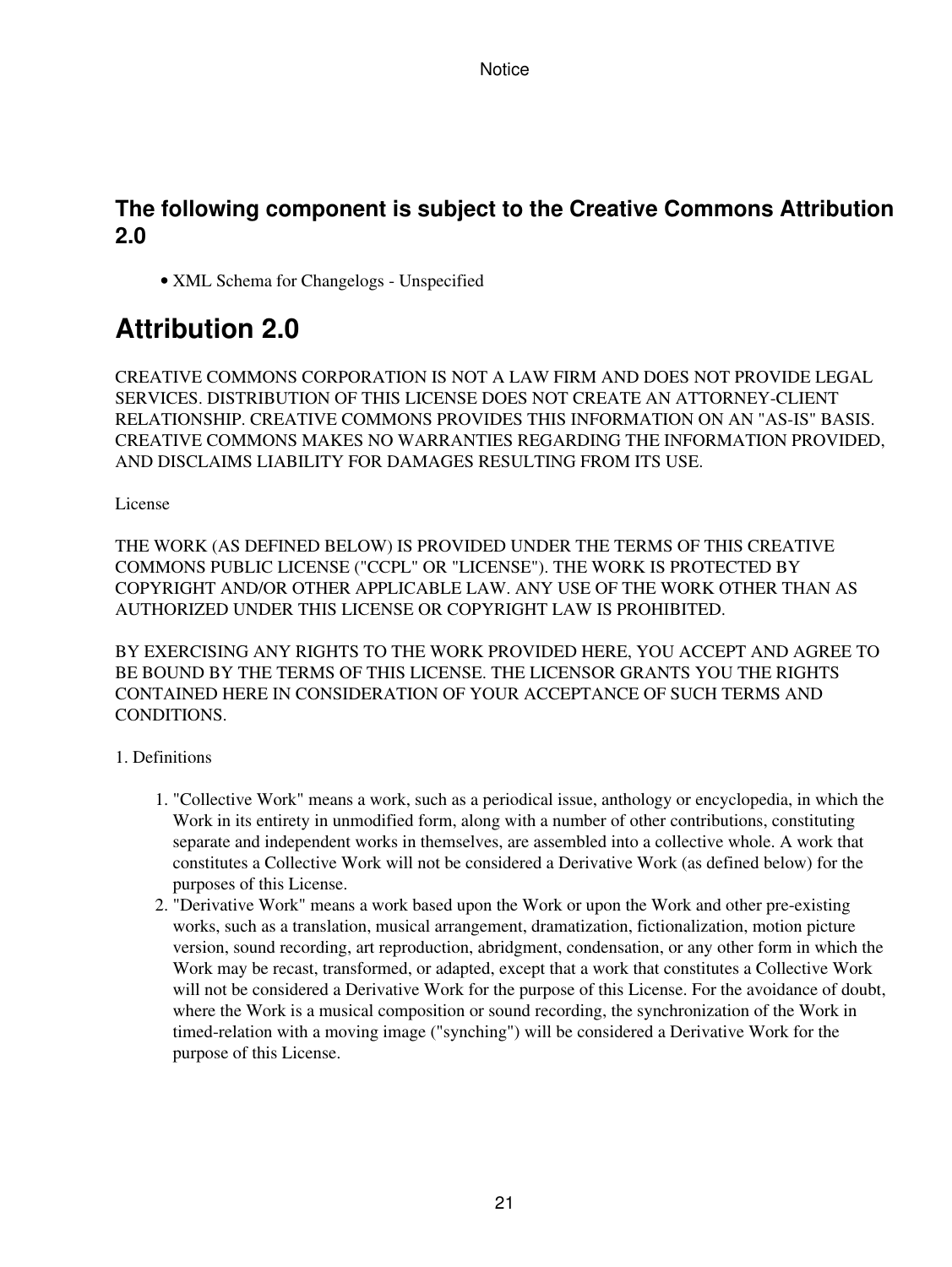- 3. censor" means the individual or entity that offers the Work under the terms of this License.
- 4. "Original Author" means the individual or entity who created the Work.
- 5. "Work" means the copyrightable work of authorship offered under the terms of this License.
- "You" means an individual or entity exercising rights under this License who has not previously 6. violated the terms of this License with respect to the Work, or who has received express permission from the Licensor to exercise rights under this License despite a previous violation.

2. Fair Use Rights. Nothing in this license is intended to reduce, limit, or restrict any rights arising from fair use, first sale or other limitations on the exclusive rights of the copyright owner under copyright law or other applicable laws.

3. License Grant. Subject to the terms and conditions of this License, Licensor hereby grants You a worldwide, royalty-free, non-exclusive, perpetual (for the duration of the applicable copyright) license to exercise the rights in the Work as stated below:

- 1. to reproduce the Work, to incorporate the Work into one or more Collective Works, and to reproduce the Work as incorporated in the Collective Works;
- 2. to create and reproduce Derivative Works;
- 3. to distribute copies or phonorecords of, display publicly, perform publicly, and perform publicly by means of a digital audio transmission the Work including as incorporated in Collective Works;
- 4. to distribute copies or phonorecords of, display publicly, perform publicly, and perform publicly by means of a digital audio transmission Derivative Works.
- 5. For the avoidance of doubt, where the work is a musical composition:
	- 1. Performance Royalties Under Blanket Licenses. Licensor waives the exclusive right to collect, whether individually or via a performance rights society (e.g. ASCAP, BMI, SESAC), royalties for the public performance or public digital performance (e.g. webcast) of the Work.
	- 2. Mechanical Rights and Statutory Royalties. Licensor waives the exclusive right to collect, whether individually or via a music rights agency or designated agent (e.g. Harry Fox Agency), royalties for any phonorecord You create from the Work ("cover version") and distribute, subject to the compulsory license created by 17 USC Section 115 of the US Copyright Act (or the equivalent in other jurisdictions).
- Webcasting Rights and Statutory Royalties. For the avoidance of doubt, where the Work is a sound 6. recording, Licensor waives the exclusive right to collect, whether individually or via a performance-rights society (e.g. SoundExchange), royalties for the public digital performance (e.g. webcast) of the Work, subject to the compulsory license created by 17 USC Section 114 of the US Copyright Act (or the equivalent in other jurisdictions).

The above rights may be exercised in all media and formats whether now known or hereafter devised. The above rights include the right to make such modifications as are technically necessary to exercise the rights in other media and formats. All rights not expressly granted by Licensor are hereby reserved.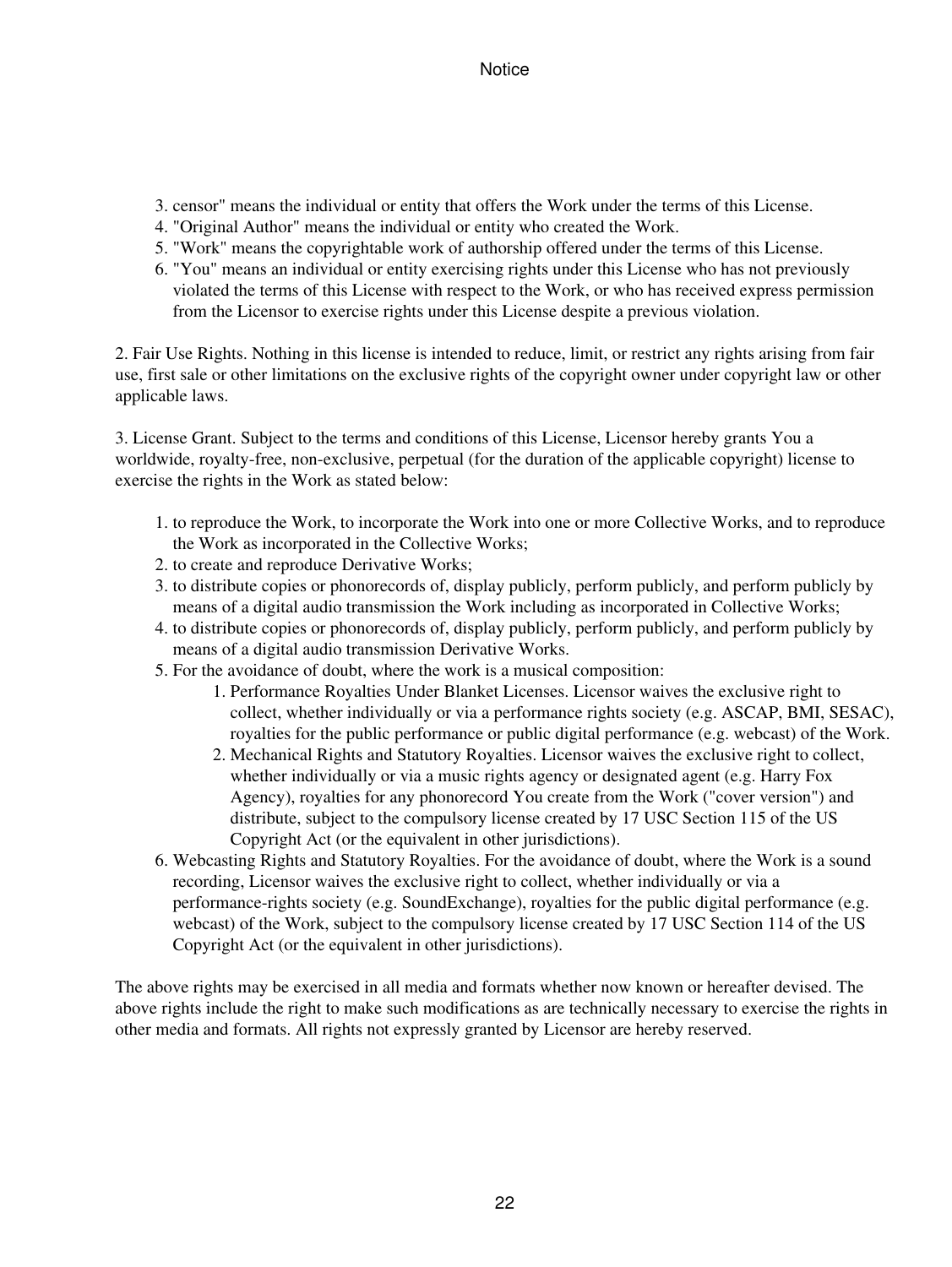4. Restrictions.The license granted in Section 3 above is expressly made subject to and limited by the following restrictions:

- 1. You may distribute, publicly display, publicly perform, or publicly digitally perform the Work only under the terms of this License, and You must include a copy of, or the Uniform Resource Identifier for, this License with every copy or phonorecord of the Work You distribute, publicly display, publicly perform, or publicly digitally perform. You may not offer or impose any terms on the Work that alter or restrict the terms of this License or the recipients' exercise of the rights granted hereunder. You may not sublicense the Work. You must keep intact all notices that refer to this License and to the disclaimer of warranties. You may not distribute, publicly display, publicly perform, or publicly digitally perform the Work with any technological measures that control access or use of the Work in a manner inconsistent with the terms of this License Agreement. The above applies to the Work as incorporated in a Collective Work, but this does not require the Collective Work apart from the Work itself to be made subject to the terms of this License. If You create a Collective Work, upon notice from any Licensor You must, to the extent practicable, remove from the Collective Work any reference to such Licensor or the Original Author, as requested. If You create a Derivative Work, upon notice from any Licensor You must, to the extent practicable, remove from the Derivative Work any reference to such Licensor or the Original Author, as requested.
- 2. If you distribute, publicly display, publicly perform, or publicly digitally perform the Work or any Derivative Works or Collective Works, You must keep intact all copyright notices for the Work and give the Original Author credit reasonable to the medium or means You are utilizing by conveying the name (or pseudonym if applicable) of the Original Author if supplied; the title of the Work if supplied; to the extent reasonably practicable, the Uniform Resource Identifier, if any, that Licensor specifies to be associated with the Work, unless such URI does not refer to the copyright notice or licensing information for the Work; and in the case of a Derivative Work, a credit identifying the use of the Work in the Derivative Work (e.g., "French translation of the Work by Original Author," or "Screenplay based on original Work by Original Author"). Such credit may be implemented in any reasonable manner; provided, however, that in the case of a Derivative Work or Collective Work, at a minimum such credit will appear where any other comparable authorship credit appears and in a manner at least as prominent as such other comparable authorship credit.

#### 5. Representations, Warranties and Disclaimer

UNLESS OTHERWISE MUTUALLY AGREED TO BY THE PARTIES IN WRITING, LICENSOR OFFERS THE WORK AS-IS AND MAKES NO REPRESENTATIONS OR WARRANTIES OF ANY KIND CONCERNING THE WORK, EXPRESS, IMPLIED, STATUTORY OR OTHERWISE, INCLUDING, WITHOUT LIMITATION, WARRANTIES OF TITLE, MERCHANTIBILITY, FITNESS FOR A PARTICULAR PURPOSE, NONINFRINGEMENT, OR THE ABSENCE OF LATENT OR OTHER DEFECTS, ACCURACY, OR THE PRESENCE OF ABSENCE OF ERRORS, WHETHER OR NOT DISCOVERABLE. SOME JURISDICTIONS DO NOT ALLOW THE EXCLUSION OF IMPLIED WARRANTIES, SO SUCH EXCLUSION MAY NOT APPLY TO YOU.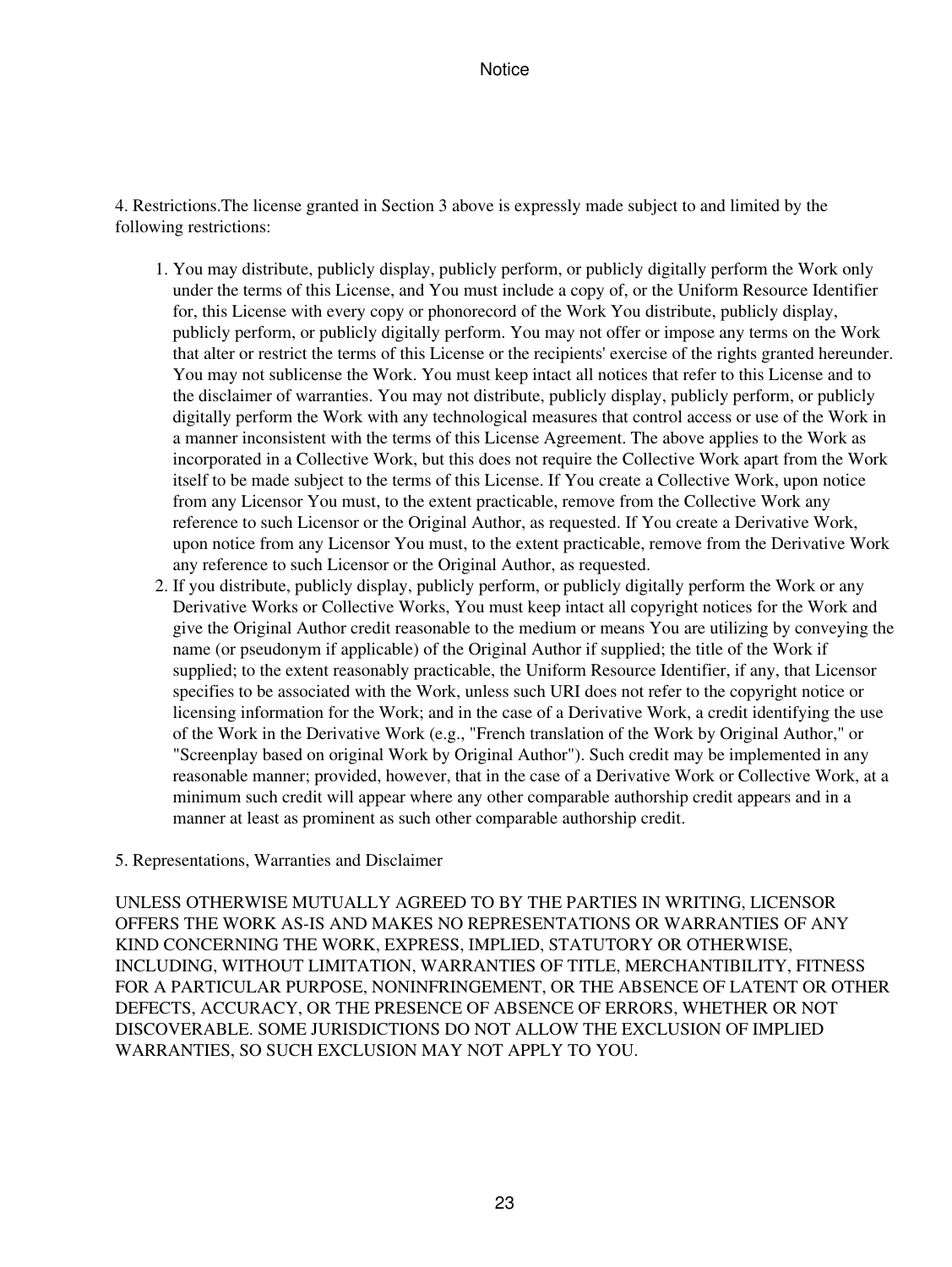6. Limitation on Liability. EXCEPT TO THE EXTENT REQUIRED BY APPLICABLE LAW, IN NO EVENT WILL LICENSOR BE LIABLE TO YOU ON ANY LEGAL THEORY FOR ANY SPECIAL, INCIDENTAL, CONSEQUENTIAL, PUNITIVE OR EXEMPLARY DAMAGES ARISING OUT OF THIS LICENSE OR THE USE OF THE WORK, EVEN IF LICENSOR HAS BEEN ADVISED OF THE POSSIBILITY OF SUCH DAMAGES.

#### 7. Termination

- 1. This License and the rights granted hereunder will terminate automatically upon any breach by You of the terms of this License. Individuals or entities who have received Derivative Works or Collective Works from You under this License, however, will not have their licenses terminated provided such individuals or entities remain in full compliance with those licenses. Sections 1, 2, 5, 6, 7, and 8 will survive any termination of this License.
- 2. Subject to the above terms and conditions, the license granted here is perpetual (for the duration of the applicable copyright in the Work). Notwithstanding the above, Licensor reserves the right to release the Work under different license terms or to stop distributing the Work at any time; provided, however that any such election will not serve to withdraw this License (or any other license that has been, or is required to be, granted under the terms of this License), and this License will continue in full force and effect unless terminated as stated above.

#### 8. Miscellaneous

- Each time You distribute or publicly digitally perform the Work or a Collective Work, the Licensor 1. offers to the recipient a license to the Work on the same terms and conditions as the license granted to You under this License.
- Each time You distribute or publicly digitally perform a Derivative Work, Licensor offers to the 2. recipient a license to the original Work on the same terms and conditions as the license granted to You under this License.
- 3. If any provision of this License is invalid or unenforceable under applicable law, it shall not affect the validity or enforceability of the remainder of the terms of this License, and without further action by the parties to this agreement, such provision shall be reformed to the minimum extent necessary to make such provision valid and enforceable.
- 4. No term or provision of this License shall be deemed waived and no breach consented to unless such waiver or consent shall be in writing and signed by the party to be charged with such waiver or consent.
- 5. This License constitutes the entire agreement between the parties with respect to the Work licensed here. There are no understandings, agreements or representations with respect to the Work not specified here. Licensor shall not be bound by any additional provisions that may appear in any communication from You. This License may not be modified without the mutual written agreement of the Licensor and You.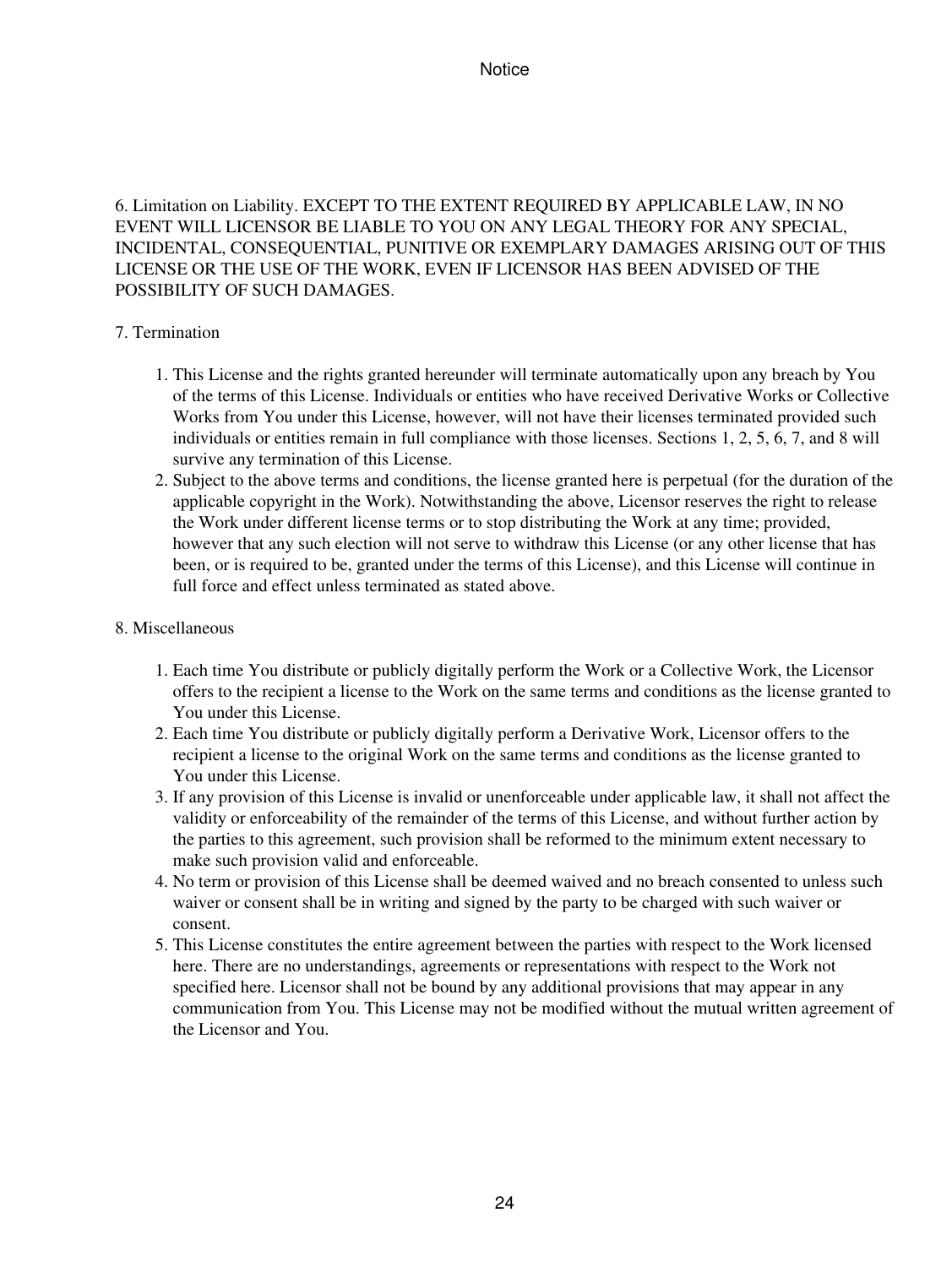Creative Commons is not a party to this License, and makes no warranty whatsoever in connection with the Work. Creative Commons will not be liable to You or any party on any legal theory for any damages whatsoever, including without limitation any general, special, incidental or consequential damages arising in connection to this license. Notwithstanding the foregoing two (2) sentences, if Creative Commons has expressly identified itself as the Licensor hereunder, it shall have all rights and obligations of Licensor.

Except for the limited purpose of indicating to the public that the Work is licensed under the CCPL, neither party will use the trademark "Creative Commons" or any related trademark or logo of Creative Commons without the prior written consent of Creative Commons. Any permitted use will be in compliance with Creative Commons' then-current trademark usage guidelines, as may be published on its website or otherwise made available upon request from time to time.

Creative Commons may be contacted at http://creativecommons.org/.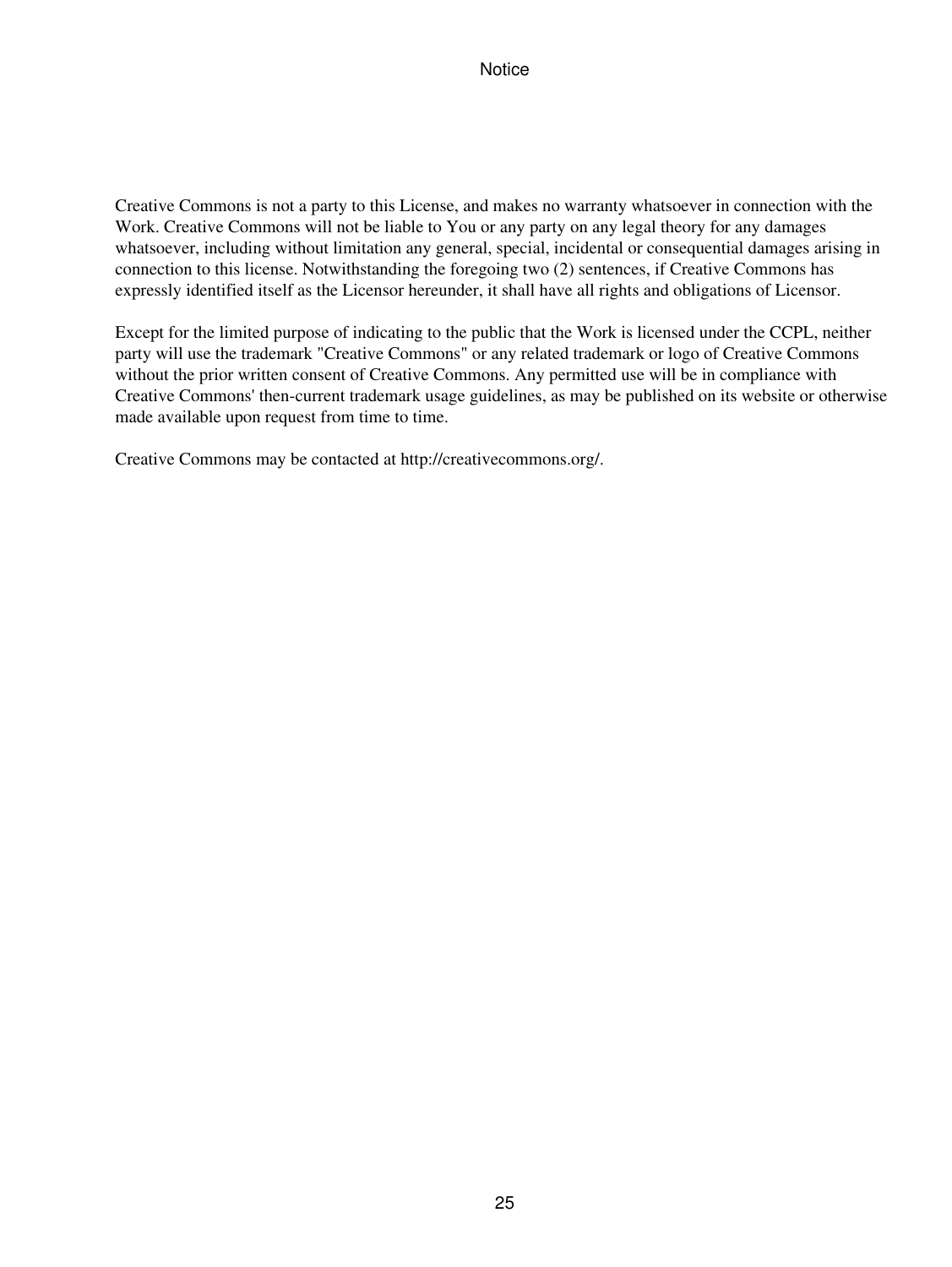### **The following component is subject to the GNU Free Documentation License v1.1**

• libxml2-GNUDocuments - Unspecified

*Copyright (C) 1998-2003 Daniel Veillard. All Rights Reserved. Copyright (C) 2006 Free Software Foundation, Inc. 59 Temple Place, Suite 330, Boston, MA 02111-1307 USA.*

## **GNU Free Documentation License**

Version 1.1, March 2000

Copyright (C) 2006 Free Software Foundation, Inc. 59 Temple Place, Suite 330, Boston, MA 02111-1307 USA Everyone is permitted to copy and distribute verbatim copies of this license document, but changing it is not allowed.

#### 0. PREAMBLE

The purpose of this License is to make a manual, textbook, or other written document "free" in the sense of freedom: to assure everyone the effective freedom to copy and redistribute it, with or without modifying it, either commercially or noncommercially. Secondarily, this License preserves for the author and publisher a way to get credit for their work, while not being considered responsible for modifications made by others.

This License is a kind of "copyleft", which means that derivative works of the document must themselves be free in the same sense. It complements the GNU General Public License, which is a copyleft license designed for free software.

We have designed this License in order to use it for manuals for free software, because free software needs free documentation: a free program should come with manuals providing the same freedoms that the software does. But this License is not limited to software manuals; it can be used for any textual work, regardless of subject matter or whether it is published as a printed book. We recommend this License principally for works whose purpose is instruction or reference.

1. APPLICABILITY AND DEFINITIONS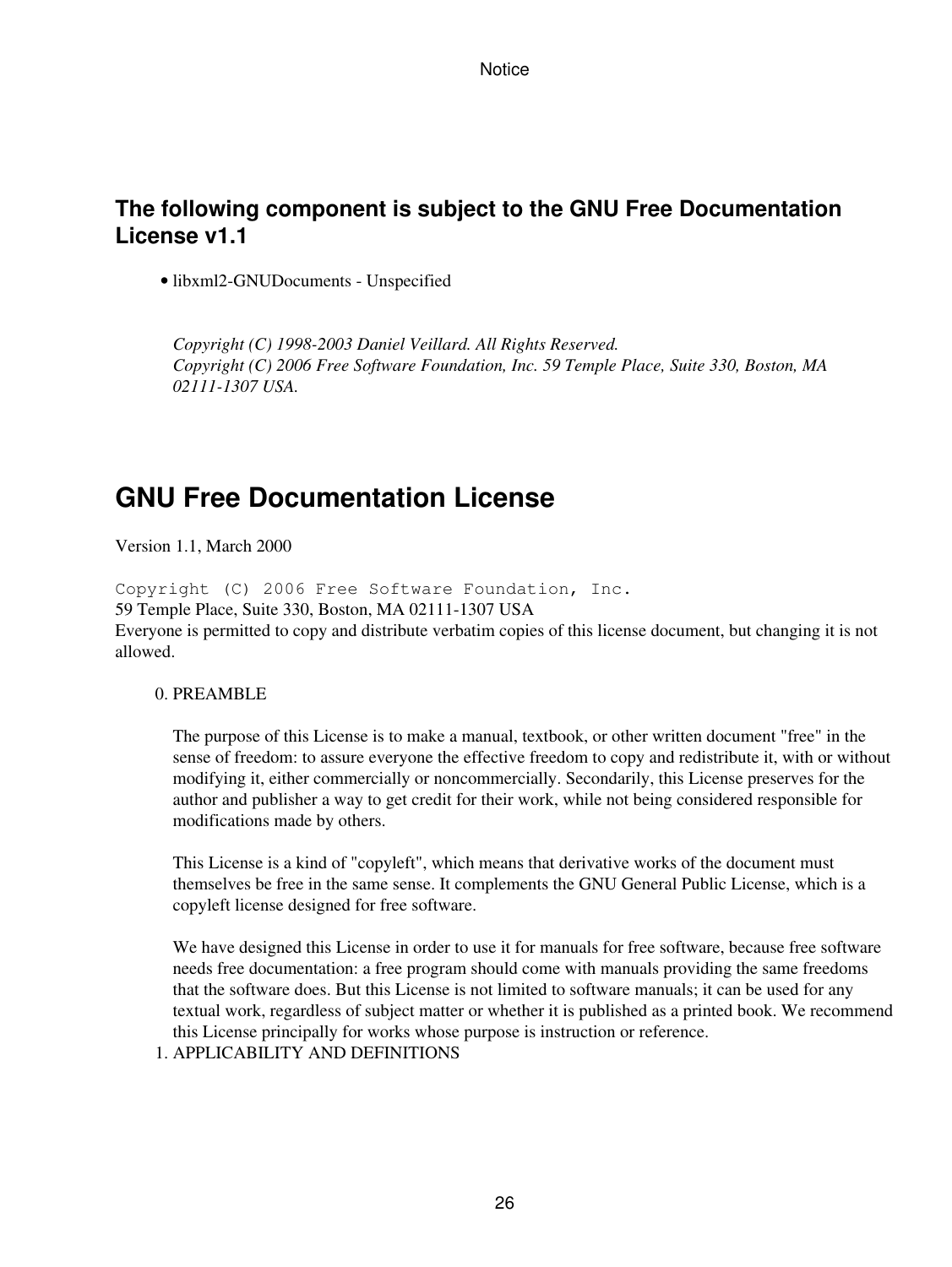This License applies to any manual or other work that contains a notice placed by the copyright holder saying it can be distributed under the terms of this License. The "Document", below, refers to any such manual or work. Any member of the public is a licensee, and is addressed as "you".

A "Modified Version" of the Document means any work containing the Document or a portion of it, either copied verbatim, or with modifications and/or translated into another language.

A "Secondary Section" is a named appendix or a front-matter section of the Document that deals exclusively with the relationship of the publishers or authors of the Document to the Document's overall subject (or to related matters) and contains nothing that could fall directly within that overall subject. (For example, if the Document is in part a textbook of mathematics, a Secondary Section may not explain any mathematics.) The relationship could be a matter of historical connection with the subject or with related matters, or of legal, commercial, philosophical, ethical or political position regarding them.

The "Invariant Sections" are certain Secondary Sections whose titles are designated, as being those of Invariant Sections, in the notice that says that the Document is released under this License.

The "Cover Texts" are certain short passages of text that are listed, as Front-Cover Texts or Back-Cover Texts, in the notice that says that the Document is released under this License.

A "Transparent" copy of the Document means a machine-readable copy, represented in a format whose specification is available to the general public, whose contents can be viewed and edited directly and straightforwardly with generic text editors or (for images composed of pixels) generic paint programs or (for drawings) some widely available drawing editor, and that is suitable for input to text formatters or for automatic translation to a variety of formats suitable for input to text formatters. A copy made in an otherwise Transparent file format whose markup has been designed to thwart or discourage subsequent modification by readers is not Transparent. A copy that is not "Transparent" is called "Opaque".

Examples of suitable formats for Transparent copies include plain ASCII without markup, Texinfo input format, LaTeX input format, SGML or XML using a publicly available DTD, and standard-conforming simple HTML designed for human modification. Opaque formats include PostScript, PDF, proprietary formats that can be read and edited only by proprietary word processors, SGML or XML for which the DTD and/or processing tools are not generally available, and the machine-generated HTML produced by some word processors for output purposes only.

The "Title Page" means, for a printed book, the title page itself, plus such following pages as are needed to hold, legibly, the material this License requires to appear in the title page. For works in formats which do not have any title page as such, "Title Page" means the text near the most prominent appearance of the work's title, preceding the beginning of the body of the text.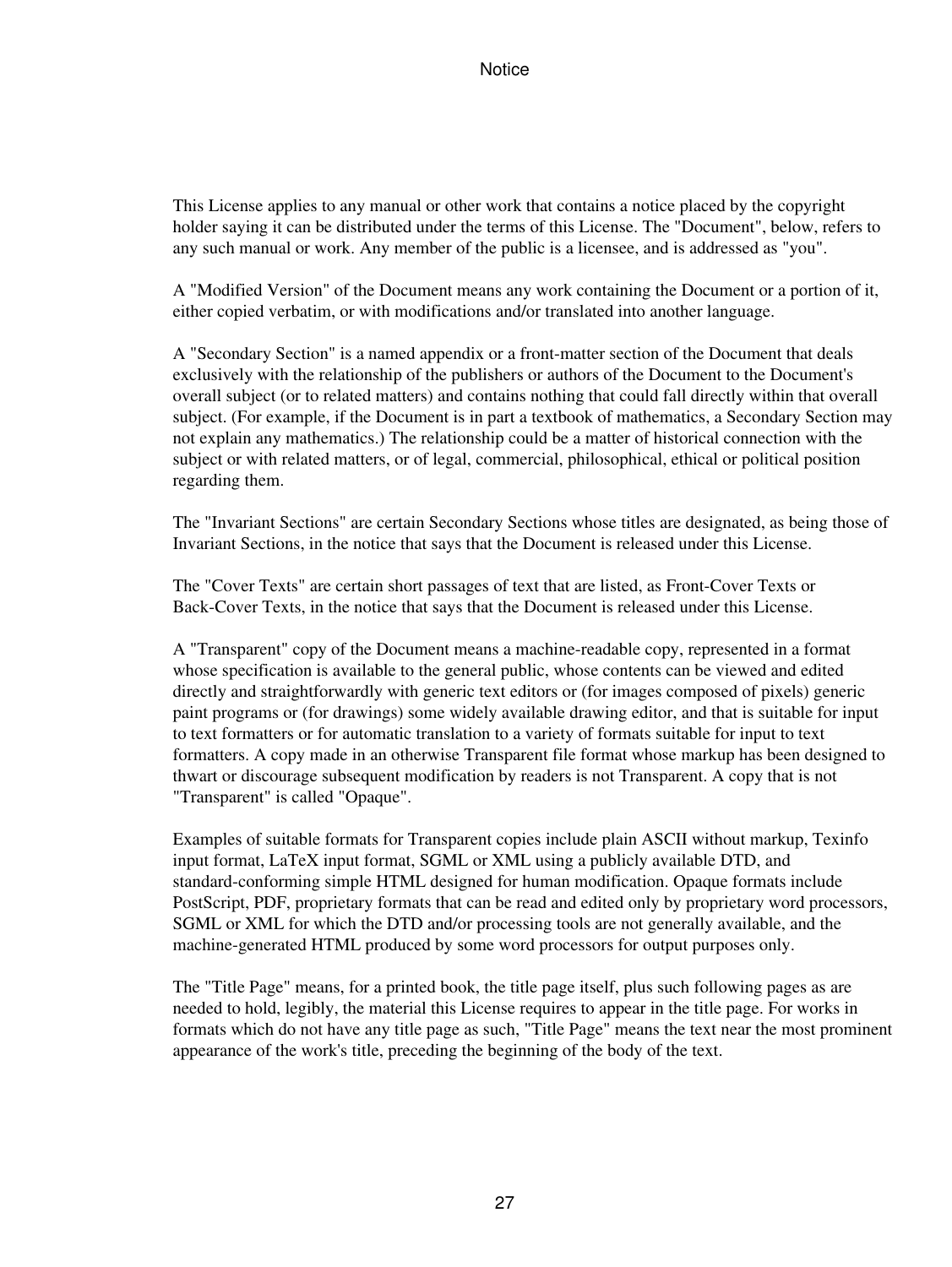#### 2. VERBATIM COPYING

You may copy and distribute the Document in any medium, either commercially or noncommercially, provided that this License, the copyright notices, and the license notice saying this License applies to the Document are reproduced in all copies, and that you add no other conditions whatsoever to those of this License.

You may not use technical measures to obstruct or control the reading or further copying of the copies you make or distribute. However, you may accept compensation in exchange for copies. If you distribute a large enough number of copies you must also follow the conditions in section 3.

You may also lend copies, under the same conditions stated above, and you may publicly display copies.

#### 3. COPYING IN QUANTITY

If you publish printed copies of the Document numbering more than 100, and the Document's license notice requires Cover Texts, you must enclose the copies in covers that carry, clearly and legibly, all these Cover Texts: Front-Cover Texts on the front cover, and Back-Cover Texts on the back cover. Both covers must also clearly and legibly identify you as the publisher of these copies. The front cover must present the full title with all words of the title equally prominent and visible. You may add other material on the covers in addition. Copying with changes limited to the covers, as long as they preserve the title of the Document and satisfy these conditions, can be treated as verbatim copying in other respects.

If the required texts for either cover are too voluminous to fit legibly, you should put the first ones listed (as many as fit reasonably) on the actual cover, and continue the rest onto adjacent pages.

If you publish or distribute Opaque copies of the Document numbering more than 100, you must either include a machine-readable Transparent copy along with each Opaque copy, or state in or with each Opaque copy a publicly-accessible computer-network location containing a complete Transparent copy of the Document, free of added material, which the general network-using public has access to download anonymously at no charge using public-standard network protocols. If you use the latter option, you must take reasonably prudent steps, when you begin distribution of Opaque copies in quantity, to ensure that this Transparent copy will remain thus accessible at the stated location until at least one year after the last time you distribute an Opaque copy (directly or through your agents or retailers) of that edition to the public.

It is requested, but not required, that you contact the authors of the Document well before redistributing any large number of copies, to give them a chance to provide you with an updated version of the Document.

#### 4. MODIFICATIONS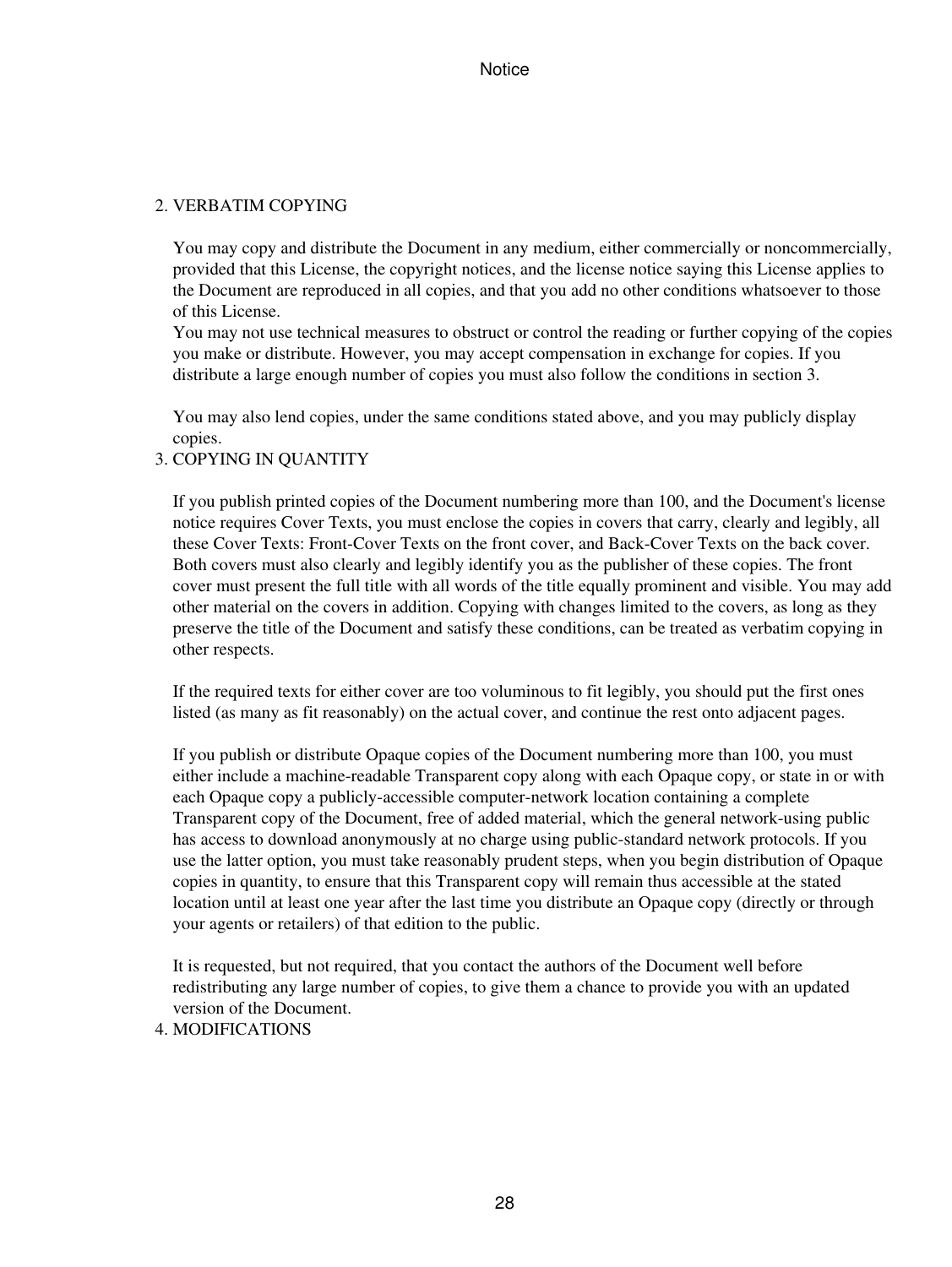You may copy and distribute a Modified Version of the Document under the conditions of sections 2 and 3 above, provided that you release the Modified Version under precisely this License, with the Modified Version filling the role of the Document, thus licensing distribution and modification of the Modified Version to whoever possesses a copy of it. In addition, you must do these things in the Modified Version:

- A. Use in the Title Page (and on the covers, if any) a title distinct from that of the Document, and from those of previous versions (which should, if there were any, be listed in the History section of the Document). You may use the same title as a previous version if the original publisher of that version gives permission.
- B. List on the Title Page, as authors, one or more persons or entities responsible for authorship of the modifications in the Modified Version, together with at least five of the principal authors of the Document (all of its principal authors, if it has less than five).
- C. State on the Title page the name of the publisher of the Modified Version, as the publisher.
- D. Preserve all the copyright notices of the Document.
- E. Add an appropriate copyright notice for your modifications adjacent to the other copyright notices.
- F. Include, immediately after the copyright notices, a license notice giving the public permission to use the Modified Version under the terms of this License, in the form shown in the Addendum below.
- G. Preserve in that license notice the full lists of Invariant Sections and required Cover Texts given in the Document's license notice.
- H. Include an unaltered copy of this License.
- I. Preserve the section entitled "History", and its title, and add to it an item stating at least the title, year, new authors, and publisher of the Modified Version as given on the Title Page. If there is no section entitled "History" in the Document, create one stating the title, year, authors, and publisher of the Document as given on its Title Page, then add an item describing the Modified Version as stated in the previous sentence.
- J. Preserve the network location, if any, given in the Document for public access to a Transparent copy of the Document, and likewise the network locations given in the Document for previous versions it was based on. These may be placed in the "History" section. You may omit a network location for a work that was published at least four years before the Document itself, or if the original publisher of the version it refers to gives permission.
- K. In any section entitled "Acknowledgements" or "Dedications", preserve the section's title, and preserve in the section all the substance and tone of each of the contributor acknowledgements and/or dedications given therein.
- L. Preserve all the Invariant Sections of the Document, unaltered in their text and in their titles. Section numbers or the equivalent are not considered part of the section titles.
- M. Delete any section entitled "Endorsements". Such a section may not be included in the Modified Version.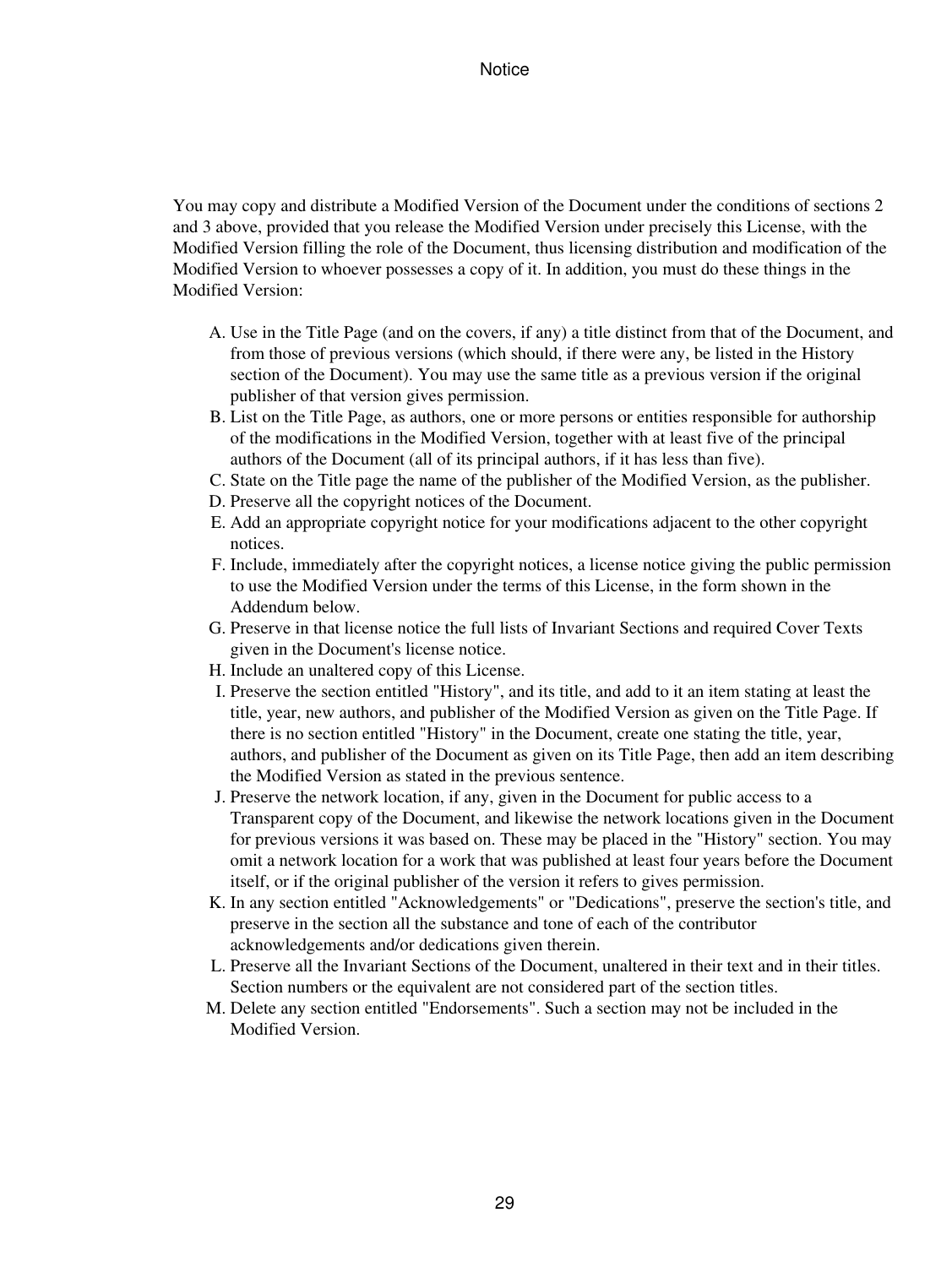N. Do not retitle any existing section as "Endorsements" or to conflict in title with any Invariant Section.

If the Modified Version includes new front-matter sections or appendices that qualify as Secondary Sections and contain no material copied from the Document, you may at your option designate some or all of these sections as invariant. To do this, add their titles to the list of Invariant Sections in the Modified Version's license notice. These titles must be distinct from any other section titles.

You may add a section entitled "Endorsements", provided it contains nothing but endorsements of your Modified Version by various parties--for example, statements of peer review or that the text has been approved by an organization as the authoritative definition of a standard.

You may add a passage of up to five words as a Front-Cover Text, and a passage of up to 25 words as a Back-Cover Text, to the end of the list of Cover Texts in the Modified Version. Only one passage of Front-Cover Text and one of Back-Cover Text may be added by (or through arrangements made by) any one entity. If the Document already includes a cover text for the same cover, previously added by you or by arrangement made by the same entity you are acting on behalf of, you may not add another; but you may replace the old one, on explicit permission from the previous publisher that added the old one.

The author(s) and publisher(s) of the Document do not by this License give permission to use their names for publicity for or to assert or imply endorsement of any Modified Version. 5. COMBINING DOCUMENTS

You may combine the Document with other documents released under this License, under the terms defined in section 4 above for modified versions, provided that you include in the combination all of the Invariant Sections of all of the original documents, unmodified, and list them all as Invariant Sections of your combined work in its license notice.

The combined work need only contain one copy of this License, and multiple identical Invariant Sections may be replaced with a single copy. If there are multiple Invariant Sections with the same name but different contents, make the title of each such section unique by adding at the end of it, in parentheses, the name of the original author or publisher of that section if known, or else a unique number. Make the same adjustment to the section titles in the list of Invariant Sections in the license notice of the combined work.

In the combination, you must combine any sections entitled "History" in the various original documents, forming one section entitled "History"; likewise combine any sections entitled "Acknowledgements", and any sections entitled "Dedications". You must delete all sections entitled "Endorsements."

6. COLLECTIONS OF DOCUMENTS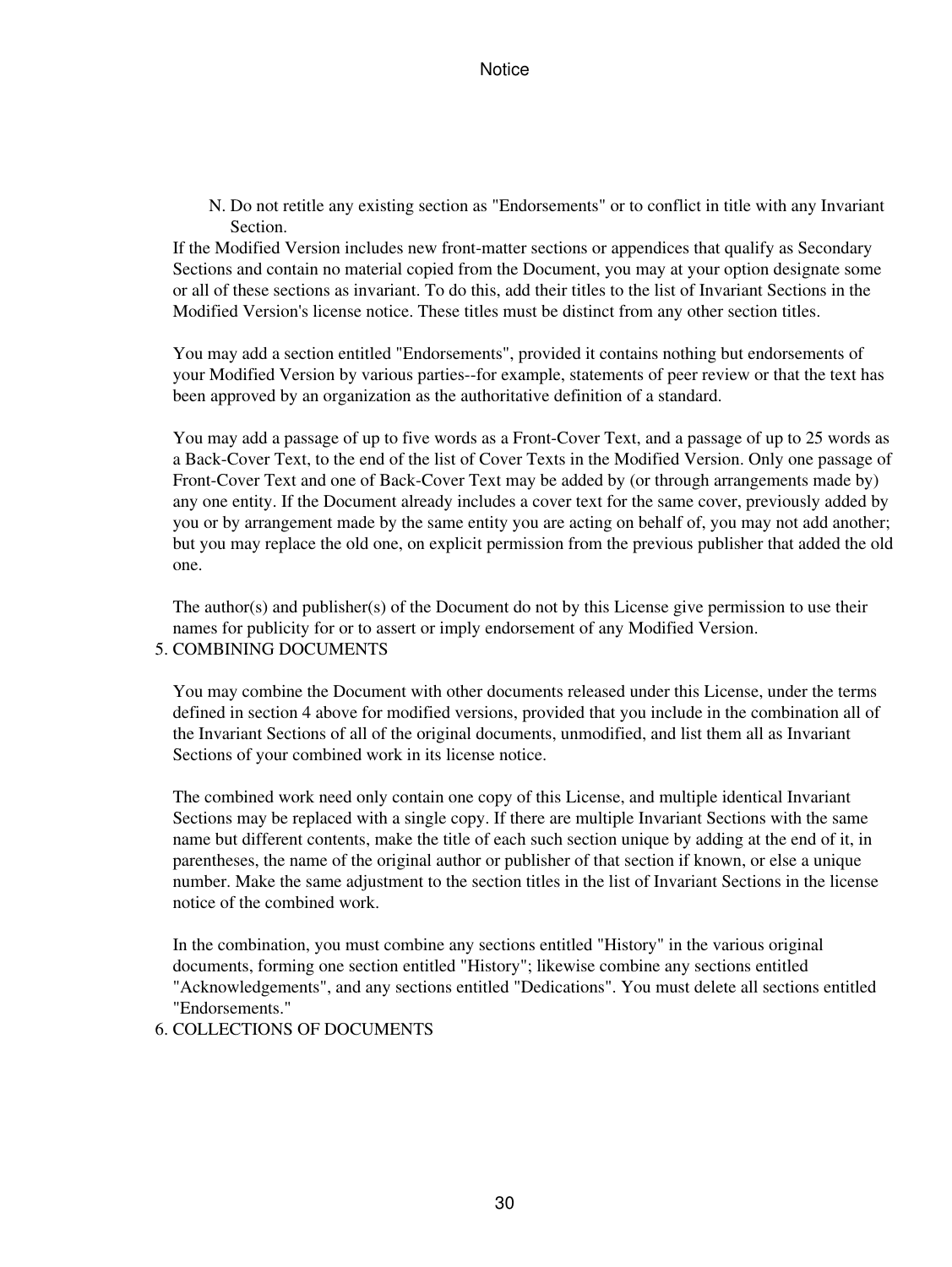You may make a collection consisting of the Document and other documents released under this License, and replace the individual copies of this License in the various documents with a single copy that is included in the collection, provided that you follow the rules of this License for verbatim copying of each of the documents in all other respects.

You may extract a single document from such a collection, and distribute it individually under this License, provided you insert a copy of this License into the extracted document, and follow this License in all other respects regarding verbatim copying of that document.

#### 7. AGGREGATION WITH INDEPENDENT WORKS

A compilation of the Document or its derivatives with other separate and independent documents or works, in or on a volume of a storage or distribution medium, does not as a whole count as a Modified Version of the Document, provided no compilation copyright is claimed for the compilation. Such a compilation is called an "aggregate", and this License does not apply to the other self-contained works thus compiled with the Document, on account of their being thus compiled, if they are not themselves derivative works of the Document.

If the Cover Text requirement of section 3 is applicable to these copies of the Document, then if the Document is less than one quarter of the entire aggregate, the Document's Cover Texts may be placed on covers that surround only the Document within the aggregate. Otherwise they must appear on covers around the whole aggregate.

8. TRANSLATION

Translation is considered a kind of modification, so you may distribute translations of the Document under the terms of section 4. Replacing Invariant Sections with translations requires special permission from their copyright holders, but you may include translations of some or all Invariant Sections in addition to the original versions of these Invariant Sections. You may include a translation of this License provided that you also include the original English version of this License. In case of a disagreement between the translation and the original English version of this License, the original English version will prevail.

9. TERMINATION

You may not copy, modify, sublicense, or distribute the Document except as expressly provided for under this License. Any other attempt to copy, modify, sublicense or distribute the Document is void, and will automatically terminate your rights under this License. However, parties who have received copies, or rights, from you under this License will not have their licenses terminated so long as such parties remain in full compliance.

#### FUTURE REVISIONS OF THIS LICENSE 10.

The Free Software Foundation may publish new, revised versions of the GNU Free Documentation License from time to time. Such new versions will be similar in spirit to the present version, but may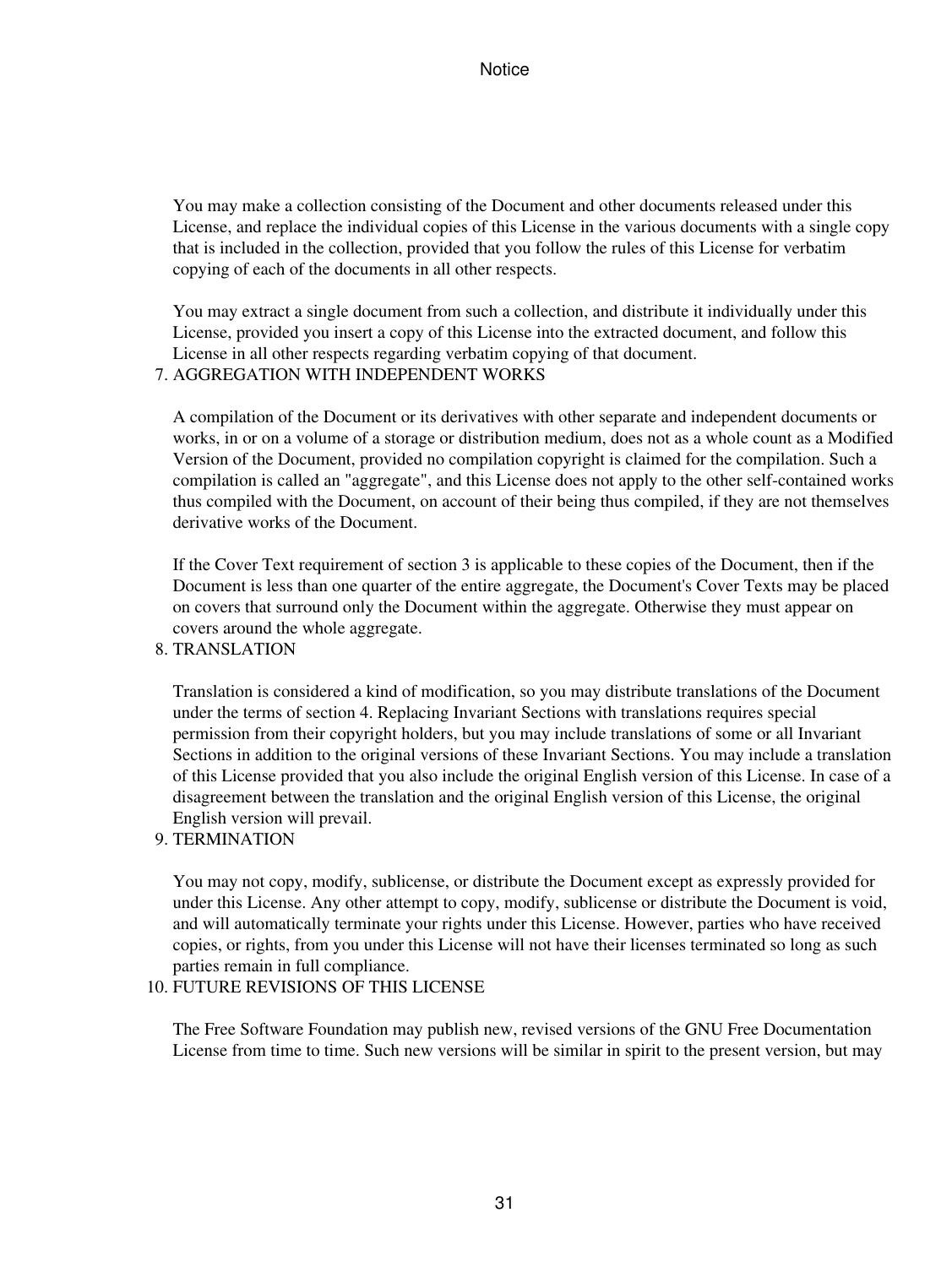differ in detail to address new problems or concerns. See http://www.gnu.org/copyleft/.

Each version of the License is given a distinguishing version number. If the Document specifies that a particular numbered version of this License "or any later version" applies to it, you have the option of following the terms and conditions either of that specified version or of any later version that has been published (not as a draft) by the Free Software Foundation. If the Document does not specify a version number of this License, you may choose any version ever published (not as a draft) by the Free Software Foundation.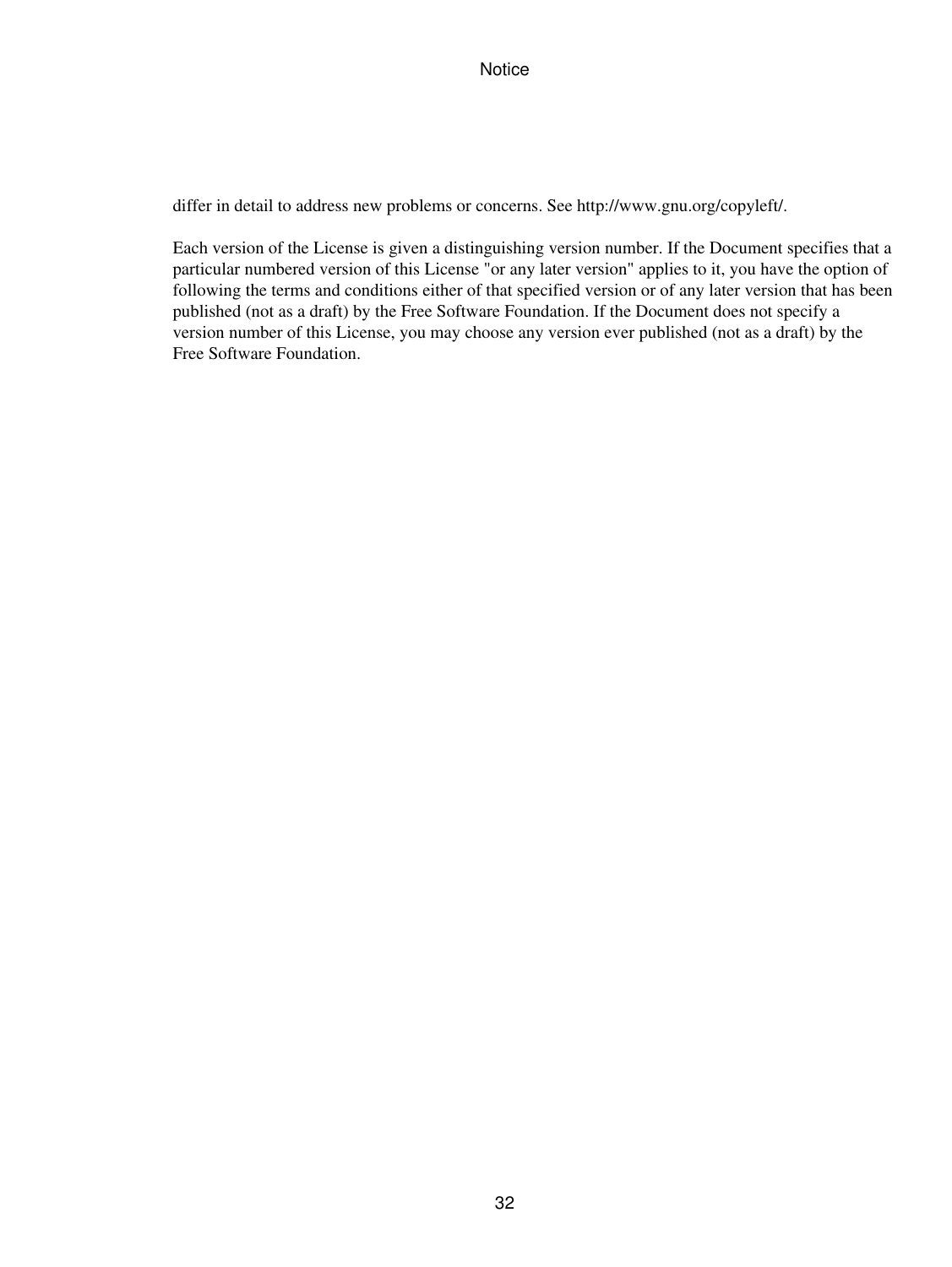### **The following component is subject to the GNU General Public License v2.0 or later**

• Red Hat Package Manager - 2.5

*Copyright (c) 1997 by Red Hat Software, Inc*

## **The GNU General Public License (GPL)**

## **Version 2, June 1991**

Copyright (C) 1989, 1991 Free Software Foundation, Inc. 59 Temple Place, Suite 330, Boston, MA 02111-1307 USA Everyone is permitted to copy and distribute verbatim copies of this license document, but changing it is not allowed.

#### **Preamble**

The licenses for most software are designed to take away your freedom to share and change it. By contrast, the GNU General Public License is intended to guarantee your freedom to share and change free software--to make sure the software is free for all its users. This General Public License applies to most of the Free Software Foundation's software and to any other program whose authors commit to using it. (Some other Free Software Foundation software is covered by the GNU Library General Public License instead.) You can apply it to your programs, too.

When we speak of free software, we are referring to freedom, not price. Our General Public Licenses are designed to make sure that you have the freedom to distribute copies of free software (and charge for this service if you wish), that you receive source code or can get it if you want it, that you can change the software or use pieces of it in new free programs; and that you know you can do these things.

To protect your rights, we need to make restrictions that forbid anyone to deny you these rights or to ask you to surrender the rights. These restrictions translate to certain responsibilities for you if you distribute copies of the software, or if you modify it.

For example, if you distribute copies of such a program, whether gratis or for a fee, you must give the recipients all the rights that you have. You must make sure that they, too, receive or can get the source code. And you must show them these terms so they know their rights.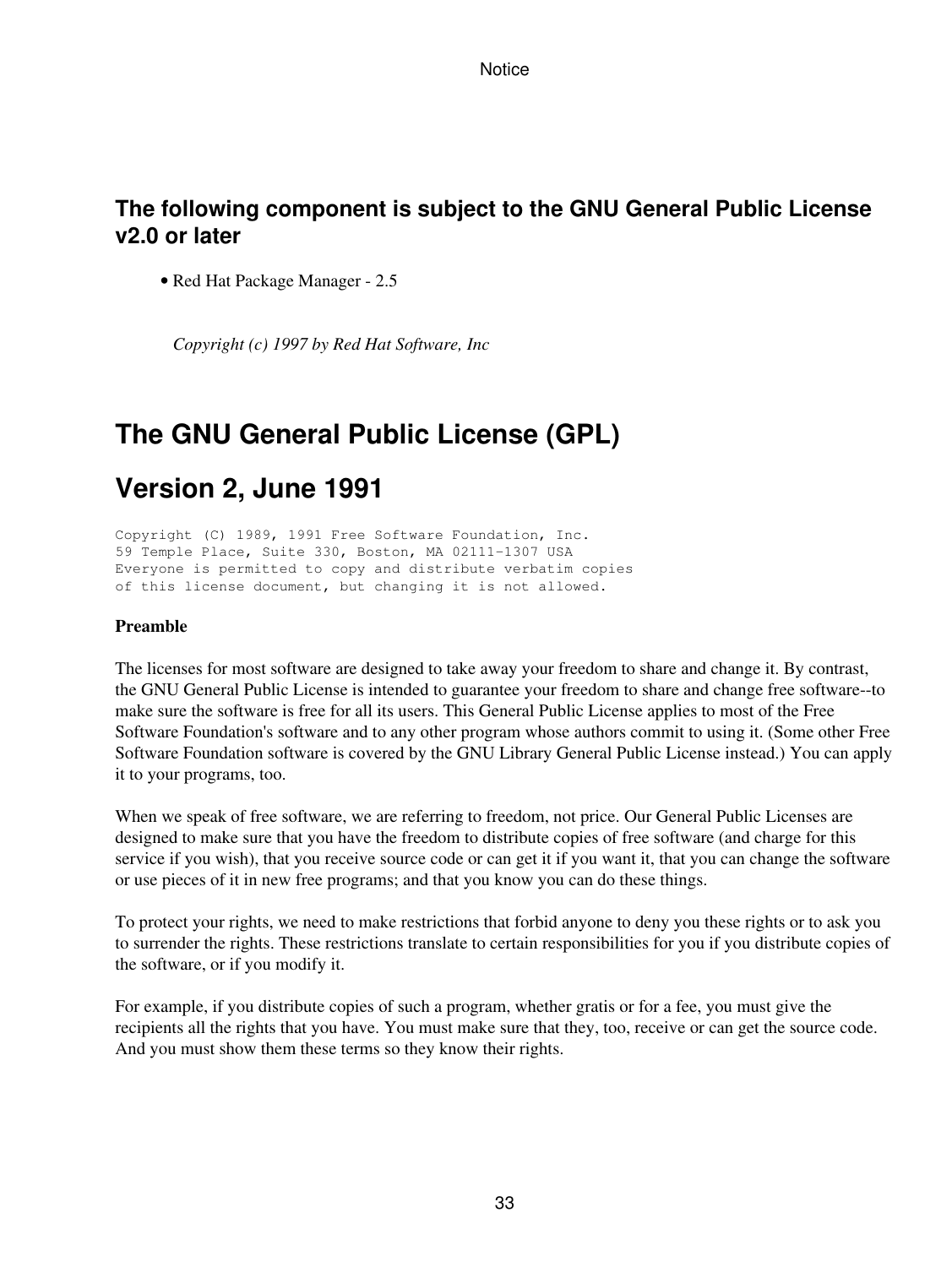We protect your rights with two steps: (1) copyright the software, and (2) offer you this license which gives you legal permission to copy, distribute and/or modify the software.

Also, for each author's protection and ours, we want to make certain that everyone understands that there is no warranty for this free software. If the software is modified by someone else and passed on, we want its recipients to know that what they have is not the original, so that any problems introduced by others will not reflect on the original authors' reputations.

Finally, any free program is threatened constantly by software patents. We wish to avoid the danger that redistributors of a free program will individually obtain patent licenses, in effect making the program proprietary. To prevent this, we have made it clear that any patent must be licensed for everyone's free use or not licensed at all.

The precise terms and conditions for copying, distribution and modification follow.

#### **TERMS AND CONDITIONS FOR COPYING, DISTRIBUTION AND MODIFICATION**

0. This License applies to any program or other work which contains a notice placed by the copyright holder saying it may be distributed under the terms of this General Public License. The "Program", below, refers to any such program or work, and a "work based on the Program" means either the Program or any derivative work under copyright law: that is to say, a work containing the Program or a portion of it, either verbatim or with modifications and/or translated into another language. (Hereinafter, translation is included without limitation in the term "modification".) Each licensee is addressed as "you".

Activities other than copying, distribution and modification are not covered by this License; they are outside its scope. The act of running the Program is not restricted, and the output from the Program is covered only if its contents constitute a work based on the Program (independent of having been made by running the Program). Whether that is true depends on what the Program does.

1. You may copy and distribute verbatim copies of the Program's source code as you receive it, in any medium, provided that you conspicuously and appropriately publish on each copy an appropriate copyright notice and disclaimer of warranty; keep intact all the notices that refer to this License and to the absence of any warranty; and give any other recipients of the Program a copy of this License along with the Program.

You may charge a fee for the physical act of transferring a copy, and you may at your option offer warranty protection in exchange for a fee.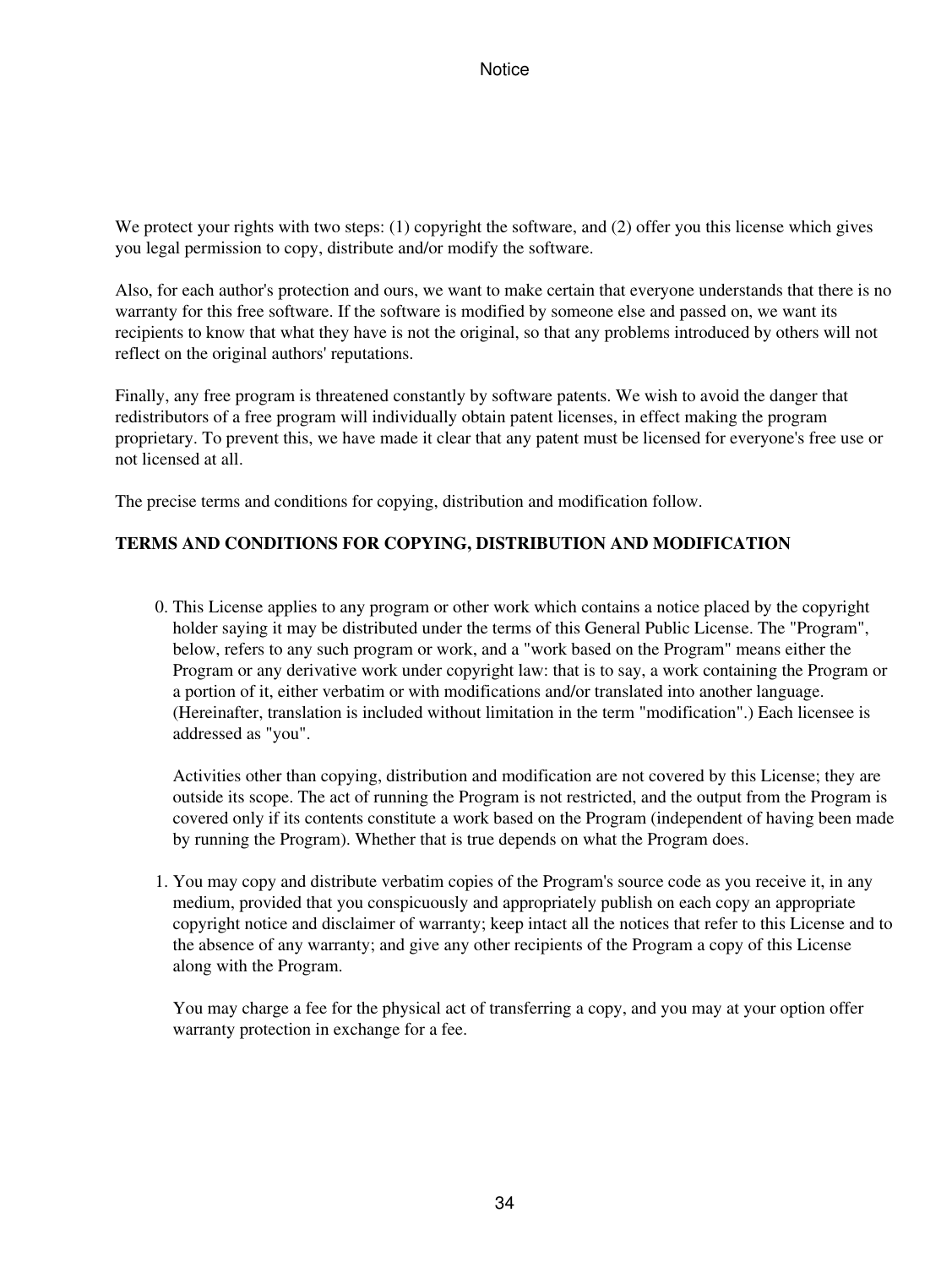- 2. You may modify your copy or copies of the Program or any portion of it, thus forming a work based on the Program, and copy and distribute such modifications or work under the terms of Section 1 above, provided that you also meet all of these conditions:
	- a. You must cause the modified files to carry prominent notices stating that you changed the files and the date of any change.
	- b. You must cause any work that you distribute or publish, that in whole or in part contains or is derived from the Program or any part thereof, to be licensed as a whole at no charge to all third parties under the terms of this License.
	- c. If the modified program normally reads commands interactively when run, you must cause it, when started running for such interactive use in the most ordinary way, to print or display an announcement including an appropriate copyright notice and a notice that there is no warranty (or else, saying that you provide a warranty) and that users may redistribute the program under these conditions, and telling the user how to view a copy of this License. (Exception: if the Program itself is interactive but does not normally print such an announcement, your work based on the Program is not required to print an announcement.)

These requirements apply to the modified work as a whole. If identifiable sections of that work are not derived from the Program, and can be reasonably considered independent and separate works in themselves, then this License, and its terms, do not apply to those sections when you distribute them as separate works. But when you distribute the same sections as part of a whole which is a work based on the Program, the distribution of the whole must be on the terms of this License, whose permissions for other licensees extend to the entire whole, and thus to each and every part regardless of who wrote it.

Thus, it is not the intent of this section to claim rights or contest your rights to work written entirely by you; rather, the intent is to exercise the right to control the distribution of derivative or collective works based on the Program.

In addition, mere aggregation of another work not based on the Program with the Program (or with a work based on the Program) on a volume of a storage or distribution medium does not bring the other work under the scope of this License.

- 3. You may copy and distribute the Program (or a work based on it, under Section 2) in object code or executable form under the terms of Sections 1 and 2 above provided that you also do one of the following:
	- a. Accompany it with the complete corresponding machine-readable source code, which must be distributed under the terms of Sections 1 and 2 above on a medium customarily used for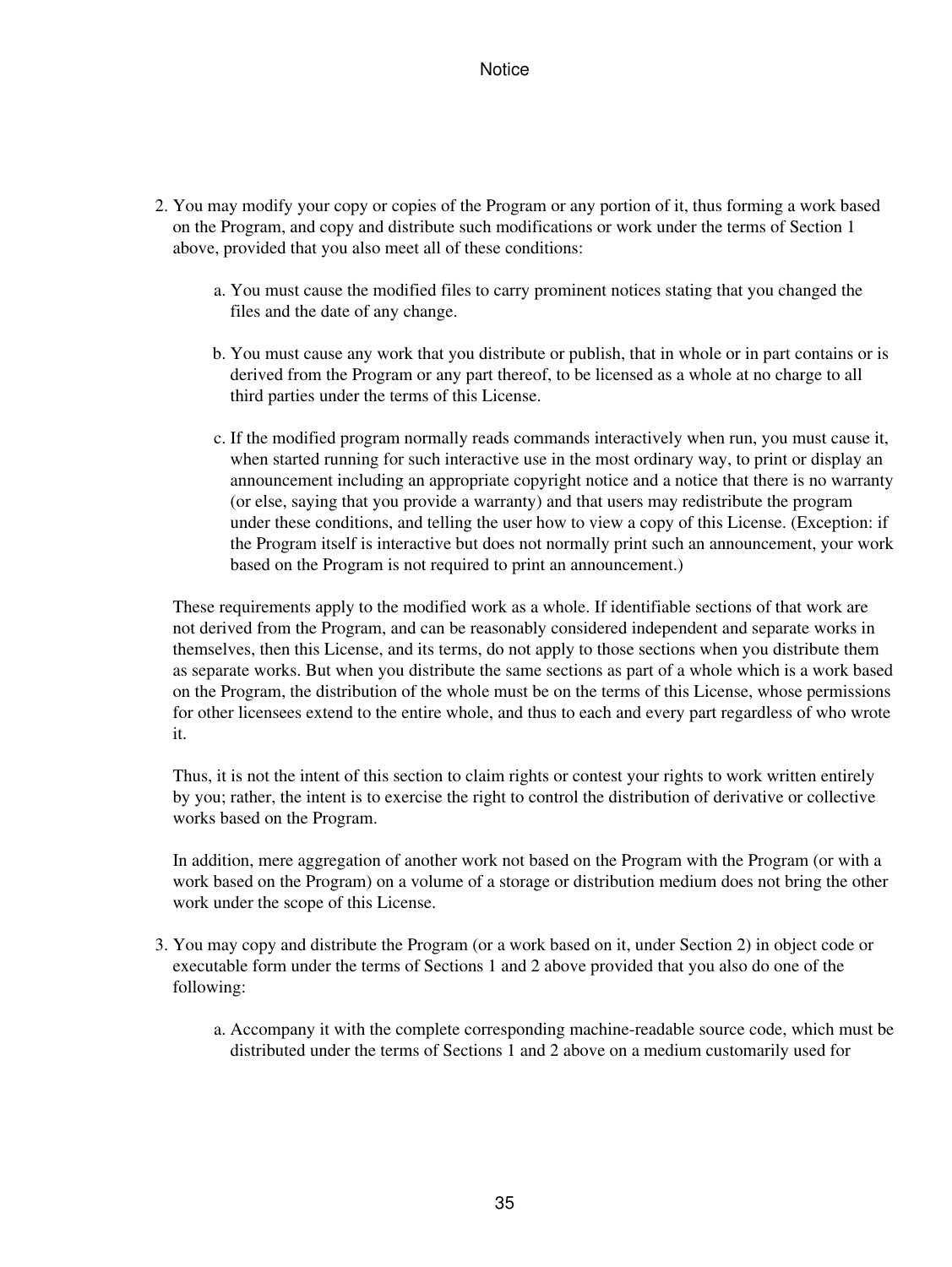software interchange; or,

- b. Accompany it with a written offer, valid for at least three years, to give any third party, for a charge no more than your cost of physically performing source distribution, a complete machine-readable copy of the corresponding source code, to be distributed under the terms of Sections 1 and 2 above on a medium customarily used for software interchange; or,
- c. Accompany it with the information you received as to the offer to distribute corresponding source code. (This alternative is allowed only for noncommercial distribution

and only if you received the program in object code or executable form with such an offer, in accord with Subsection b above.)

The source code for a work means the preferred form of the work for making modifications to it. For an executable work, complete source code means all the source code for all modules it contains, plus any associated interface definition files, plus the scripts used to control compilation and installation of the executable. However, as a special exception, the source code distributed need not include anything that is normally distributed (in either source or binary form) with the major components (compiler, kernel, and so on) of the operating system on which the executable runs, unless that component itself accompanies the executable.

If distribution of executable or object code is made by offering access to copy from a designated place, then offering equivalent access to copy the source code from the same place counts as distribution of the source code, even though third parties are not compelled to copy the source along with the object code.

- You may not copy, modify, sublicense, or distribute the Program except as expressly provided under this License. Any attempt otherwise to copy, modify, sublicense or distribute the Program is void, and will automatically terminate your rights under this License. However, parties who have received copies, or rights, from you under this License will not have their licenses terminated so long as such parties remain in full compliance.
- You are not required to accept this License, since you have not signed it. However, nothing else grants you permission to modify or distribute the Program or its derivative works. These actions are prohibited by law if you do not accept this License. Therefore, by modifying or distributing the Program (or any work based on the Program), you indicate your acceptance of this License to do so, and all its terms and conditions for copying, distributing or modifying the Program or works based on it.
- Each time you redistribute the Program (or any work based on the Program), the recipient automatically receives a license from the original licensor to copy, distribute or modify the Program subject to these terms and conditions. You may not impose any further restrictions on the recipients' exercise of the rights granted herein. You are not responsible for enforcing compliance by third parties to this License.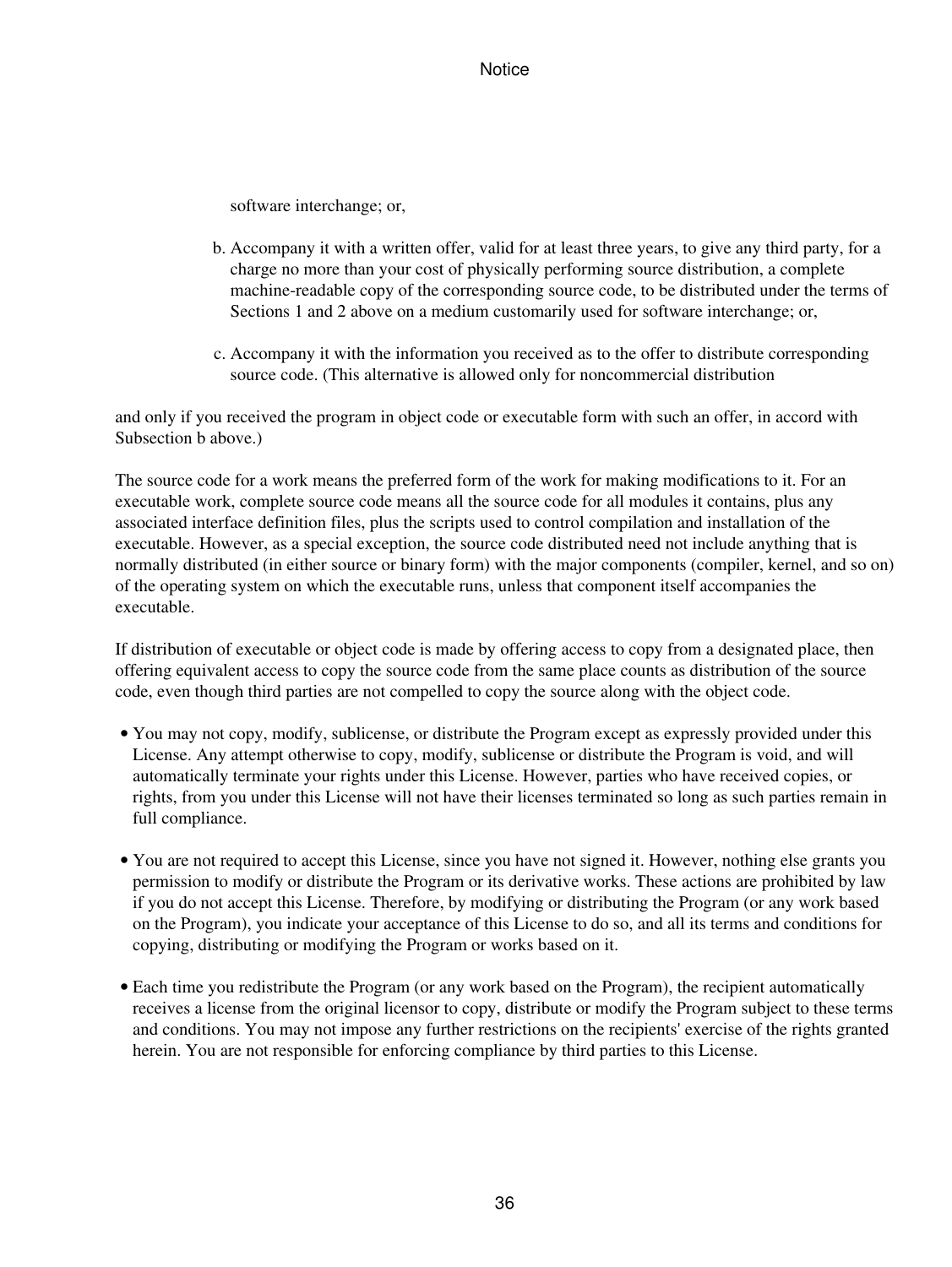• If, as a consequence of a court judgment or allegation of patent infringement or for any other reason (not limited to patent issues), conditions are imposed on you (whether by court order, agreement or otherwise) that contradict the conditions of this License, they do not excuse you from the conditions of this License. If you cannot distribute so as to satisfy simultaneously your obligations under this License and any other pertinent obligations, then as a consequence you may not distribute the Program at all. For example, if a patent license would not permit royalty-free redistribution of the Program by all those who receive copies directly or indirectly through you, then the only way you could satisfy both it and this License would be to refrain entirely from distribution of the Program.

If any portion of this section is held invalid or unenforceable under any particular circumstance, the balance of the section is intended to apply and the section as a whole is intended to apply in other circumstances.

It is not the purpose of this section to induce you to infringe any patents or other property right claims or to contest validity of any such claims; this section has the sole purpose of protecting the integrity of the free software distribution system, which is implemented by public license practices. Many people have made generous contributions to the wide range of software distributed through that system in reliance on consistent application of that system; it is up to the author/donor to decide if he or she is willing to distribute software through any other system and a licensee cannot impose that choice.

This section is intended to make thoroughly clear what is believed to be a consequence of the rest of this License.

- If the distribution and/or use of the Program is restricted in certain countries either by patents or by copyrighted interfaces, the original copyright holder who places the Program under this License may add an explicit geographical distribution limitation excluding those countries, so that distribution is permitted only in or among countries not thus excluded. In such case, this License incorporates the limitation as if written in the body of this License.
- The Free Software Foundation may publish revised and/or new versions of the General Public License from time to time. Such new versions will be similar in spirit to the present version, but may differ in detail to address new problems or concerns.

Each version is given a distinguishing version number. If the Program specifies a version number of this License which applies to it and "any later version", you have the option of following the terms and conditions either of that version or of any later version published by the Free Software Foundation. If the Program does not specify a version number of this License, you may choose any version ever published by the Free Software Foundation.

• If you wish to incorporate parts of the Program into other free programs whose distribution conditions are different, write to the author to ask for permission. For software which is copyrighted by the Free Software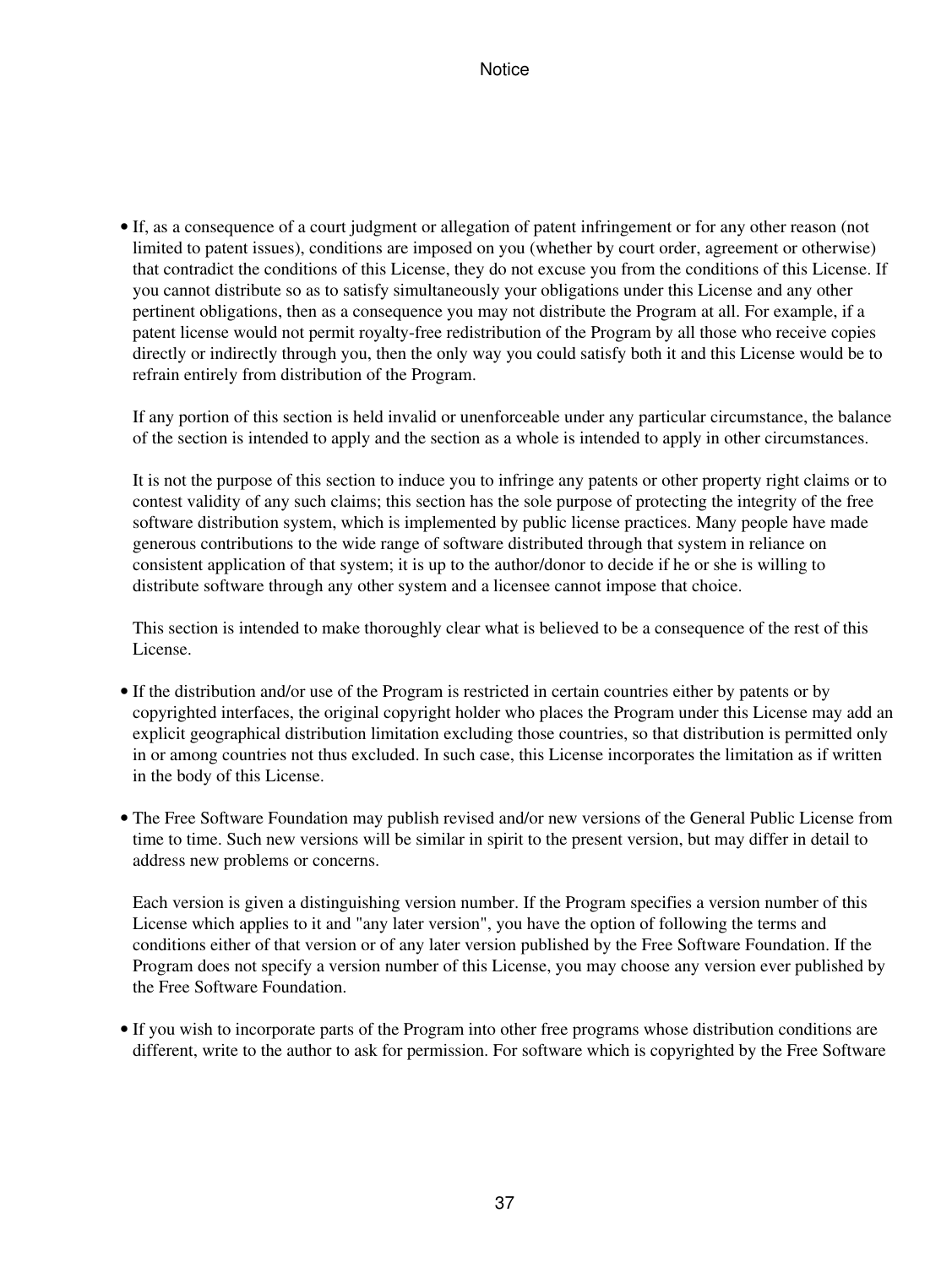Foundation, write to the Free Software Foundation; we sometimes make exceptions for this. Our decision will be guided by the two goals of preserving the free status of all derivatives of our free software and of promoting the sharing and reuse of software generally.

### **NO WARRANTY**

- BECAUSE THE PROGRAM IS LICENSED FREE OF CHARGE, THERE IS NO WARRANTY FOR THE PROGRAM, TO THE EXTENT PERMITTED BY APPLICABLE LAW. EXCEPT WHEN OTHERWISE STATED IN WRITING THE COPYRIGHT HOLDERS AND/OR OTHER PARTIES PROVIDE THE PROGRAM "AS IS" WITHOUT WARRANTY OF ANY KIND, EITHER EXPRESSED OR IMPLIED, INCLUDING, BUT NOT LIMITED TO, THE IMPLIED WARRANTIES OF MERCHANTABILITY AND FITNESS FOR A PARTICULAR PURPOSE. THE ENTIRE RISK AS TO THE QUALITY AND PERFORMANCE OF THE PROGRAM IS WITH YOU. SHOULD THE PROGRAM PROVE DEFECTIVE, YOU ASSUME THE COST OF ALL NECESSARY SERVICING, REPAIR OR CORRECTION.
- IN NO EVENT UNLESS REQUIRED BY APPLICABLE LAW OR AGREED TO IN WRITING WILL ANY COPYRIGHT HOLDER, OR ANY OTHER PARTY WHO MAY MODIFY AND/OR REDISTRIBUTE THE PROGRAM AS PERMITTED ABOVE, BE LIABLE TO YOU FOR DAMAGES, INCLUDING ANY GENERAL, SPECIAL, INCIDENTAL OR CONSEQUENTIAL DAMAGES ARISING OUT OF THE USE OR INABILITY TO USE THE PROGRAM (INCLUDING BUT NOT LIMITED TO LOSS OF DATA OR DATA BEING RENDERED INACCURATE OR LOSSES SUSTAINED BY YOU OR THIRD PARTIES OR A FAILURE OF THE PROGRAM TO OPERATE WITH ANY OTHER PROGRAMS), EVEN IF SUCH HOLDER OR OTHER PARTY HAS BEEN ADVISED OF THE POSSIBILITY OF SUCH DAMAGES.

#### **END OF TERMS AND CONDITIONS**

How to Apply These Terms to Your New Programs

If you develop a new program, and you want it to be of the greatest possible use to the public, the best way to achieve this is to make it free software which everyone can redistribute and change under these terms.

To do so, attach the following notices to the program. It is safest to attach them to the start of each source file to most effectively convey the exclusion of warranty; and each file should have at least the "copyright" line and a pointer to where the full notice is found.

one line to give the program's name and a brief idea of what it does. Copyright (C) This program is free software; you can redistribute it and/or modify it under the terms of the GNU General Public License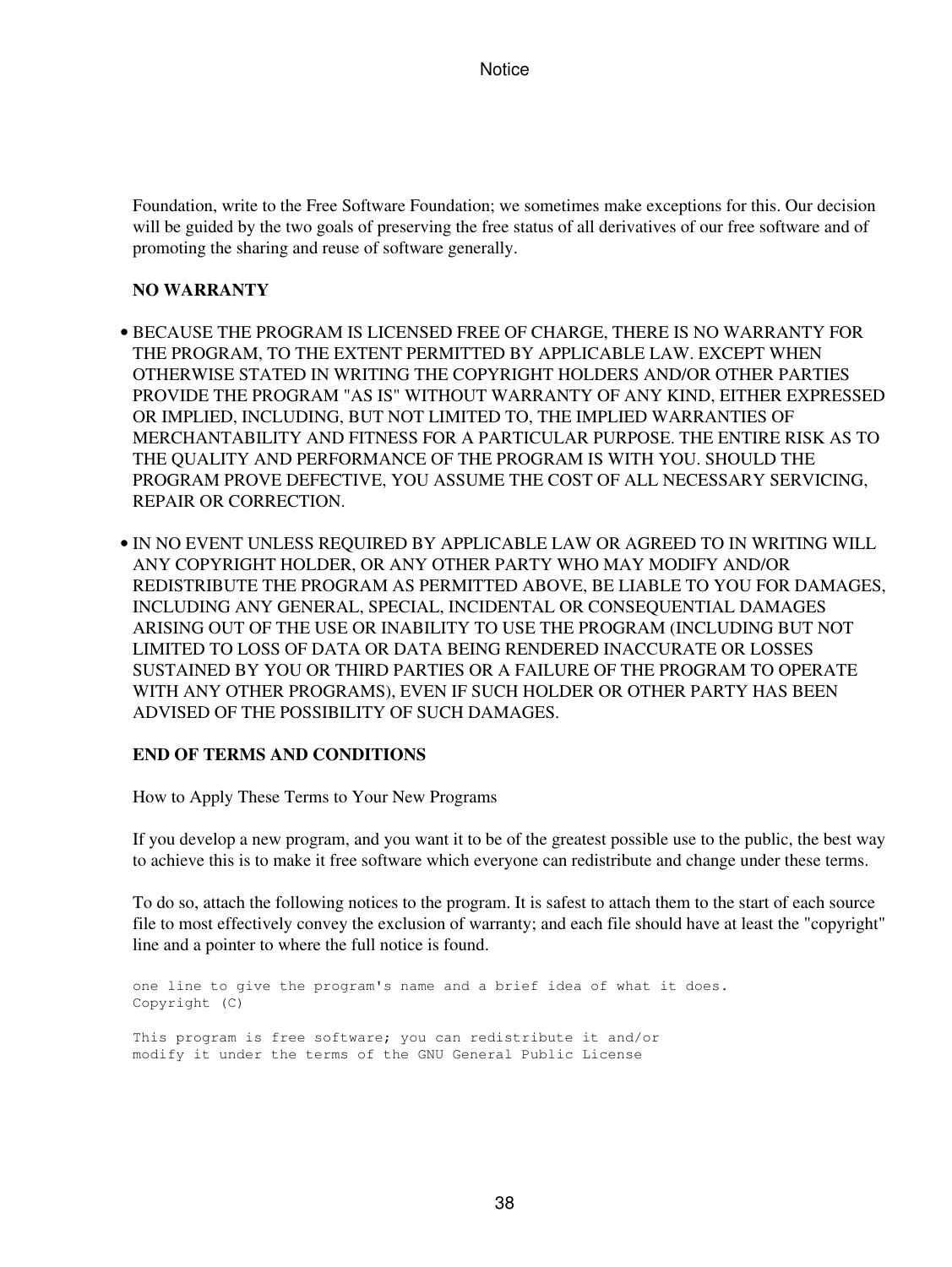as published by the Free Software Foundation; either version 2 of the License, or (at your option) any later version.

This program is distributed in the hope that it will be useful, but WITHOUT ANY WARRANTY; without even the implied warranty of MERCHANTABILITY or FITNESS FOR A PARTICULAR PURPOSE. See the GNU General Public License for more details.

You should have received a copy of the GNU General Public License along with this program; if not, write to the Free Software Foundation, Inc., 59 Temple Place, Suite 330, Boston, MA 02111-1307 USA

Also add information on how to contact you by electronic and paper mail.

If the program is interactive, make it output a short notice like this when it starts in an interactive mode:

Gnomovision version 69, Copyright (C) year name of author Gnomovision comes with ABSOLUTELY NO WARRANTY; for details type `show w'. This is free software, and you are welcome to redistribute it under certain conditions; type `show c' for details.

The hypothetical commands `show w' and `show c' should show the appropriate parts of the General Public License. Of course, the commands you use may be called something other than `show w' and `show c'; they could even be mouse-clicks or menu items--whatever suits your program.

You should also get your employer (if you work as a programmer) or your school, if any, to sign a "copyright disclaimer" for the program, if necessary. Here is a sample; alter the names:

Yoyodyne, Inc., hereby disclaims all copyright interest in the program `Gnomovision' (which makes passes at compilers) written by James Hacker. signature of Ty Coon, 1 April 1989 Ty Coon, President of Vice

This General Public License does not permit incorporating your program into proprietary programs. If your program is a subroutine library, you may consider it more useful to permit linking proprietary applications with the library. If this is what you want to do, use the GNU Library General Public License instead of this License.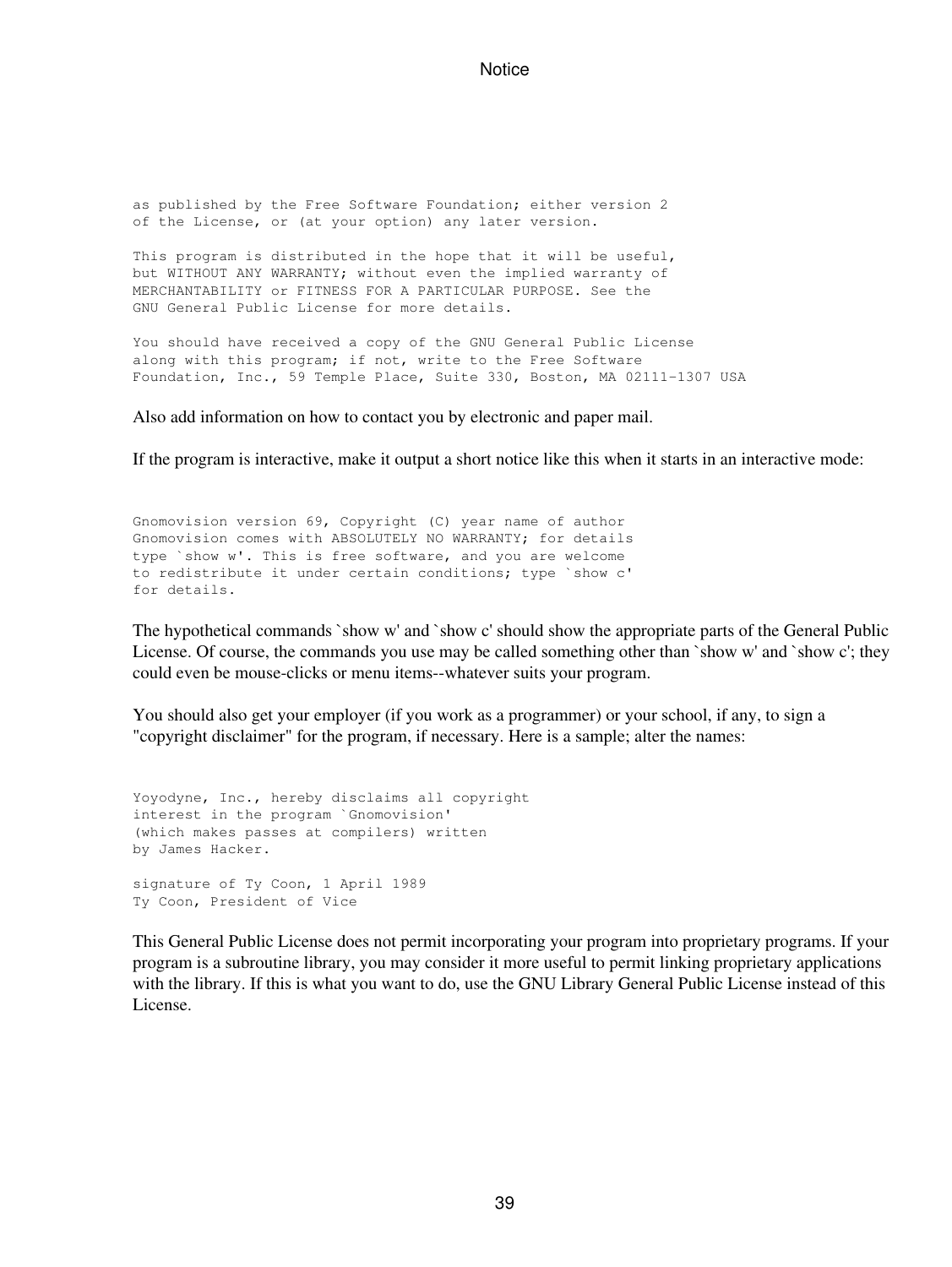## **The following component is subject to the IPTC NewsML Trademark License**

• NewsML Document Type Definition - Unspecified

*Copyright (c) 2000. All Rights Reserved. International Press Telecommunications Council.*

===========================================

NewsML Document Type Definition Version 1.0 ===========================================

International Press Telecommunications Council 6 October 2000 Copyright (c) IPTC, 2000 All rights reserved NewsML is a trademark of IPTC

======================================

#### DO NOT REMOVE THESE LICENCE CONDITIONS ======================================

LICENCE OF THE IPTC NewsML TRADEMARK TO NON-MEMBERS OF THE IPTC

Use of the IPTC trademark shall be licensed by the IPTC ("the Licensor") to a Non-Member ("the Licensee") in consideration of the following obligations undertaken by the Licensee under the terms of this contract.

1. The Licensee recognises the Licensor as the sole owner of the intellectual property protected by the trademark.

2. The Licensee recognises that the Licensor has the right to grant licenses of the intellectual property protected by the trademark and has agreed to grant such a licence to the Licensee in the terms set out in this contract.

3. The Licensee shall not during the subsistence of this contract or at any future time register to use in its own name as proprietor any of the intellectual property protected by the trademark.

4. The Licensee shall not claim any right title or interest in the intellectual property or any part of it save as is granted by this contract.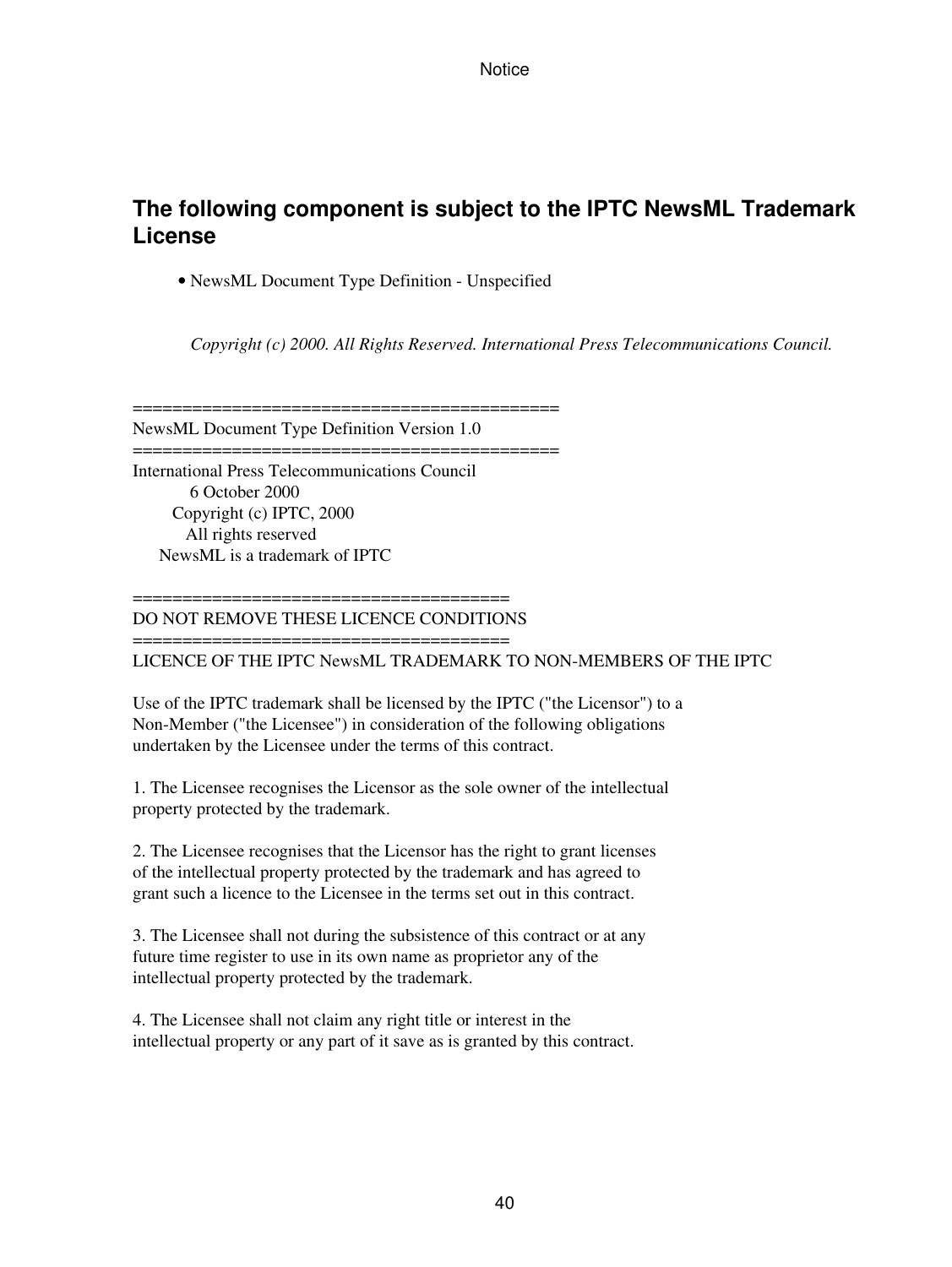5. The Licensee shall immediately call to the attention of the Licensor the use of any part of the intellectual property by any third party or any activity of any third party which might in the opinion of the Licensee amount to infringement of the rights protected by the trademark.

6. The Licensee shall not assign the benefit of this contract or grant any sub-licence without the prior written consent of the Licensor.

7. Use of the IPTC trademark is licensed only to those Licensees who comply with the requirements of the official published description of NewsML.

8. The Licensee promises to respect the integrity and quality standard of the trademark and shall refrain from all acts and omissions which threaten the integrity of the trademark as a mark of quality.

9. The Licensee shall communicate immediately to the IPTC any instances of actual or suspected misuse or non-compliance with the official published description of NewsML which come to the attention of the Licensee.

10. The Licensee shall, at the request of the IPTC Management Committee acting unanimously, accede to any reasonable request of the IPTC to inspect the address of the Licensee to verify compliance and each Licensee shall afford to the IPTC such assistance as is requested by the IPTC in response to the latter's reasonable enquiries in instances of suspected non-compliance with the official published description of NewsML requirements.

The Licensee shall from time to time provide the IPTC with the full address of its place of business and that place will be deemed the Licensee's address.

The IPTC reserves the right to terminate the use of the trademark by the Licensee at any time without notice or without the need to give reasons to the Licensee for such termination.

This contract shall be governed and construed in accordance with the laws of England and Wales whose courts shall be courts of competent jurisdiction.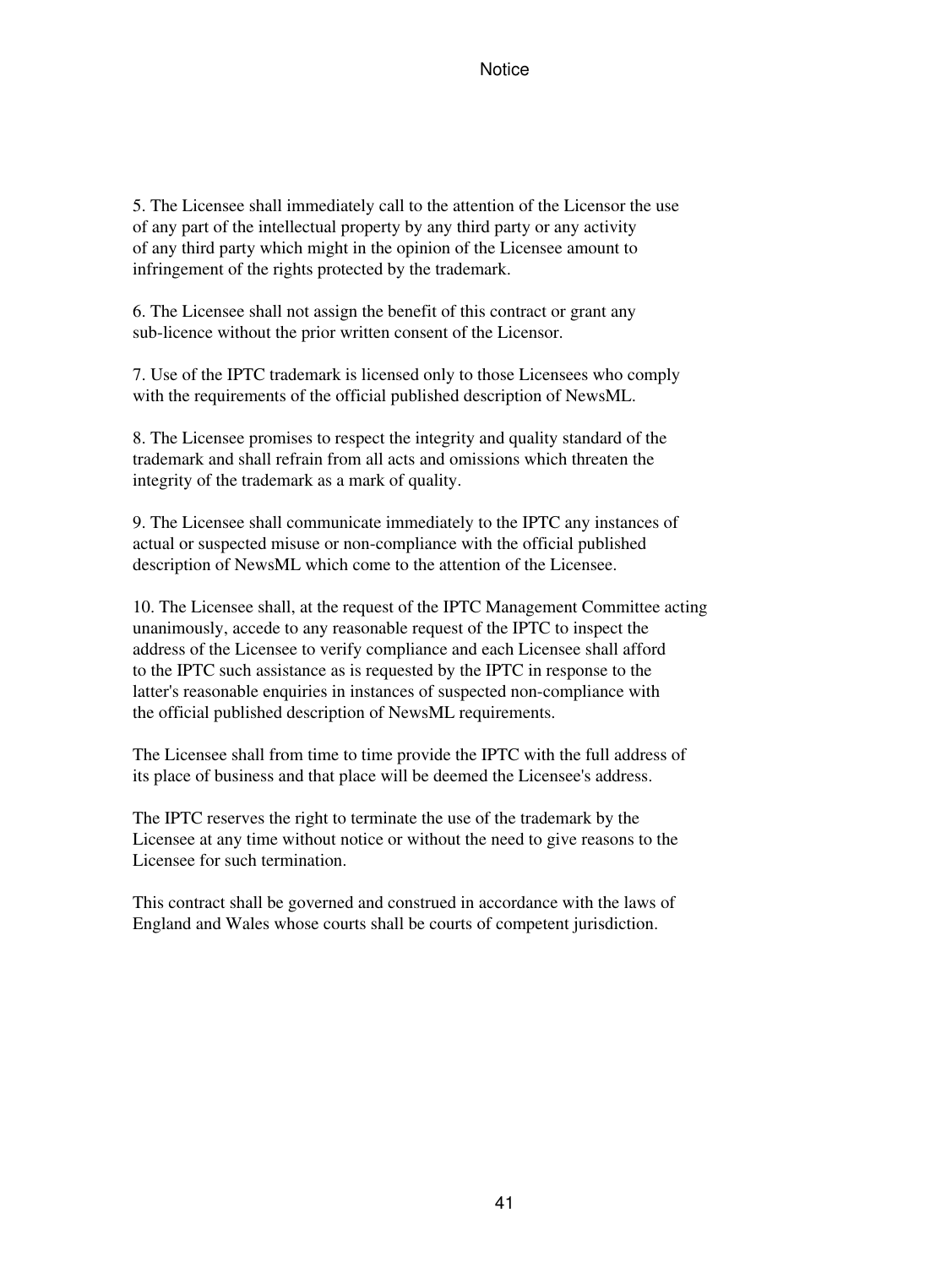## **The following component is subject to the Indiana University Extreme! Lab Software License**

• XPP - XML Pull Parser - 2.1.10

*Copyright (c) 2002 Extreme! Lab, Indiana University. All rights reserved.*

## **Indiana University Extreme! Lab Software License**

Version 1.1.1

Copyright (c) 2002 Extreme! Lab, Indiana University. All rights reserved.

Redistribution and use in source and binary forms, with or without modification, are permitted provided that the following conditions are met:

- 1. Redistributions of source code must retain the above copyright notice, this list of conditions and the following disclaimer.
- 2. Redistributions in binary form must reproduce the above copyright notice, this list of conditions and the following disclaimer in the documentation and/or other materials provided with the distribution.
- 3. The end-user documentation included with the redistribution, if any, must include the following acknowledgment:

"This product includes software developed by the Indiana University Extreme! Lab (http://www.extreme.indiana.edu/)." Alternately, this acknowledgment may appear in the software itself, if and wherever such third-party acknowledgments normally appear.

- 4. The names "Indiana Univeristy" and "Indiana Univeristy Extreme! Lab" must not be used to endorse or promote products derived from this software without prior written permission. For written permission, please contact http://www.extreme.indiana.edu/.
- 5. Products derived from this software may not use "Indiana Univeristy" name nor may "Indiana Univeristy" appear in their name, without prior written permission of the Indiana University.

THIS SOFTWARE IS PROVIDED "AS IS" AND ANY EXPRESSED OR IMPLIED WARRANTIES, INCLUDING, BUT NOT LIMITED TO, THE IMPLIED WARRANTIES OF MERCHANTABILITY AND FITNESS FOR A PARTICULAR PURPOSE ARE DISCLAIMED. IN NO EVENT SHALL THE AUTHORS, COPYRIGHT HOLDERS OR ITS CONTRIBUTORS BE LIABLE FOR ANY DIRECT,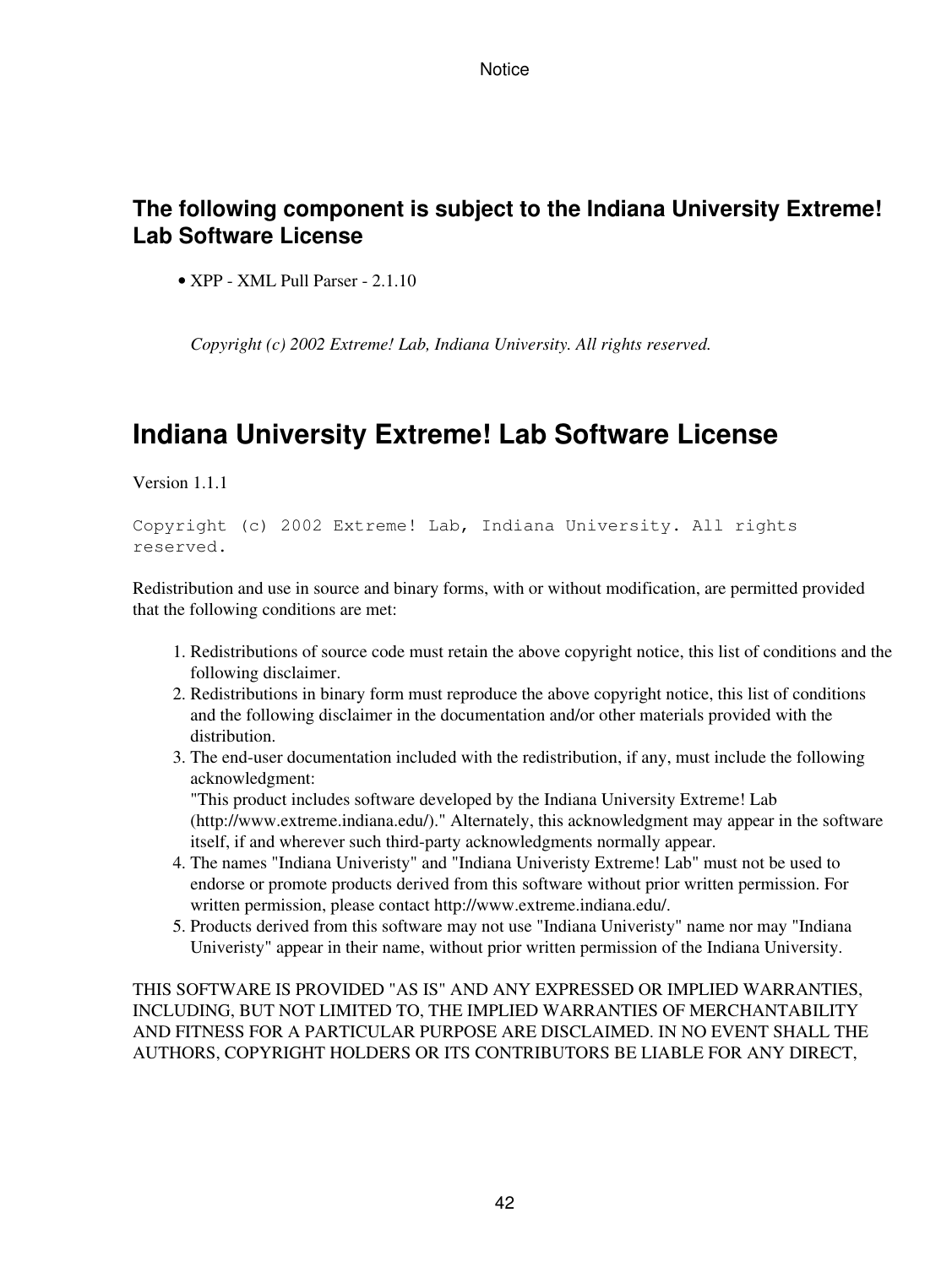INDIRECT, INCIDENTAL, SPECIAL, EXEMPLARY, OR CONSEQUENTIAL DAMAGES (INCLUDING, BUT NOT LIMITED TO, PROCUREMENT OF SUBSTITUTE GOODS OR SERVICES; LOSS OF USE, DATA, OR PROFITS; OR BUSINESS INTERRUPTION) HOWEVER CAUSED AND ON ANY THEORY OF LIABILITY, WHETHER IN CONTRACT, STRICT LIABILITY, OR TORT (INCLUDING NEGLIGENCE OR OTHERWISE) ARISING IN ANY WAY OUT OF THE USE OF THIS SOFTWARE, EVEN IF ADVISED OF THE POSSIBILITY OF SUCH DAMAGE.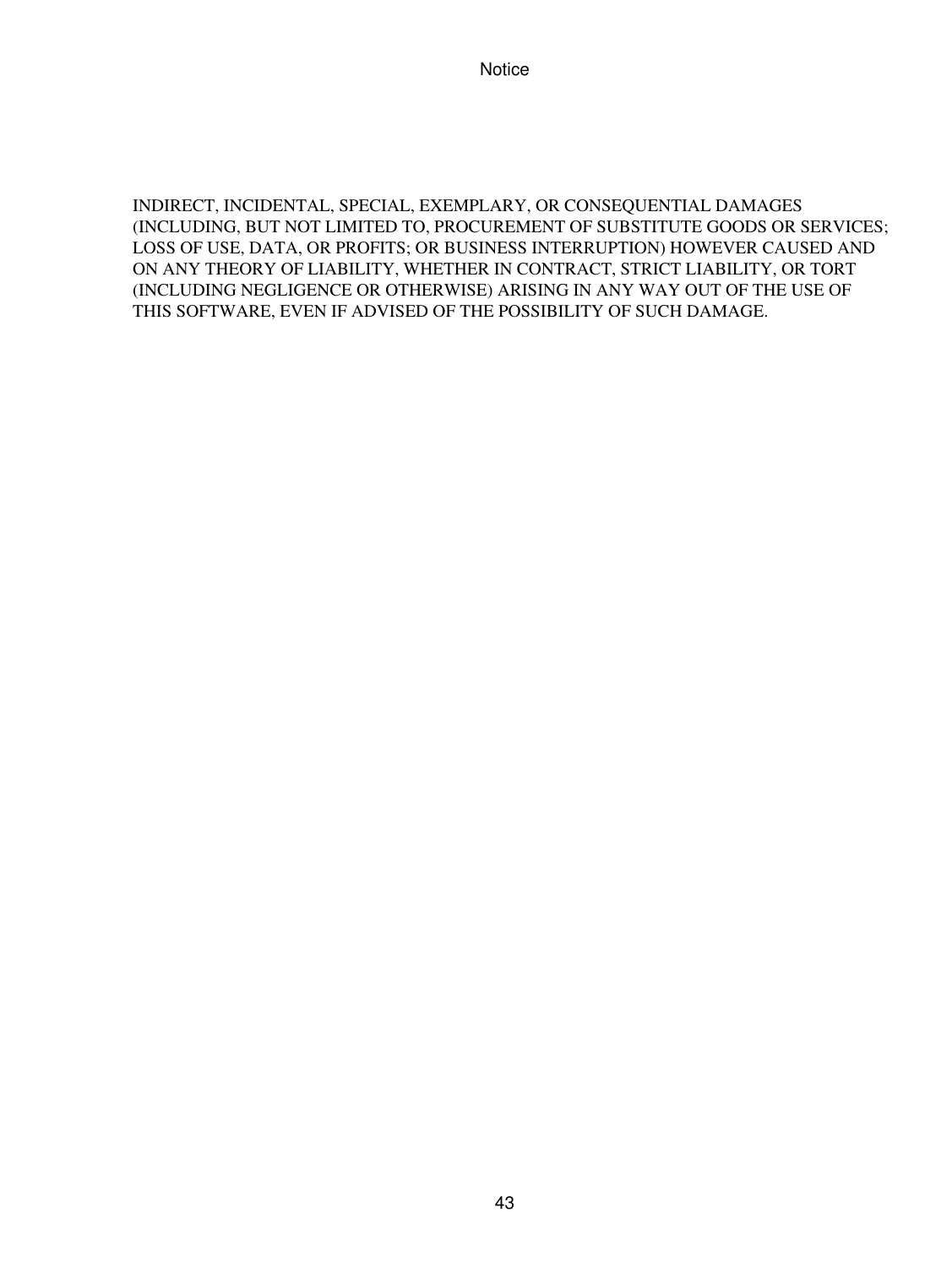## **The following component is subject to the JSmooth w/exception**

• JSmooth (Autogen) - 0.9.9-7

*Copyright (C) 2003-2007 Rodrigo Reyes <reyes@charabia.net>*

The JSmooth licensing is a bit sophisticated, but has no constraint on your own software. First, a small executive summary:

\* Jsmooth is GPL, but wrappers are LGPL so that there is no constraint added to your own code.

\* Regarding the executable: there is no restriction on the executable generated. You can do whatever you want with it.

The full details are below:

\* The overall JSmooth package itself is GPL. Any work based on it, specially but not limited to, the full-java

executable generation code, is GPL. In other words, if you create derivative work using jsmooth, it has to be GPL as well.

\* As an exception, the Skeletons (all the C++ code from jsmooth) used as a basis to create the launchers are LGPL.

They can be used by for other programs, or can be linked with, as LGPL. In this case, there is no constraint on the

licensing of your own program, but you must mention the LGPL and provide a pointer to the jsmooth skeleton source code.

\* As an exception to the exception above, the executable generated (the launchers created by JSmooth) are under the LGPL

with a "runtime exception" similar to the gcc licence exception: It is not required that you distribute the source code with,

nor that you publish a notice mentionning jsmooth. It's not far from public-domain, but the LGPL warranty-limitation still applies.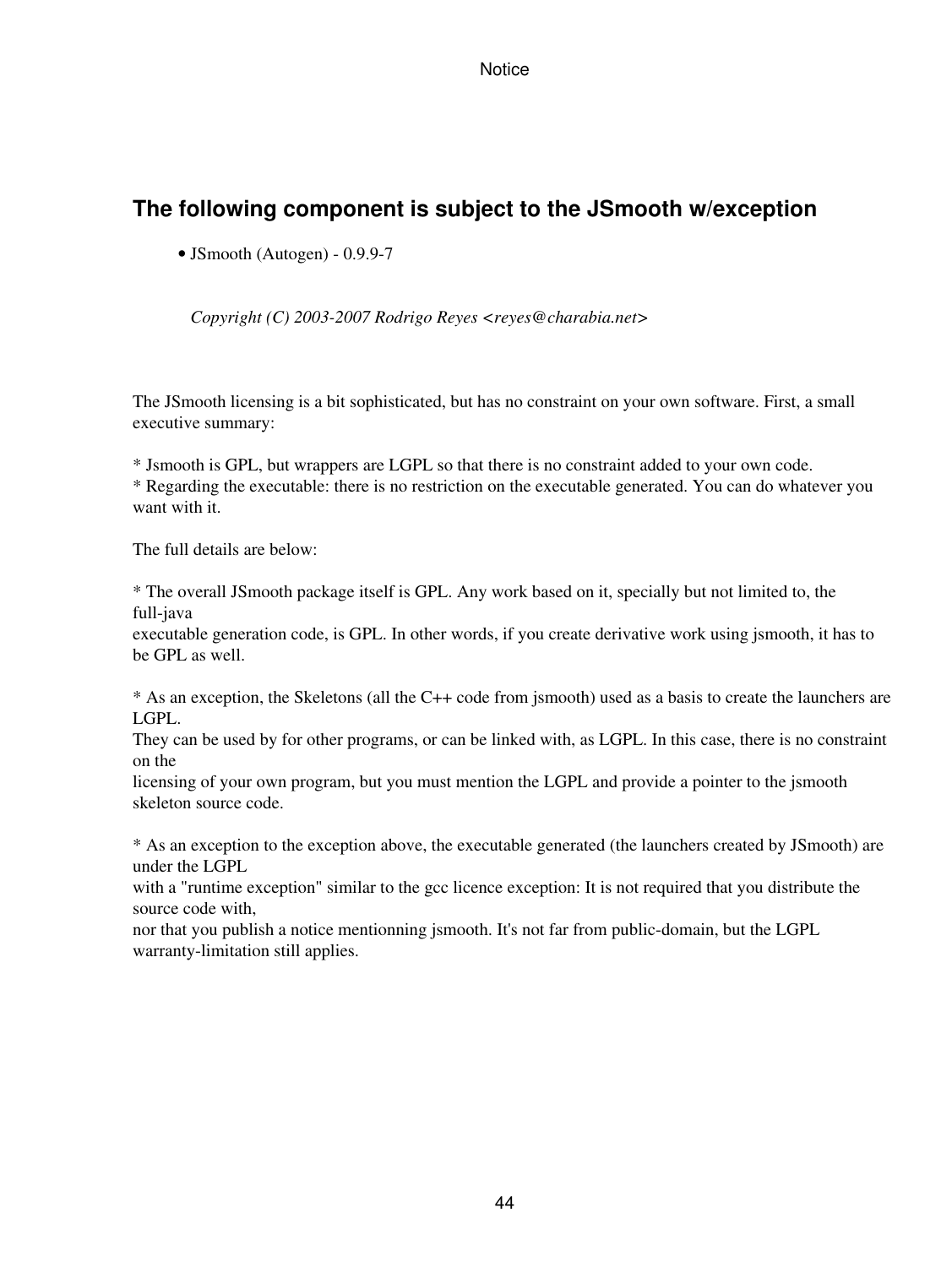## **The following component is subject to the Jaxen License**

• jaxen - 1.1-beta-6

*Copyright 2003 (C) The Werken Company. All Rights Reserved.*

# **jaxen License**

Copyright 2003 (C) The Werken Company. All Rights Reserved.

Redistribution and use of this software and associated documentation ("Software"), with or without modification, are permitted provided that the following conditions are met:

- 1. Redistributions of source code must retain copyright statements and notices. Redistributions must also contain a copy of this document.
- 2. Redistributions in binary form must reproduce the above copyright notice, this list of conditions and the following disclaimer in the documentation and/or other materials provided with the distribution.
- 3. The name "jaxen" must not be used to endorse or promote products derived from this Software without prior written permission of The Werken Company. For written permission, please contact bob@werken.com.
- 4. Products derived from this Software may not be called "jaxen" nor may "jaxen" appear in their names without prior written permission of The Werken Company. "jaxen" is a registered trademark of The Werken Company.
- 5. Due credit should be given to The Werken Company. (http://jaxen.werken.com/).

THIS SOFTWARE IS PROVIDED BY THE WERKEN COMPANY AND CONTRIBUTORS "AS IS" AND ANY EXPRESSED OR IMPLIED WARRANTIES, INCLUDING, BUT NOT LIMITED TO, THE IMPLIED WARRANTIES OF MERCHANTABILITY AND FITNESS FOR A PARTICULAR PURPOSE ARE DISCLAIMED. IN NO EVENT SHALL THE WERKEN COMPANY OR ITS CONTRIBUTORS BE LIABLE FOR ANY DIRECT, INDIRECT, INCIDENTAL, SPECIAL, EXEMPLARY, OR CONSEQUENTIAL DAMAGES (INCLUDING, BUT NOT LIMITED TO, PROCUREMENT OF SUBSTITUTE GOODS OR SERVICES; LOSS OF USE, DATA, OR PROFITS; OR BUSINESS INTERRUPTION) HOWEVER CAUSED AND ON ANY THEORY OF LIABILITY, WHETHER IN CONTRACT, STRICT LIABILITY, OR TORT (INCLUDING NEGLIGENCE OR OTHERWISE) ARISING IN ANY WAY OUT OF THE USE OF THIS SOFTWARE, EVEN IF ADVISED OF THE POSSIBILITY OF SUCH DAMAGE.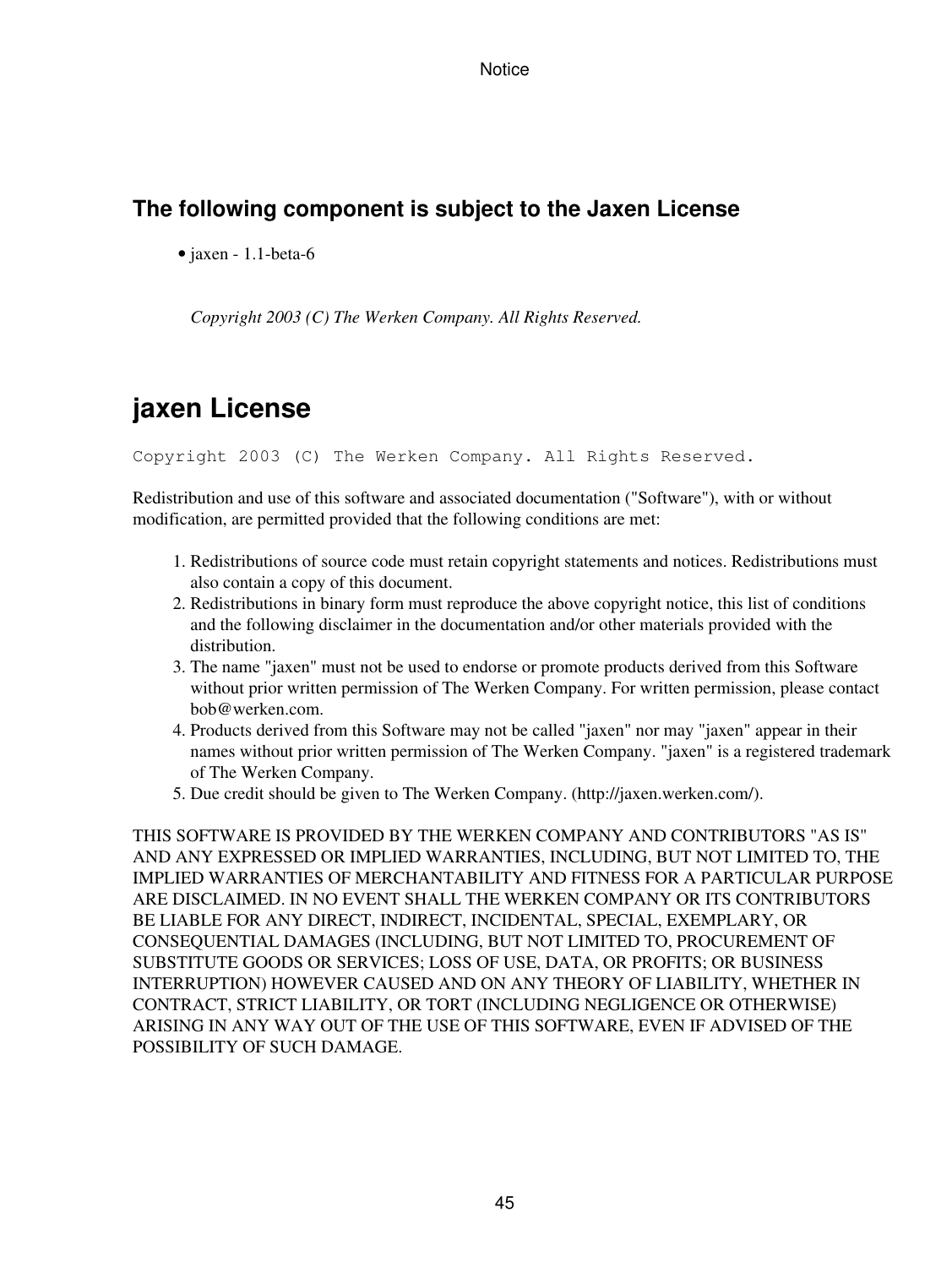### **The following component is subject to the LGPL 2.1**

• C# Based Open Source SNMP for .NET and Mono - CatPaw Refresh 5.2

*Copyright (C) 2008-2010 Malcolm Crowe, Lex Li, and other contributors Copyright (C) 2009-2010 Lex Li, Milan Sinadinovic*

*Copyright (C) 2008 Lex Y. Li*

*Copyright (C) 2009 - 2010 Lex Li*

- Mono AssemblyInfo.cs (Autogen) Unspecified
- sharpsnmplib 5.2

*Copyright (C) 2008-2010 Malcolm Crowe, Lex Li, and other contributors*

## **GNU Lesser General Public License**

Version 2.1, February 1999

Copyright (C) 1991, 1999 Free Software Foundation, Inc. 59 Temple Place, Suite 330, Boston, MA 02111-1307 USA Everyone is permitted to copy and distribute verbatim copies of this license document, but changing it is not allowed.

[This is the first released version of the Lesser GPL. It also counts as the successor of the GNU Library Public License, version 2, hence the version number 2.1.]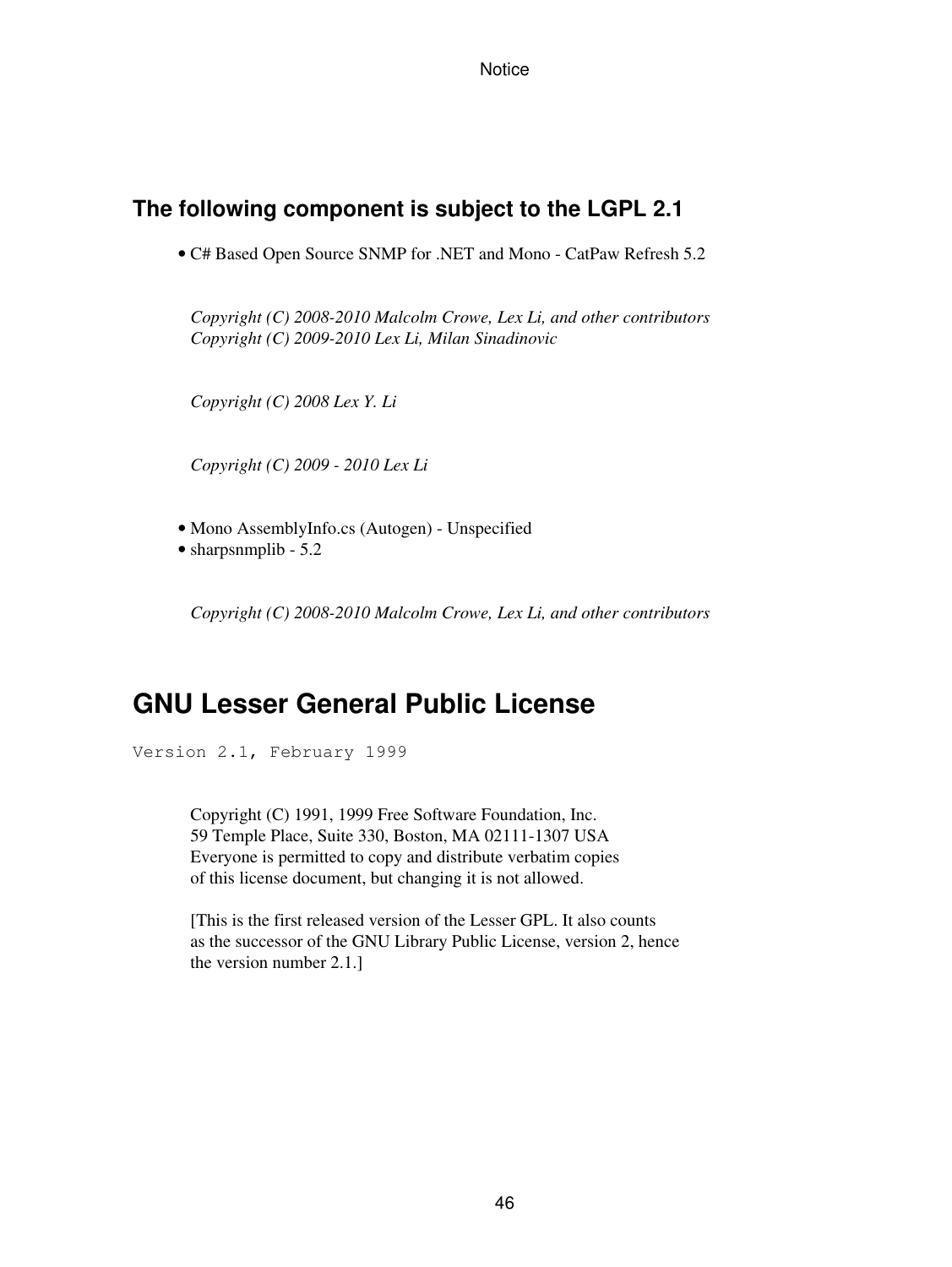# **Preamble**

The licenses for most software are designed to take away your freedom to share and change it. By contrast, the GNU General Public Licenses are intended to guarantee your freedom to share and change free software--to make sure the software is free for all its users.

This license, the Lesser General Public License, applies to some specially designated software packages--typically libraries--of the Free Software Foundation and other authors who decide to use it. You can use it too, but we suggest you first think carefully about whether this license or the ordinary General Public License is the better strategy to use in any particular case, based on the explanations below.

When we speak of free software, we are referring to freedom of use, not price. Our General Public Licenses are designed to make sure that you have the freedom to distribute copies of free software (and charge for this service if you wish); that you receive source code or can get it if you want it; that you can change the software and use pieces of it in new free programs; and that you are informed that you can do these things.

To protect your rights, we need to make restrictions that forbid distributors to deny you these rights or to ask you to surrender these rights. These restrictions translate to certain responsibilities for you if you distribute copies of the library or if you modify it.

For example, if you distribute copies of the library, whether gratis or for a fee, you must give the recipients all the rights that we gave you. You must make sure that they, too, receive or can get the source code. If you link other code with the library, you must provide complete object files to the recipients, so that they can relink them with the library after making changes to the library and recompiling it. And you must show them these terms so they know their rights.

We protect your rights with a two-step method: (1) we copyright the library, and (2) we offer you this license, which gives you legal permission to copy, distribute and/or modify the library.

To protect each distributor, we want to make it very clear that there is no warranty for the free library. Also, if the library is modified by someone else and passed on, the recipients should know that what they have is not the original version, so that the original author's reputation will not be affected by problems that might be introduced by others.

Finally, software patents pose a constant threat to the existence of any free program. We wish to make sure that a company cannot effectively restrict the users of a free program by obtaining a restrictive license from a patent holder. Therefore, we insist that any patent license obtained for a version of the library must be consistent with the full freedom of use specified in this license.

Most GNU software, including some libraries, is covered by the ordinary GNU General Public License. This license, the GNU Lesser General Public License, applies to certain designated libraries, and is quite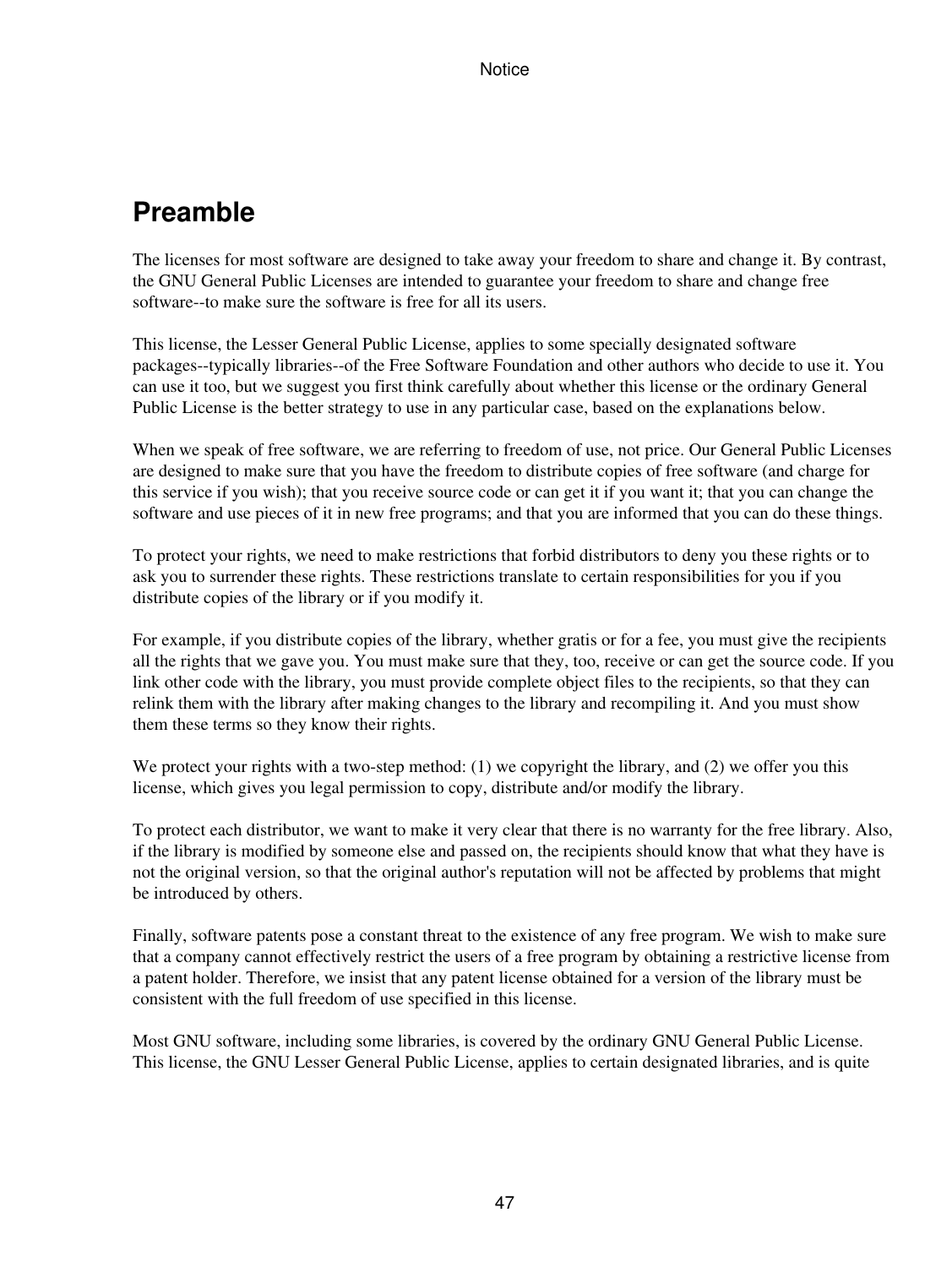different from the ordinary General Public License. We use this license for certain libraries in order to permit linking those libraries into non-free programs.

When a program is linked with a library, whether statically or using a shared library, the combination of the two is legally speaking a combined work, a derivative of the original library. The ordinary General Public License therefore permits such linking only if the entire combination fits its criteria of freedom. The Lesser General Public License permits more lax criteria for linking other code with the library.

We call this license the "Lesser" General Public License because it does Less to protect the user's freedom than the ordinary General Public License. It also provides other free software developers Less of an advantage over competing non-free programs. These disadvantages are the reason we use the ordinary General Public License for many libraries. However, the Lesser license provides advantages in certain special circumstances.

For example, on rare occasions, there may be a special need to encourage the widest possible use of a certain library, so that it becomes a de-facto standard. To achieve this, non-free programs must be allowed to use the library. A more frequent case is that a free library does the same job as widely used non-free libraries. In this case, there is little to gain by limiting the free library to free software only, so we use the Lesser General Public License.

In other cases, permission to use a particular library in non-free programs enables a greater number of people to use a large body of free software. For example, permission to use the GNU C Library in non-free programs enables many more people to use the whole GNU operating system, as well as its variant, the GNU/Linux operating system.

Although the Lesser General Public License is Less protective of the users' freedom, it does ensure that the user of a program that is linked with the Library has the freedom and the wherewithal to run that program using a modified version of the Library.

The precise terms and conditions for copying, distribution and modification follow. Pay close attention to the difference between a "work based on the library" and a "work that uses the library". The former contains code derived from the library, whereas the latter must be combined with the library in order to run.

# **TERMS AND CONDITIONS FOR COPYING, DISTRIBUTION AND MODIFICATION**

**0.** This License Agreement applies to any software library or other program which contains a notice placed by the copyright holder or other authorized party saying it may be distributed under the terms of this Lesser General Public License (also called "this License"). Each licensee is addressed as "you".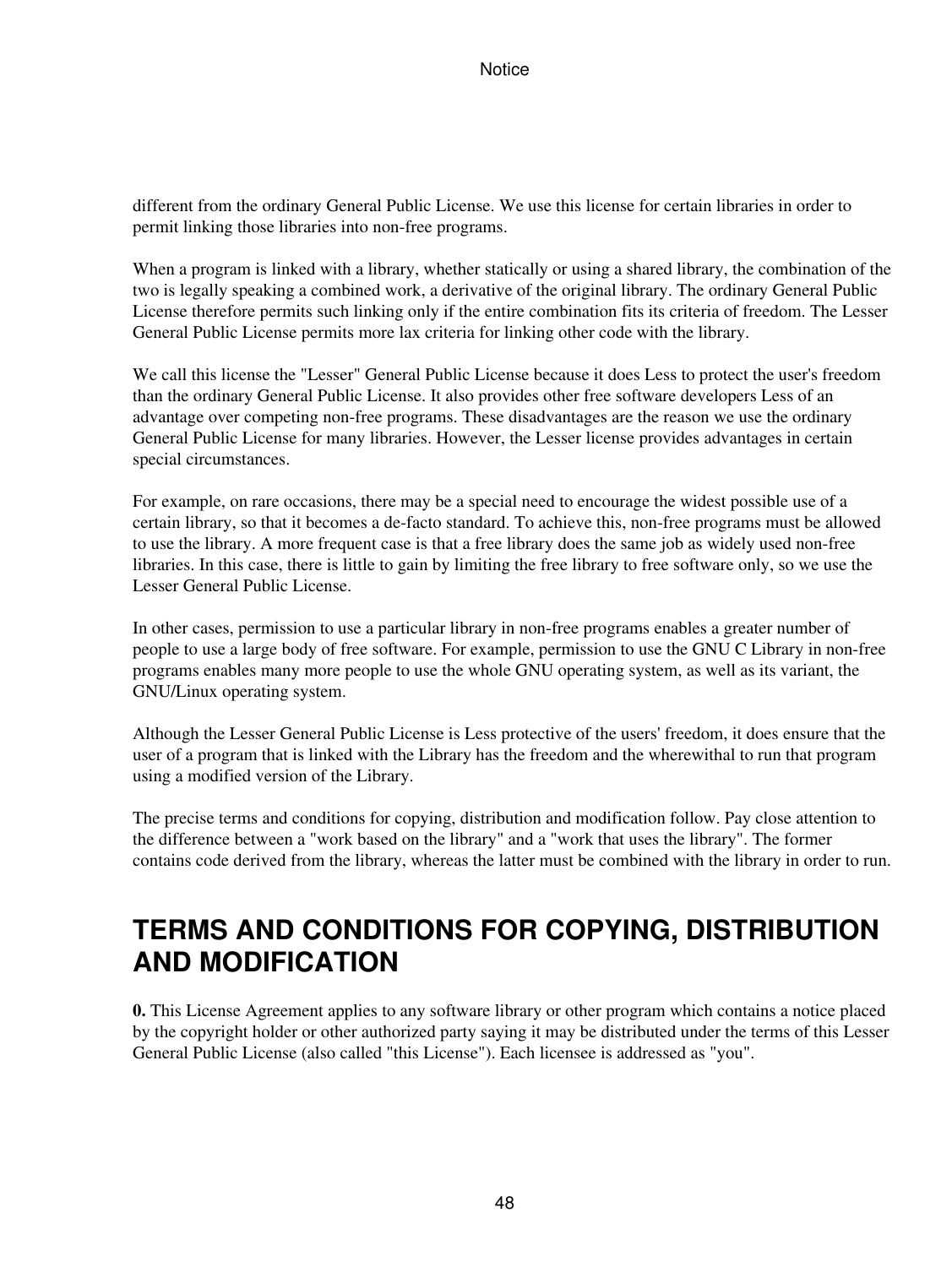A "library" means a collection of software functions and/or data prepared so as to be conveniently linked with application programs (which use some of those functions and data) to form executables.

The "Library", below, refers to any such software library or work which has been distributed under these terms. A "work based on the Library" means either the Library or any derivative work under copyright law: that is to say, a work containing the Library or a portion of it, either verbatim or with modifications and/or translated straightforwardly into another language. (Hereinafter, translation is included without limitation in the term "modification".)

"Source code" for a work means the preferred form of the work for making modifications to it. For a library, complete source code means all the source code for all modules it contains, plus any associated interface definition files, plus the scripts used to control compilation and installation of the library.

Activities other than copying, distribution and modification are not covered by this License; they are outside its scope. The act of running a program using the Library is not restricted, and output from such a program is covered only if its contents constitute a work based on the Library (independent of the use of the Library in a tool for writing it). Whether that is true depends on what the Library does and what the program that uses the Library does.

**1.** You may copy and distribute verbatim copies of the Library's complete source code as you receive it, in any medium, provided that you conspicuously and appropriately publish on each copy an appropriate copyright notice and disclaimer of warranty; keep intact all the notices that refer to this License and to the absence of any warranty; and distribute a copy of this License along with the Library.

You may charge a fee for the physical act of transferring a copy, and you may at your option offer warranty protection in exchange for a fee.

**2.** You may modify your copy or copies of the Library or any portion of it, thus forming a work based on the Library, and copy and distribute such modifications or work under the terms of Section 1 above, provided that you also meet all of these conditions:

a) The modified work must itself be a software library.

b) You must cause the files modified to carry prominent notices stating that you changed the files and the date of any change.

c) You must cause the whole of the work to be licensed at no charge to all third parties under the terms of this License.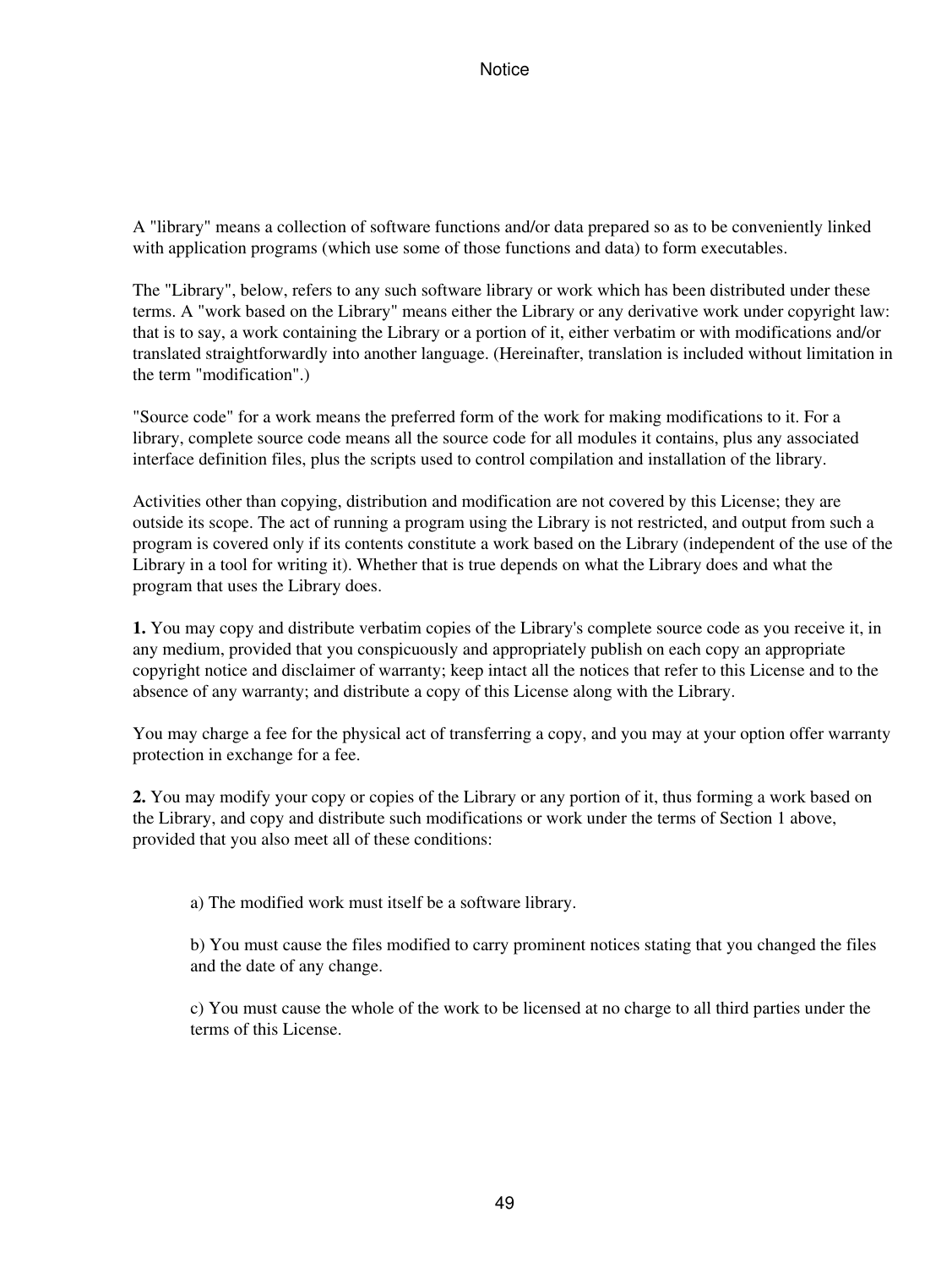d) If a facility in the modified Library refers to a function or a table of data to be supplied by an application program that uses the facility, other than as an argument passed when the facility is invoked, then you must make a good faith effort to ensure that, in the event an application does not supply such function or table, the facility still operates, and performs whatever part of its purpose remains meaningful.

(For example, a function in a library to compute square roots has a purpose that is entirely well-defined independent of the application. Therefore, Subsection 2d requires that any application-supplied function or table used by this function must be optional: if the application does not supply it, the square root function must still compute square roots.)

These requirements apply to the modified work as a whole. If identifiable sections of that work are not derived from the Library, and can be reasonably considered independent and separate works in themselves, then this License, and its terms, do not apply to those sections when you distribute them as separate works. But when you distribute the same sections as part of a whole which is a work based on the Library, the distribution of the whole must be on the terms of this License, whose permissions for other licensees extend to the entire whole, and thus to each and every part regardless of who wrote it.

Thus, it is not the intent of this section to claim rights or contest your rights to work written entirely by you; rather, the intent is to exercise the right to control the distribution of derivative or collective works based on the Library.

In addition, mere aggregation of another work not based on the Library with the Library (or with a work based on the Library) on a volume of a storage or distribution medium does not bring the other work under the scope of this License.

3. You may opt to apply the terms of the ordinary GNU General Public License instead of this License to a given copy of the Library. To do this, you must alter all the notices that refer to this License, so that they refer to the ordinary GNU General Public License, version 2, instead of to this License. (If a newer version than version 2 of the ordinary GNU General Public License has appeared, then you can specify that version instead if you wish.) Do not make any other change in these notices.

Once this change is made in a given copy, it is irreversible for that copy, so the ordinary GNU General Public License applies to all subsequent copies and derivative works made from that copy.

This option is useful when you wish to copy part of the code of the Library into a program that is not a library.

4. You may copy and distribute the Library (or a portion or derivative of it, under Section 2) in object code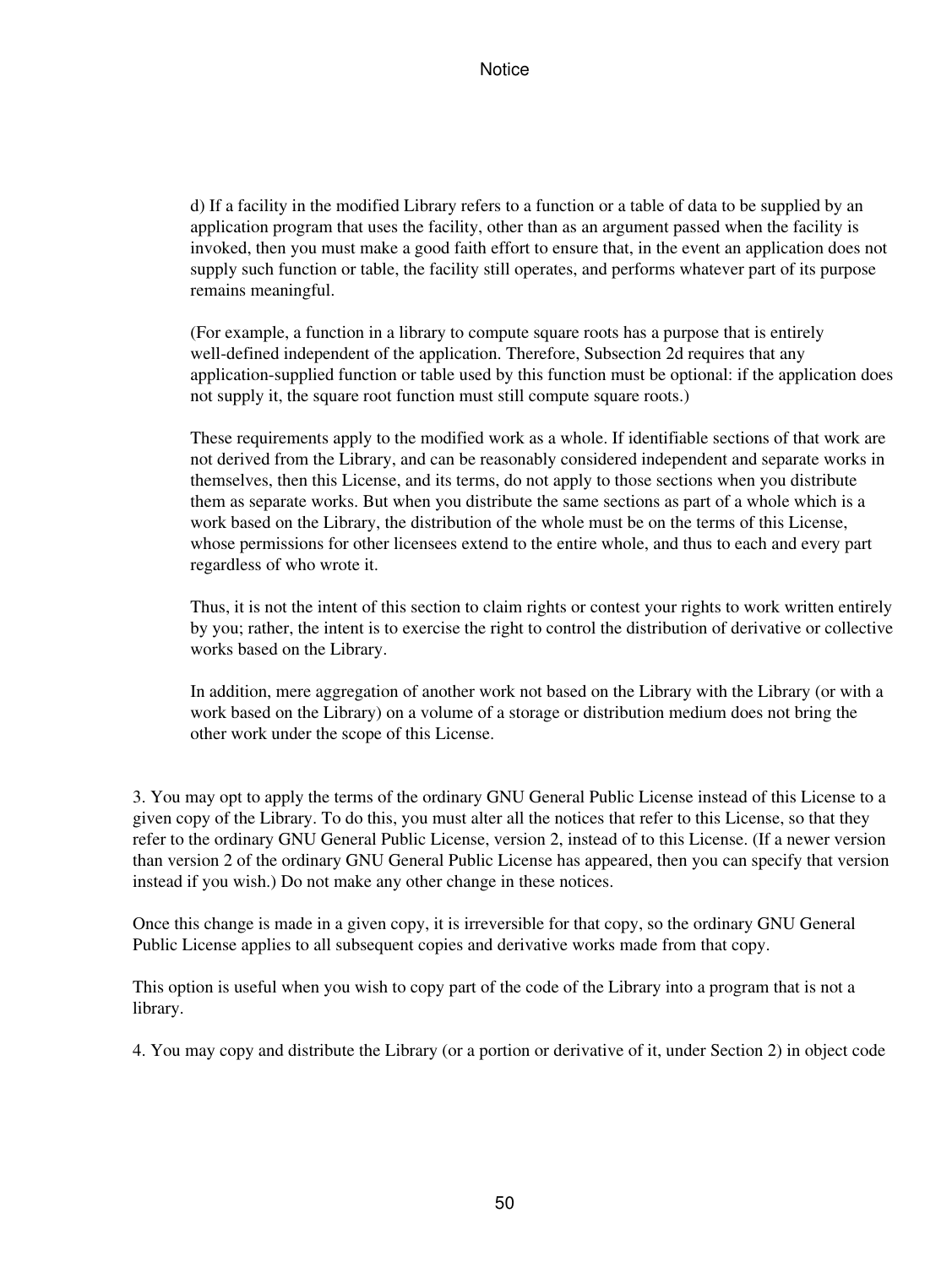or executable form under the terms of Sections 1 and 2 above provided that you accompany it with the complete corresponding machine-readable source code, which must be distributed under the terms of Sections 1 and 2 above on a medium customarily used for software interchange.

If distribution of object code is made by offering access to copy from a designated place, then offering equivalent access to copy the source code from the same place satisfies the requirement to distribute the source code, even though third parties are not compelled to copy the source along with the object code.

5. A program that contains no derivative of any portion of the Library, but is designed to work with the Library by being compiled or linked with it, is called a "work that uses the Library". Such a work, in isolation, is not a derivative work of the Library, and therefore falls outside the scope of this License.

However, linking a "work that uses the Library" with the Library creates an executable that is a derivative of the Library (because it contains portions of the Library), rather than a "work that uses the library". The executable is therefore covered by this License. Section 6 states terms for distribution of such executables.

When a "work that uses the Library" uses material from a header file that is part of the Library, the object code for the work may be a derivative work of the Library even though the source code is not. Whether this is true is especially significant if the work can be linked without the Library, or if the work is itself a library. The threshold for this to be true is not precisely defined by law.

If such an object file uses only numerical parameters, data structure layouts and accessors, and small macros and small inline functions (ten lines or less in length), then the use of the object file is unrestricted, regardless of whether it is legally a derivative work. (Executables containing this object code plus portions of the Library will still fall under Section 6.)

Otherwise, if the work is a derivative of the Library, you may distribute the object code for the work under the terms of Section 6. Any executables containing that work also fall under Section 6, whether or not they are linked directly with the Library itself.

6. As an exception to the Sections above, you may also combine or link a "work that uses the Library" with the Library to produce a work containing portions of the Library, and distribute that work under terms of your choice, provided that the terms permit modification of the work for the customer's own use and reverse engineering for debugging such modifications.

You must give prominent notice with each copy of the work that the Library is used in it and that the Library and its use are covered by this License. You must supply a copy of this License. If the work during execution displays copyright notices, you must include the copyright notice for the Library among them, as well as a reference directing the user to the copy of this License. Also, you must do one of these things: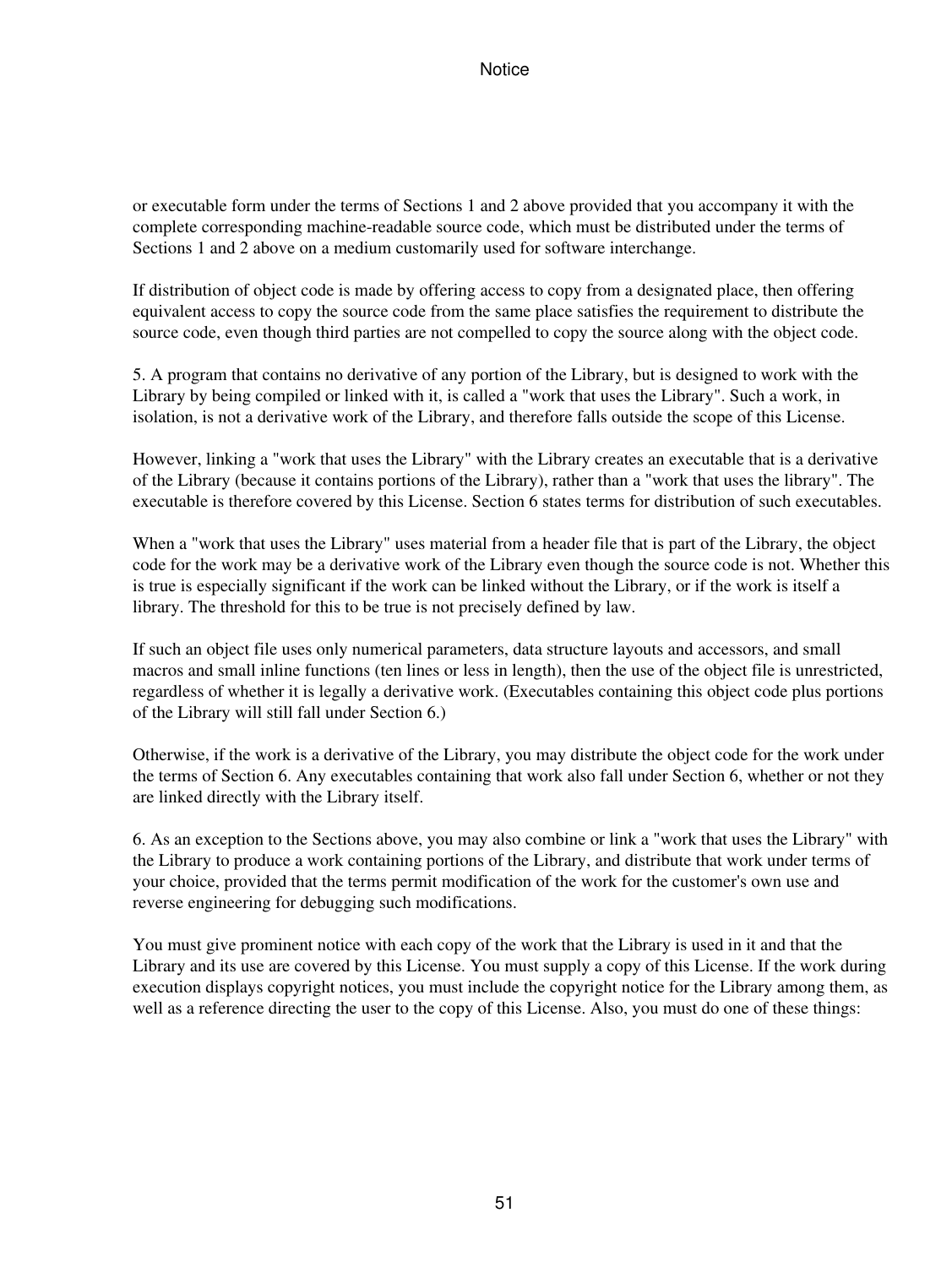a) Accompany the work with the complete corresponding machine-readable source code for the Library including whatever changes were used in the work (which must be distributed under Sections 1 and 2 above); and, if the work is an executable linked with the Library, with the complete machine-readable "work that uses the Library", as object code and/or source code, so that the user can modify the Library and then relink to produce a modified executable containing the modified Library. (It is understood that the user who changes the contents of definitions files in the Library will not necessarily be able to recompile the application to use the modified definitions.)

b) Use a suitable shared library mechanism for linking with the Library. A suitable mechanism is one that (1) uses at run time a copy of the library already present on the user's computer system, rather than copying library functions into the executable, and (2) will operate properly with a modified version of the library, if the user installs one, as long as the modified version is interface-compatible with the version that the work was made with.

c) Accompany the work with a written offer, valid for at least three years, to give the same user the materials specified in Subsection 6a, above, for a charge no more than the cost of performing this distribution.

d) If distribution of the work is made by offering access to copy from a designated place, offer equivalent access to copy the above specified materials from the same place.

e) Verify that the user has already received a copy of these materials or that you have already sent this user a copy.

For an executable, the required form of the "work that uses the Library" must include any data and utility programs needed for reproducing the executable from it. However, as a special exception, the materials to be distributed need not include anything that is normally distributed (in either source or binary form) with the major components (compiler, kernel, and so on) of the operating system on which the executable runs, unless that component itself accompanies the executable.

It may happen that this requirement contradicts the license restrictions of other proprietary libraries that do not normally accompany the operating system. Such a contradiction means you cannot use both them and the Library together in an executable that you distribute.

7. You may place library facilities that are a work based on the Library side-by-side in a single library together with other library facilities not covered by this License, and distribute such a combined library, provided that the separate distribution of the work based on the Library and of the other library facilities is otherwise permitted, and provided that you do these two things: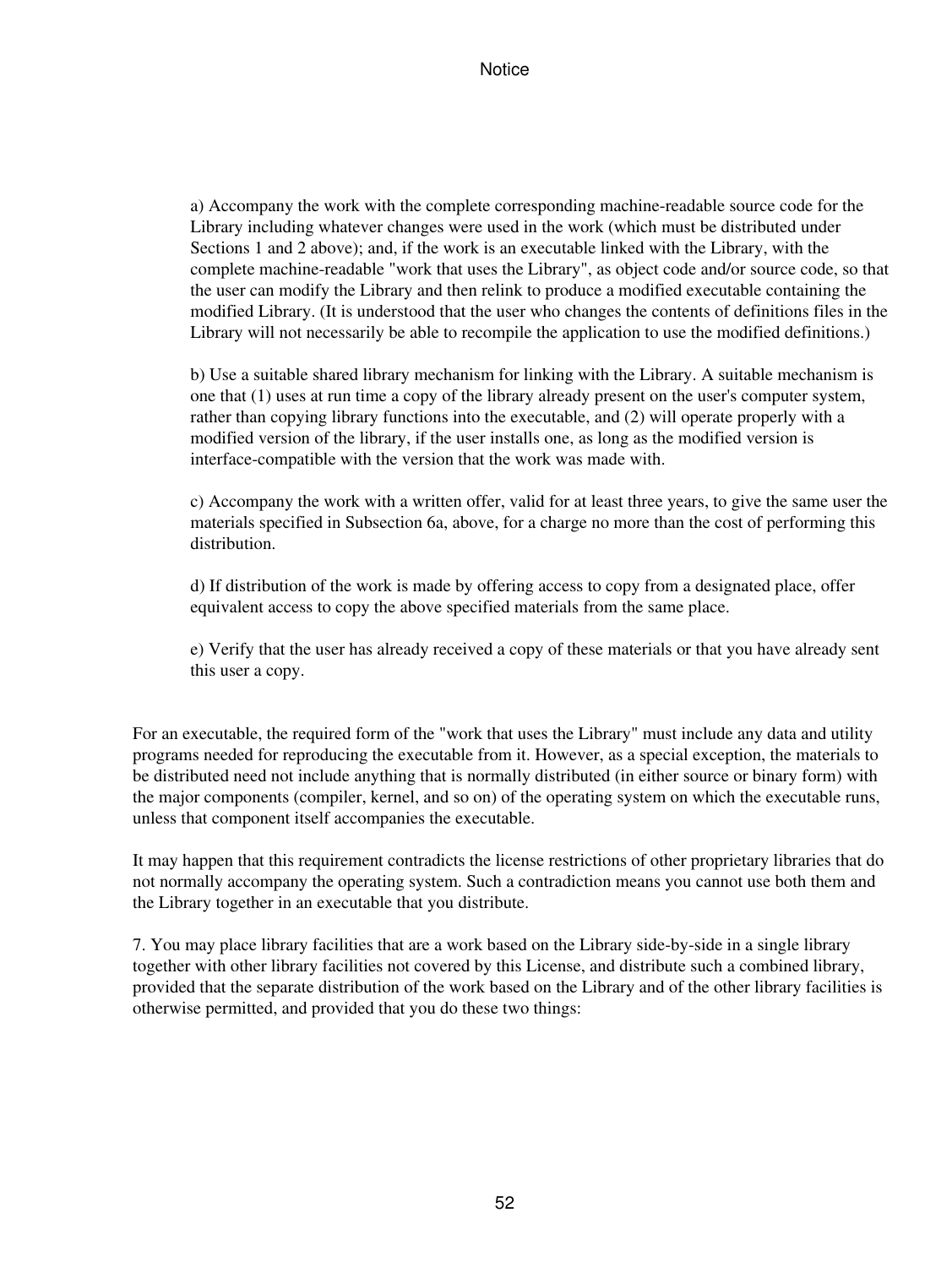a) Accompany the combined library with a copy of the same work based on the Library, uncombined with any other library facilities. This must be distributed under the terms of the Sections above.

b) Give prominent notice with the combined library of the fact that part of it is a work based on the Library, and explaining where to find the accompanying uncombined form of the same work.

8. You may not copy, modify, sublicense, link with, or distribute the Library except as expressly provided under this License. Any attempt otherwise to copy, modify, sublicense, link with, or distribute the Library is void, and will automatically terminate your rights under this License. However, parties who have received copies, or rights, from you under this License will not have their licenses terminated so long as such parties remain in full compliance.

9. You are not required to accept this License, since you have not signed it. However, nothing else grants you permission to modify or distribute the Library or its derivative works. These actions are prohibited by law if you do not accept this License. Therefore, by modifying or distributing the Library (or any work based on the Library), you indicate your acceptance of this License to do so, and all its terms and conditions for copying, distributing or modifying the Library or works based on it.

10. Each time you redistribute the Library (or any work based on the Library), the recipient automatically receives a license from the original licensor to copy, distribute, link with or modify the Library subject to these terms and conditions. You may not impose any further restrictions on the recipients' exercise of the rights granted herein. You are not responsible for enforcing compliance by third parties with this License.

11. If, as a consequence of a court judgment or allegation of patent infringement or for any other reason (not limited to patent issues), conditions are imposed on you (whether by court order, agreement or otherwise) that contradict the conditions of this License, they do not excuse you from the conditions of this License. If you cannot distribute so as to satisfy simultaneously your obligations under this License and any other pertinent obligations, then as a consequence you may not distribute the Library at all. For example, if a patent license would not permit royalty-free redistribution of the Library by all those who receive copies directly or indirectly through you, then the only way you could satisfy both it and this License would be to refrain entirely from distribution of the Library.

If any portion of this section is held invalid or unenforceable under any particular circumstance, the balance of the section is intended to apply, and the section as a whole is intended to apply in other circumstances.

It is not the purpose of this section to induce you to infringe any patents or other property right claims or to contest validity of any such claims; this section has the sole purpose of protecting the integrity of the free software distribution system which is implemented by public license practices. Many people have made generous contributions to the wide range of software distributed through that system in reliance on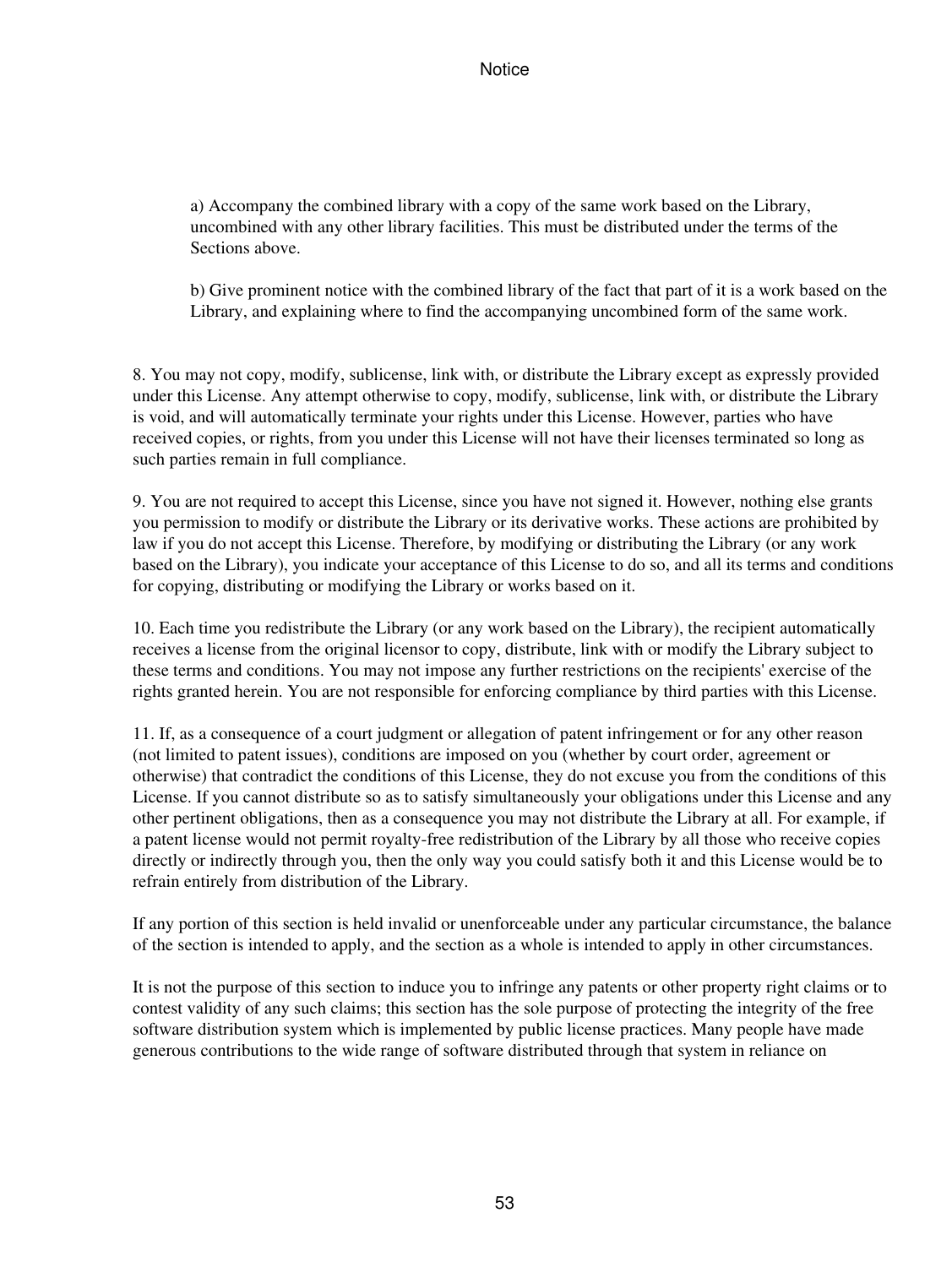consistent application of that system; it is up to the author/donor to decide if he or she is willing to distribute software through any other system and a licensee cannot impose that choice.

This section is intended to make thoroughly clear what is believed to be a consequence of the rest of this License.

12. If the distribution and/or use of the Library is restricted in certain countries either by patents or by copyrighted interfaces, the original copyright holder who places the Library under this License may add an explicit geographical distribution limitation excluding those countries, so that distribution is permitted only in or among countries not thus excluded. In such case, this License incorporates the limitation as if written in the body of this License.

13. The Free Software Foundation may publish revised and/or new versions of the Lesser General Public License from time to time. Such new versions will be similar in spirit to the present version, but may differ in detail to address new problems or concerns.

Each version is given a distinguishing version number. If the Library specifies a version number of this License which applies to it and "any later version", you have the option of following the terms and conditions either of that version or of any later version published by the Free Software Foundation. If the Library does not specify a license version number, you may choose any version ever published by the Free Software Foundation.

14. If you wish to incorporate parts of the Library into other free programs whose distribution conditions are incompatible with these, write to the author to ask for permission. For software which is copyrighted by the Free Software Foundation, write to the Free Software Foundation; we sometimes make exceptions for this. Our decision will be guided by the two goals of preserving the free status of all derivatives of our free software and of promoting the sharing and reuse of software generally.

### NO WARRANTY

15. BECAUSE THE LIBRARY IS LICENSED FREE OF CHARGE, THERE IS NO WARRANTY FOR THE LIBRARY, TO THE EXTENT PERMITTED BY APPLICABLE LAW. EXCEPT WHEN OTHERWISE STATED IN WRITING THE COPYRIGHT HOLDERS AND/OR OTHER PARTIES PROVIDE THE LIBRARY "AS IS" WITHOUT WARRANTY OF ANY KIND, EITHER EXPRESSED OR IMPLIED, INCLUDING, BUT NOT LIMITED TO, THE IMPLIED WARRANTIES OF MERCHANTABILITY AND FITNESS FOR A PARTICULAR PURPOSE. THE ENTIRE RISK AS TO THE QUALITY AND PERFORMANCE OF THE LIBRARY IS WITH YOU. SHOULD THE LIBRARY PROVE DEFECTIVE, YOU ASSUME THE COST OF ALL NECESSARY SERVICING, REPAIR OR CORRECTION.

16. IN NO EVENT UNLESS REQUIRED BY APPLICABLE LAW OR AGREED TO IN WRITING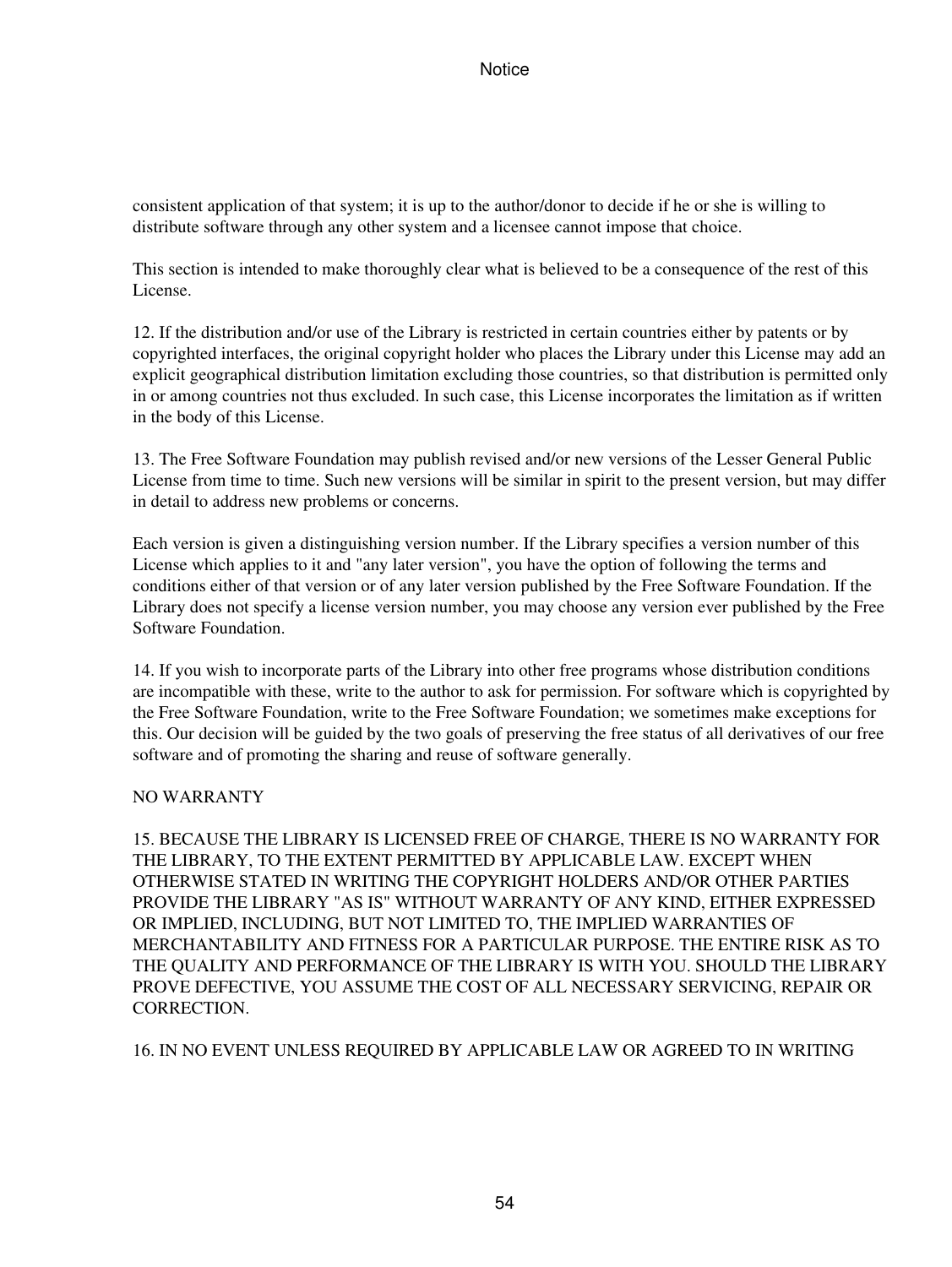WILL ANY COPYRIGHT HOLDER, OR ANY OTHER PARTY WHO MAY MODIFY AND/OR REDISTRIBUTE THE LIBRARY AS PERMITTED ABOVE, BE LIABLE TO YOU FOR DAMAGES, INCLUDING ANY GENERAL, SPECIAL, INCIDENTAL OR CONSEQUENTIAL DAMAGES ARISING OUT OF THE USE OR INABILITY TO USE THE LIBRARY (INCLUDING BUT NOT LIMITED TO LOSS OF DATA OR DATA BEING RENDERED INACCURATE OR LOSSES SUSTAINED BY YOU OR THIRD PARTIES OR A FAILURE OF THE LIBRARY TO OPERATE WITH ANY OTHER SOFTWARE), EVEN IF SUCH HOLDER OR OTHER PARTY HAS BEEN ADVISED OF THE POSSIBILITY OF SUCH DAMAGES.

# **END OF TERMS AND CONDITIONS**

# **How to Apply These Terms to Your New Libraries**

If you develop a new library, and you want it to be of the greatest possible use to the public, we recommend making it free software that everyone can redistribute and change. You can do so by permitting redistribution under these terms (or, alternatively, under the terms of the ordinary General Public License).

To apply these terms, attach the following notices to the library. It is safest to attach them to the start of each source file to most effectively convey the exclusion of warranty; and each file should have at least the "copyright" line and a pointer to where the full notice is found.

one line to give the library's name and an idea of what it does. Copyright (C) year name of author

This library is free software; you can redistribute it and/or modify it under the terms of the GNU Lesser General Public License as published by the Free Software Foundation; either version 2.1 of the License, or (at your option) any later version.

This library is distributed in the hope that it will be useful, but WITHOUT ANY WARRANTY; without even the implied warranty of MERCHANTABILITY or FITNESS FOR A PARTICULAR PURPOSE. See the GNU Lesser General Public License for more details.

You should have received a copy of the GNU Lesser General Public License along with this library; if not, write to the Free Software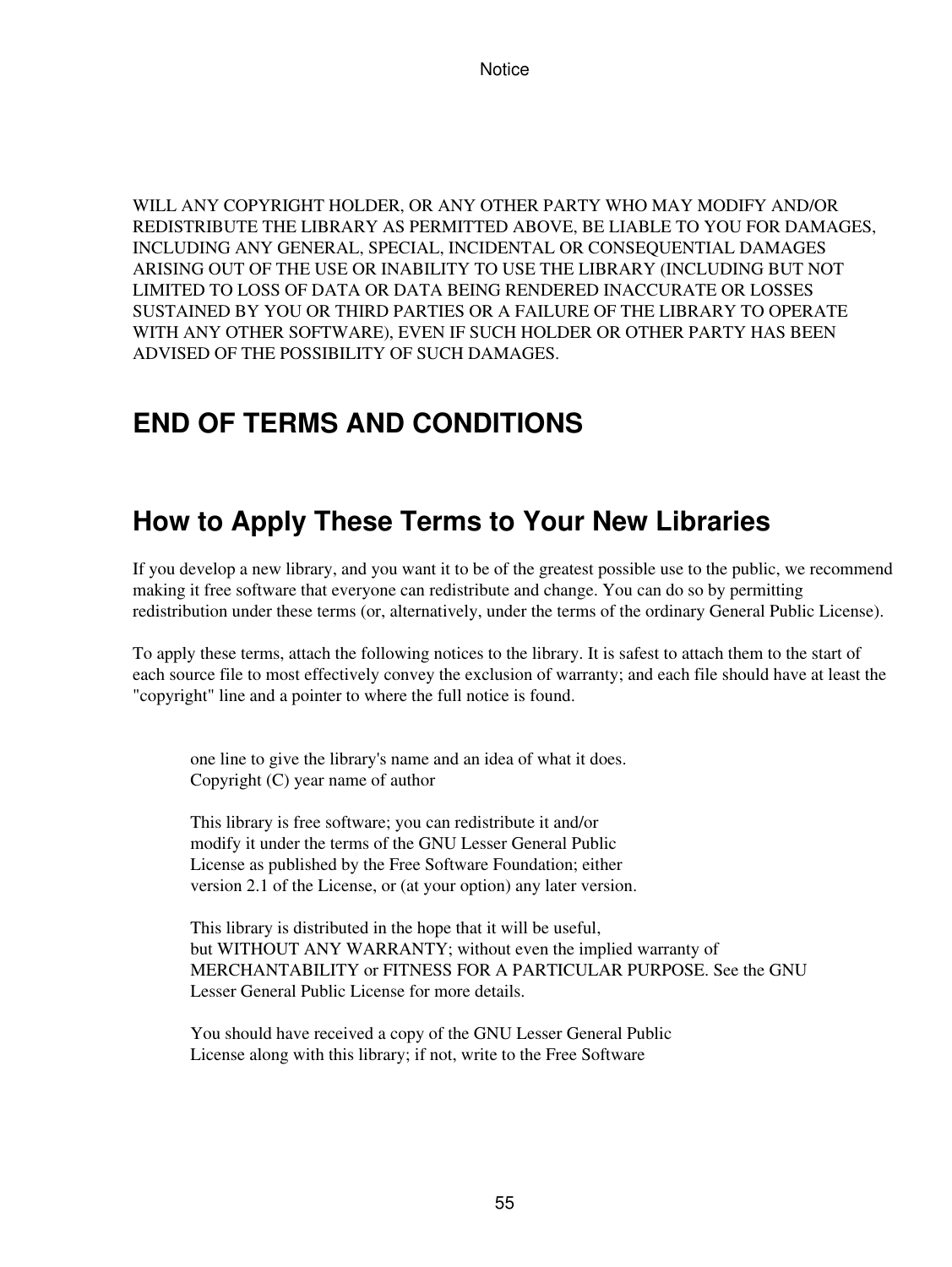Foundation, Inc., 59 Temple Place, Suite 330, Boston, MA 02111-1307 USA

Also add information on how to contact you by electronic and paper mail.

You should also get your employer (if you work as a programmer) or your school, if any, to sign a "copyright disclaimer" for the library, if necessary. Here is a sample; alter the names:

Yoyodyne, Inc., hereby disclaims all copyright interest in the library `Frob' (a library for tweaking knobs) written by James Random Hacker.

signature of Ty Coon, 1 April 1990 Ty Coon, President of Vice

That's all there is to it!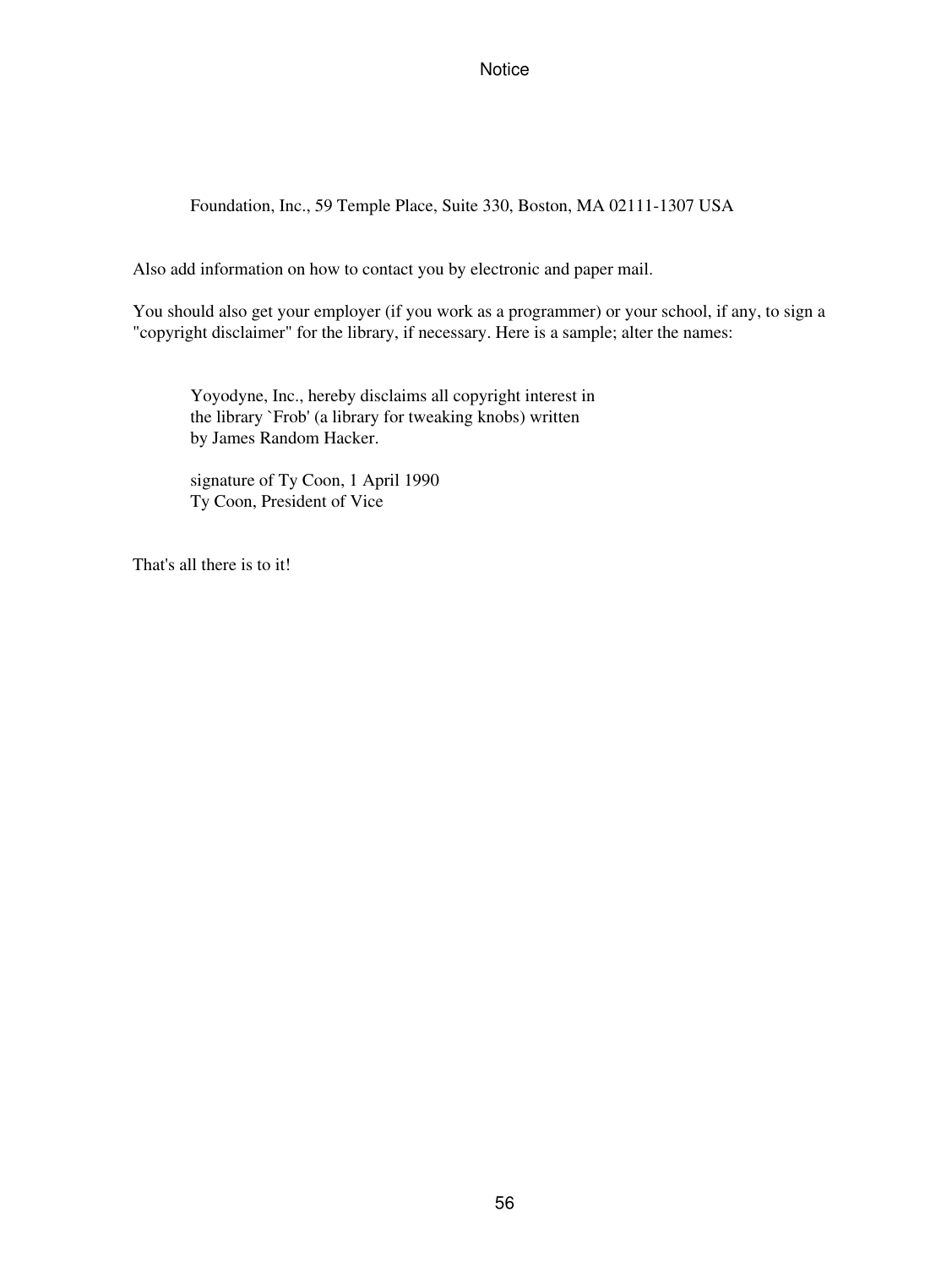## **The following component is subject to the MIT License V2**

• ipaddresscontrollib - rev44

*Copyright (c) 2007-2012 Michael Chapman*

• ISO RELAX - 20030108

*Copyright © 2001-2002, SourceForge ISO-RELAX Project (ASAMI Tomoharu, Daisuke Okajima, Kohsuke Kawaguchi, and MURATA Makoto)*

• openssl-md5-asm-hw-contribution - Unspecified

*Copyright (c) 2005 Hewlett-Packard Development Company, L.P.*

• RELAX NG by Daniel Veillard - Unspecified

*Copyright (C) 1998-2012 Daniel Veillard. All Rights Reserved. Copyright © The Organization for the Advancement of Structured Information Standards [OASIS] 2001. All Rights Reserved.*

## **The MIT License**

```
Copyright (c) <year> <copyright holders>
```
Permission is hereby granted, free of charge, to any person obtaining a copy of this software and associated documentation files (the "Software"), to deal in the Software without restriction, including without limitation the rights to use, copy, modify, merge, publish, distribute, sublicense, and/or sell copies of the Software, and to permit persons to whom the Software is furnished to do so, subject to the following conditions:

The above copyright notice and this permission notice shall be included in all copies or substantial portions of the Software.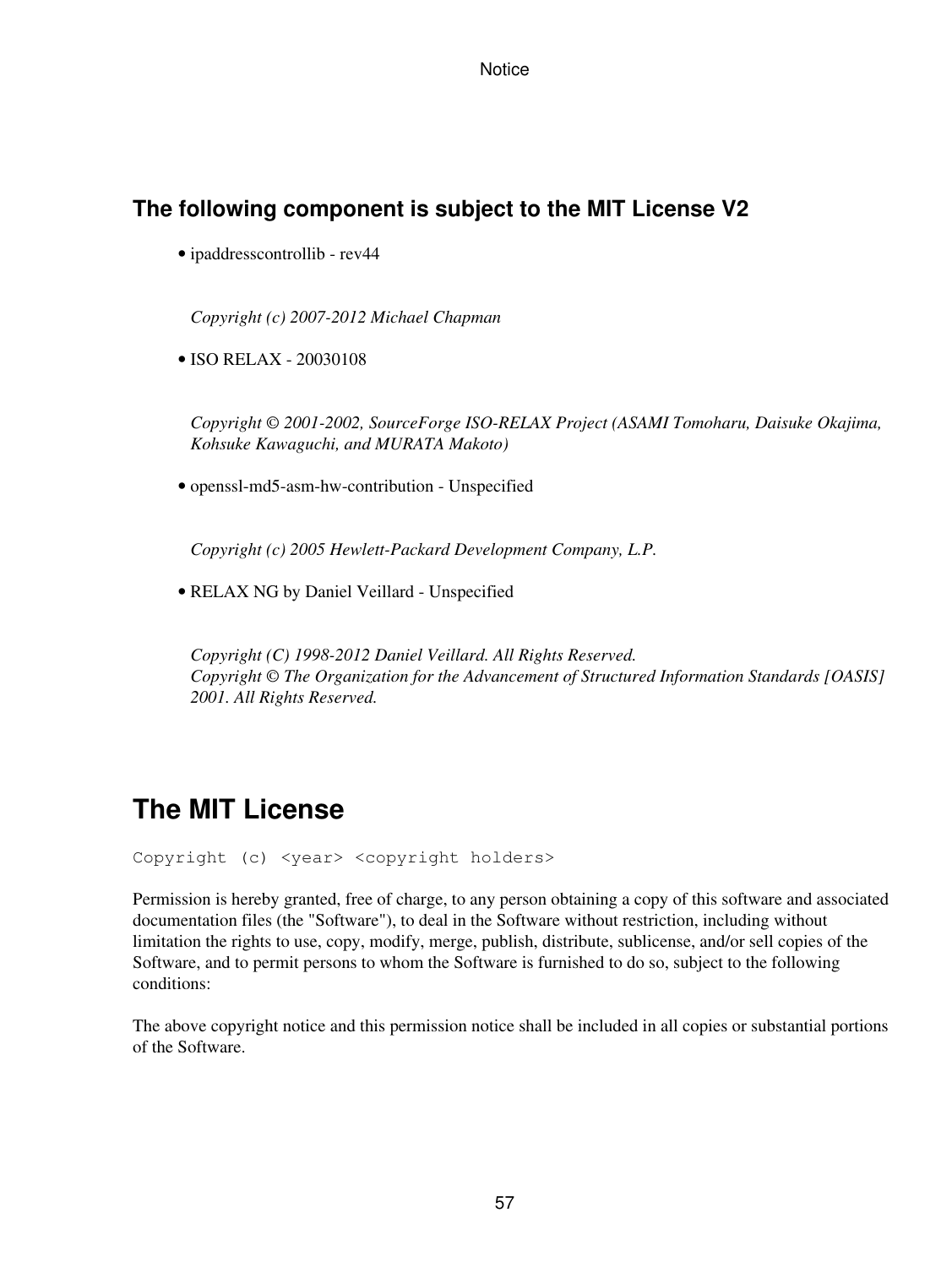THE SOFTWARE IS PROVIDED "AS IS", WITHOUT WARRANTY OF ANY KIND, EXPRESS OR IMPLIED, INCLUDING BUT NOT LIMITED TO THE WARRANTIES OF MERCHANTABILITY, FITNESS FOR A PARTICULAR PURPOSE AND NONINFRINGEMENT. IN NO EVENT SHALL THE AUTHORS OR COPYRIGHT HOLDERS BE LIABLE FOR ANY CLAIM, DAMAGES OR OTHER LIABILITY, WHETHER IN AN ACTION OF CONTRACT, TORT OR OTHERWISE, ARISING FROM, OUT OF OR IN CONNECTION WITH THE SOFTWARE OR THE USE OR OTHER DEALINGS IN THE SOFTWARE.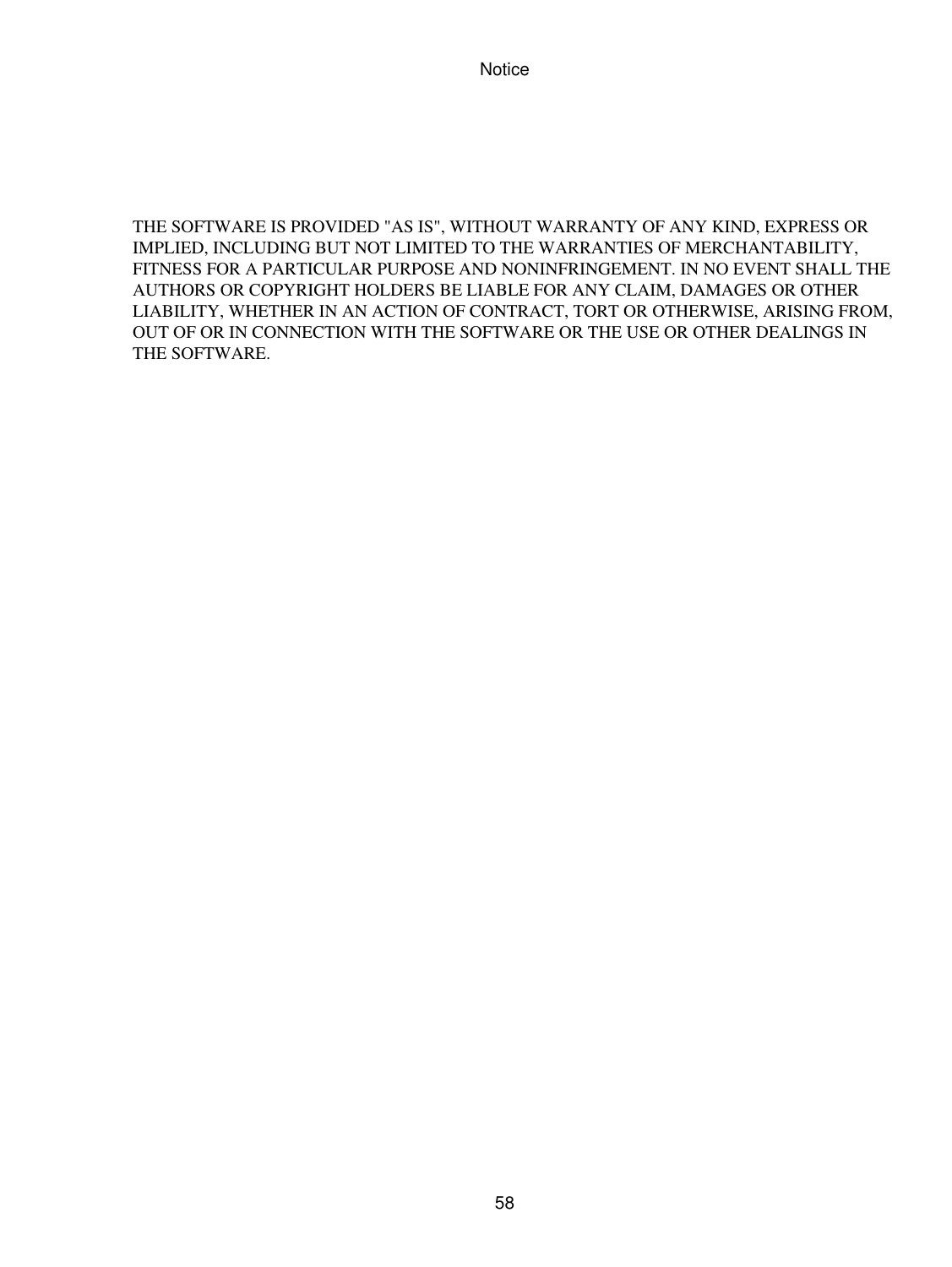## **The following component is subject to the Microsoft Public License**

• windhcp - 0.2 Beta

*Copyright © Paul Wheeler 2007*

## **Microsoft Public License (Ms-PL)**

This license governs use of the accompanying software. If you use the software, you accept this license. If you do not accept the license, do not use the software.

Definitions 1.

The terms "reproduce," "reproduction," "derivative works," and "distribution" have the same meaning here as under U.S. copyright law.

A "contribution" is the original software, or any additions or changes to the software.

A "contributor" is any person that distributes its contribution under this license.

"Licensed patents" are a contributor's patent claims that read directly on its contribution.

- 2. Grant of Rights
	- A. Copyright Grant- Subject to the terms of this license, including the license conditions and limitations in section 3, each contributor grants you a non-exclusive, worldwide, royalty-free copyright license to reproduce its contribution, prepare derivative works of its contribution, and distribute its contribution or any derivative works that you create.
	- B. Patent Grant- Subject to the terms of this license, including the license conditions and limitations in section 3, each contributor grants you a non-exclusive, worldwide, royalty-free license under its licensed patents to make, have made, use, sell, offer for sale, import, and/or otherwise dispose of its contribution in the software or derivative works of the contribution in the software.
- Conditions and Limitations 3.
	- A. No Trademark License- This license does not grant you rights to use any contributors' name, logo, or trademarks.
	- B. If you bring a patent claim against any contributor over patents that you claim are infringed by the software, your patent license from such contributor to the software ends automatically.
	- C. If you distribute any portion of the software, you must retain all copyright, patent, trademark, and attribution notices that are present in the software.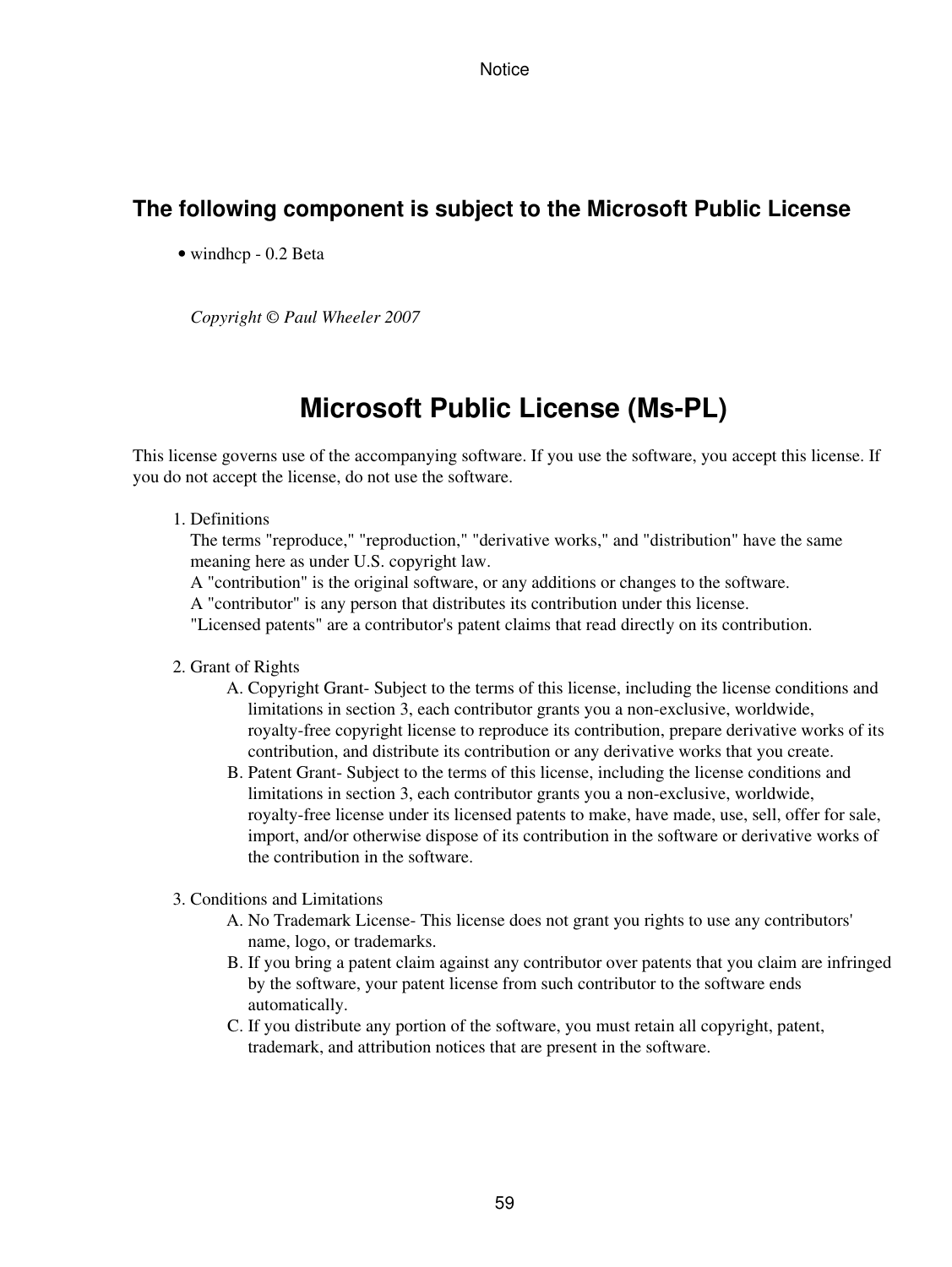D. If you distribute any portion of the software in source code form, you may do so only under this license by including a complete copy of this license with your distribution.

If you distribute any portion of the software in compiled or object code form, you may only do so under a license that complies with this license.

• The software is licensed "as-is." You bear the risk of using it. The contributors give no express warranties, guarantees or conditions. You may have additional consumer rights under your local laws which this license cannot change. To the extent permitted under your local laws, the contributors exclude the implied warranties of merchantability, fitness for a particular purpose and non-infringement.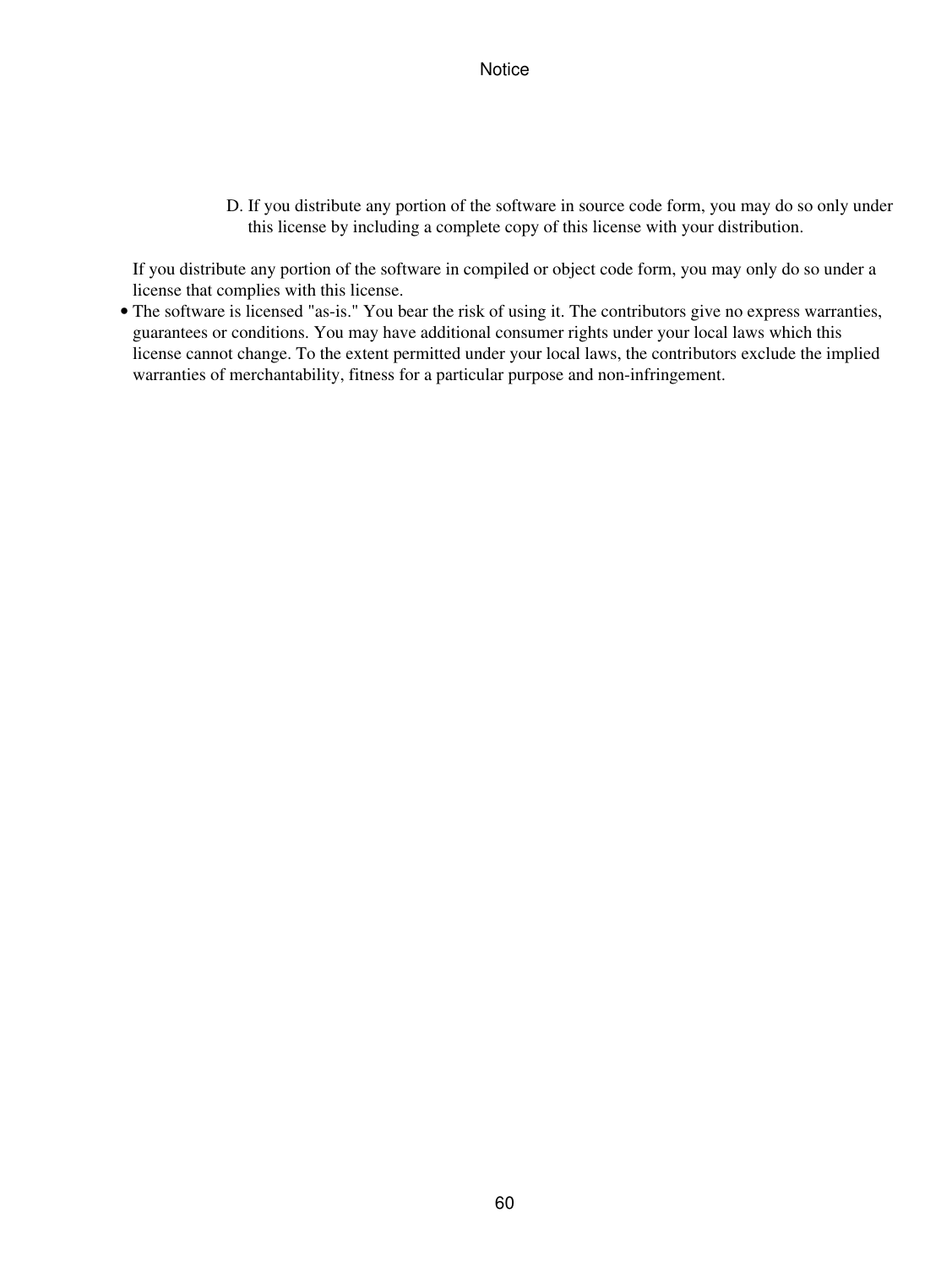## **The following component is subject to the Microsoft Reactive Extensions (Rx) for .NET FRAMEWORK Software License**

• Microsoft Reactive Extensions (Rx) for .NET FRAMEWORK - 1.0.10621

*Copyright ©2014 Microsoft*

### **MICROSOFT SOFTWARE LICENSE TERMS**

MICROSOFT REACTIVE EXTENSIONS (Rx) FOR .NET FRAMEWORK These license terms are an agreement between Microsoft Corporation (or based on where you live, one of its affiliates) and you. Please read them. They apply to the software named above, which includes the media on which you received it, if any. The terms also apply to any Microsoft

| â¢  | updates,                     |
|-----|------------------------------|
| â ¢ | supplements,                 |
| â ¢ | Internet-based services, and |
| â ¢ | support services             |

for this software, unless other terms accompany those items. If so, those terms apply. By using the software, you accept these terms. If you do not accept them, do not use the software. If you comply with these license terms, you have the rights below.

| INSTALLATION AND USE RIGHTS. You may install and use any number of copies of the softwa |
|-----------------------------------------------------------------------------------------|
| SCOPE OF LICENSE. The software is licensed, not sold. This agreement only gives you son |
| work around any technical limitations in the software;                                  |
| reverse engineer, decompile or disassemble the software, except and only to the exten   |
| make more copies of the software than specified in this agreement or allowed by appli   |
| publish the software for others to copy;                                                |
| rent, lease or lend the software;                                                       |
| transfer the software or this agreement to any third party; or                          |
| use the software for commercial software hosting services.                              |
| BACKUP COPY. You may make one backup copy of the software. You may use it only to reins |
| DOCUMENTATION. Any person that has valid access to your computer or internal network ma |
| EXPORT RESTRICTIONS. The software is subject to United States export laws and regulatio |
| SUPPORT SERVICES. Because this software is â as is, â we may not provide support serv   |
| ENTIRE AGREEMENT. This agreement, and the terms for supplements, updates, Internet-base |
| APPLICABLE LAW.                                                                         |
| United States. If you acquired the software in the United States, Washington state law  |
| Outside the United States. If you acquired the software in any other country, the laws  |
| LEGAL EFFECT. This agreement describes certain legal rights. You may have other right   |
| DISCLAIMER OF WARRANTY. The software is licensed â as-is.â  You bear the risk of usin   |
| LIMITATION ON AND EXCLUSION OF REMEDIES AND DAMAGES. You can recover from Microsoft a   |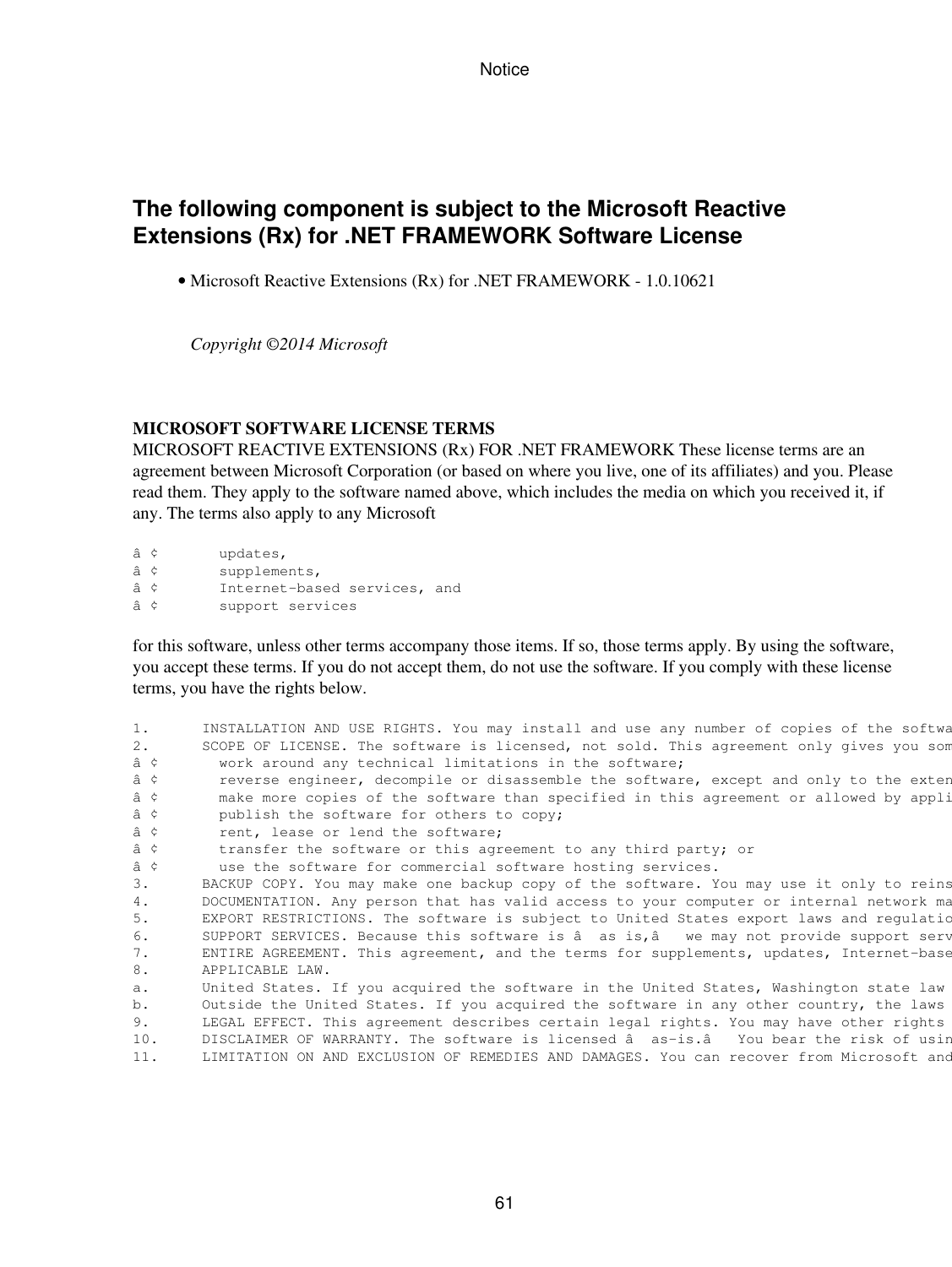This limitation applies to  $â$   $\diamond$  anything related to the software, services, content (including code) on third party I â ¢ claims for breach of contract, breach of warranty, guarantee or condition, strict lia

It also applies even if Microsoft knew or should have known about the possibility of the damages. The above limitation or exclusion may not apply to you because your country may not allow the exclusion or limitation of incidental, consequential or other damages. Please note: As this software is distributed in Quebec, Canada, some of the clauses in this agreement are provided below in French. Remarque : Ce logiciel étant distribué au Québec, Canada, certaines des clauses dans ce contrat sont fournies ci-dessous en français. EXONÉRATION DE GARANTIE. Le logiciel visé par une licence est offert « tel quel ». Toute utilisation de ce logiciel est à votre seule risque et péril. Microsoft nâ• Žaccorde aucune autre garantie expresse. Vous pouvez bénéficier de droits additionnels en vertu du droit local sur la protection des consommateurs, que ce contrat ne peut modifier. La ou elles sont permises par le droit locale, les garanties implicites de qualité marchande, dâ• Žadéquation à un usage particulier et dâ• Žabsence de contrefaçon sont exclues. LIMITATION DES DOMMAGES-INTÉRÊTS ET EXCLUSION DE RESPONSABILITÉ POUR LES DOMMAGES. Vous pouvez obtenir de Microsoft et de ses fournisseurs une indemnisation en cas de dommages directs uniquement à hauteur de 5,00 \$ US. Vous ne pouvez prétendre à aucune indemnisation pour les autres dommages, y compris les dommages spéciaux, indirects ou accessoires et pertes de bénéfices. Cette limitation concerne :

â ¢tout ce qui est relié au logiciel, aux services ou au contenu (y compris le code) figurant sur des sites in<br>A ¢ les réclamations au titre de violation de contrat ou de garantie, ou au titre de resp les réclamations au titre de violation de contrat ou de garantie, ou au titre de resp

Elle s╎applique également, même si Microsoft connaissait ou devrait connaître l╎éventualité d╎un tel dommage. Si votre pays n╎autorise pas l╎exclusion ou la limitation de responsabilité pour les dommages indirects, accessoires ou de quelque nature que ce soit, il se peut que la limitation ou l╎exclusion ci-dessus ne s╎appliquera pas à votre égard. EFFET JURIDIQUE. Le présent contrat décrit certains droits juridiques. Vous pourriez avoir dâ• Žautres droits prévus par les lois de votre pays. Le présent contrat ne modifie pas les droits que vous confèrent les lois de votre pays si celles-ci ne le permettent pas.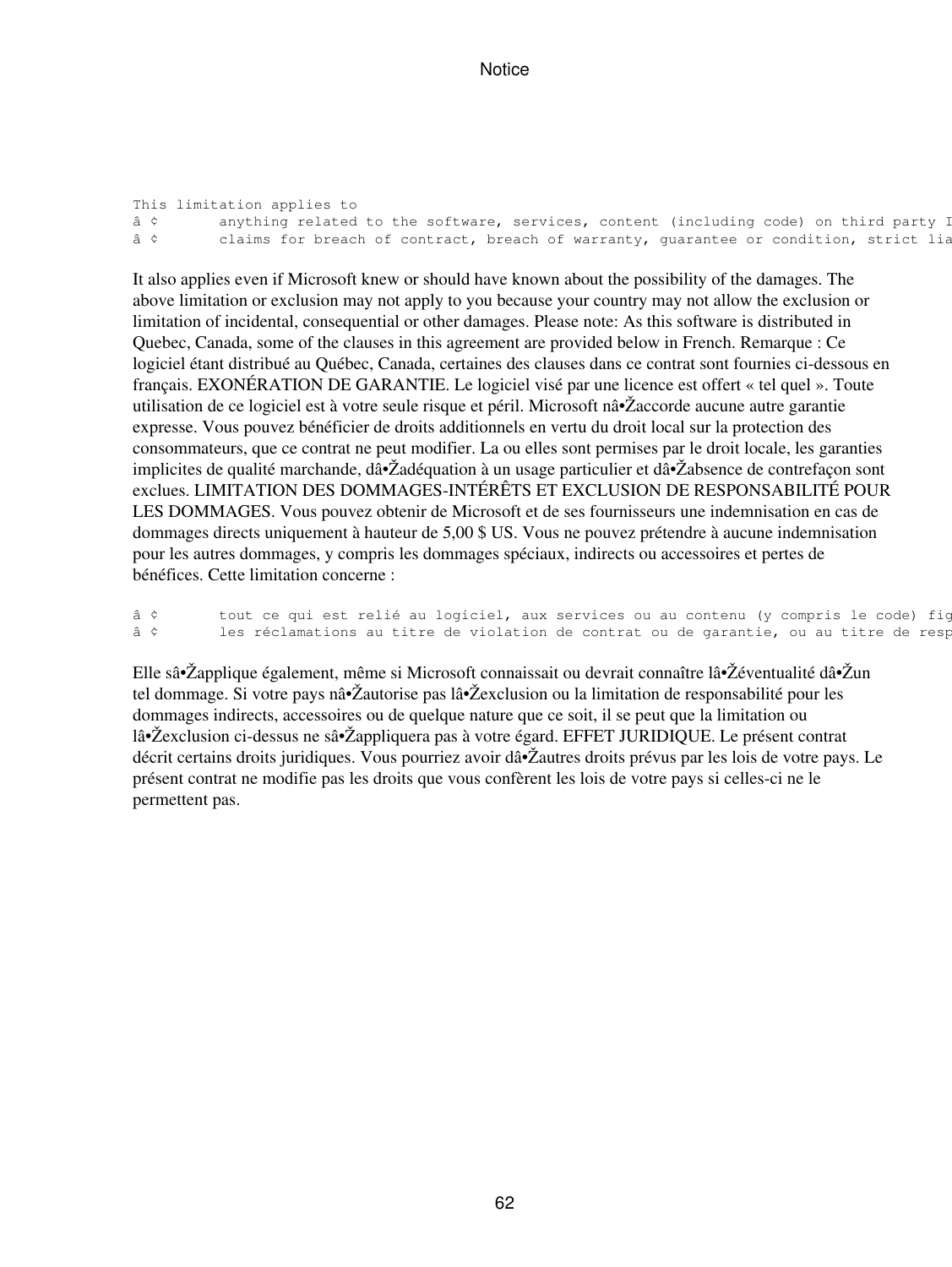## **The following component is subject to the Microsoft SDK for Windows 2008 License**

• Windows SDK for Windows Server 2008 and .NET Framework 3.5 - 6.0.6001.18000.367

*Copyright (c) 2006 Microsoft Corporation. All Rights Reserved*

# **MICROSOFT SOFTWARE LICENSE TERMS MICROSOFT WINDOWS SOFTWARE DEVELOPMENT KIT for Windows Server 2008 and .NET Framework 3.5**

These license terms are an agreement between Microsoft Corporation (or based on where you live, one of its affiliates) and you. Please read them. They apply to the software named above, which includes the media on which you received it, if any. The terms also apply to any Microsoft

- updates,
- supplements,
- Internet-based services, and
- support services

for this software, unless other terms accompany those items. If so, those terms apply.

### **BY USING THE SOFTWARE, YOU ACCEPT THESE TERMS. IF YOU DO NOT ACCEPT THEM, DO NOT USE THE SOFTWARE.**

If you comply with these license terms, you have the rights below.

### 1. **INSTALLATION AND USE RIGHTS.**

- **Installation and Use.** One user may install and use any number of copies of the software a. on your devices to design, develop and test your programs that run on a Microsoft Windows operating system.
- **Included Microsoft Programs.** The software contains other Microsoft programs. These b. license terms apply to your use of those programs.

### 2. **ADDITIONAL LICENSING REQUIREMENTS AND/OR USE RIGHTS.**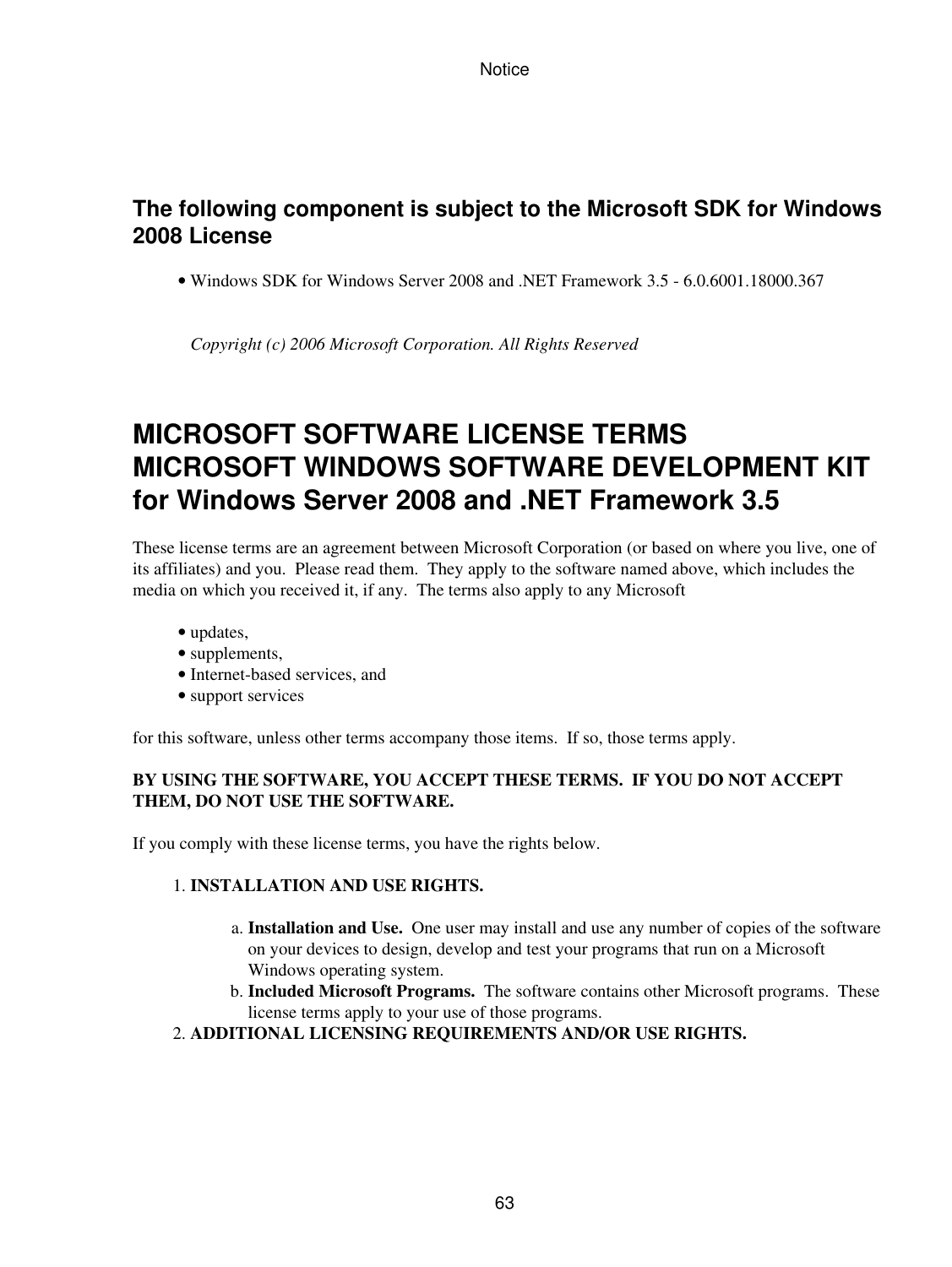- **Distributable Code.** The software contains code that you are permitted to distribute in a. programs you develop if you comply with the terms below.
	- **Right to Use and Distribute.** The code and text files listed below are i. "Distributable Code."
		- REDIST.TXT Files. You may copy and distribute the object code form of code listed in REDIST.TXT files.
		- Sample Code You may modify, copy, and distribute the source and object code form of code marked as "sample."
		- Microsoft Merge Modules You may copy and distribute the unmodified output of Microsoft Merge Modules.
		- Third Party Distribution You may permit distributors of your programs to copy and distribute the Distributable Code as part of those programs.
- **Distribution Requirements.** For any Distributable Code you distribute, you must b.
	- add significant primary functionality to it in your programs;
	- for any Distributable Code having a filename extension of .lib, distribute only the results of running such Distributable Code through a linker with your application;
	- distribute Distributable Code included in a setup program only as part of that setup program without modification;
	- require distributors and external end users to agree to terms that protect it at least as much as this agreement;
- c. display your valid copyright notice on your programs;
- d. for Distributable Code from the Windows Media Services SDK portions of the software, include in your program's Help-About box (or in another obvious place if there is no box) the following copyright notice: "Portions utilize Microsoft Windows Media Technologies. Copyright (c) 2006 Microsoft Corporation. All Rights Reserved"

; and

- indemnify, defend, and hold harmless Microsoft from any claims, including attorneys' fees, related to the distribution or use of your programs.
- **Distribution Restrictions.** You may not
	- alter any copyright, trademark or patent notice in the Distributable Code;
	- use Microsoft's trademarks in your programs' names or in a way that suggests your programs come from or are endorsed by Microsoft;
	- include Distributable Code in malicious, deceptive or unlawful programs; or
	- modify or distribute the source code of any Distributable Code so that any part of it becomes subject to an Excluded License. An Excluded License is one that requires, as a condition of use,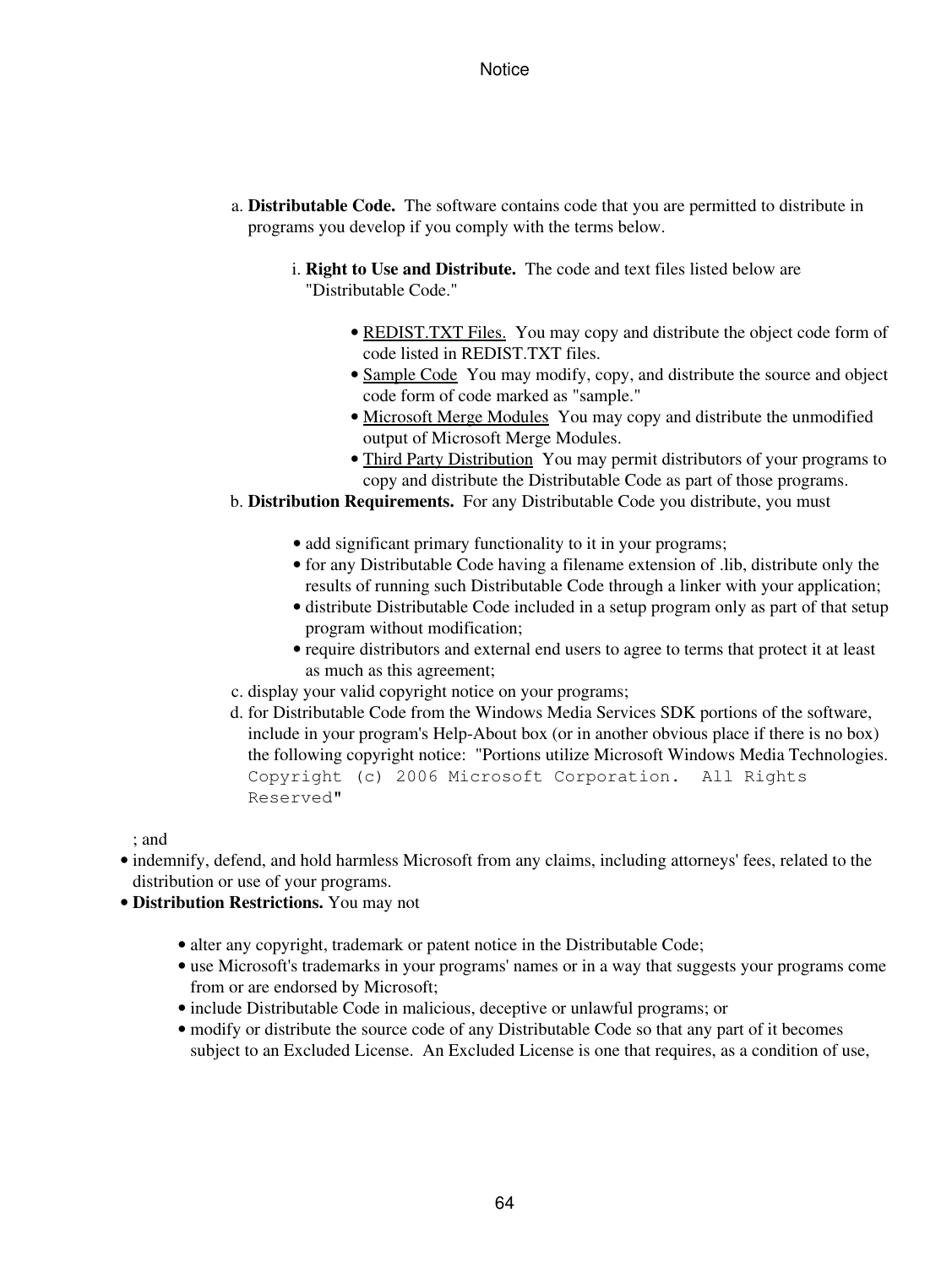modification or distribution, that

- the code be disclosed or distributed in source code form; or
- others have the right to modify it.
- Additional Functionality. Microsoft may provide additional functionality for the software. Other license terms and fees may apply.
- **INTERNET-BASED SERVICES.** Microsoft provides Internet-based services with the software. It may change or cancel them at any time. You may not use this service in any way that could harm it or impair anyone else's use of it. You may not use the service to try to gain unauthorized access to any service, data, account or network by any means.
- **MICROSOFT .NET BENCHMARK TESTING** The software includes one or more components of the .NET Framework 3.5 (".NET Components"). You may conduct internal benchmark testing of those components. You may disclose the results of any benchmark test of those components, provided that you comply with the conditions set forth at http://go.microsoft.com/fwlink/?LinkID=66406. Notwithstanding any other agreement you may have with Microsoft, if you disclose such benchmark test results, Microsoft shall have the right to disclose the results of benchmark tests it conducts of your products that compete with the applicable .NET Component, provided it complies with the same conditions set forth at http://go.microsoft.com/fwlink/?LinkID=66406.
- **Scope of License** The software is licensed, not sold. This agreement only gives you some rights to use the software. Microsoft reserves all other rights. Unless applicable law gives you more rights despite this limitation, you may use the software only as expressly permitted in this agreement. In doing so, you must comply with any technical limitations in the software that only allow you to use it in certain ways. For more information, see www.microsoft.com/licensing/userights You may not
	- work around any technical limitations in the software;
	- reverse engineer, decompile or disassemble the software, except and only to the extent that applicable law expressly permits, despite this limitation;
	- make more copies of the software than specified in this agreement or allowed by applicable law, despite this limitation;
	- publish the software for others to copy;
	- rent, lease or lend the software; or
	- use the software for commercial software hosting services.
- CODE GENERATION AND OPTIMIZATION TOOLS. You may not use the code generation or optimization tools in the software (such as compilers, linkers, assemblers, runtime code generators, and code generating design and modeling tools) to create programs, object code, libraries, assemblies, or executables to run on a platform other than Microsoft operating systems, run-time technologies, or application platforms.
- BACKUP COPY. You may make one backup copy of the software. You may use it only to reinstall the software.
- DOCUMENTATION. Any person that has valid access to your computer or internal network may copy and use the documentation for your internal, reference purposes.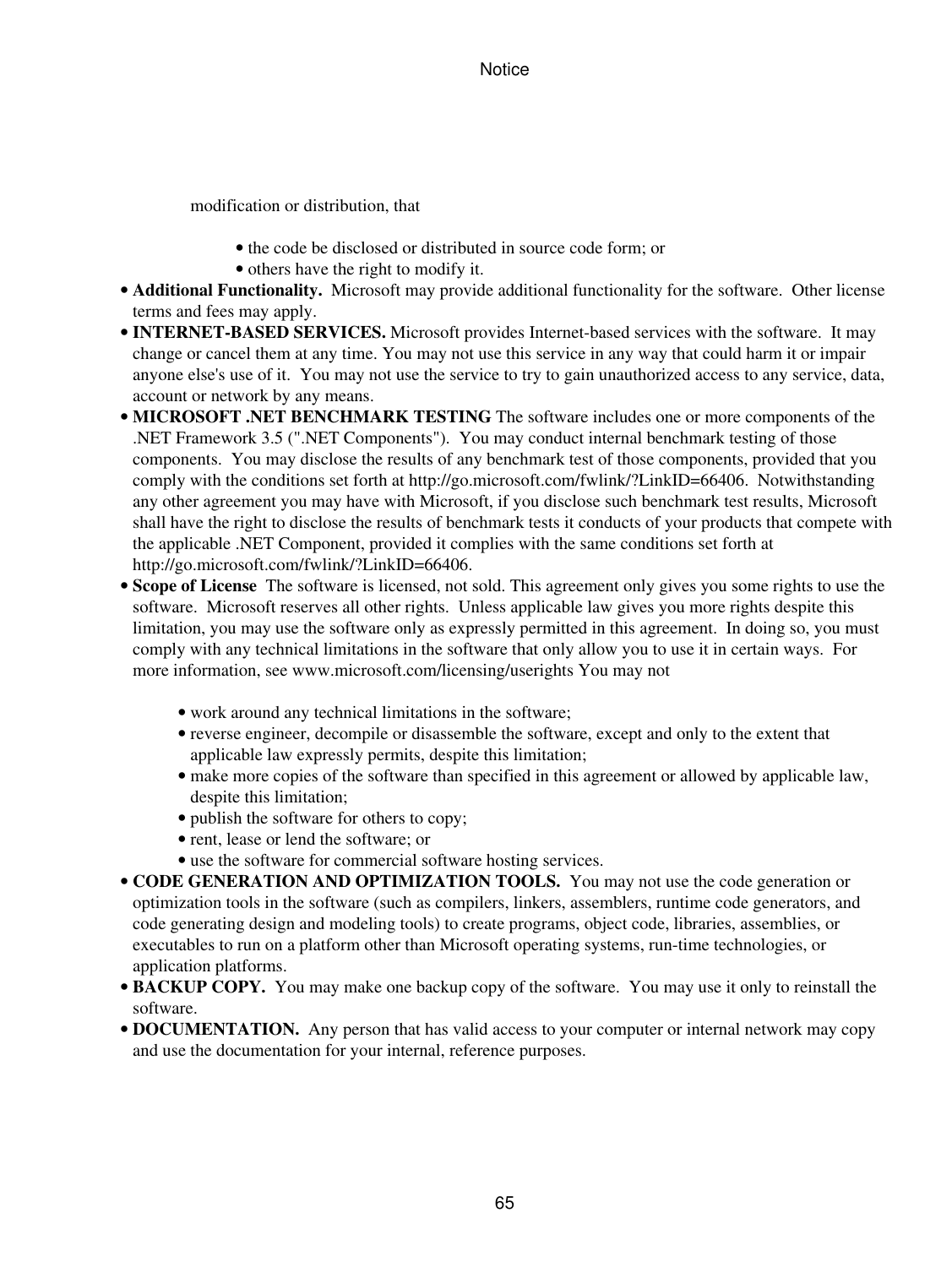- TRANSFER TO A THIRD PARTY. The first user of the software may transfer it, and this agreement, directly to a third party. Before the transfer, that party must agree that this agreement applies to the transfer and use of the software. The first user must uninstall the software before transferring it separately from the device. The first user may not retain any copies.
- **Export Restrictions** The software is subject to United States export laws and regulations. You must comply with all domestic and international export laws and regulations that apply to the software. These laws include restrictions on destinations, end users and end use. For additional information, see www.microsoft.com/exporting
- **SUPPORT SERVICES.** Because this software is "as is," we may not provide support services for it.
- **Entire Agreement.** This agreement, and the terms for supplements, updates, Internet-based services and support services that you use, are the entire agreement for the software and support services.
- **Applicable Law**
	- **United States.** If you acquired the software in the United States, Washington state law governs the a. interpretation of this agreement and applies to claims for breach of it, regardless of conflict of laws principles. The laws of the state where you live govern all other claims, including claims under state consumer protection laws, unfair competition laws, and in tort.
	- **Outside the United States.** If you acquired the software in any other country, the laws of that b. country apply.
- **Legal Effect.** This agreement describes certain legal rights. You may have other rights under the laws of your country. You may also have rights with respect to the party from whom you acquired the software. This agreement does not change your rights under the laws of your country if the laws of your country do not permit it to do so.
- **Disclaimer of Warranty. The software is licensed "as-is." You bear the risk of using it. Microsoft gives no express warranties, guarantees or conditions. You may have additional consumer rights under your local laws which this agreement cannot change. To the extent permitted under your local laws, Microsoft excludes the implied warranties of merchantability, fitness for a particular purpose and non-infringement.**
- **Limitation on and Exclusion of Remedies and Damages. You can recover from Microsoft and its suppliers only direct damages up to U.S. \$5.00. You cannot recover any other damages, including consequential, lost profits, special, indirect or incidental damages.**

This limitation applies to

- anything related to the software, services, content (including code) on third party Internet sites, or third party programs; and
- claims for breach of contract, breach of warranty, guarantee or condition, strict liability, negligence, or other tort to the extent permitted by applicable law.

It also applies even if Microsoft knew or should have known about the possibility of the damages. The above limitation or exclusion may not apply to you because your country may not allow the exclusion or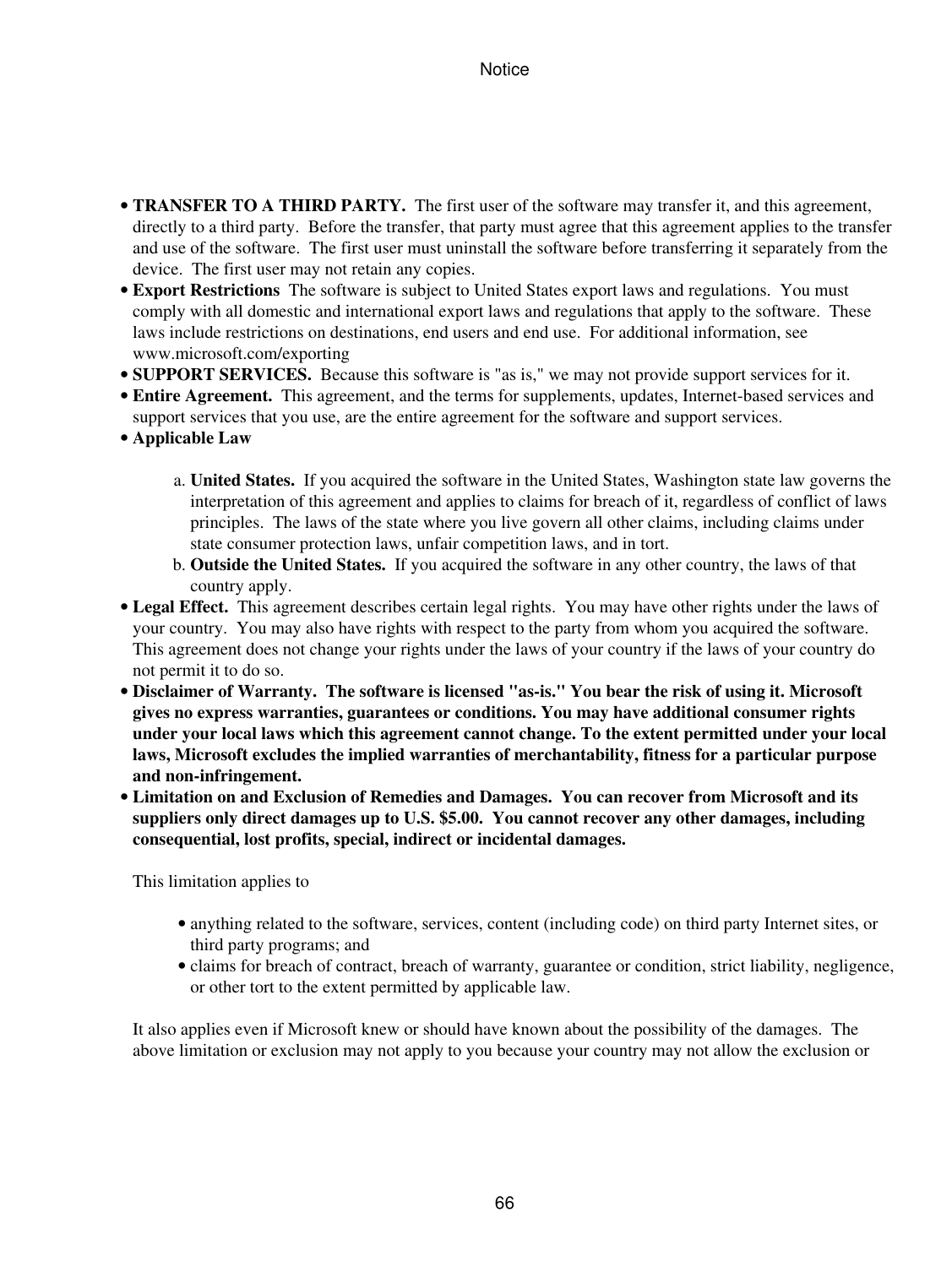limitation of incidental, consequential or other damages.

### **Please note: As this software is distributed in Quebec, Canada, some of the clauses in this agreement are provided below in French.**

Remarque : Ce logiciel étant distribué au Québec, Canada, certaines des clauses dans ce contrat sont fournies ci-dessous en fran $\tilde{A}$ §ais.

**EXONÃ RATION DE GARANTIE.** Le logiciel vis $\tilde{A}$ © par une licence est offert  $\hat{A}$ « tel quel  $\hat{A}$ ». Toute utilisation de ce logiciel est  $\tilde{A}$  votre seule risque et p $\tilde{A}$ ©ril. Microsoft n'accorde aucune autre garantie expresse. Vous pouvez b©néficier de droits additionnels en vertu du droit local sur la protection dues consommateurs, que ce contrat ne peut modifier. La ou elles sont permises par le droit locale, les garanties implicites de qualit $\tilde{A} \mathbb{O}$  marchande, d'ad $\tilde{A} \mathbb{O}$ quation  $\tilde{A}$  un usage particulier et d'absence de contrefa $\tilde{A}$ 80n sont exclues.

### **LIMITATION DES DOMMAGES-INTÃRÃTS ET EXCLUSION DE RESPONSABILITÃ POUR LES DOMMAGES.** Vous pouvez obtenir de Microsoft et de ses fournisseurs une indemnisation en cas de dommages directs uniquement  $\tilde{A}$  hauteur de 5,00 \$ US. Vous ne pouvez pr $\tilde{A}$ ©tendre  $\tilde{A}$  aucune indemnisation pour les autres dommages, y compris les dommages sp $\tilde{A}$ ©ciaux, indirects ou accessoires et pertes de bénéfices.

Cette limitation concerne :tout ce qui est reli $\tilde{A} \odot$  au logiciel, aux services ou au contenu (y compris le code) figurant sur des sites Internet tiers ou dans des programmes tiers ; et les r $\tilde{A}$ ©clamations au titre de violation de contrat ou de garantie, ou au titre de responsabilit $\tilde{A} \mathbb{O}$  stricte, de n $\tilde{A} \mathbb{O}$ gligence ou d'une autre faute dans la limite autoris $\tilde{A}$ ©e par la loi en vigueur.

Elle s'applique  $\tilde{A}^{\odot}$ galement, m $\tilde{A}^{\text{a}}$ me si Microsoft connaissait ou devrait conna $\tilde{A}^{\odot}$ tre l' $\tilde{A}^{\odot}$ ventualit $\tilde{A}^{\odot}$  d'un tel dommage. Si votre pays n'autorise pas l'exclusion ou la limitation de responsabilit $\tilde{A}$ © pour les dommages indirects, accessoires ou de quelque nature que ce soit, il se peut que la limitation ou l'exclusion ci-dessus ne s'appliquera pas  $\tilde{A}$  votre  $\tilde{A}$ Ogard.

**EFFET JURIDIQUE.** Le pr©sent contrat d©crit certains droits juridiques. Vous pourriez avoir d'autres droits pr $\tilde{A}$ ©vus par les lois de votre pays. Le pr $\tilde{A}$ ©sent contrat ne modifie pas les droits que vous conf $\tilde{A}$  rent les lois de votre pays si celles ci ne le permettent pas.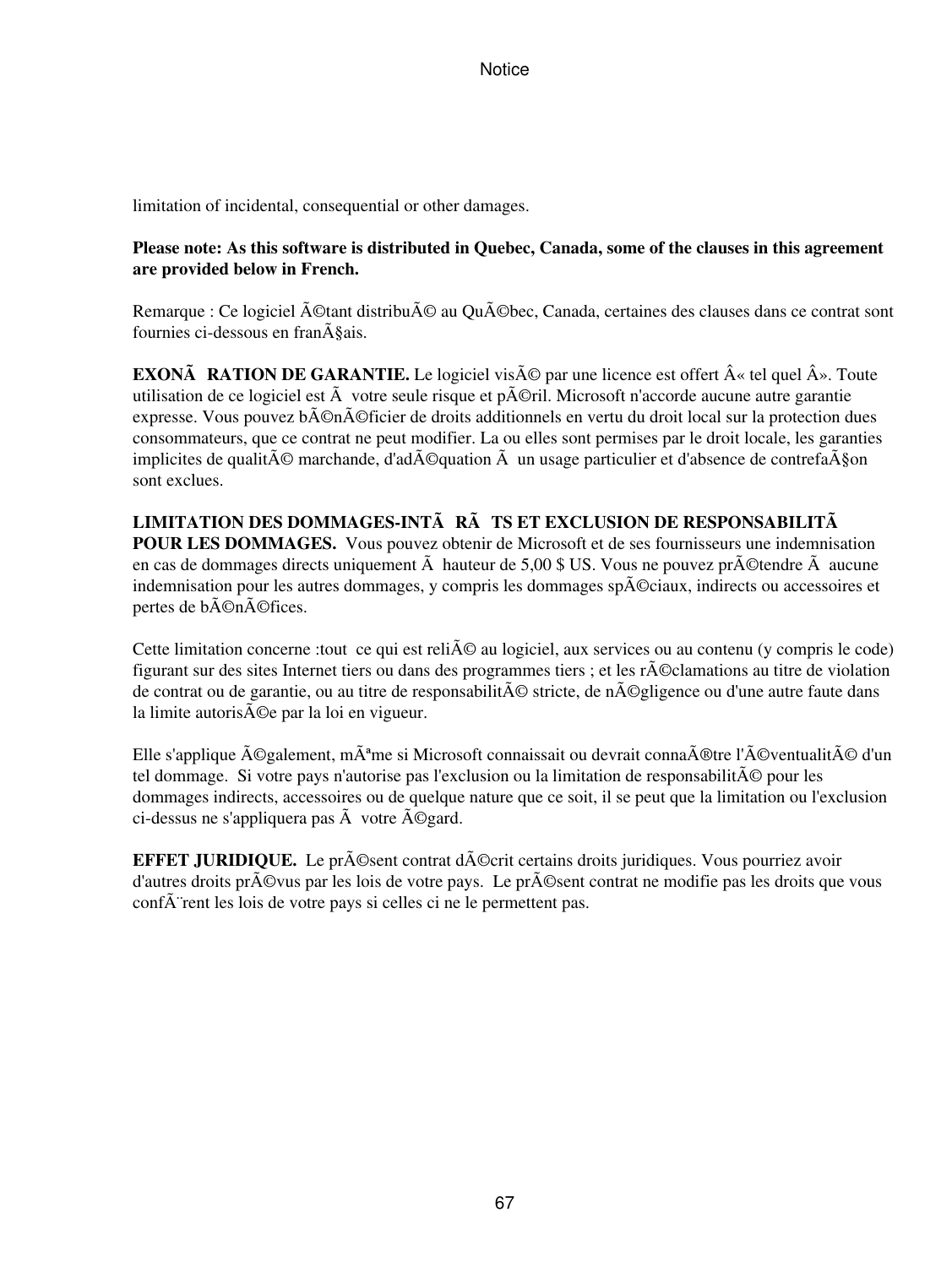### **The following component is subject to the Netscape AS IS License**

• mm\_menu.js from Netscape - 6.0

*Copyright (c) 1997-1999 Netscape Communications Corp. Copyright (c) 2000-2002 Macromedia, Inc.*

Copyright (c) 1997-1999 Netscape Communications Corp.

Netscape grants you a royalty free license to use or modify this software provided that this copyright notice appears on all copies. This software is provided "AS IS," without a warranty of any kind.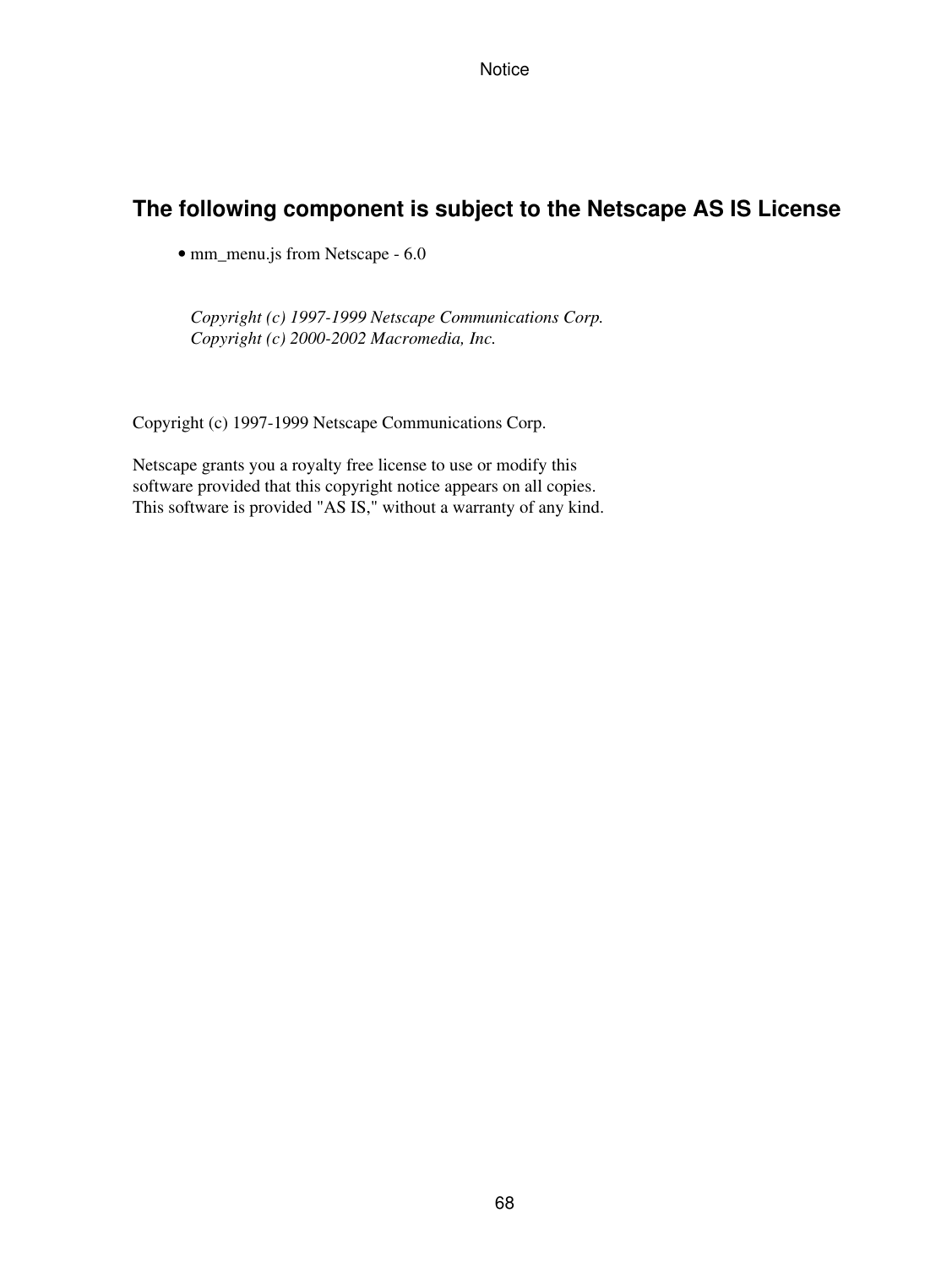## **The following component is subject to the OASIS Standards License**

• OASIS RELAX NG Specification - Unspecified

*Copyright © The Organization for the Advancement of Structured Information Standards [OASIS] 2001. All Rights Reserved.*

OASIS takes no position regarding the validity or scope of any intellectual property or other rights that might be claimed to pertain to the implementation or use of the technology described in this document or the extent to which any license under such rights might or might not be available; neither does it represent that it has made any effort to identify any such rights. Information on OASIS's procedures with respect to rights in OASIS specifications can be found at the OASIS website. Copies of claims of rights made available for publication and any assurances of licenses to be made available, or the result of an attempt made to obtain a general license or permission for the use of such proprietary rights by implementors or users of this specification, can be obtained from the OASIS Executive Director.

OASIS invites any interested party to bring to its attention any copyrights, patents or patent applications, or other proprietary rights which may cover technology that may be required to implement this specification. Please address the information to the OASIS Executive Director.

Copyright (c) OASIS Open 2002-2004. All Rights Reserved.

This document and translations of it may be copied and furnished to others, and derivative works that comment on or otherwise explain it or assist in its implementation may be prepared, copied, published and distributed, in whole or in part, without restriction of any kind, provided that the above copyright notice and this paragraph are included on all such copies and derivative works. However, this document itself does not be modified in any way, such as by removing the copyright notice or references to OASIS, except as needed for the purpose of developing OASIS specifications, in which case the procedures for copyrights defined in the OASIS Intellectual Property Rights document must be followed, or as required to translate it into languages other than English.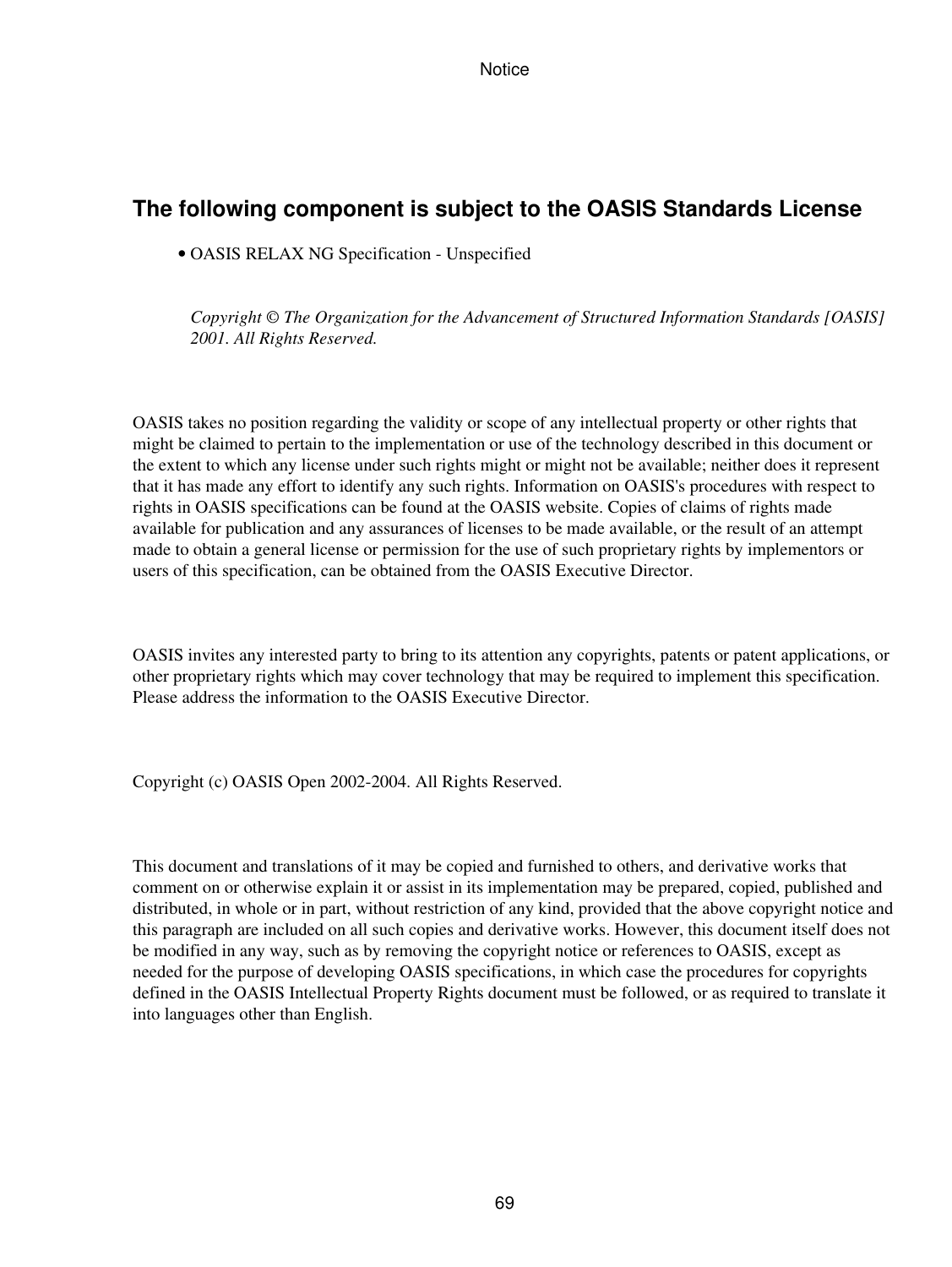The limited permissions granted above are perpetual and will not be revoked by OASIS or its successors or assigns.

This document and the information contained herein is provided on an "AS IS" basis and OASIS DISCLAIMS ALL WARRANTIES, EXPRESS OR IMPLIED, INCLUDING BUT NOT LIMITED TO ANY WARRANTY THAT THE USE OF THE INFORMATION HEREIN WILL NOT INFRINGE ANY RIGHTS OR ANY IMPLIED WARRANTIES OF MERCHANTABILITY OR FITNESS FOR A PARTICULAR PURPOSE.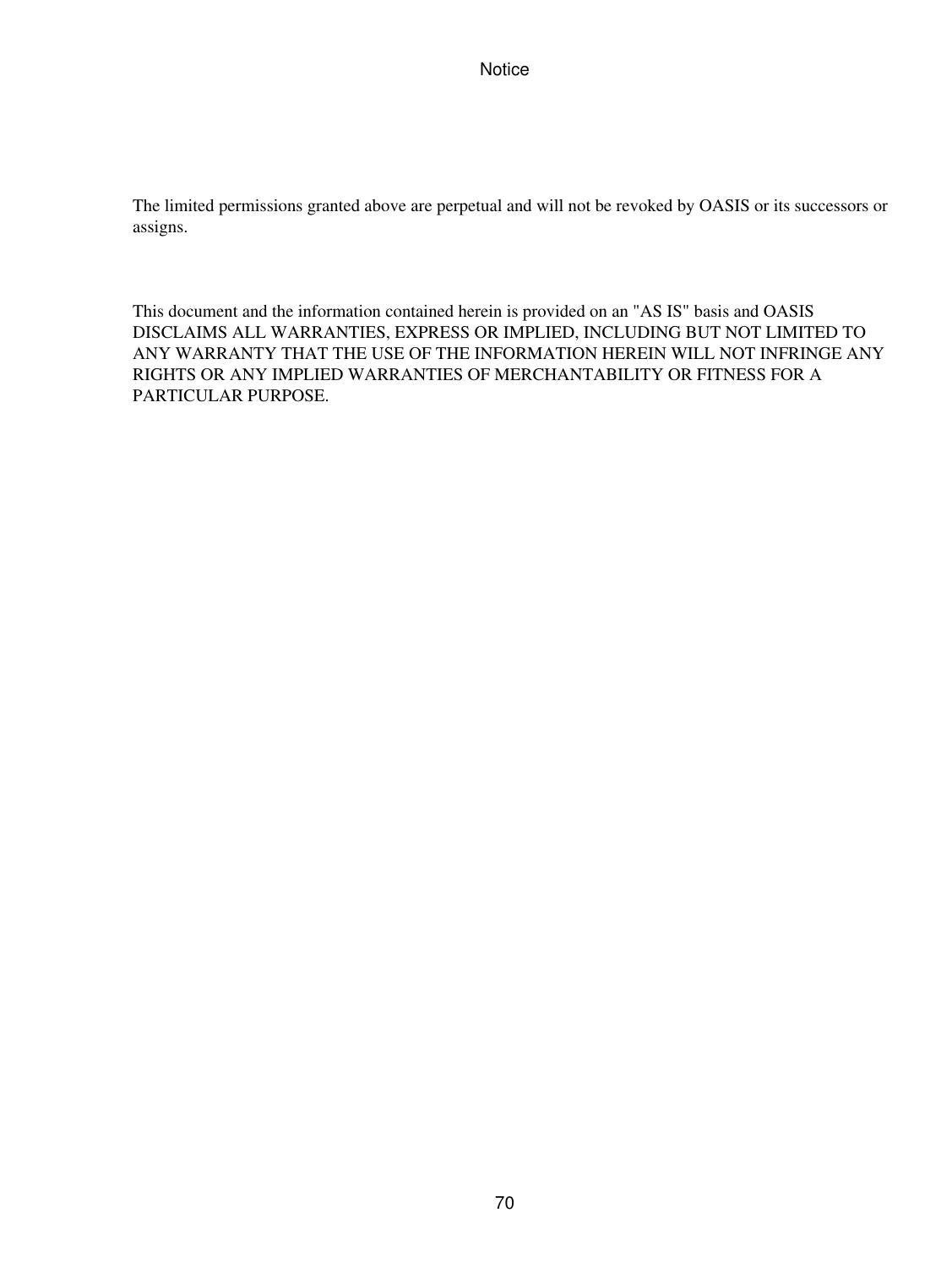## **The following component is subject to the OpenSSL - nCipher License**

• OpenSSL - nCipher - 1.0.1e

*\* This file is Copyright 1998-2000 nCipher Corporation Limited.*

*\* 1. Redistributions of source code must retain the copyright notice,*

*\* copyright notice, this list of conditions, and the following*

This file is Copyright 1998-2000 nCipher Corporation Limited.

Redistribution and use in source and binary forms, with opr without modification, are permitted provided that the following conditions are met:

1. Redistributions of source code must retain the copyright notice, this list of conditions, and the following disclaimer.

2. Redistributions in binary form must reproduce the above copyright notice, this list of conditions, and the following disclaimer, in the documentation and/or other materials provided with the distribution

IN NO EVENT SHALL NCIPHER CORPORATION LIMITED (`NCIPHER') AND/OR ANY OTHER AUTHORS OR DISTRIBUTORS OF THIS FILE BE LIABLE for any damages arising directly or indirectly from this file, its use or this licence. Without prejudice to the generality of the foregoing: all liability shall be excluded for direct, indirect, special, incidental, consequential or other damages or any loss of profits, business, revenue goodwill or anticipated savings; liability shall be excluded even if nCipher or anyone else has been advised of the possibility of damage. In any event, if the exclusion of liability is not effective, the liability of nCipher or any author or distributor shall be limited to the lesser of the price paid and 1,000 pounds sterling. This licence only fails to exclude or limit liability for death or personal injury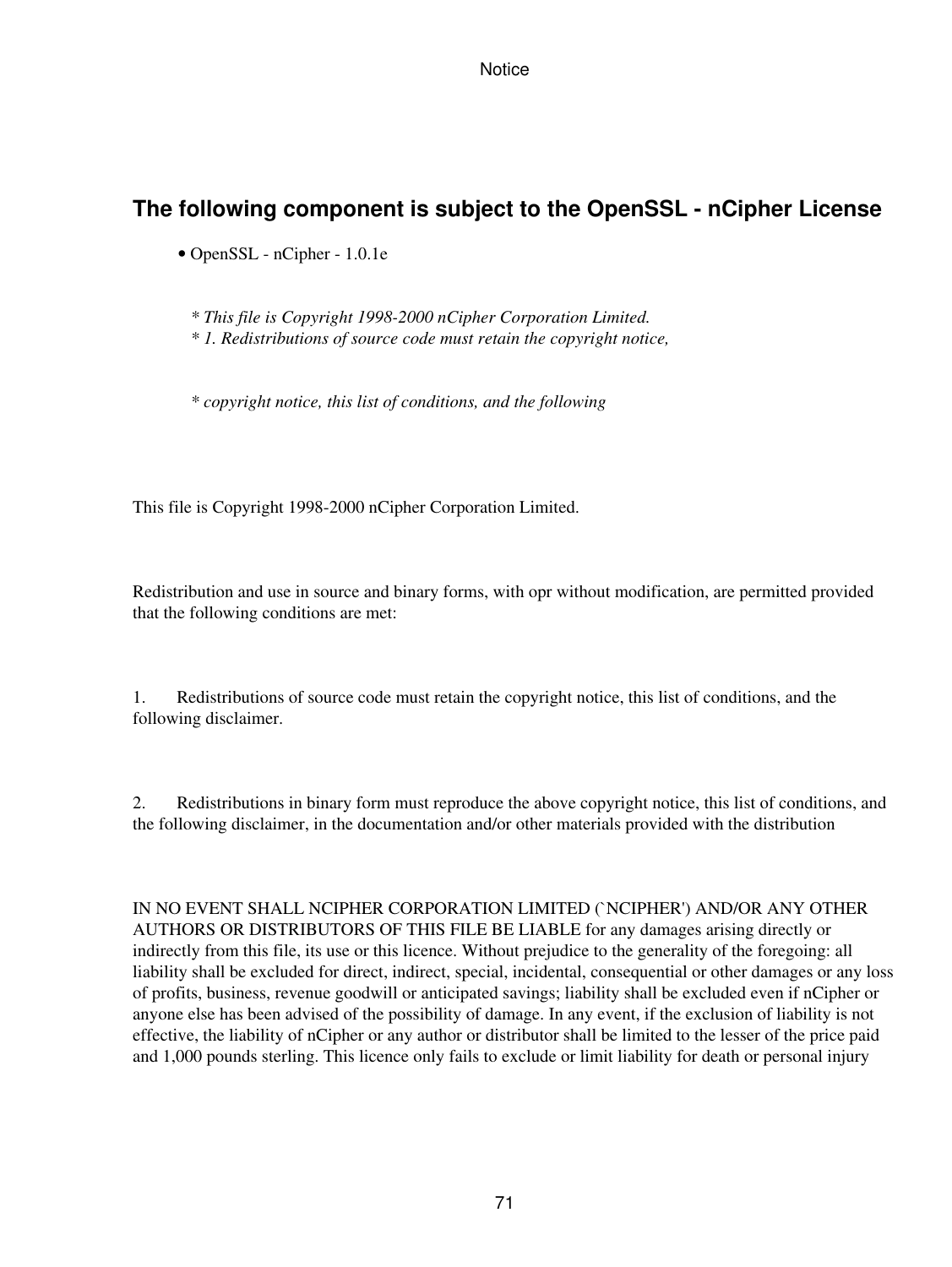arising out

of negligence, and only to the extent that such an exclusion or limitation is not effective.

NCIPHER AND THE AUTHORS AND DISTRIBUTORS SPECIFICALLY DISCLAIM ALL AND ANY WARRANTIES (WHETHER EXPRESS OR IMPLIED), including, but not limited to, any implied warranties of merchantability, fitness for a particular purpose, satisfactory quality, and/or non-infringement

of any third party rights.

US Government use: This software and documentation is Commercial Computer Software and Computer Software Documentation, as defined in sub-paragraphs (a)(1) and (a)(5) of DFAR 252.227-7014, "Rights in Noncommercial Computer Software and Noncommercial Computer Software Documentation." Use, duplication or disclosure by the Government is subject to the terms and conditions specified here.

By using or distributing this file you will be accepting these terms and conditions, including the limitation of liability and lack of warranty. If you do not wish to accept these terms and conditions, DO NOT USE THE FILE.

The actual dynamically loadable plugin, and the library files for static linking, which are also provided in some distributions, are  $\hat{A}$  not covered by the licence described above. You should have received a separate licence with terms and conditions for these library files; if you received the library files without a licence, please contact nCipher.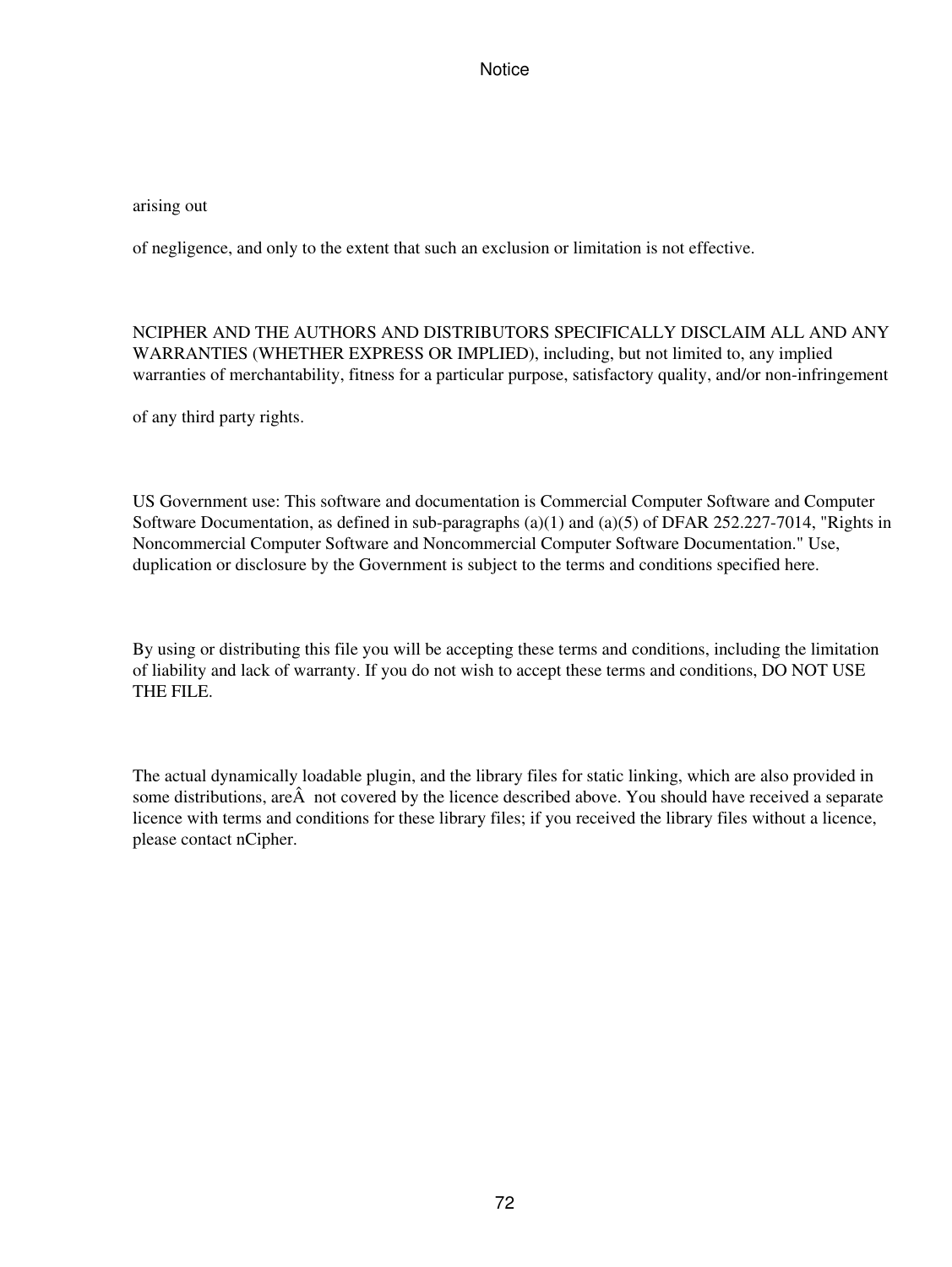## **The following component is subject to the OpenSSL Combined License**

• OpenSSL - 1.0.1e

*Copyright (c) 1998-2011 The OpenSSL Project. All rights reserved. Copyright (C) 1995-1998 Eric Young (eay@cryptsoft.com). All rights reserved.*

*Copyright (c) 1995-1998 Eric A. Young, Tim J. Hudson(tjh@cryptsoft.com). All rights reserved.*

*Copyright (c) 2004, Richard Levitte <richard@levitte.org>*

*Copyright (c) 2004 Kungliga Tekniska Högskolan (Royal Institute of Technology, Stockholm, Sweden)*

*Copyright (c) 1986, 2002 Sun Microsystems, Inc. ALL RIGHTS RESERVED.*

*Copyright (C) 2001 Baltimore Technologies Ltd. All right Reserved.*

*Copyright 2000 Broadcom Corporation*

*(c) Copyright 1999 Bodo Moeller. All rights reserved.*

*(C) Copyright Microsoft Corp. 1993. All rights reserved.*

*Copyright 2006 NTT (Nippon Telegraph and Telephone Corporation)*

*Copyright (c) 2007 KISA(Korea Information Security Agency). All rights reserved.*

*Copyright 2005 Nokia. All rights reserved*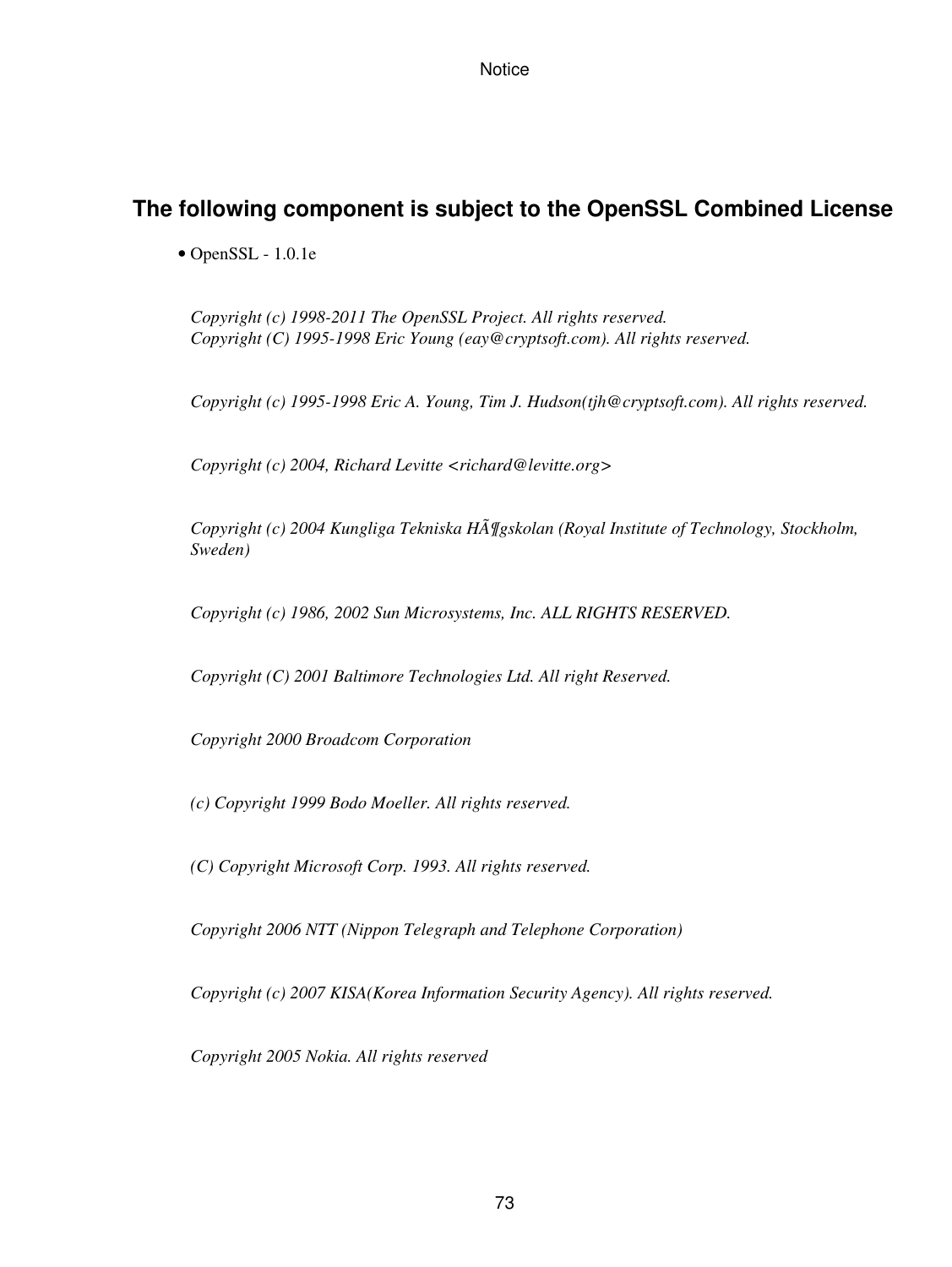*Copyright Patrick Powell 1995*

*Copyright (C) 2006, Network Resonance, Inc.*

*Copyright (C) 2011, RTFM, Inc.*

*Copyright (c) 2006, CRYPTOGAMS by <appro@openssl.org> All rights reserved.*

*Copyright (c) 2010-2011 Intel Corp.*

*Copyright Svend Olaf Mikkelsen*

*Copyright (c) 2002 Bob Beck <beck@openbsd.org>. All rights reserved.*

*Copyright (c) 2002 Theo de Raadt. All rights reserved.*

*Copyright (c) 2002 Markus Friedl. All rights reserved.*

*Copyright (c) 2002 The OpenTSA Project. All rights reserved.*

*Copyright: Freely distributable*

*Copyright (c) 2005-2006 Cryptocom LTD*

*Copyright 1998-2000 nCipher Corporation Limited*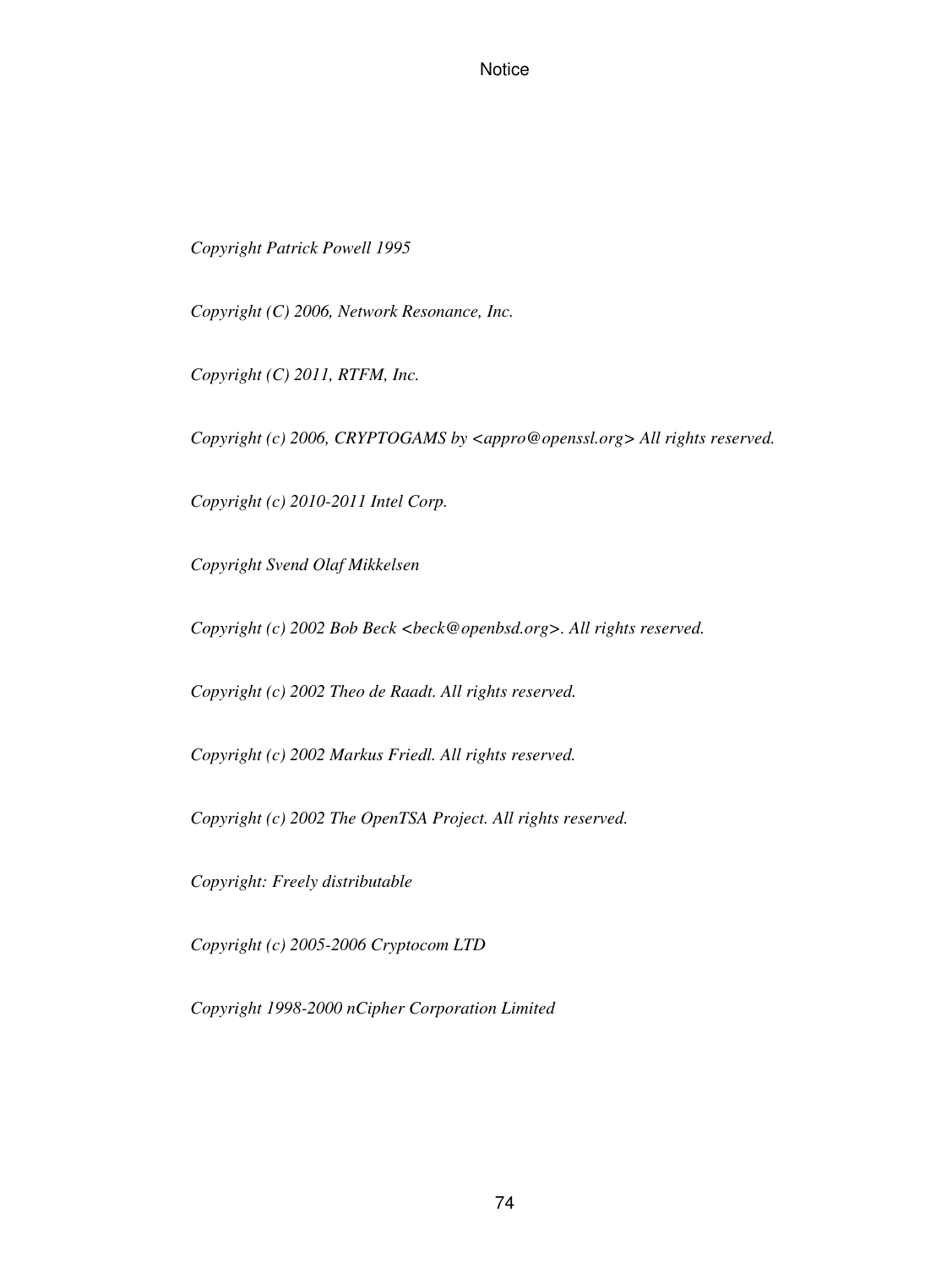#### LICENSE ISSUES ==============

The OpenSSL toolkit stays under a dual license, i.e. both the conditions of the OpenSSL License and the original SSLeay license apply to the toolkit. See below for the actual license texts. Actually both licenses are BSD-style Open Source licenses. In case of any license issues related to OpenSSL please contact openssl-core@openssl.org.

# **OpenSSL License**

---------------

====================================================================

Copyright (c) 1998-2008 The OpenSSL Project. All rights reserved.

Redistribution and use in source and binary forms, with or without modification, are permitted provided that the following conditions are met:

- 1. Redistributions of source code must retain the above copyright notice, this list of conditions and the following disclaimer.
- 2. Redistributions in binary form must reproduce the above copyright notice, this list of conditions and the following disclaimer in the documentation and/or other materials provided with the distribution.
- All advertising materials mentioning features or use of this software must display the following 3. acknowledgment:

"This product includes software developed by the OpenSSL Project for use in the OpenSSL Toolkit. (http://www.openssl.org/)"

- 4. The names "OpenSSL Toolkit" and "OpenSSL Project" must not be used to endorse or promote products derived from this software without prior written permission. For written permission, please contact openssl-core@openssl.org.
- 5. Products derived from this software may not be called "OpenSSL" nor may "OpenSSL" appear in their names without prior written permission of the OpenSSL Project.
- 6. Redistributions of any form whatsoever must retain the following acknowledgment: "This product includes software developed by the OpenSSL Project for use in the OpenSSL Toolkit (http://www.openssl.org/)"

THIS SOFTWARE IS PROVIDED BY THE OpenSSL PROJECT "AS IS" AND ANY EXPRESSED OR IMPLIED WARRANTIES, INCLUDING, BUT NOT LIMITED TO, THE IMPLIED WARRANTIES OF MERCHANTABILITY AND FITNESS FOR A PARTICULAR PURPOSE ARE DISCLAIMED. IN NO EVENT SHALL THE OpenSSL PROJECT OR ITS CONTRIBUTORS BE LIABLE FOR ANY DIRECT,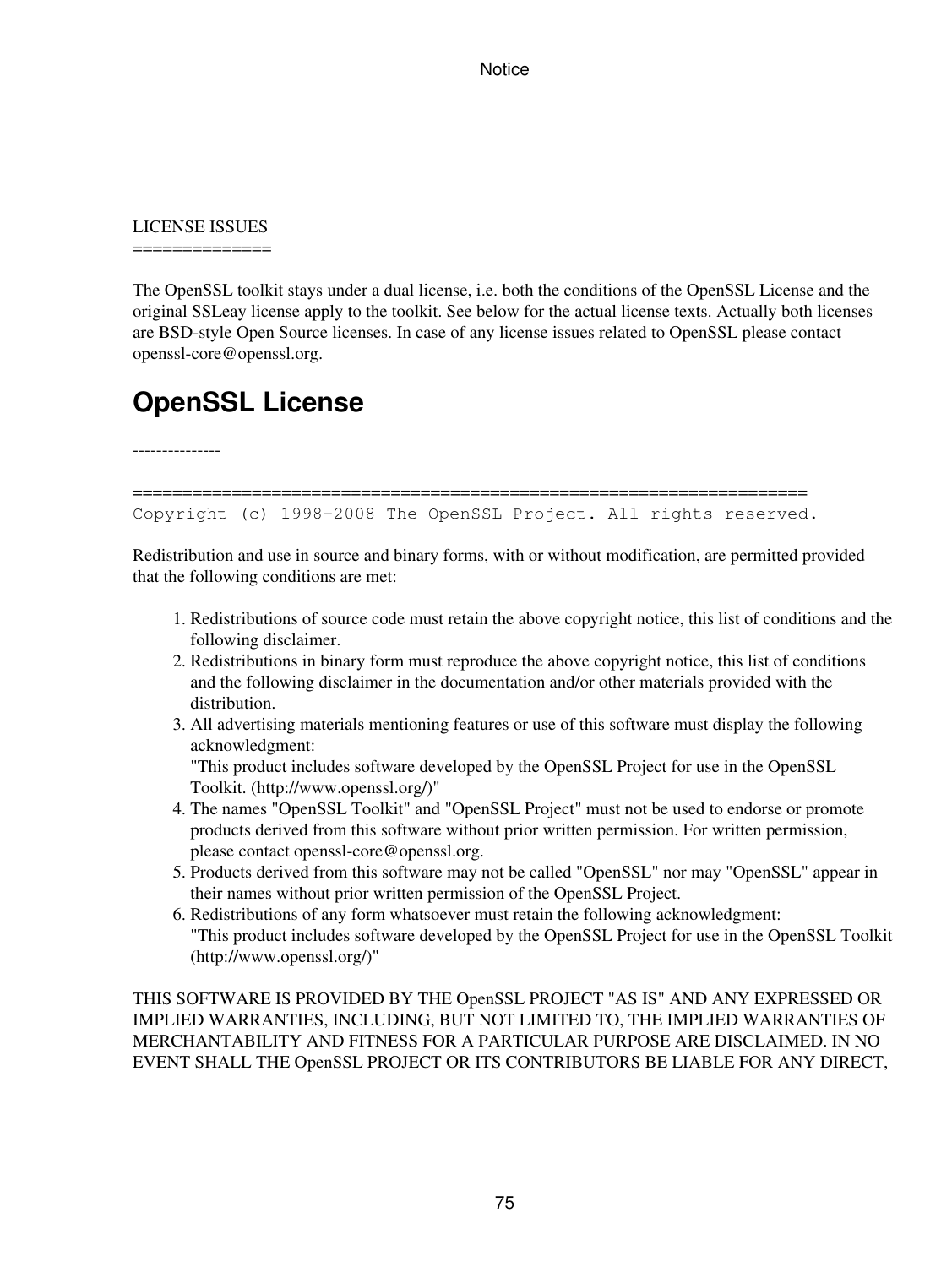INDIRECT, INCIDENTAL, SPECIAL, EXEMPLARY, OR CONSEQUENTIAL DAMAGES (INCLUDING, BUT NOT LIMITED TO, PROCUREMENT OF SUBSTITUTE GOODS OR SERVICES; LOSS OF USE, DATA, OR PROFITS; OR BUSINESS INTERRUPTION) HOWEVER CAUSED AND ON ANY THEORY OF LIABILITY, WHETHER IN CONTRACT, STRICT LIABILITY, OR TORT (INCLUDING NEGLIGENCE OR OTHERWISE) ARISING IN ANY WAY OUT OF THE USE OF THIS SOFTWARE, EVEN IF ADVISED OF THE POSSIBILITY OF SUCH DAMAGE. ====================================================================

This product includes cryptographic software written by Eric Young (eay@cryptsoft.com). This product includes software written by Tim Hudson (tjh@cryptsoft.com).

# **Original SSLeay License**

-----------------------

Copyright (C) 1995-1998 Eric Young (eay@cryptsoft.com) All rights reserved.

This package is an SSL implementation written by Eric Young (eay@cryptsoft.com). The implementation was written so as to conform with Netscapes SSL.

This library is free for commercial and non-commercial use as long as the following conditions are aheared to. The following conditions apply to all code found in this distribution, be it the RC4, RSA, lhash, DES, etc., code; not just the SSL code. The SSL documentation included with this distribution is covered by the same copyright terms except that the holder is Tim Hudson (tjh@cryptsoft.com). Copyright remains Eric Young's, and as such any Copyright notices in the code are not to be removed.

If this package is used in a product, Eric Young should be given attribution as the author of the parts of the library used.

This can be in the form of a textual message at program startup or in documentation (online or textual) provided with the package.

Redistribution and use in source and binary forms, with or without modification, are permitted provided that the following conditions are met:

- 1. Redistributions of source code must retain the copyright notice, this list of conditions and the following disclaimer.
- 2. Redistributions in binary form must reproduce the above copyright notice, this list of conditions and the following disclaimer in the documentation and/or other materials provided with the distribution.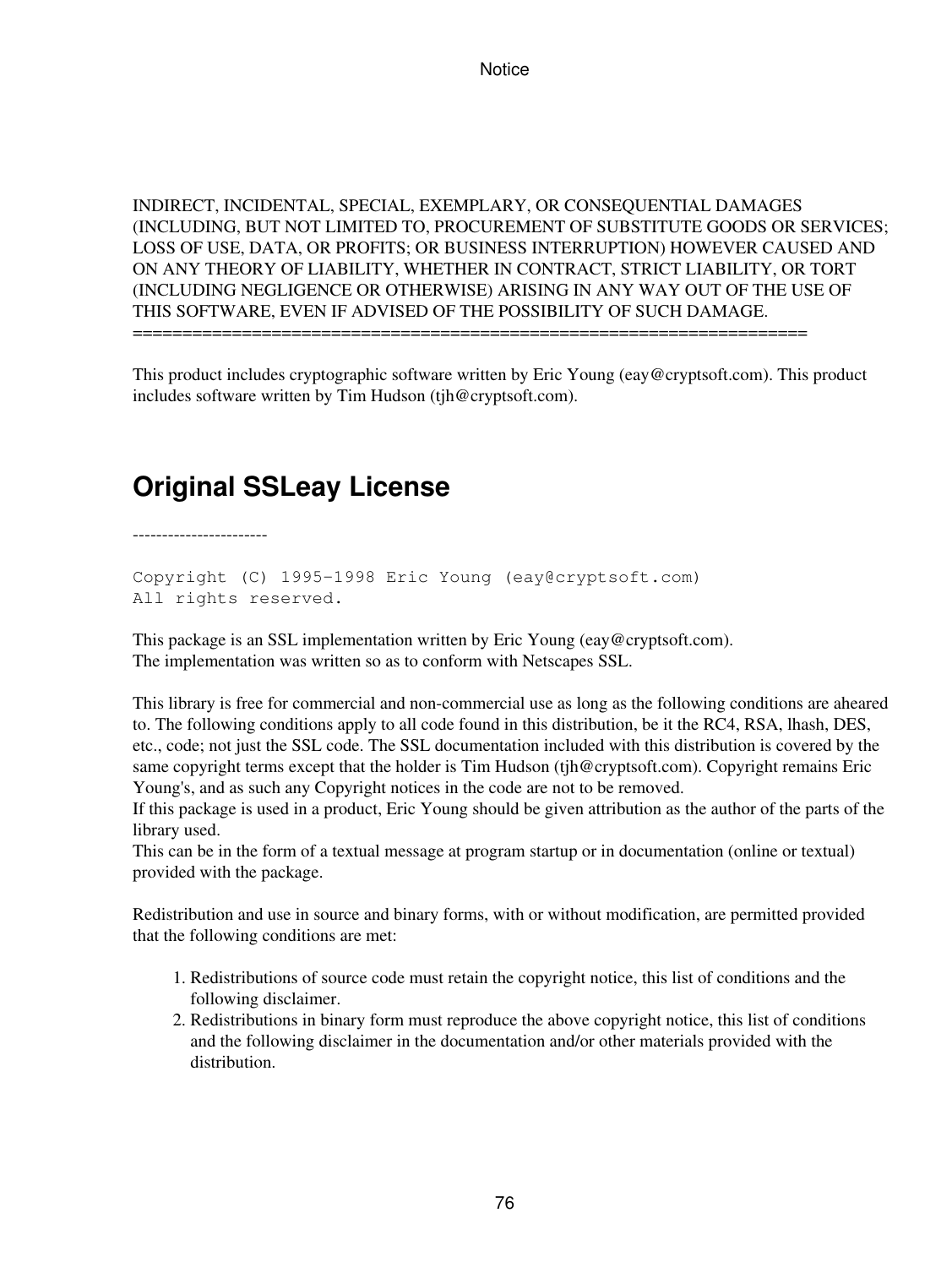All advertising materials mentioning features or use of this software must display the following 3. acknowledgement:

"This product includes cryptographic software written by Eric Young (eay@cryptsoft.com)" The word 'cryptographic' can be left out if the rouines from the library being used are not cryptographic related :-).

4. If you include any Windows specific code (or a derivative thereof) from the apps directory (application code) you must include an acknowledgement: "This product includes software written by Tim Hudson (tjh@cryptsoft.com)"

THIS SOFTWARE IS PROVIDED BY ERIC YOUNG "AS IS" AND ANY EXPRESS OR IMPLIED WARRANTIES, INCLUDING, BUT NOT LIMITED TO, THE IMPLIED WARRANTIES OF MERCHANTABILITY AND FITNESS FOR A PARTICULAR PURPOSE ARE DISCLAIMED. IN NO EVENT SHALL THE AUTHOR OR CONTRIBUTORS BE LIABLE FOR ANY DIRECT, INDIRECT, INCIDENTAL, SPECIAL, EXEMPLARY, OR CONSEQUENTIAL DAMAGES (INCLUDING, BUT NOT LIMITED TO, PROCUREMENT OF SUBSTITUTE GOODS OR SERVICES; LOSS OF USE, DATA, OR PROFITS; OR BUSINESS INTERRUPTION) HOWEVER CAUSED AND ON ANY THEORY OF LIABILITY, WHETHER IN CONTRACT, STRICT LIABILITY, OR TORT (INCLUDING NEGLIGENCE OR OTHERWISE) ARISING IN ANY WAY OUT OF THE USE OF THIS SOFTWARE, EVEN IF ADVISED OF THE POSSIBILITY OF SUCH DAMAGE.

The licence and distribution terms for any publically available version or derivative of this code cannot be changed. i.e. this code cannot simply be copied and put under another distribution licence [including the GNU Public Licence.]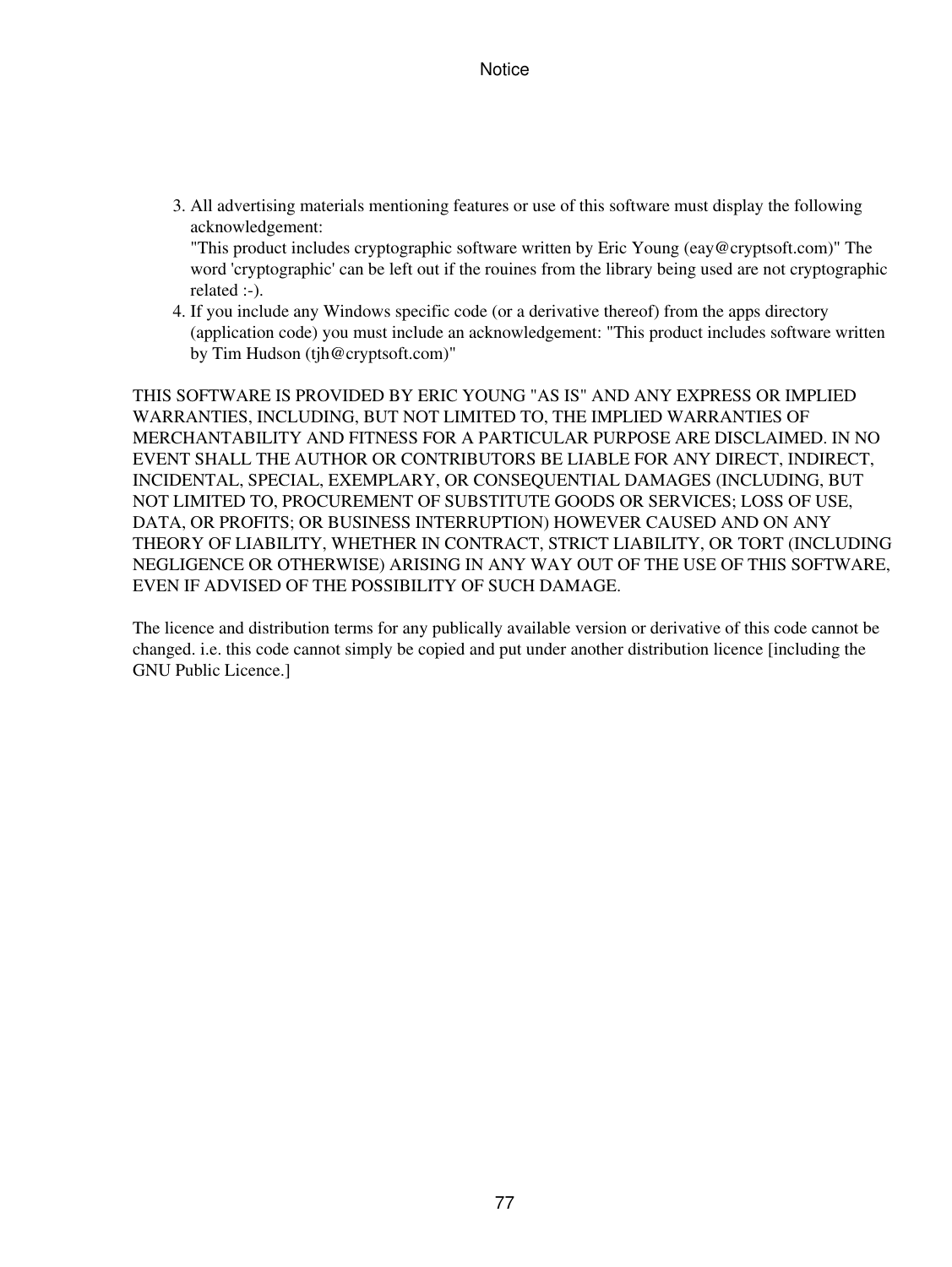### **The following component is subject to the Sun Binary Code JDK 6 Updated License**

- javadoc generated files 1.6.0\_21
- Javadoc Stylesheet (Autogen) 1.6.0\_21

*Copyright 2003 Sun Microsystems, Inc., 4150 Network Circle, Santa Clara,*

## **Sun Microsystems, Inc. Binary Code License Agreement for the JAVA SE DEVELOPMENT KIT (JDK), VERSION 6**

SUN MICROSYSTEMS, INC. ("SUN") IS WILLING TO LICENSE THE SOFTWARE IDENTIFIED BELOW TO YOU ONLY UPON THE CONDITION THAT YOU ACCEPT ALL OF THE TERMS CONTAINED IN THIS BINARY CODE LICENSE AGREEMENT AND SUPPLEMENTAL LICENSE TERMS (COLLECTIVELY "AGREEMENT"). PLEASE READ THE AGREEMENT CAREFULLY. BY USING THE SOFTWARE YOU ACKNOWLEDGE THAT YOU HAVE READ THE TERMS AND AGREE TO THEM. IF YOU ARE AGREEING TO THESE TERMS ON BEHALF OF A COMPANY OR OTHER LEGAL ENTITY, YOU REPRESENT THAT YOU HAVE THE LEGAL AUTHORITY TO BIND THE LEGAL ENTITY TO THESE TERMS. IF YOU DO NOT HAVE SUCH AUTHORITY, OR IF YOU DO NOT WISH TO BE BOUND BY THE TERMS, THEN YOU MUST NOT USE THE SOFTWARE ON THIS SITE OR ANY OTHER MEDIA ON WHICH THE SOFTWARE IS CONTAINED.

1. DEFINITIONS. "Software" means the identified above in binary form, any other machine readable materials (including, but not limited to, libraries, source files, header files, and data files), any updates or error corrections provided by Sun, and any user manuals, programming guides and other documentation provided to you by Sun under this Agreement. "General Purpose Desktop Computers and Servers" means computers, including desktop and laptop computers, or servers, used for general computing functions under end user control (such as but not specifically limited to email, general purpose Internet browsing, and office suite productivity tools). The use of Software in systems and solutions that provide dedicated functionality (other than as mentioned above) or designed for use in embedded or function-specific software applications, for example but not limited to: Software embedded in or bundled with industrial control systems, wireless mobile telephones, wireless handheld devices, netbooks, kiosks, TV/STB, Blu-ray Disc devices, telematics and network control switching equipment, printers and storage management systems, and other related systems are excluded from this definition and not licensed under this Agreement.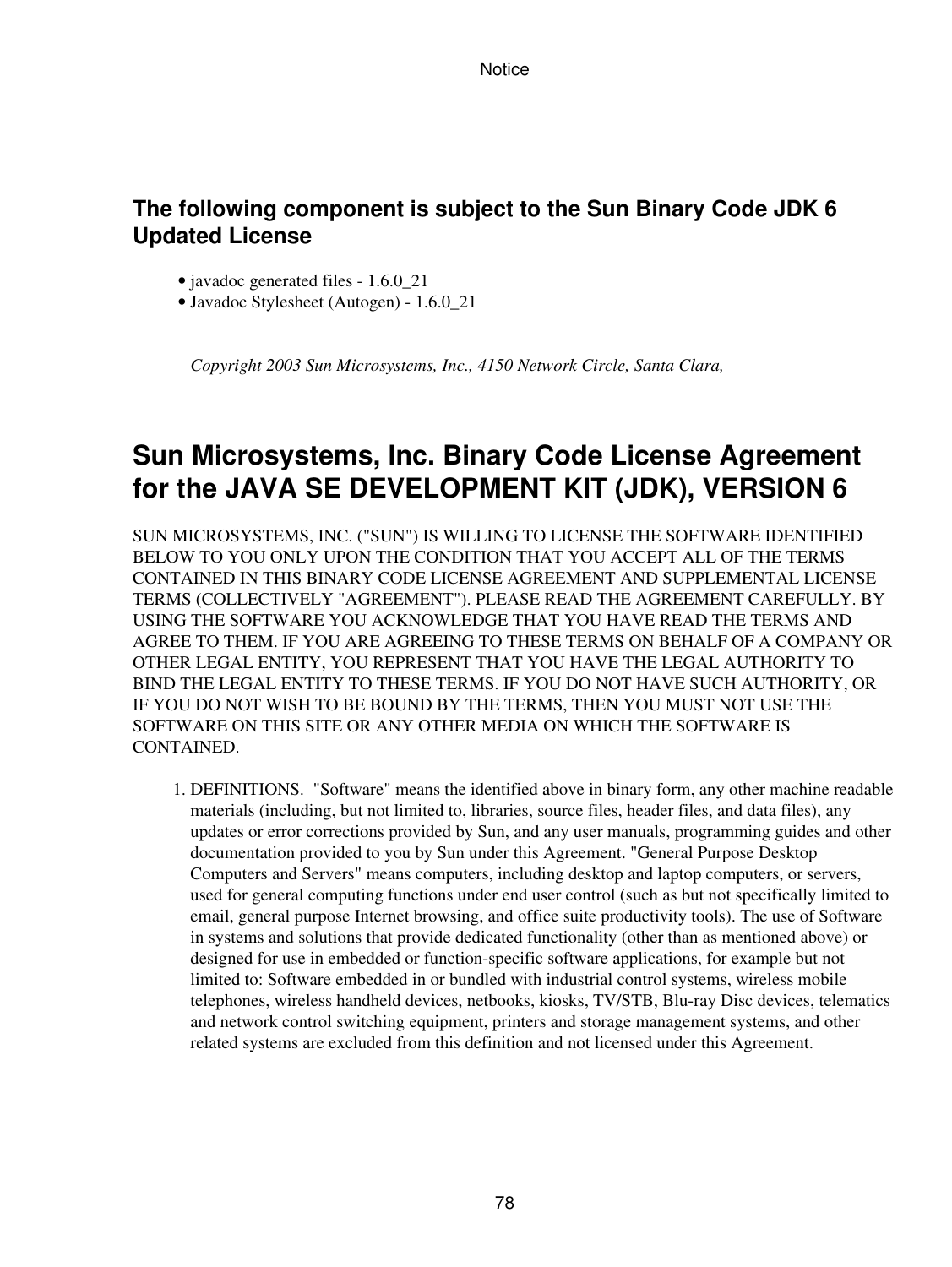"Programs" means Java technology applets and applications intended to run on the Java Platform Standard Edition (Java SE) platform on Java-enabled General Purpose Desktop Computers and Servers.

- 2. LICENSE TO USE. Subject to the terms and conditions of this Agreement, including, but not limited to the Java Technology Restrictions of the Supplemental License Terms, Sun grants you a non-exclusive, non-transferable, limited license without license fees to reproduce and use internally Software complete and unmodified for the sole purpose of running Programs. Additional licenses for developers and/or publishers are granted in the Supplemental License Terms.
- RESTRICTIONS. Software is confidential and copyrighted. Title to Software and all associated 3. intellectual property rights is retained by Sun and/or its licensors. Unless enforcement is prohibited by applicable law, you may not modify, decompile, or reverse engineer Software. You acknowledge that Licensed Software is not designed or intended for use in the design, construction, operation or maintenance of any nuclear facility. Sun Microsystems, Inc. disclaims any express or implied warranty of fitness for such uses. No right, title or interest in or to any trademark, service mark, logo or trade name of Sun or its licensors is granted under this Agreement. Additional restrictions for developers and/or publishers licenses are set forth in the Supplemental License Terms.
- LIMITED WARRANTY. Sun warrants to you that for a period of ninety (90) days from the date 4. of purchase, as evidenced by a copy of the receipt, the media on which Software is furnished (if any) will be free of defects in materials and workmanship under normal use. Except for the foregoing, Software is provided "AS IS". Your exclusive remedy and Sun's entire liability under this limited warranty will be at Sun's option to replace Software media or refund the fee paid for Software. Any implied warranties on the Software are limited to 90 days. Some states do not allow limitations on duration of an implied warranty, so the above may not apply to you. This limited warranty gives you specific legal rights. You may have others, which vary from state to state.
- DISCLAIMER OF WARRANTY. UNLESS SPECIFIED IN THIS AGREEMENT, ALL 5. EXPRESS OR IMPLIED CONDITIONS, REPRESENTATIONS AND WARRANTIES, INCLUDING ANY IMPLIED WARRANTY OF MERCHANTABILITY, FITNESS FOR A PARTICULAR PURPOSE OR NON-INFRINGEMENT ARE DISCLAIMED, EXCEPT TO THE EXTENT THAT THESE DISCLAIMERS ARE HELD TO BE LEGALLY INVALID.
- LIMITATION OF LIABILITY. TO THE EXTENT NOT PROHIBITED BY LAW, IN NO 6. EVENT WILL SUN OR ITS LICENSORS BE LIABLE FOR ANY LOST REVENUE, PROFIT OR DATA, OR FOR SPECIAL, INDIRECT, CONSEQUENTIAL, INCIDENTAL OR PUNITIVE DAMAGES, HOWEVER CAUSED REGARDLESS OF THE THEORY OF LIABILITY, ARISING OUT OF OR RELATED TO THE USE OF OR INABILITY TO USE SOFTWARE, EVEN IF SUN HAS BEEN ADVISED OF THE POSSIBILITY OF SUCH DAMAGES. In no event will Sun's liability to you, whether in contract, tort (including negligence), or otherwise, exceed the amount paid by you for Software under this Agreement. The foregoing limitations will apply even if the above stated warranty fails of its essential purpose. Some states do not allow the exclusion of incidental or consequential damages, so some of the terms above may not be applicable to you.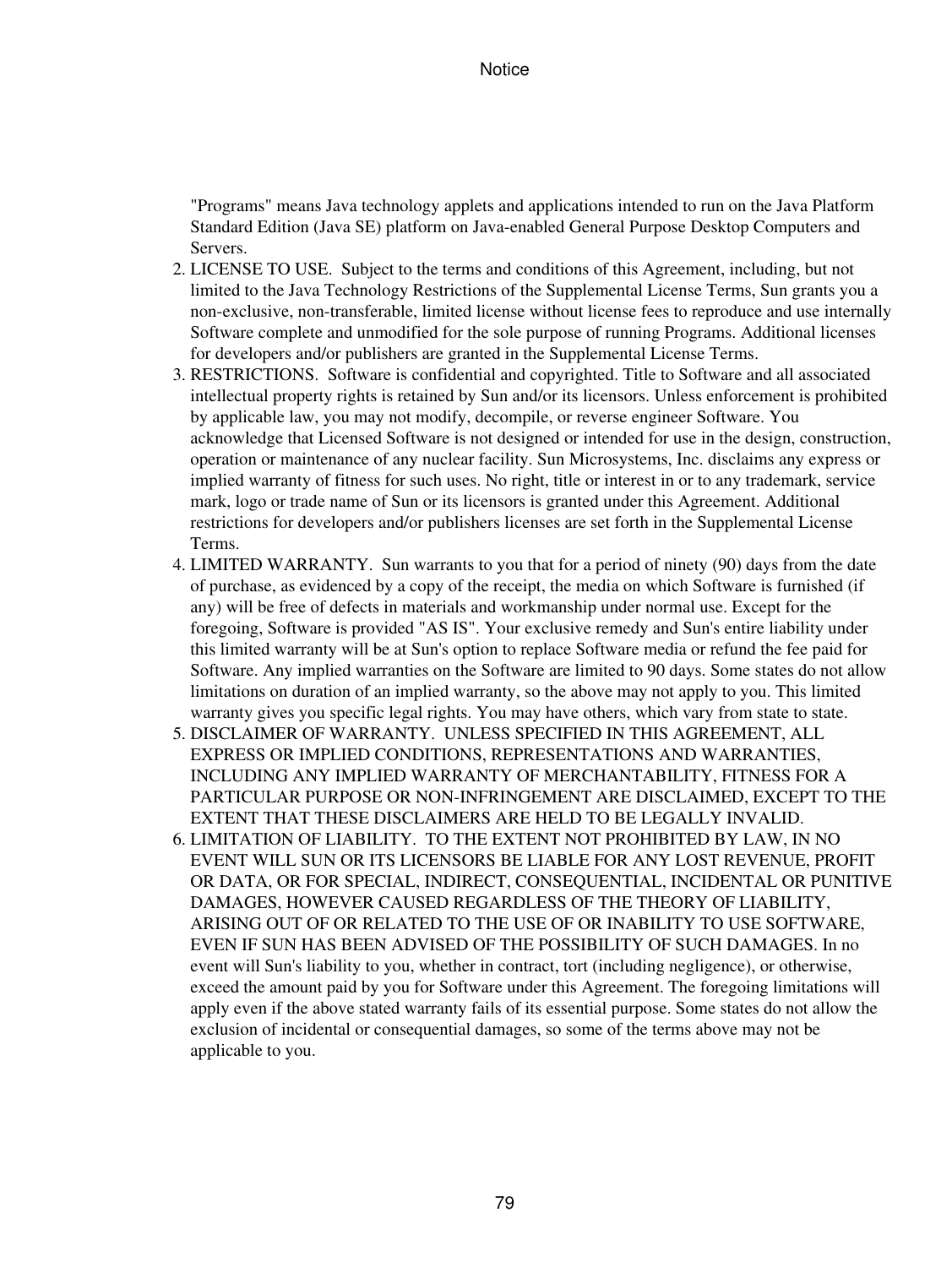- 7. TERMINATION. This Agreement is effective until terminated. You may terminate this Agreement at any time by destroying all copies of Software. This Agreement will terminate immediately without notice from Sun if you fail to comply with any provision of this Agreement. Either party may terminate this Agreement immediately should any Software become, or in either party's opinion be likely to become, the subject of a claim of infringement of any intellectual property right. Upon Termination, you must destroy all copies of Software.
- EXPORT REGULATIONS. All Software and technical data delivered under this Agreement are 8. subject to US export control laws and may be subject to export or import regulations in other countries. You agree to comply strictly with all such laws and regulations and acknowledge that you have the responsibility to obtain such licenses to export, re-export, or import as may be required after delivery to you.
- TRADEMARKS AND LOGOS. You acknowledge and agree as between you and Sun that Sun 9. owns the SUN, SOLARIS, JAVA, JINI, FORTE, and iPLANET trademarks and all SUN, SOLARIS, JAVA, JINI, FORTE, and iPLANET-related trademarks, service marks, logos and other brand designations ("Sun Marks"), and you agree to comply with the Sun Trademark and Logo Usage Requirements currently located at http://www.sun.com/policies/trademarks. Any use you make of the Sun Marks inures to Sun's benefit.
- 10. U.S. GOVERNMENT RESTRICTED RIGHTS. If Software is being acquired by or on behalf of the U.S. Government or by a U.S. Government prime contractor or subcontractor (at any tier), then the Government's rights in Software and accompanying documentation will be only as set forth in this Agreement; this is in accordance with 48 CFR 227.7201 through 227.7202-4 (for Department of Defense (DOD) acquisitions) and with 48 CFR 2.101 and 12.212 (for non-DOD acquisitions).
- 11. GOVERNING LAW. Any action related to this Agreement will be governed by California law and controlling U.S. federal law. No choice of law rules of any jurisdiction will apply.
- 12. SEVERABILITY. If any provision of this Agreement is held to be unenforceable, this Agreement will remain in effect with the provision omitted, unless omission would frustrate the intent of the parties, in which case this Agreement will immediately terminate.
- 13. INTEGRATION. This Agreement is the entire agreement between you and Sun relating to its subject matter. It supersedes all prior or contemporaneous oral or written communications, proposals, representations and warranties and prevails over any conflicting or additional terms of any quote, order, acknowledgment, or other communication between the parties relating to its subject matter during the term of this Agreement. No modification of this Agreement will be binding, unless in writing and signed by an authorized representative of each party.

# **SUPPLEMENTAL LICENSE TERMS**

These Supplemental License Terms add to or modify the terms of the Binary Code License Agreement. Capitalized terms not defined in these Supplemental Terms shall have the same meanings ascribed to them in the Binary Code License Agreement . These Supplemental Terms shall supersede any inconsistent or conflicting terms in the Binary Code License Agreement, or in any license contained within the Software.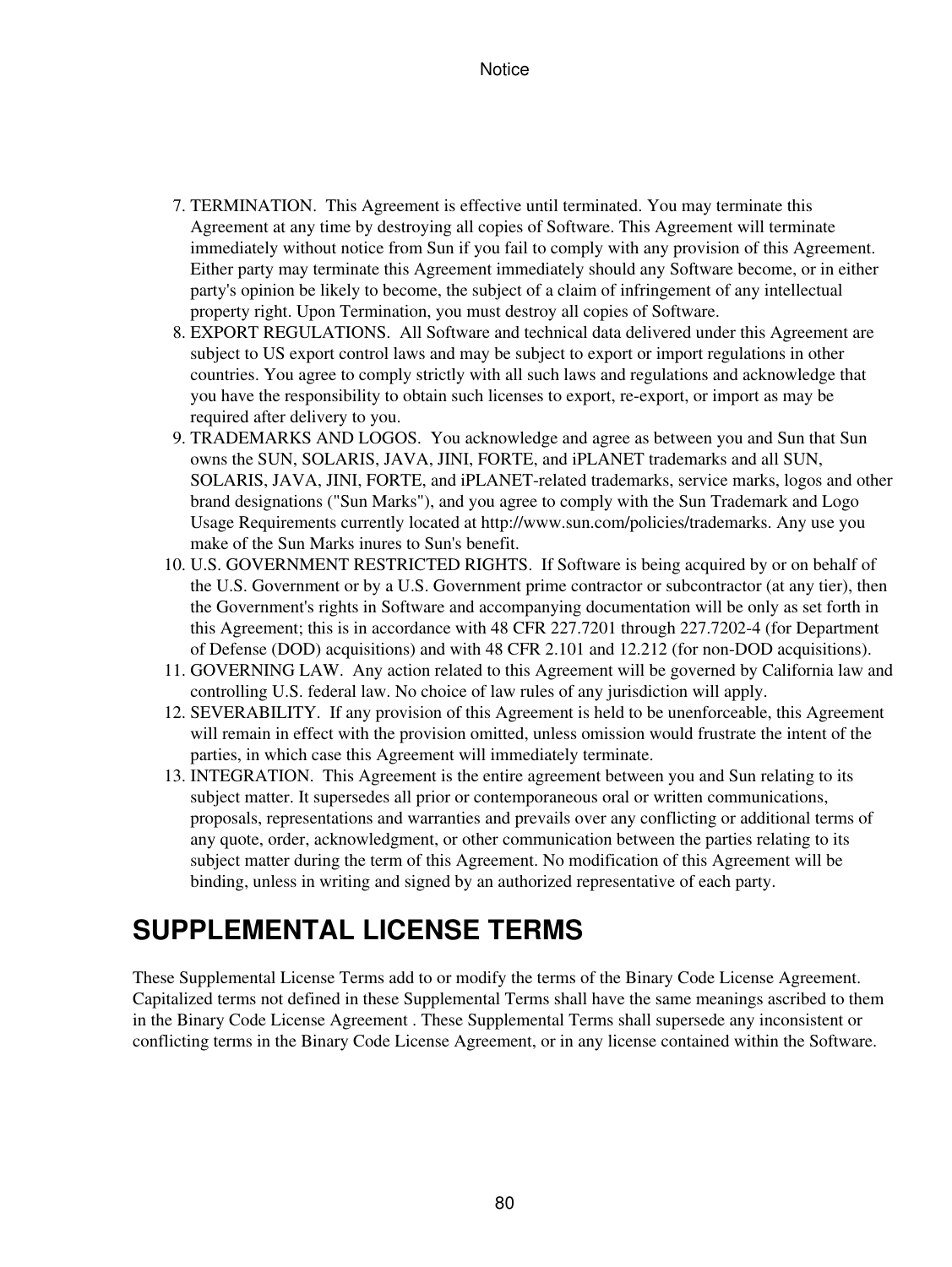- A. Software Internal Use and Development License Grant. Subject to the terms and conditions of this Agreement and restrictions and exceptions set forth in the Software "README" file incorporated herein by reference, including, but not limited to the Java Technology Restrictions of these Supplemental Terms, Sun grants you a non-exclusive, non-transferable, limited license without fees to reproduce internally and use internally the Software complete and unmodified for the purpose of designing, developing, and testing your Programs.
- B. License to Distribute Software. Subject to the terms and conditions of this Agreement and restrictions and exceptions set forth in the Software README file, including, but not limited to the Java Technology Restrictions of these Supplemental Terms, Sun grants you a non-exclusive, non-transferable, limited license without fees to reproduce and distribute the Software, provided that
	- i. you distribute the Software complete and unmodified and only bundled as part of, and for the sole purpose of running, your Programs,
	- ii. the Programs add significant and primary functionality to the Software,
	- iii. you do not distribute additional software intended to replace any component(s) of the Software,
	- iv. you do not remove or alter any proprietary legends or notices contained in the Software,
	- v. you only distribute the Software subject to a license agreement that protects Sun's interests consistent with the terms contained in this Agreement, and
	- vi. you agree to defend and indemnify Sun and its licensors from and against any damages, costs, liabilities, settlement amounts and/or expenses (including attorneys' fees) incurred in connection with any claim, lawsuit or action by any third party that arises or results from the use or distribution of any and all Programs and/or Software.
- C. License to Distribute Redistributables. Subject to the terms and conditions of this Agreement and restrictions and exceptions set forth in the Software README file, including but not limited to the Java Technology Restrictions of these Supplemental Terms, Sun grants you a non-exclusive, non-transferable, limited license without fees to reproduce and distribute those files specifically identified as redistributable in the Software "README" file ("Redistributables") provided that:
	- i. you distribute the Redistributables complete and unmodified, and only bundled as part of Programs,
	- ii. the Programs add significant and primary functionality to the Redistributables,
	- iii. you do not distribute additional software intended to supersede any component(s) of the Redistributables (unless otherwise specified in the applicable README file),
	- iv. you do not remove or alter any proprietary legends or notices contained in or on the Redistributables,
	- v. you only distribute the Redistributables pursuant to a license agreement that protects Sun's interests consistent with the terms contained in the Agreement,
	- vi. you agree to defend and indemnify Sun and its licensors from and against any damages, costs, liabilities, settlement amounts and/or expenses (including attorneys' fees) incurred in connection with any claim, lawsuit or action by any third party that arises or results from the use or distribution of any and all Programs and/or Software.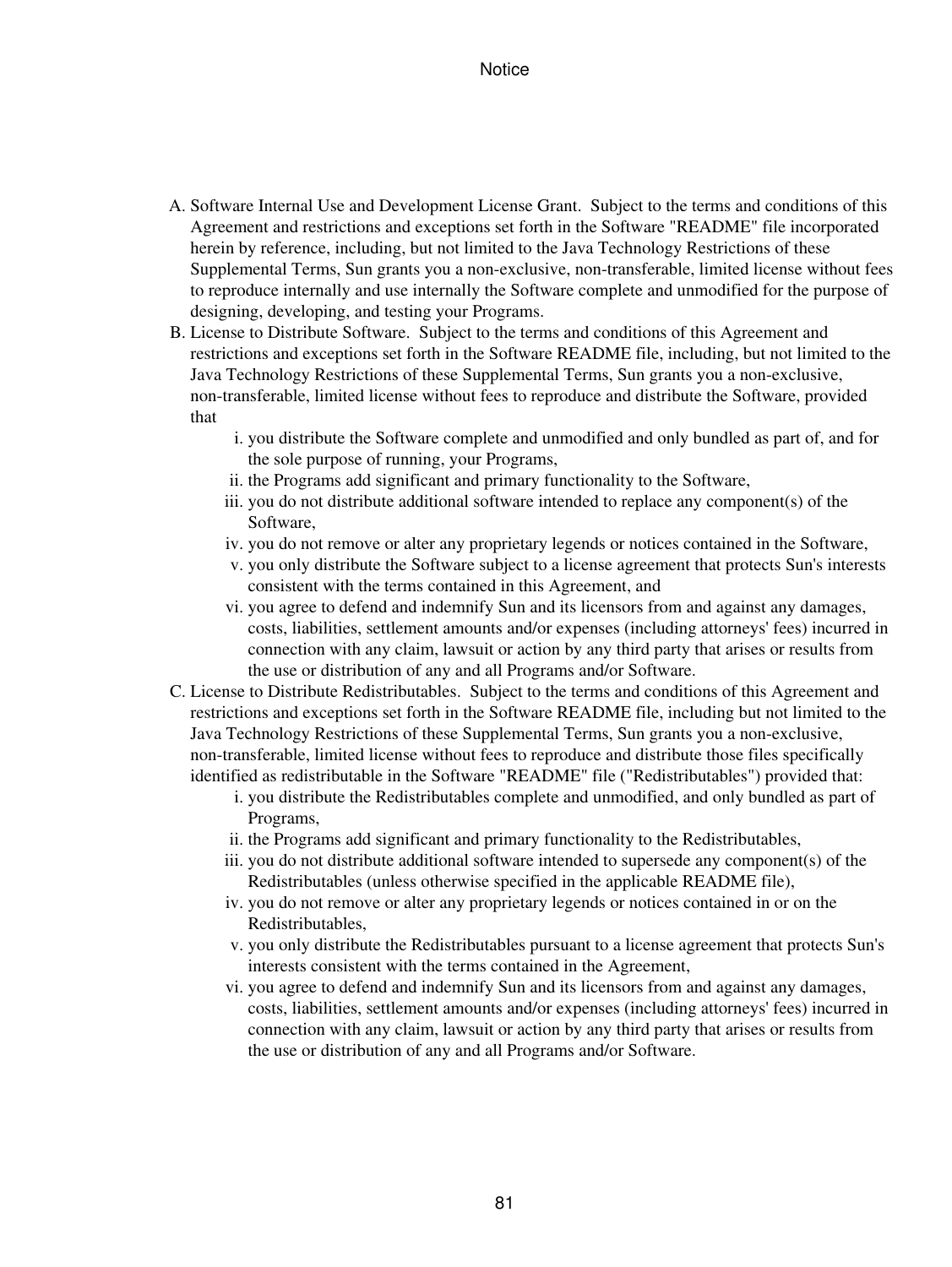- D. Java Technology Restrictions. You may not create, modify, or change the behavior of, or authorize your licensees to create, modify, or change the behavior of, classes, interfaces, or subpackages that are in any way identified as "java", "javax", "sun" or similar convention as specified by Sun in any naming convention designation.
- E. Distribution by Publishers. This section pertains to your distribution of the Software with your printed book or magazine (as those terms are commonly used in the industry) relating to Java technology ("Publication"). Subject to and conditioned upon your compliance with the restrictions and obligations contained in the Agreement, in addition to the license granted in Paragraph 1 above, Sun hereby grants to you a non-exclusive, nontransferable limited right to reproduce complete and unmodified copies of the Software on electronic media (the "Media") for the sole purpose of inclusion and distribution with your Publication(s), subject to the following terms:
	- You may not distribute the Software on a stand-alone basis; it must be distributed with i. your Publication(s);
	- ii. You are responsible for downloading the Software from the applicable Sun web site;
	- iii. You must refer to the Software as JavaTM SE Development Kit 6;
	- iv. The Software must be reproduced in its entirety and without any modification whatsoever (including, without limitation, the Binary Code License and Supplemental License Terms accompanying the Software and proprietary rights notices contained in the Software);
	- v. The Media label shall include the following information: Copyright 2006, Sun Microsystems, Inc. All rights reserved. Use is subject to license terms. Sun, Sun Microsystems, the Sun logo, Solaris, Java, the Java Coffee Cup logo, J2SE, and all trademarks and logos based on Java are trademarks or registered trademarks of Sun Microsystems, Inc. in the U.S. and other countries. This information must be placed on the Media label in such a manner as to only apply to the Sun Software;
	- vi. You must clearly identify the Software as Sun's product on the Media holder or Media label, and you may not state or imply that Sun is responsible for any third-party software contained on the Media;
	- vii. You may not include any third party software on the Media which is intended to be a replacement or substitute for the Software;
	- viii. You shall indemnify Sun for all damages arising from your failure to comply with the requirements of this Agreement. In addition, you shall defend, at your expense, any and all claims brought against Sun by third parties, and shall pay all damages awarded by a court of competent jurisdiction, or such settlement amount negotiated by you, arising out of or in connection with your use, reproduction or distribution of the Software and/or the Publication. Your obligation to provide indemnification under this section shall arise provided that Sun:
		- a. provides you prompt notice of the claim;
		- b. gives you sole control of the defense and settlement of the claim;
		- c. provides you, at your expense, with all available information, assistance and authority to defend; and
		- d. has not compromised or settled such claim without your prior written consent; and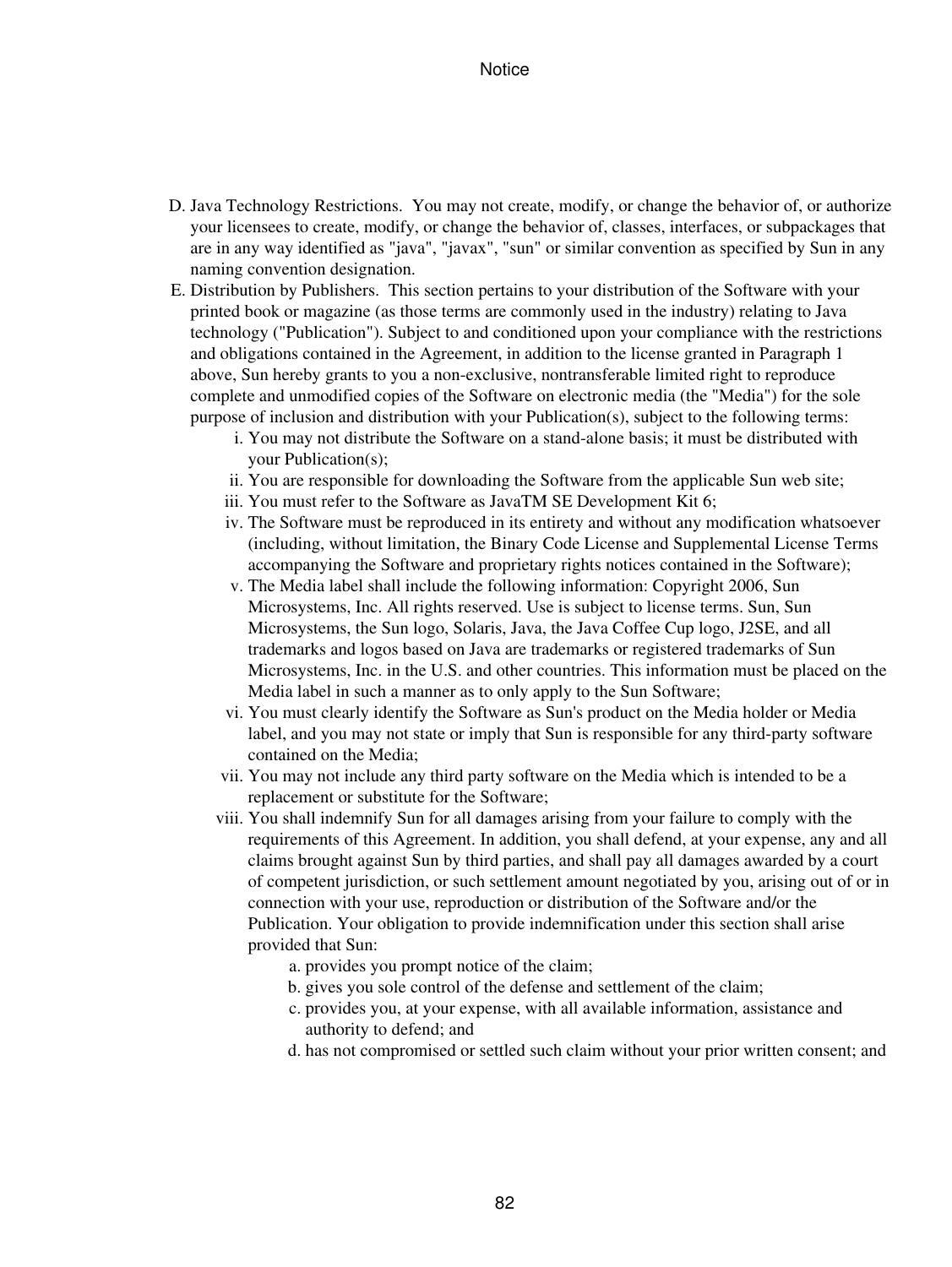- ix. You shall provide Sun with a written notice for each Publication; such notice shall include the following information:
	- 1. title of Publication,
	- 2. author(s),
	- 3. date of Publication, and
	- 4. ISBN or ISSN numbers.

Such notice shall be sent to Sun Microsystems, Inc., 4150 Network Circle, M/S

- USCA12-110, Santa Clara, California 95054, U.S.A , Attention: Contracts Administration. F. Source Code. Software may contain source code that, unless expressly licensed for other purposes, is provided solely for reference purposes pursuant to the terms of this Agreement. Source code may not be redistributed unless expressly provided for in this Agreement.
- G. Third Party Code. Additional copyright notices and license terms applicable to portions of the Software are set forth in the THIRDPARTYLICENSEREADME.txt file. In addition to any terms and conditions of any third party opensource/freeware license identified in the THIRDPARTYLICENSEREADME.txt file, the disclaimer of warranty and limitation of liability provisions in paragraphs 5 and 6 of the Binary Code License Agreement shall apply to all Software in this distribution.
- H. Termination for Infringement. Either party may terminate this Agreement immediately should any Software become, or in either party's opinion be likely to become, the subject of a claim of infringement of any intellectual property right.
- I. Installation and Auto-Update. The Software's installation and auto-update processes transmit a limited amount of data to Sun (or its service provider) about those specific processes to help Sun understand and optimize them. Sun does not associate the data with personally identifiable information. You can find more information about the data Sun collects at http://java.com/data/.

For inquiries please contact: Sun Microsystems, Inc., 4150 Network Circle, Santa Clara, California 95054, U.S.A.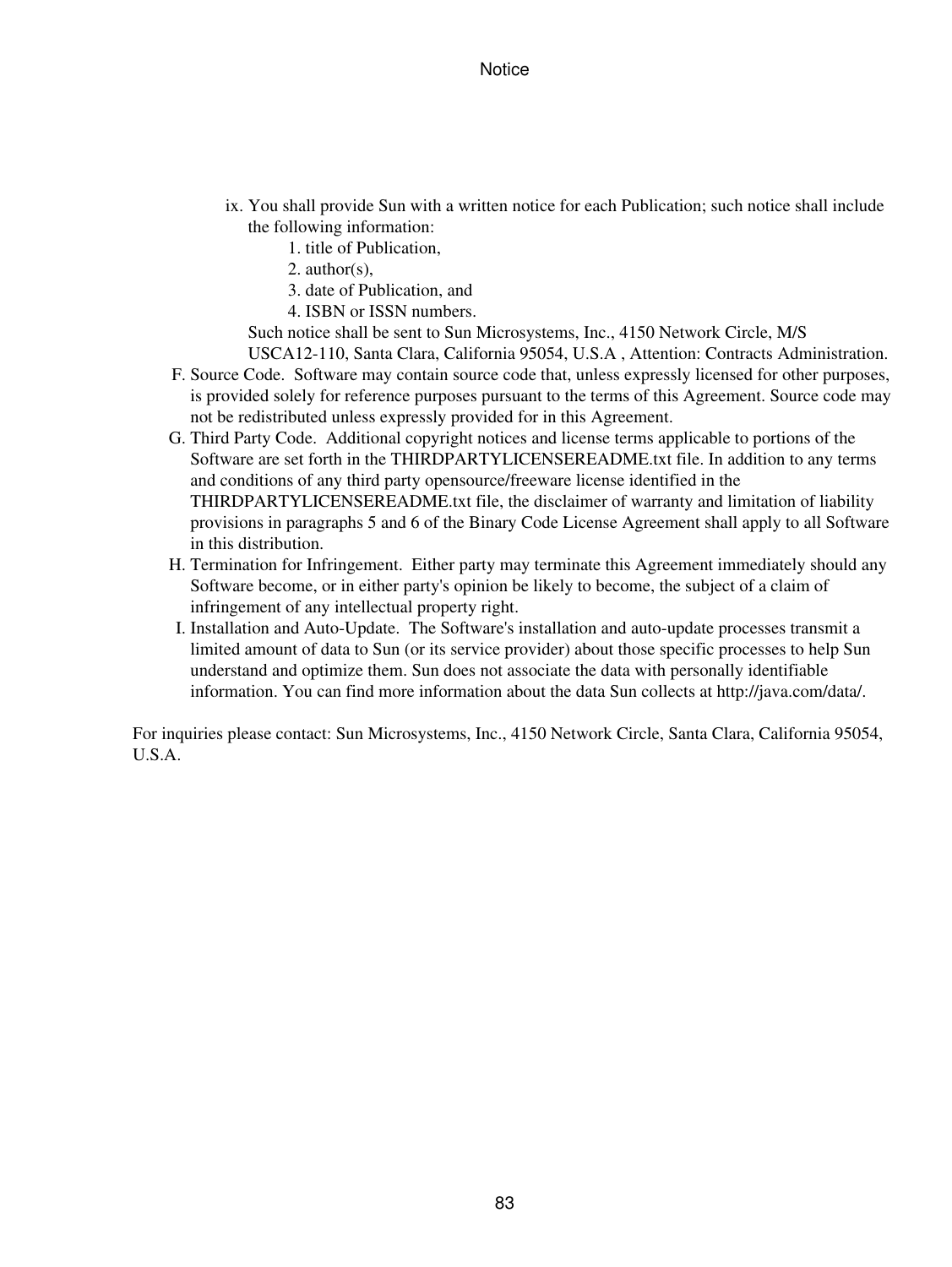### **The following component is subject to the Sun License for J2SDK**

• Sun Java Platform Standard Edition SDK (J2SDK) (JDK) - 1.4.2-11

*Copyright (c) 1996 Netscape Communications Corporation. All rights reserved. Copyright 2003 Sun Microsystems, Inc. All rights reserved.*

Sun Microsystems, Inc. Binary Code License Agreement for the JAVATM 2 SOFTWARE DEVELOPMENT KIT (J2SDK), STANDARD EDITION, VERSION 1.4.2\_X

SUN MICROSYSTEMS, INC. ("SUN") IS WILLING TO LICENSE THE SOFTWARE IDENTIFIED BELOW TO YOU ONLY UPON THE CONDITION THAT YOU ACCEPT ALL OF THE TERMS CONTAINED IN THIS BINARY CODE LICENSE AGREEMENT AND SUPPLEMENTAL LICENSE TERMS (COLLECTIVELY "AGREEMENT"). PLEASE READ THE AGREEMENT CAREFULLY. BY DOWNLOADING OR INSTALLING THIS SOFTWARE, YOU ACCEPT THE TERMS OF THE AGREEMENT. INDICATE ACCEPTANCE BY SELECTING THE "ACCEPT" BUTTON AT THE BOTTOM OF THE AGREEMENT. IF YOU ARE NOT WILLING TO BE BOUND BY ALL THE TERMS, SELECT THE "DECLINE" BUTTON AT THE BOTTOM OF THE AGREEMENT AND THE DOWNLOAD OR INSTALL PROCESS WILL NOT CONTINUE.

1.DEFINITIONS. "Software" means the identified above in binary form, any other machine readable materials (including, but not limited to, libraries, source files, header files, and data files), any updates or error corrections provided by Sun, and any user manuals, programming guides and other documentation provided to you by Sun under this Agreement. "Programs" mean Java applets and applications intended to run on the Java 2 Platform, Standard Edition (J2SETM platform) platform on Java-enabled general purpose desktop computers and servers.

2.LICENSE TO USE. Subject to the terms and conditions of this Agreement, including, but not limited to the Java Technology Restrictions of the Supplemental License Terms, Sun grants you a non-exclusive, non-transferable, limited license without license fees to reproduce and use internally Software complete and unmodified for the sole purpose of running Programs. Additional licenses for developers and/or publishers are granted in the Supplemental License Terms.

3.RESTRICTIONS. Software is confidential and copyrighted. Title to Software and all associated intellectual property rights is retained by Sun and/or its licensors. Unless enforcement is prohibited by applicable law, you may not modify, decompile, or reverse engineer Software. You acknowledge that Licensed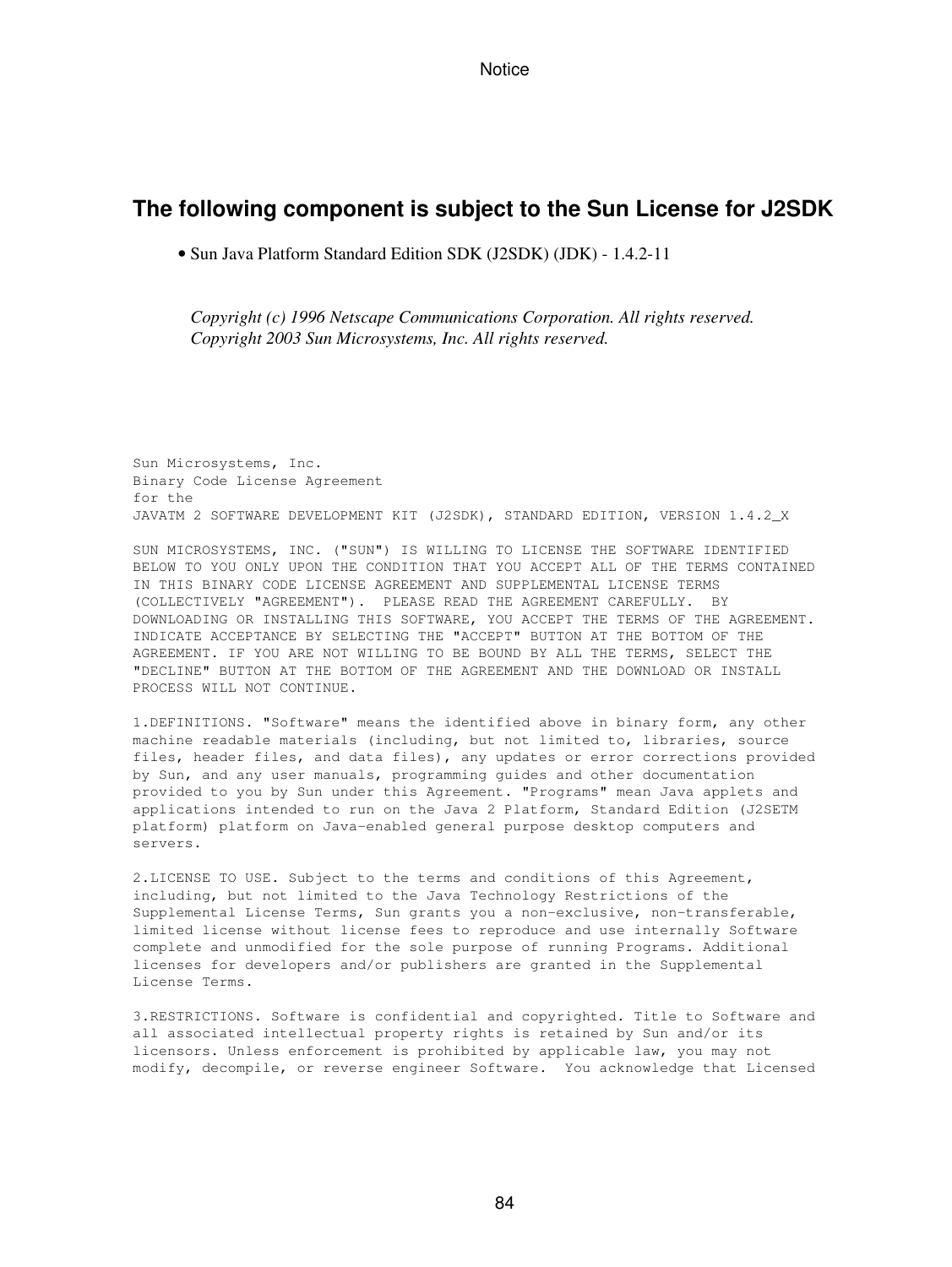Software is not designed or intended for use in the design, construction, operation or maintenance of any nuclear facility. Sun Microsystems, Inc. disclaims any express or implied warranty of fitness for such uses. No right, title or interest in or to any trademark, service mark, logo or trade name of Sun or its licensors is granted under this Agreement. Additional restrictions for developers and/or publishers licenses are set forth in the Supplemental License Terms.

4.LIMITED WARRANTY. Sun warrants to you that for a period of ninety (90) days from the date of purchase, as evidenced by a copy of the receipt, the media on which Software is furnished (if any) will be free of defects in materials and workmanship under normal use. Except for the foregoing, Software is provided "AS IS". Your exclusive remedy and Sun's entire liability under this limited warranty will be at Sun's option to replace Software media or refund the fee paid for Software. Any implied warranties on the Software are limited to 90 days. Some states do not allow limitations on duration of an implied warranty, so the above may not apply to you. This limited warranty gives you specific legal rights. You may have others, which vary from state to state.

5.DISCLAIMER OF WARRANTY. UNLESS SPECIFIED IN THIS AGREEMENT, ALL EXPRESS OR IMPLIED CONDITIONS, REPRESENTATIONS AND WARRANTIES, INCLUDING ANY IMPLIED WARRANTY OF MERCHANTABILITY, FITNESS FOR A PARTICULAR PURPOSE OR NON-INFRINGEMENT ARE DISCLAIMED, EXCEPT TO THE EXTENT THAT THESE DISCLAIMERS ARE HELD TO BE LEGALLY INVALID.

6.LIMITATION OF LIABILITY. TO THE EXTENT NOT PROHIBITED BY LAW, IN NO EVENT WILL SUN OR ITS LICENSORS BE LIABLE FOR ANY LOST REVENUE, PROFIT OR DATA, OR FOR SPECIAL, INDIRECT, CONSEQUENTIAL, INCIDENTAL OR PUNITIVE DAMAGES, HOWEVER CAUSED REGARDLESS OF THE THEORY OF LIABILITY, ARISING OUT OF OR RELATED TO THE USE OF OR INABILITY TO USE SOFTWARE, EVEN IF SUN HAS BEEN ADVISED OF THE POSSIBILITY OF SUCH DAMAGES. In no event will Sun's liability to you, whether in contract, tort (including negligence), or otherwise, exceed the amount paid by you for Software under this Agreement. The foregoing limitations will apply even if the above stated warranty fails of its essential purpose. Some states do not allow the exclusion of incidental or consequential damages, so some of the terms above may not be applicable to you.

7.SOFTWARE UPDATES FROM SUN. You acknowledge that at your request or consent optional features of the Software may download, install, and execute applets, applications, software extensions, and updated versions of the Software from Sun ("Software Updates"), which may require you to accept updated terms and conditions for installation. If additional terms and conditions are not presented on installation, the Software Updates will be considered part of the Software and subject to the terms and conditions of the Agreement.

8.SOFTWARE FROM SOURCES OTHER THAN SUN. You acknowledge that, by your use of optional features of the Software and/or by requesting services that require use of the optional features of the Software, the Software may automatically download, install, and execute software applications from sources other than Sun ("Other Software"). Sun makes no representations of a relationship of any kind to licensors of Other Software. TO THE EXTENT NOT PROHIBITED BY LAW, IN NO EVENT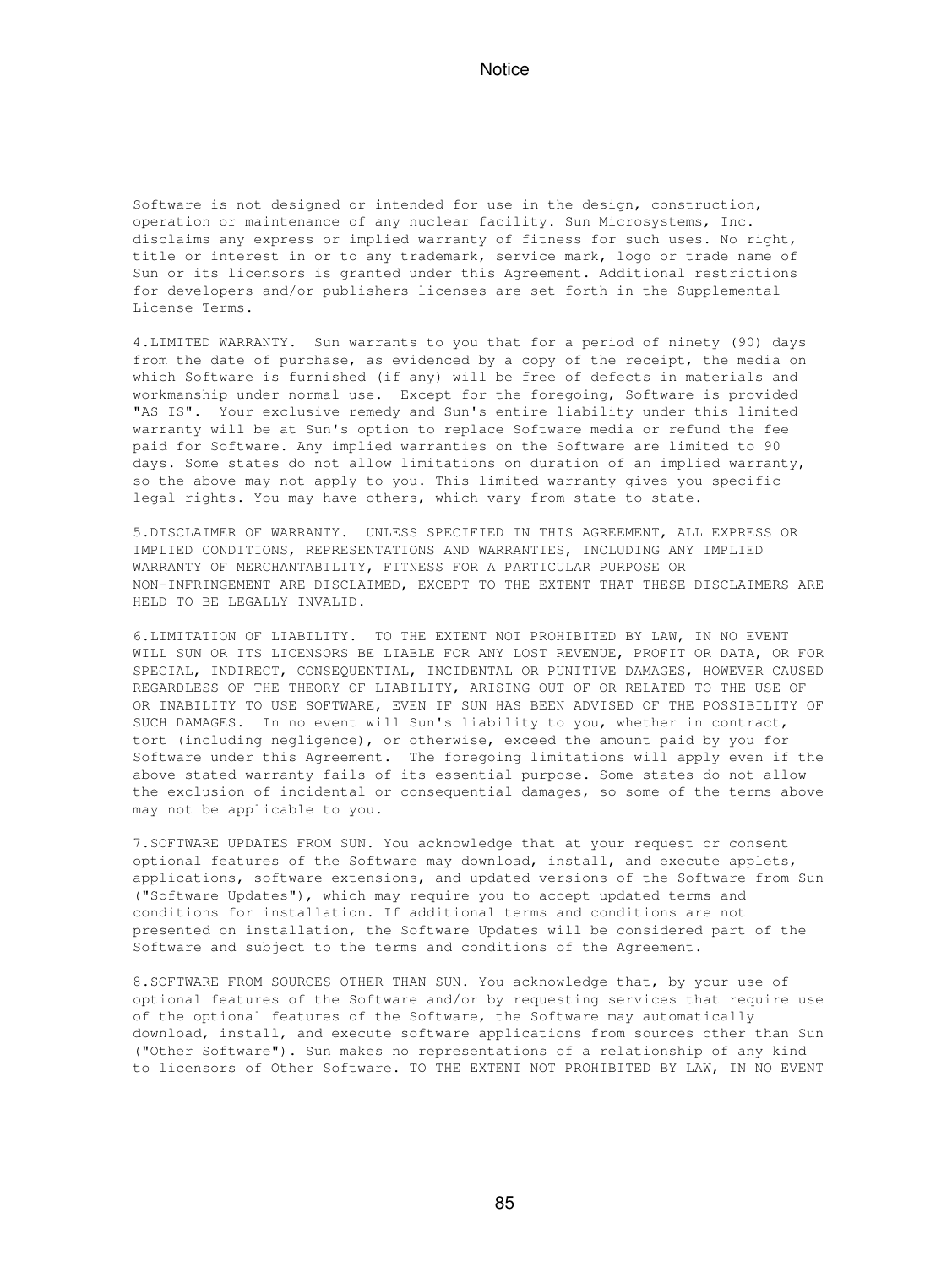WILL SUN OR ITS LICENSORS BE LIABLE FOR ANY LOST REVENUE, PROFIT OR DATA, OR FOR SPECIAL, INDIRECT, CONSEQUENTIAL, INCIDENTAL OR PUNITIVE DAMAGES, HOWEVER CAUSED REGARDLESS OF THE THEORY OF LIABILITY, ARISING OUT OF OR RELATED TO THE USE OF OR INABILITY TO USE OTHER SOFTWARE, EVEN IF SUN HAS BEEN ADVISED OF THE POSSIBILITY OF SUCH DAMAGES. Some states do not allow the exclusion of incidental or consequential damages, so some of the terms above may not be applicable to you.

9.TERMINATION. This Agreement is effective until terminated. You may terminate this Agreement at any time by destroying all copies of Software. This Agreement will terminate immediately without notice from Sun if you fail to comply with any provision of this Agreement. Either party may terminate this Agreement immediately should any Software become, or in either party's opinion be likely to become, the subject of a claim of infringement of any intellectual property right. Upon Termination, you must destroy all copies of Software.

10.EXPORT REGULATIONS. All Software and technical data delivered under this Agreement are subject to US export control laws and may be subject to export or import regulations in other countries. You agree to comply strictly with all such laws and regulations and acknowledge that you have the responsibility to obtain such licenses to export, re-export, or import as may be required after delivery to you.

11.TRADEMARKS AND LOGOS. You acknowledge and agree as between you and Sun that Sun owns the SUN, SOLARIS, JAVA, JINI, FORTE, and iPLANET trademarks and all SUN, SOLARIS, JAVA, JINI, FORTE, and iPLANET-related trademarks, service marks, logos and other brand designations ("Sun Marks"), and you agree to comply with the Sun Trademark and Logo Usage Requirements currently located at <http://www.sun.com/policies/trademarks>. Any use you make of the Sun Marks inures to Sun's benefit.

12.U.S. GOVERNMENT RESTRICTED RIGHTS. If Software is being acquired by or on behalf of the U.S. Government or by a U.S. Government prime contractor or subcontractor (at any tier), then the Government's rights in Software and accompanying documentation will be only as set forth in this Agreement; this is in accordance with 48 CFR 227.7201 through 227.7202-4 (for Department of Defense (DOD) acquisitions) and with 48 CFR 2.101 and 12.212 (for non-DOD acquisitions).

13.GOVERNING LAW. Any action related to this Agreement will be governed by California law and controlling U.S. federal law. No choice of law rules of any jurisdiction will apply.

14.SEVERABILITY. If any provision of this Agreement is held to be unenforceable, this Agreement will remain in effect with the provision omitted, unless omission would frustrate the intent of the parties, in which case this Agreement will immediately terminate.

15.INTEGRATION. This Agreement is the entire agreement between you and Sun relating to its subject matter. It supersedes all prior or contemporaneous oral or written communications, proposals, representations and warranties and prevails over any conflicting or additional terms of any quote, order,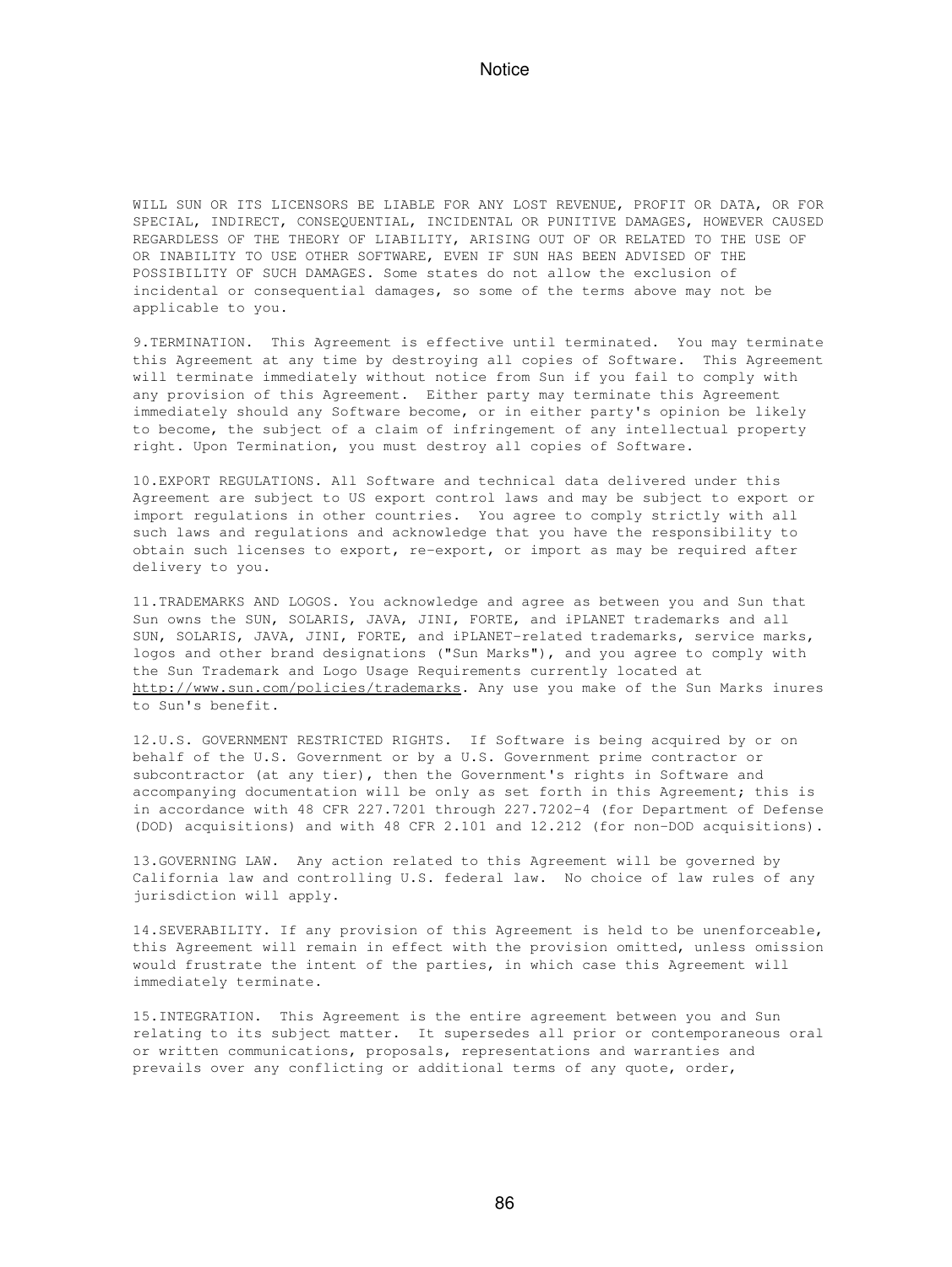acknowledgment, or other communication between the parties relating to its subject matter during the term of this Agreement. No modification of this Agreement will be binding, unless in writing and signed by an authorized representative of each party.

#### SUPPLEMENTAL LICENSE TERMS

These Supplemental License Terms add to or modify the terms of the Binary Code License Agreement. Capitalized terms not defined in these Supplemental Terms shall have the same meanings ascribed to them in the Binary Code License Agreement . These Supplemental Terms shall supersede any inconsistent or conflicting terms in the Binary Code License Agreement, or in any license contained within the Software.

A.Software Internal Use and Development License Grant. Subject to the terms and conditions of this Agreement, including, but not limited to the Java Technology Restrictions of these Supplemental Terms, Sun grants you a non-exclusive, non-transferable, limited license without fees to reproduce internally and use internally the Software complete and unmodified (unless otherwise specified in the applicable README file) for the purpose of designing, developing, and testing your Programs.

B.License to Distribute Software. Subject to the terms and conditions of this Agreement, including, but not limited to the Java Technology Restrictions of these Supplemental Terms, Sun grants you a non-exclusive, non-transferable, limited license without fees to reproduce and distribute the Software, provided that (i) you distribute the Software complete and unmodified (unless otherwise specified in the applicable README file) and only bundled as part of, and for the sole purpose of running, your Programs, (ii) the Programs add significant and primary functionality to the Software, (iii) you do not distribute additional software intended to replace any component(s) of the Software (unless otherwise specified in the applicable README file), (iv) you do not remove or alter any proprietary legends or notices contained in the Software, (v) you only distribute the Software subject to a license agreement that protects Sun's interests consistent with the terms contained in this Agreement, and (vi) you agree to defend and indemnify Sun and its licensors from and against any damages, costs, liabilities, settlement amounts and/or expenses (including attorneys' fees) incurred in connection with any claim, lawsuit or action by any third party that arises or results from the use or distribution of any and all Programs and/or Software.

C.License to Distribute Redistributables. Subject to the terms and conditions of this Agreement, including but not limited to the Java Technology Restrictions of these Supplemental Terms, Sun grants you a non-exclusive, non-transferable, limited license without fees to reproduce and distribute those files specifically identified as redistributable in the Software "README" file ("Redistributables") provided that: (i) you distribute the Redistributables complete and unmodified (unless otherwise specified in the applicable README file), and only bundled as part of Programs, (ii) you do not distribute additional software intended to supersede any component(s) of the Redistributables (unless otherwise specified in the applicable README file),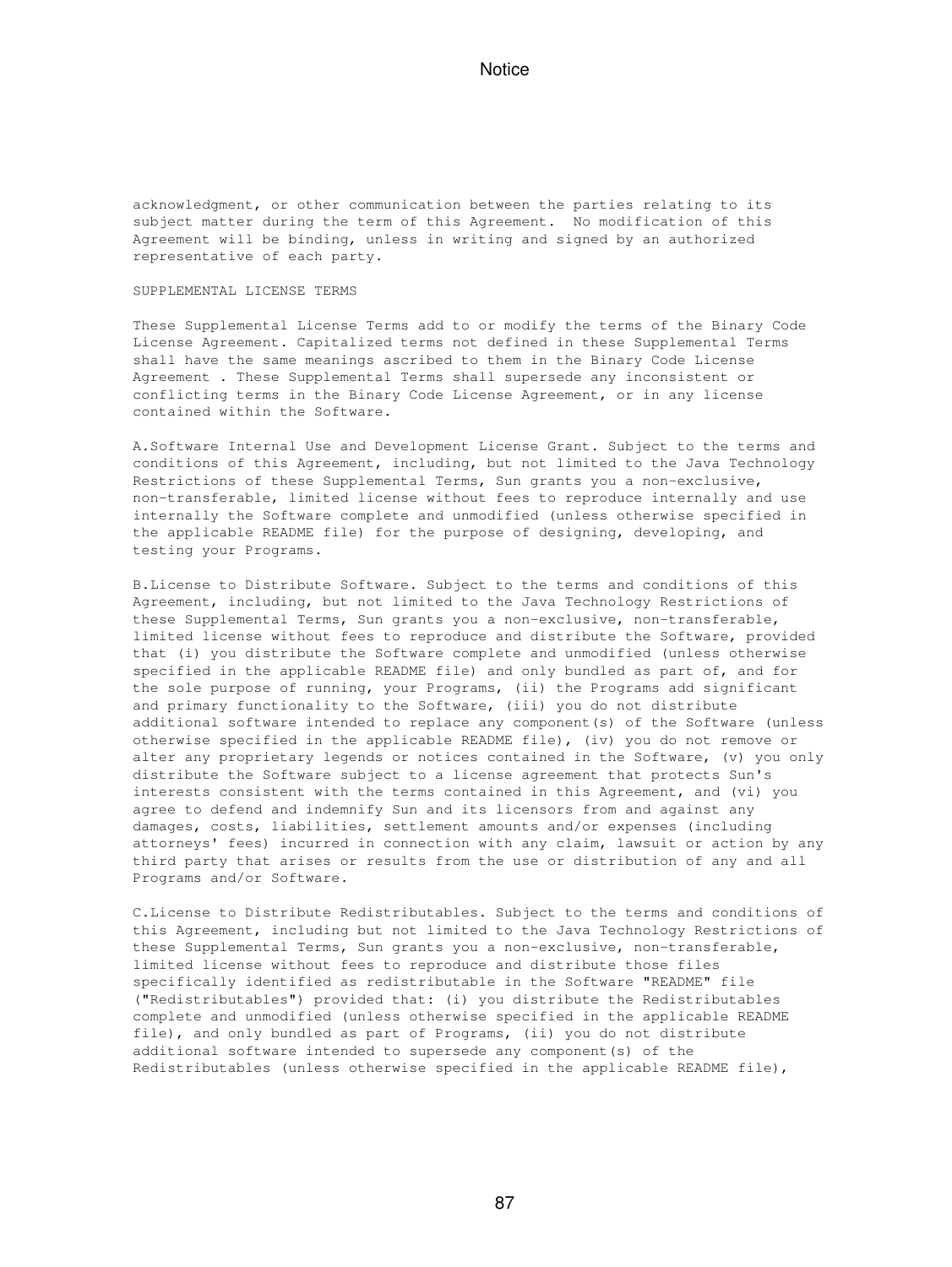(iii) you do not remove or alter any proprietary legends or notices contained in or on the Redistributables, (iv) you only distribute the Redistributables pursuant to a license agreement that protects Sun's interests consistent with the terms contained in the Agreement, (v) you agree to defend and indemnify Sun and its licensors from and against any damages, costs, liabilities, settlement amounts and/or expenses (including attorneys' fees) incurred in connection with any claim, lawsuit or action by any third party that arises or results from the use or distribution of any and all Programs and/or Software.

D.Java Technology Restrictions. You may not modify the Java Platform Interface ("JPI", identified as classes contained within the "java" package or any subpackages of the "java" package), by creating additional classes within the JPI or otherwise causing the addition to or modification of the classes in the JPI. In the event that you create an additional class and associated API(s) which (i) extends the functionality of the Java platform, and (ii) is exposed to third party software developers for the purpose of developing additional software which invokes such additional API, you must promptly publish broadly an accurate specification for such API for free use by all developers. You may not create, or authorize your licensees to create, additional classes, interfaces, or subpackages that are in any way identified as "java", "javax", "sun" or similar convention as specified by Sun in any naming convention designation.

E.Distribution by Publishers. This section pertains to your distribution of the Software with your printed book or magazine (as those terms are commonly used in the industry) relating to Java technology ("Publication"). Subject to and conditioned upon your compliance with the restrictions and obligations contained in the Agreement, in addition to the license granted in Paragraph 1 above, Sun hereby grants to you a non-exclusive, nontransferable limited right to reproduce complete and unmodified copies of the Software on electronic media (the "Media") for the sole purpose of inclusion and distribution with your Publication(s), subject to the following terms: (i) You may not distribute the Software on a stand-alone basis; it must be distributed with your Publication(s); (ii) You are responsible for downloading the Software from the applicable Sun web site; (iii) You must refer to the Software as JavaTM 2 Software Development Kit, Standard Edition, Version 1.4.2; (iv) The Software must be reproduced in its entirety and without any modification whatsoever (including, without limitation, the Binary Code License and Supplemental License Terms accompanying the Software and proprietary rights notices contained in the Software); (v) The Media label shall include the following information: Copyright 2003, Sun Microsystems, Inc. All rights reserved. Use is subject to license terms. Sun, Sun Microsystems, the Sun logo, Solaris, Java, the Java Coffee Cup logo, J2SE , and all trademarks and logos based on Java are trademarks or registered trademarks of Sun Microsystems, Inc. in the U.S. and other countries. This information must be placed on the Media label in such a manner as to only apply to the Sun Software; (vi) You must clearly identify the Software as Sun's product on the Media holder or Media label, and you may not state or imply that Sun is responsible for any third-party software contained on the Media; (vii) You may not include any third party software on the Media which is intended to be a replacement or substitute for the Software; (viii) You shall indemnify Sun for all damages arising from your failure to comply with the requirements of this Agreement. In addition, you shall defend, at your expense, any and all claims brought against Sun by third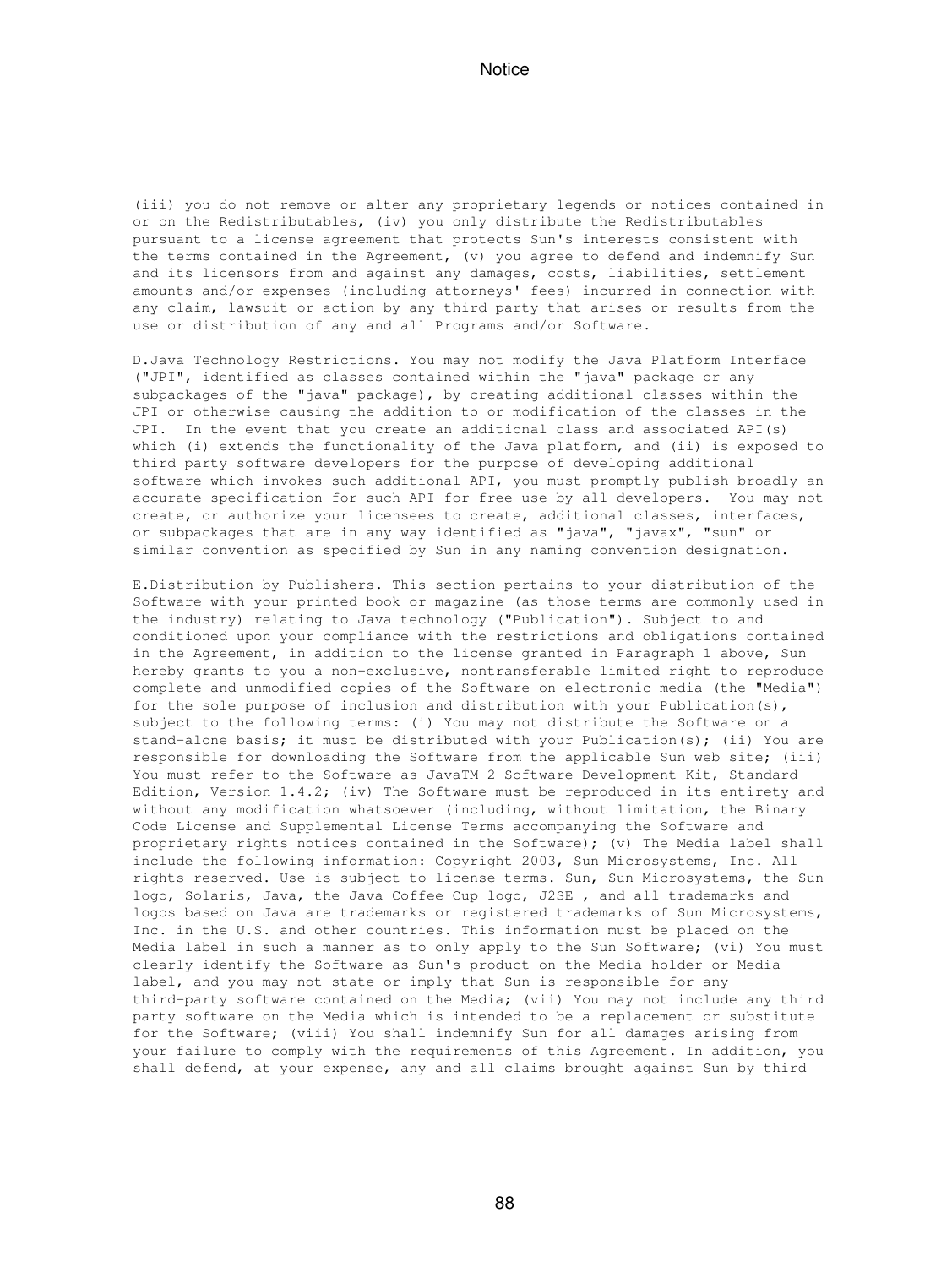parties, and shall pay all damages awarded by a court of competent jurisdiction, or such settlement amount negotiated by you, arising out of or in connection with your use, reproduction or distribution of the Software and/or the Publication. Your obligation to provide indemnification under this section shall arise provided that Sun: (i) provides you prompt notice of the claim; (ii) gives you sole control of the defense and settlement of the claim; (iii) provides you, at your expense, with all available information, assistance and authority to defend; and (iv) has not compromised or settled such claim without your prior written consent; and (ix) You shall provide Sun with a written notice for each Publication; such notice shall include the following information: (1) title of Publication, (2) author(s), (3) date of Publication, and (4) ISBN or ISSN numbers. Such notice shall be sent to Sun Microsystems, Inc., 4150 Network Circle, M/S USCA12-110, Santa Clara, California 95054, U.S.A , Attention: Contracts Administration.

F.Source Code. Software may contain source code that, unless expressly licensed for other purposes, is provided solely for reference purposes pursuant to the terms of this Agreement. Source code may not be redistributed unless expressly provided for in this Agreement.

G.Third Party Code. Additional copyright notices and license terms applicable to portions of the Software are set forth in the THIRDPARTYLICENSEREADME.txt file. In addition to any terms and conditions of any third party opensource/freeware license identified in the THIRDPARTYLICENSEREADME.txt file, the disclaimer of warranty and limitation of liability provisions in paragraphs 5 and 6 of the Binary Code License Agreement shall apply to all Software in this distribution.

For inquiries please contact: Sun Microsystems, Inc., 4150 Network Circle, Santa Clara, California 95054, U.S.A. (LFI#135955/Form ID#011801)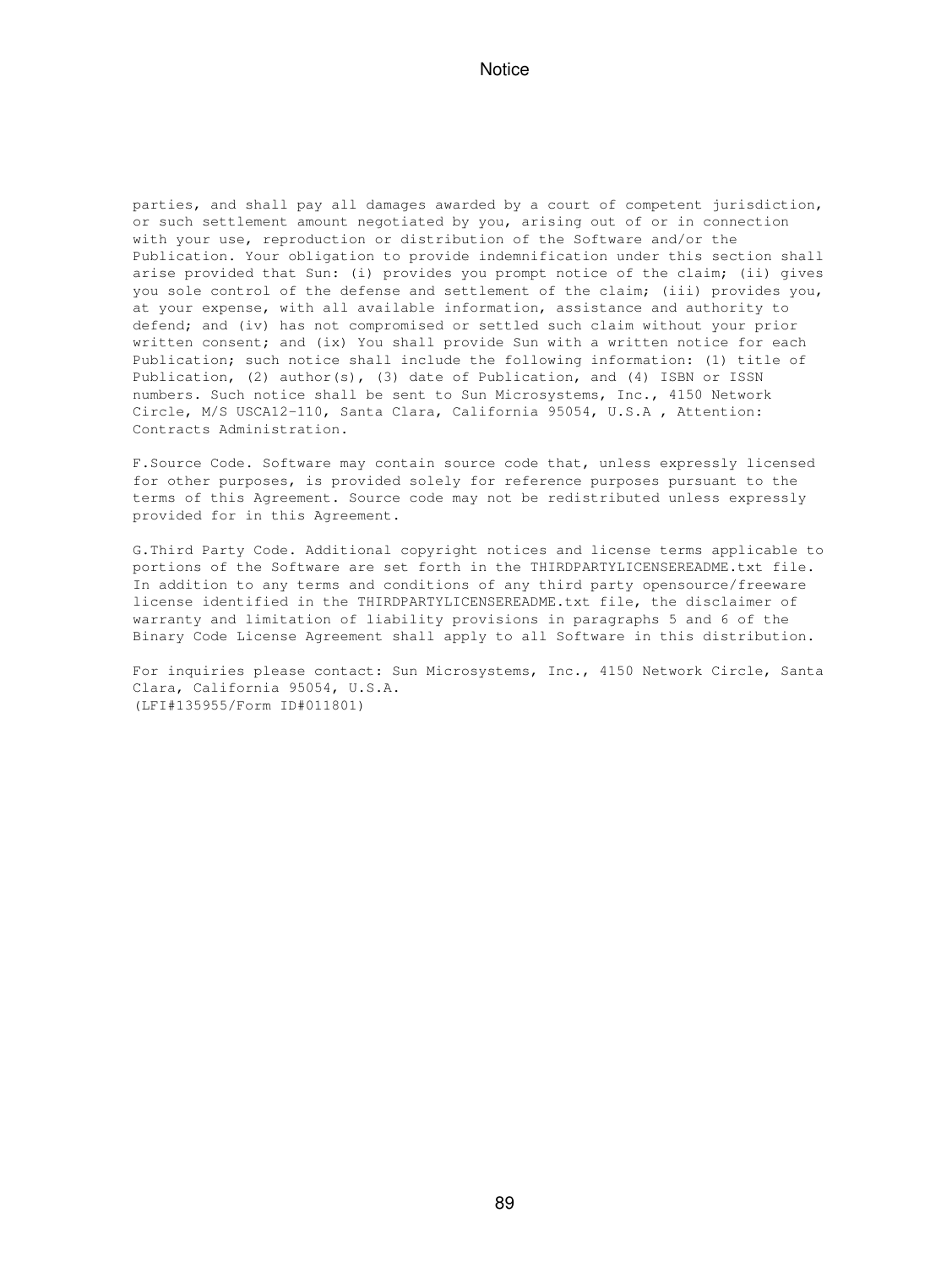## **The following component is subject to the Sun MSV License**

• msv - 20030807

*Copyright (c) 2001-2003 Sun Microsystems, Inc. All Rights Reserved.*

## **Sun MSV License**

Copyright (c) 2001-2003 Sun Microsystems, Inc. All Rights Reserved.

Redistribution and use in source and binary forms, with or without modification, are permitted provided that the following conditions are met:

- Redistributions of source code must retain the above copyright notice, this list of conditions and the following disclaimer.
- Redistribution in binary form must reproduct the above copyright notice, this list of conditions and the following disclaimer in the documentation and/or other materials provided with the distribution.

Neither the name of Sun Microsystems, Inc. or the names of contributors may be used to endorse or promote products derived from this software without specific prior written permission.

This software is provided "AS IS," without a warranty of any kind. ALL EXPRESS OR IMPLIED CONDITIONS, REPRESENTATIONS AND WARRANTIES, INCLUDING ANY IMPLIED WARRANTY OF MERCHANTABILITY, FITNESS FOR A PARTICULAR PURPOSE OR NON-INFRINGEMENT, ARE HEREBY EXCLUDED. SUN AND ITS LICENSORS SHALL NOT BE LIABLE FOR ANY DAMAGES OR LIABILITIES SUFFERED BY LICENSEE AS A RESULT OF OR RELATING TO USE, MODIFICATION OR DISTRIBUTION OF THE SOFTWARE OR ITS DERIVATIVES. IN NO EVENT WILL SUN OR ITS LICENSORS BE LIABLE FOR ANY LOST REVENUE, PROFIT OR DATA, OR FOR DIRECT, INDIRECT, SPECIAL, CONSEQUENTIAL, INCIDENTAL OR PUNITIVE DAMAGES, HOWEVER CAUSED AND REGARDLESS OF THE THEORY OF LIABILITY, ARISING OUT OF THE USE OF OR INABILITY TO USE SOFTWARE, EVEN IF SUN HAS BEEN ADVISED OF THE POSSIBILITY OF SUCH DAMAGES.

You acknowledge that Software is not designed,licensed or intended for use in the design, construction, operation or maintenance of any nuclear facility.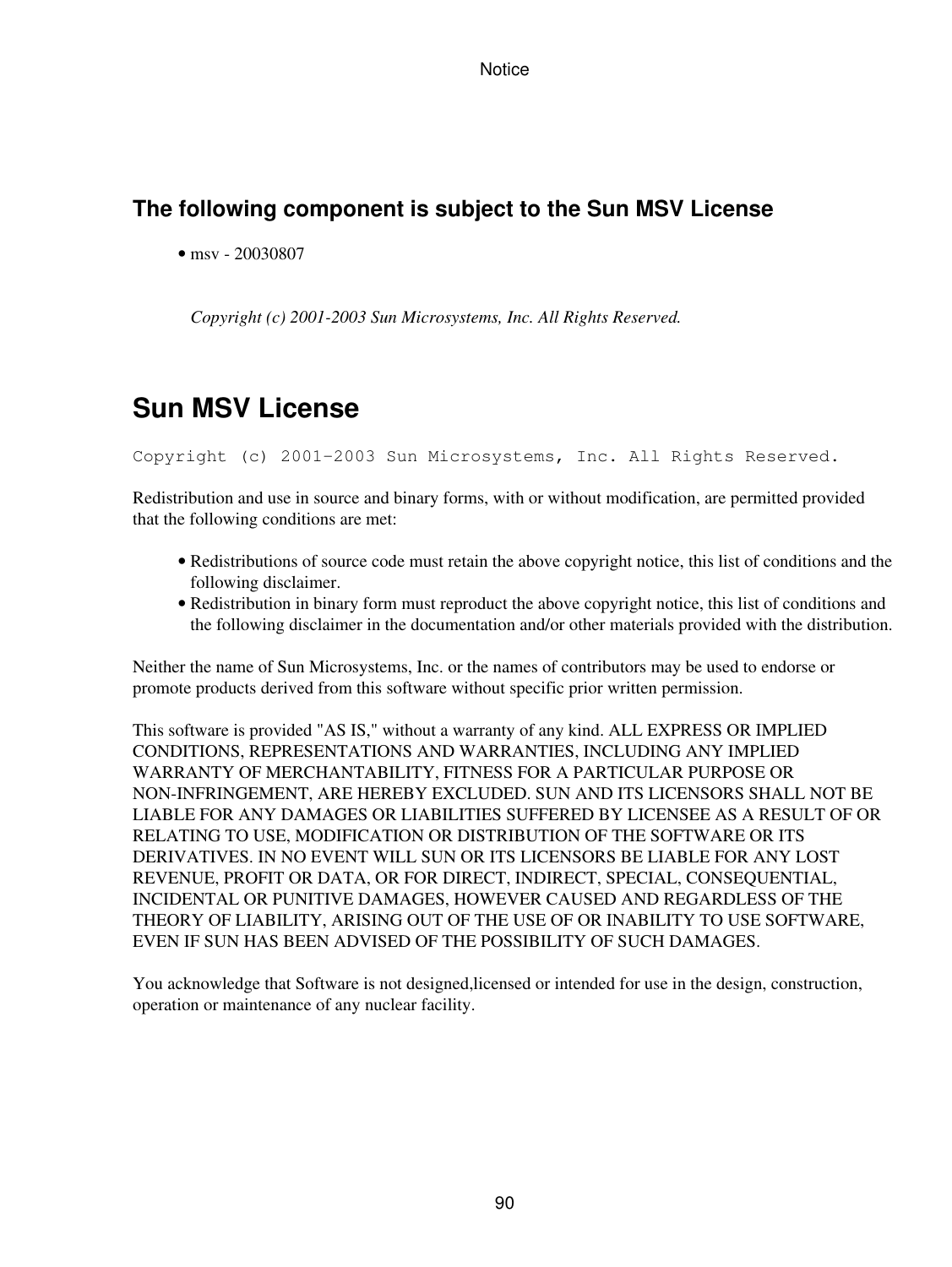### **The following component is subject to the W3C Document License 19980720**

• W3C DOM Software - 1.1

*This license came from: http://www.w3.org/Consortium/Legal/copyright-software-19980720 Copyright © 1994-2001 World Wide Web Consortium, Massachusetts Institute of Technology, Institut National de Recherche en Informatique et en Automatique, Keio University. All Rights Reserved.*

### **W3C® SOFTWARE NOTICE AND LICENSE**

### **Copyright © 1994-2002 [World Wide Web Consortium,](http://www.w3.org/) ([Massachusetts Institute of Technology](http://www.lcs.mit.edu/), [Institut National de Recherche en Informatique et en Automatique,](http://www.inria.fr/) [Keio University\)](http://www.keio.ac.jp/). All Rights Reserved. http://www.w3.org/Consortium/Legal/**

This W3C work (including software, documents, or other related items) is being provided by the copyright holders under the following license. By obtaining, using and/or copying this work, you (the licensee) agree that you have read, understood, and will comply with the following terms and conditions:

Permission to use, copy, modify, and distribute this software and its documentation, with or without modification, for any purpose and without fee or royalty is hereby granted, provided that you include the following on ALL copies of the software and documentation or portions thereof, including modifications, that you make:

- 1. The full text of this NOTICE in a location viewable to users of the redistributed or derivative work.
- 2. Any pre-existing intellectual property disclaimers, notices, or terms and conditions. If none exist, a short notice of the following form (hypertext is preferred, text is permitted) should be used within the body of any redistributed or derivative code: "Copyright © [\$date-of-software] [World Wide](http://www.w3.org/) [Web Consortium](http://www.w3.org/), ([Massachusetts Institute of Technology](http://www.lcs.mit.edu/), [Institut National de Recherche en](http://www.inria.fr/) [Informatique et en Automatique](http://www.inria.fr/), [Keio University](http://www.keio.ac.jp/)). All Rights Reserved. http://www.w3.org/Consortium/Legal/"
- 3. Notice of any changes or modifications to the W3C files, including the date changes were made. (We recommend you provide URIs to the location from which the code is derived.)

THIS SOFTWARE AND DOCUMENTATION IS PROVIDED "AS IS," AND COPYRIGHT HOLDERS MAKE NO REPRESENTATIONS OR WARRANTIES, EXPRESS OR IMPLIED, INCLUDING BUT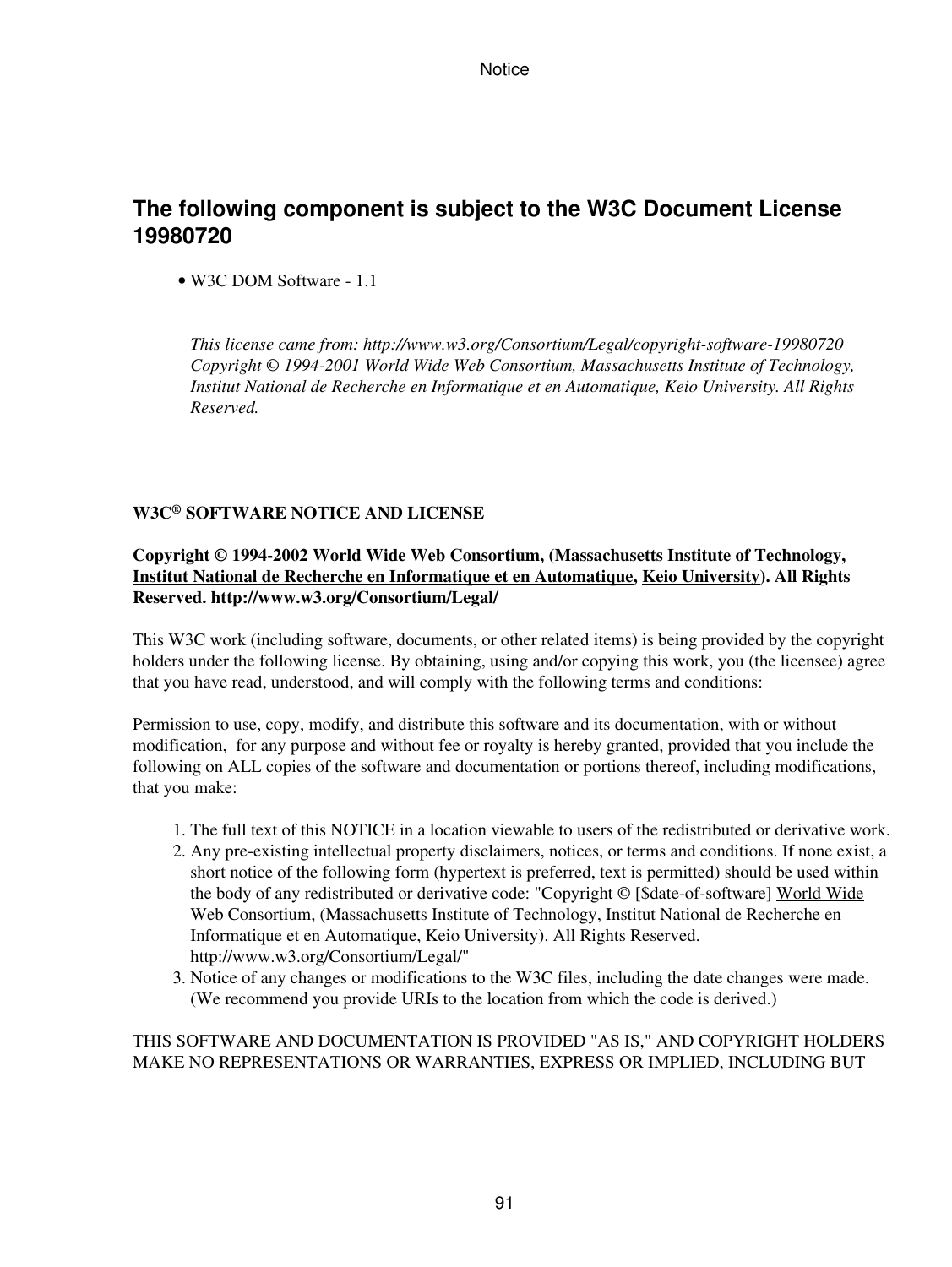#### NOT LIMITED TO, WARRANTIES OF MERCHANTABILITY OR FITNESS FOR ANY PARTICULAR PURPOSE OR THAT THE USE OF THE SOFTWARE OR DOCUMENTATION WILL NOT INFRINGE ANY THIRD PARTY PATENTS, COPYRIGHTS, TRADEMARKS OR OTHER RIGHTS.

COPYRIGHT HOLDERS WILL NOT BE LIABLE FOR ANY DIRECT, INDIRECT, SPECIAL OR CONSEQUENTIAL DAMAGES ARISING OUT OF ANY USE OF THE SOFTWARE OR DOCUMENTATION.

The name and trademarks of copyright holders may NOT be used in advertising or publicity pertaining to the software without specific, written prior permission. Title to copyright in this software and any associated documentation will at all times remain with copyright holders.

This formulation of W3C's notice and license became active on August 14 1998 so as to improve compatibility with GPL. This version ensures that W3C software licensing terms are no more restrictive than GPL and consequently W3C software may be distributed in GPL packages. See the [older formulation](http://www.w3.org/Consortium/Legal/copyright-software-19980519.html) for the policy prior to this date. Please see our [Copyright FAQ](http://www.w3.org/Consortium/Legal/IPR-FAQ.html) for common questions about using materials from our site, including specific terms and conditions for packages like libwww, Amaya, and Jigsaw. Other questions about this notice can be directed to  $\text{site-policy@w3.org}$ .

*[webmaster](http://www.w3.org/Help/Webmaster.html) (last updated \$Date: 2002/02/13 14:08:32 \$)*

\_\_\_\_\_\_\_\_\_\_\_\_\_\_\_\_\_\_\_\_\_\_\_\_\_\_\_\_\_\_\_\_\_\_\_\_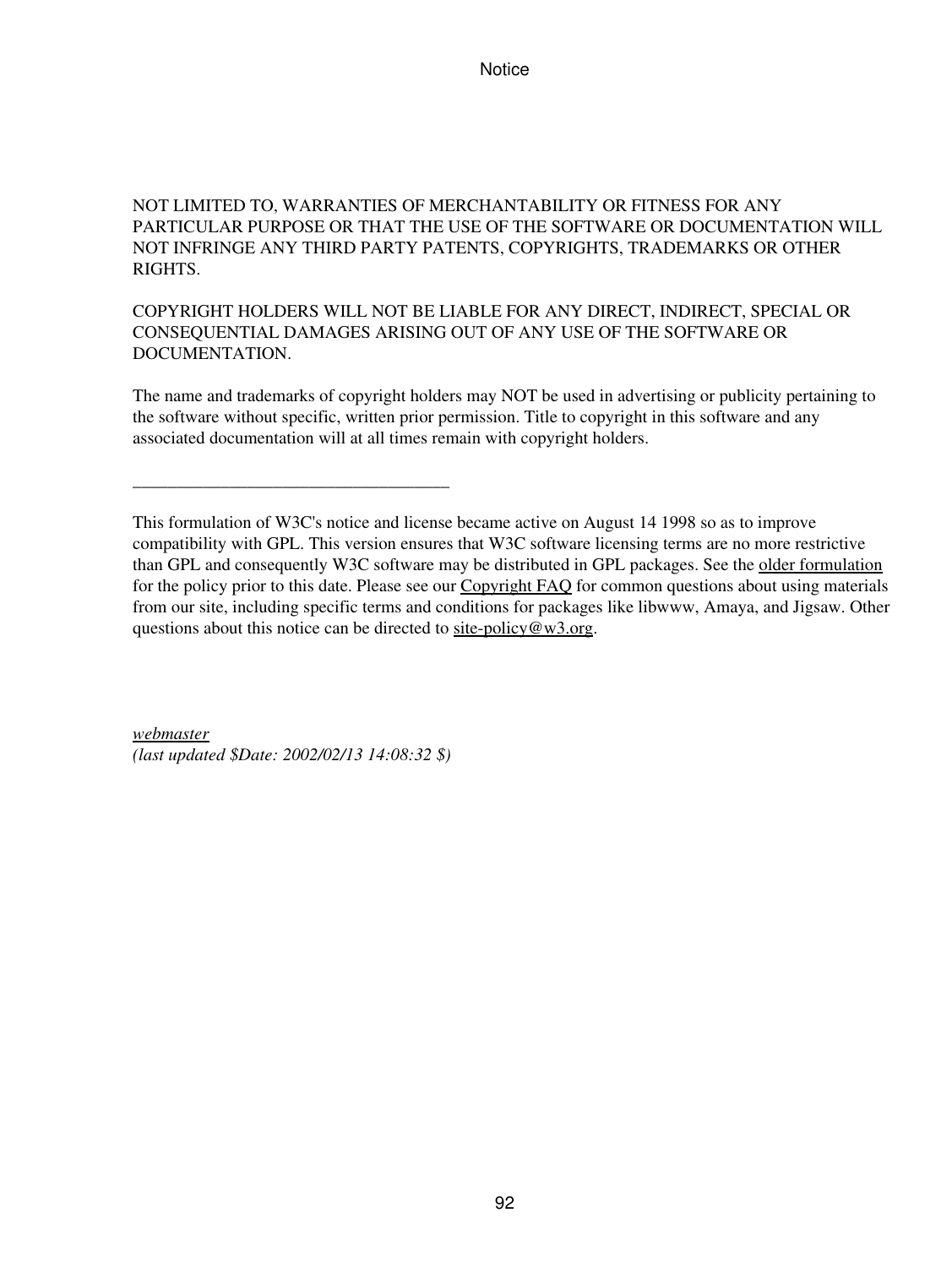### **The following component is subject to the W3C Documentation 20021231 License**

• w3c-docs - Unspecified

*Copyright © [\$date-of-document] World Wide Web Consortium (Massachusetts Institute of Technology, European Research Consortium for Informatics and Mathematics, Keio University, Beihang). All Rights Reserved. http://www.w3.org/Consortium/Legal/2002/copyright-documents-20021231*

# **W3C® DOCUMENT LICENSE 20021231**

http://www.w3.org/Consortium/Legal/2002/copyright-documents-20021231

Public documents on the W3C site are provided by the copyright holders under the following license. By using and/or copying this document, or the W3C document from which this statement is linked, you (the licensee) agree that you have read, understood, and will comply with the following terms and conditions:

Permission to copy, and distribute the contents of this document, or the W3C document from which this statement is linked, in any medium for any purpose and without fee or royalty is hereby granted, provided that you include the following on ALL copies of the document, or portions thereof, that you use:

- 1. A link or URL to the original W3C document.
- 2. The pre-existing copyright notice of the original author, or if it doesn't exist, a notice (hypertext is preferred, but a textual representation is permitted) of the form: "Copyright © [\$date-of-document] World Wide Web Consortium, (Massachusetts Institute of Technology, European Research Consortium for Informatics and Mathematics, Keio University). All Rights Reserved. http://www.w3.org/Consortium/Legal/2002/copyright-documents-20021231"
- 3. If it exists, the STATUS of the W3C document.

When space permits, inclusion of the full text of this NOTICE should be provided. We request that authorship attribution be provided in any software, documents, or other items or products that you create pursuant to the implementation of the contents of this document, or any portion thereof.

No right to create modifications or derivatives of W3C documents is granted pursuant to this license. However, if additional requirements (documented in the Copyright FAQ) are satisfied, the right to create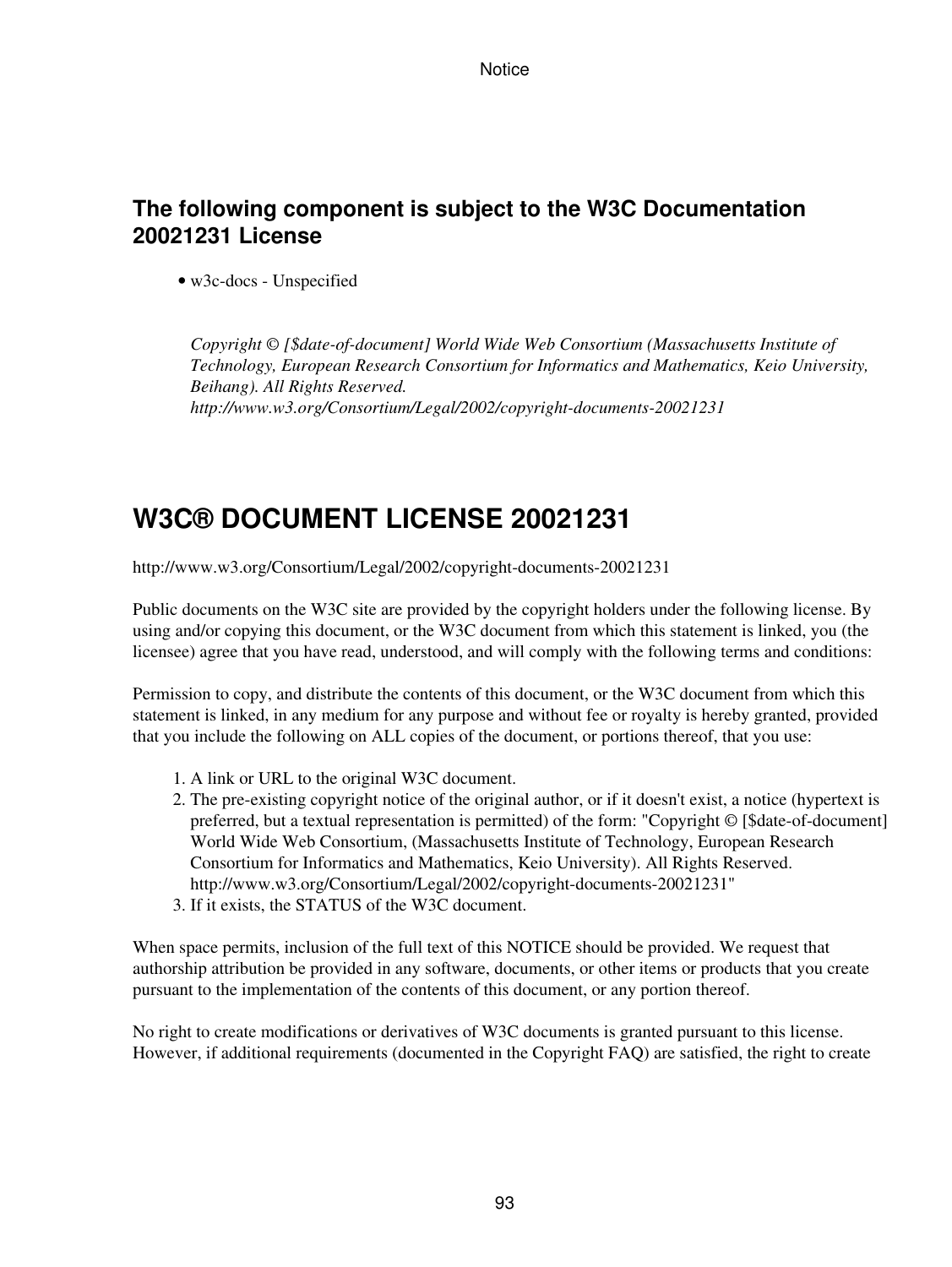modifications or derivatives is sometimes granted by the W3C to individuals complying with those requirements.

THIS DOCUMENT IS PROVIDED "AS IS," AND COPYRIGHT HOLDERS MAKE NO REPRESENTATIONS OR WARRANTIES, EXPRESS OR IMPLIED, INCLUDING, BUT NOT LIMITED TO, WARRANTIES OF MERCHANTABILITY, FITNESS FOR A PARTICULAR PURPOSE, NON-INFRINGEMENT, OR TITLE; THAT THE CONTENTS OF THE DOCUMENT ARE SUITABLE FOR ANY PURPOSE; NOR THAT THE IMPLEMENTATION OF SUCH CONTENTS WILL NOT INFRINGE ANY THIRD PARTY PATENTS, COPYRIGHTS, TRADEMARKS OR OTHER RIGHTS.

COPYRIGHT HOLDERS WILL NOT BE LIABLE FOR ANY DIRECT, INDIRECT, SPECIAL OR CONSEQUENTIAL DAMAGES ARISING OUT OF ANY USE OF THE DOCUMENT OR THE PERFORMANCE OR IMPLEMENTATION OF THE CONTENTS THEREOF.

The name and trademarks of copyright holders may NOT be used in advertising or publicity pertaining to this document or its contents without specific, written prior permission. Title to copyright in this document will at all times remain with copyright holders.

----------------------------------------------------------------------------

This formulation of W3C's notice and license became active on December 31 2002. This version removes the copyright ownership notice such that this license can be used with materials other than those owned by the W3C, moves information on style sheets, DTDs, and schemas to the Copyright FAQ, reflects that ERCIM is now a host of the W3C, includes references to this specific dated version of the license, and removes the ambiguous grant of "use". See the older formulation for the policy prior to this date. Please see our Copyright FAQ for common questions about using materials from our site, such as the translating or annotating specifications. Other questions about this notice can be directed to site-policy@w3.org.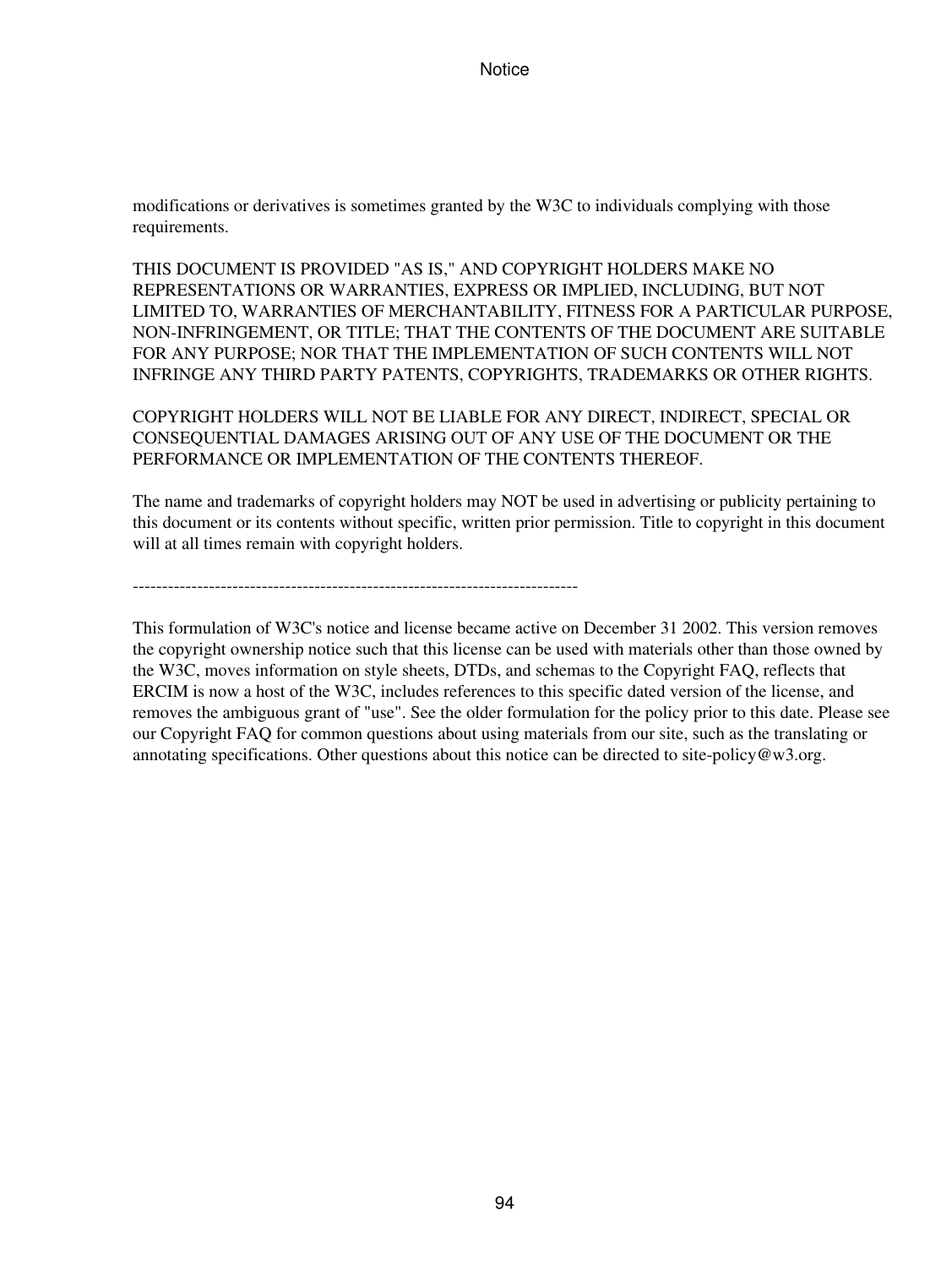## **The following component is subject to the W3C License**

• xml-canonicalizer - 1.0

*Copyright © 1994-2001 World Wide Web Consortium, (Massachusetts Institute of Technology, Institut National de Recherche en Informatique et en Automatique, Keio University). All Rights Reserved.*

# **W3C® SOFTWARE NOTICE AND LICENSE**

Copyright © 1994-2001 World Wide Web Consortium, (Massachusetts Institute of Technology, Institut National de Recherche en Informatique et en Automatique, Keio University). All Rights Reserved. <http://www.w3.org/Consortium/Legal/>

This W3C work (including software, documents, or other related items) is being provided by the copyright holders under the following license. By obtaining, using and/or copying this work, you (the licensee) agree that you have read, understood, and will comply with the following terms and conditions:

Permission to use, copy, modify, and distribute this software and its documentation, with or without modification, for any purpose and without fee or royalty is hereby granted, provided that you include the following on ALL copies of the software and documentation or portions thereof, including modifications, that you make:

1. The full text of this NOTICE in a location viewable to users of the redistributed or derivative work.<

br>

2. Any pre-existing intellectual property disclaimers, notices, or terms and conditions. If none exist, a short notice of the following form (hypertext is preferred, text is permitted) should be used within the body of any redistributed or derivative code: "Copyright © [\$date-of-software] World Wide Web Consortium, (Massachusetts Institute of Technology, Institut National de Recherche en Informatique et en Automatique, Keio University). All Rights Reserved.<http://www.w3.org/Consortium/Legal/>"

3. Notice of any changes or modifications to the W3C files, including the date changes were made. (We recommend you provide URIs to the location from which the code is derived.)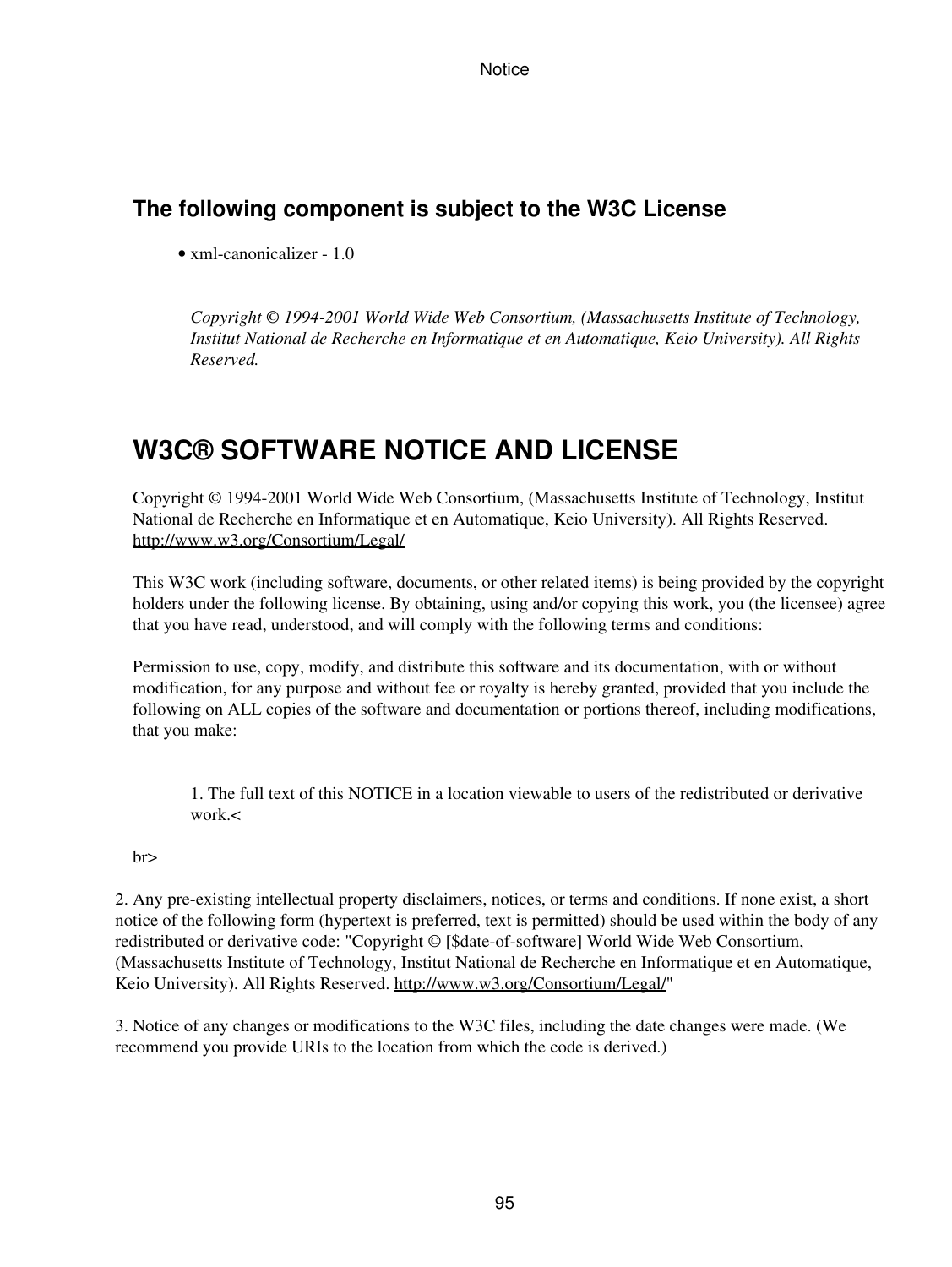THIS SOFTWARE AND DOCUMENTATION IS PROVIDED "AS IS," AND COPYRIGHT HOLDERS MAKE NO REPRESENTATIONS OR WARRANTIES, EXPRESS OR IMPLIED, INCLUDING BUT NOT LIMITED TO, WARRANTIES OF MERCHANTABILITY OR FITNESS FOR ANY PARTICULAR PURPOSE OR THAT THE USE OF THE SOFTWARE OR DOCUMENTATION WILL NOT INFRINGE ANY THIRD PARTY PATENTS, COPYRIGHTS, TRADEMARKS OR OTHER RIGHTS.

COPYRIGHT HOLDERS WILL NOT BE LIABLE FOR ANY DIRECT, INDIRECT, SPECIAL OR CONSEQUENTIAL DAMAGES ARISING OUT OF ANY USE OF THE SOFTWARE OR DOCUMENTATION.

The name and trademarks of copyright holders may NOT be used in advertising or publicity pertaining to the software without specific, written prior permission. Title to copyright in this software and any associated documentation will at all times remain with copyright holders.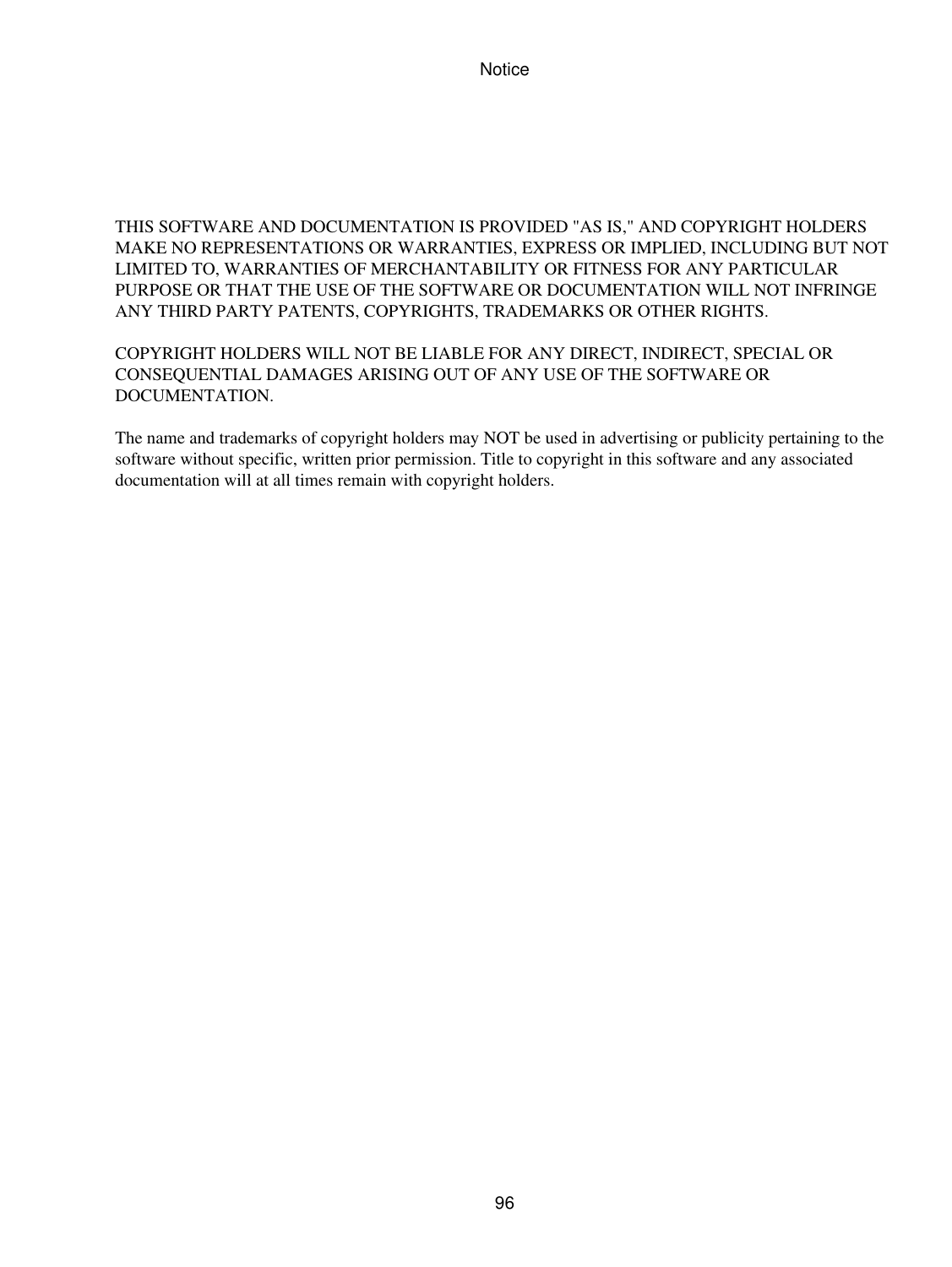### **The following component is subject to the W3C Software 20021231 License**

♦ Project Contribution to libxml2 - Unspecified

*Copyright ©1999-2000 BP6.com, All rights reserved. © Copyright Microsoft Corporation, 1999*

*Copyright 1994-99 Wired Digital Inc. All rights reserved.*

*Copyright (c) 1998-1999 W3C (MIT, INRIA, Keio), All Rights Reserved.*

# **W3C® SOFTWARE NOTICE AND LICENSE 20021231**

http://www.w3.org/Consortium/Legal/2002/copyright-software-20021231

This work (and included software, documentation such as READMEs, or other related items) is being provided by the copyright holders under the following license. By obtaining, using and/or copying this work, you (the licensee) agree that you have read, understood, and will comply with the following terms and conditions.

Permission to copy, modify, and distribute this software and its documentation, with or without modification, for any purpose and without fee or royalty is hereby granted, provided that you include the following on ALL copies of the software and documentation or portions thereof, including modifications:

- 1. The full text of this NOTICE in a location viewable to users of the redistributed or derivative work.
- 2. Any pre-existing intellectual property disclaimers, notices, or terms and conditions. If none exist, the W3C Software Short Notice should be included (hypertext is preferred, text is permitted) within the body of any redistributed or derivative code.
- 3. Notice of any changes or modifications to the files, including the date changes were made. (We recommend you provide URIs to the location from which the code is derived.)

THIS SOFTWARE AND DOCUMENTATION IS PROVIDED "AS IS," AND COPYRIGHT HOLDERS MAKE NO REPRESENTATIONS OR WARRANTIES, EXPRESS OR IMPLIED, INCLUDING BUT NOT LIMITED TO, WARRANTIES OF MERCHANTABILITY OR FITNESS FOR ANY PARTICULAR PURPOSE OR THAT THE USE OF THE SOFTWARE OR DOCUMENTATION WILL NOT INFRINGE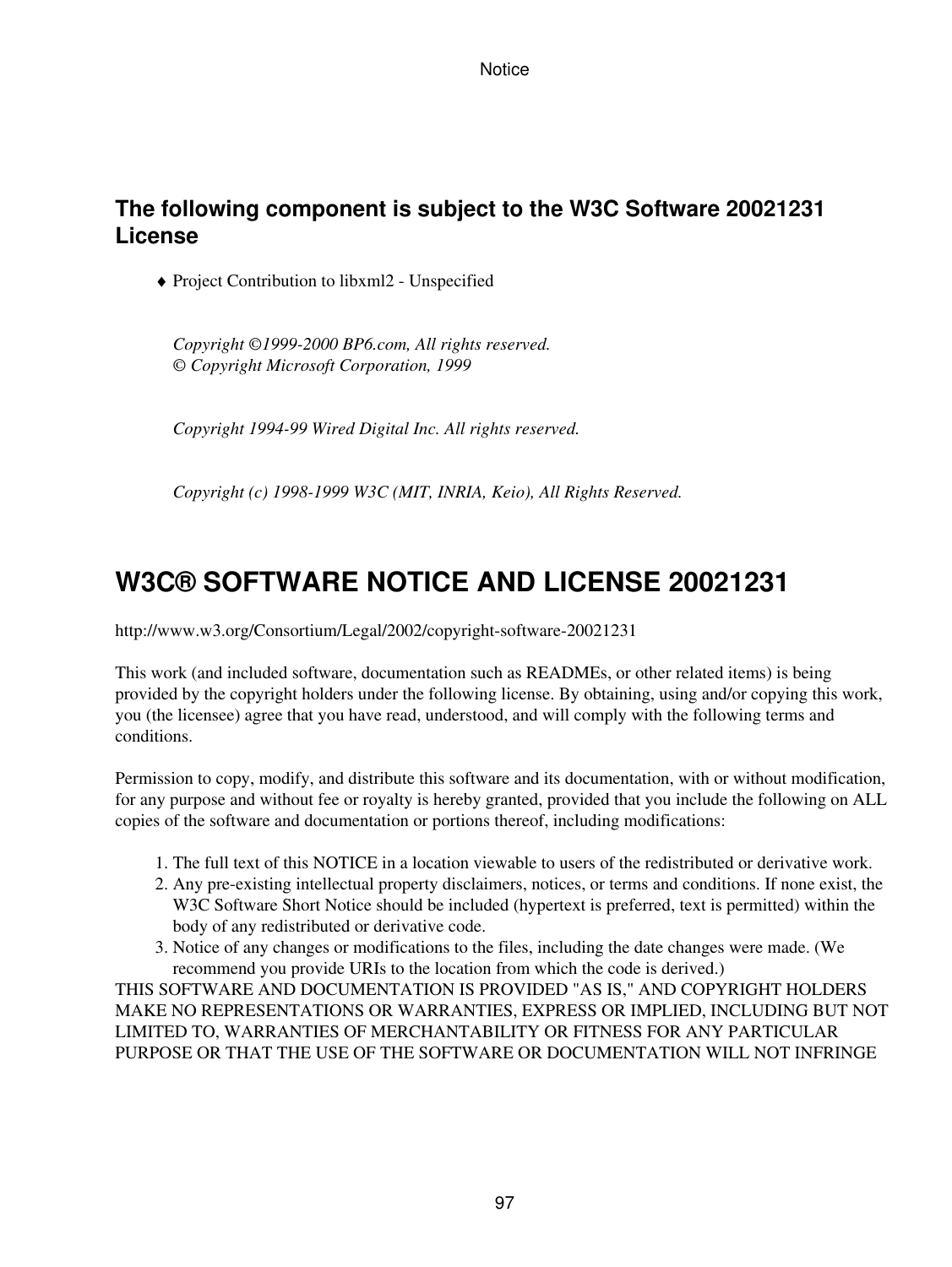### ANY THIRD PARTY PATENTS, COPYRIGHTS, TRADEMARKS OR OTHER RIGHTS.

\_\_\_\_\_\_\_\_\_\_\_\_\_\_\_\_\_\_\_\_\_\_\_\_\_\_\_\_\_\_\_\_\_\_\_\_

### COPYRIGHT HOLDERS WILL NOT BE LIABLE FOR ANY DIRECT, INDIRECT, SPECIAL OR CONSEQUENTIAL DAMAGES ARISING OUT OF ANY USE OF THE SOFTWARE OR DOCUMENTATION.

The name and trademarks of copyright holders may NOT be used in advertising or publicity pertaining to the software without specific, written prior permission. Title to copyright in this software and any associated documentation will at all times remain with copyright holders.

This formulation of W3C's notice and license became active on December 31 2002. This version removes the copyright ownership notice such that this license can be used with materials other than those owned by the W3C, reflects that ERCIM is now a host of the W3C, includes references to this specific dated version of the license, and removes the ambiguous grant of "use". Otherwise, this version is the same as the previous version and is written so as to preserve the Free Software Foundation's assessment of GPL compatibility and OSI's certification under the Open Source Definition. Please see our Copyright FAQ for common questions about using materials from our site, including specific terms and conditions for packages like libwww, Amaya, and Jigsaw. Other questions about this notice can be directed to site-policy@w3.org.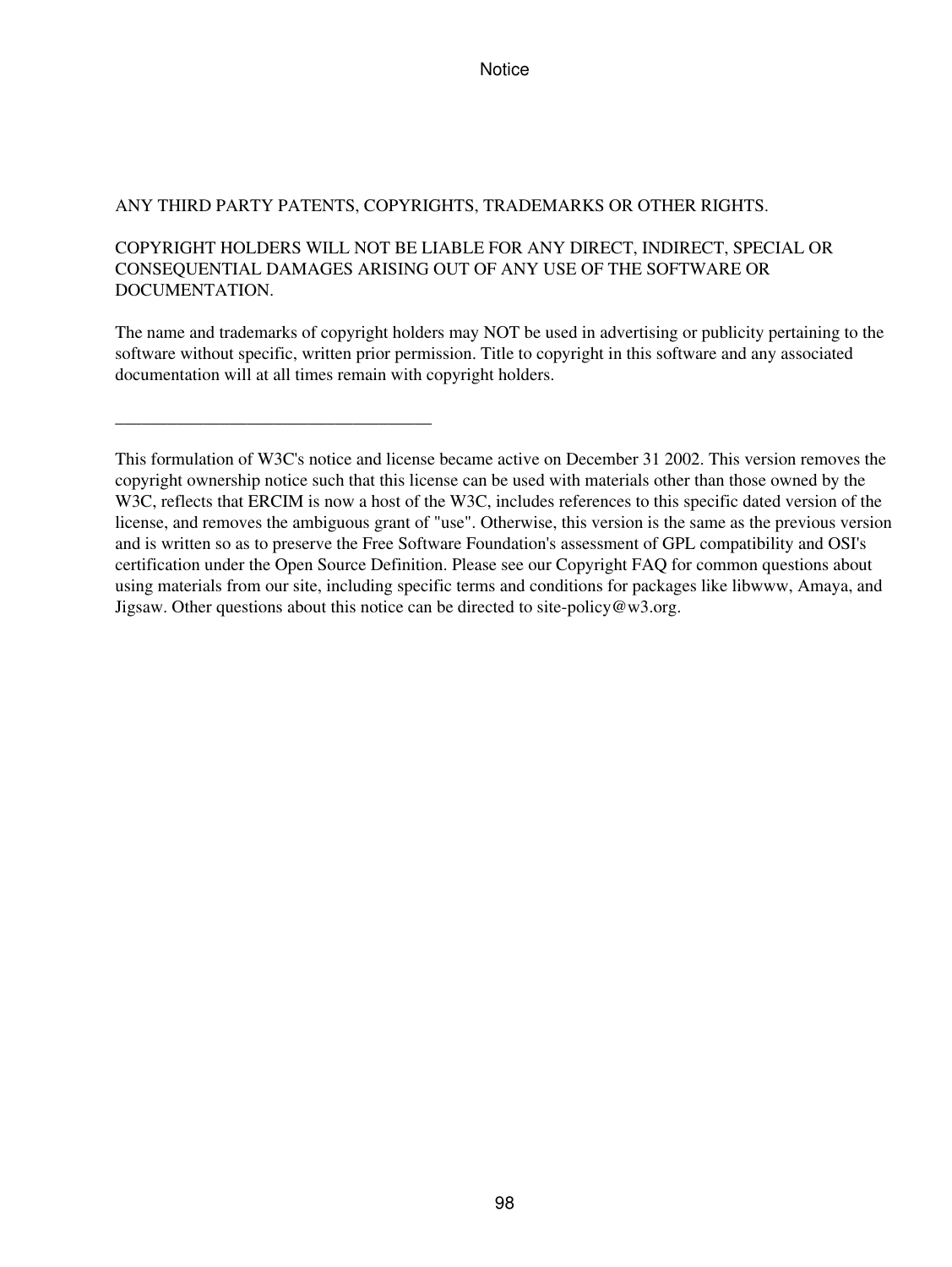## **The following component is subject to the XConsortium License**

 $\triangleleft$  libxml-annot - 2.9.0

*Copyright (C) 1998-2003 Daniel Veillard. All Rights Reserved.*

# **X Consortium Liccense**

Permission is hereby granted, free of charge, to any person obtaining a copy of this software and associated documentation files (the "Software"), to deal in the Software without restriction, including without limitation the rights to use, copy, modify, merge, publish, distribute, sublicense, and/or sell copies of the Software, and to permit persons to whom the Software is furnished to do so, subject to the following conditions:

The above copyright notice and this permission notice shall be included in all copies or substantial portions of the Software.

THE SOFTWARE IS PROVIDED "AS IS", WITHOUT WARRANTY OF ANY KIND, EXPRESS OR IMPLIED, INCLUDING BUT NOT LIMITED TO THE WARRANTIES OF MERCHANTABILITY, FITNESS FOR A PARTICULAR PURPOSE AND NONINFRINGEMENT. IN NO EVENT SHALL THE X CONSORTIUM BE LIABLE FOR ANY CLAIM, DAMAGES OR OTHER LIABILITY, WHETHER IN AN ACTION OF CONTRACT, TORT OR OTHERWISE, ARISING FROM, OUT OF OR IN CONNECTION WITH THE SOFTWARE OR THE USE OR OTHER DEALINGS IN THE SOFTWARE.

Except as contained in this notice, the name of the X Consortium shall not be used in advertising or otherwise to promote the sale, use or other dealings in this Software without prior written authorization from the X Consortium.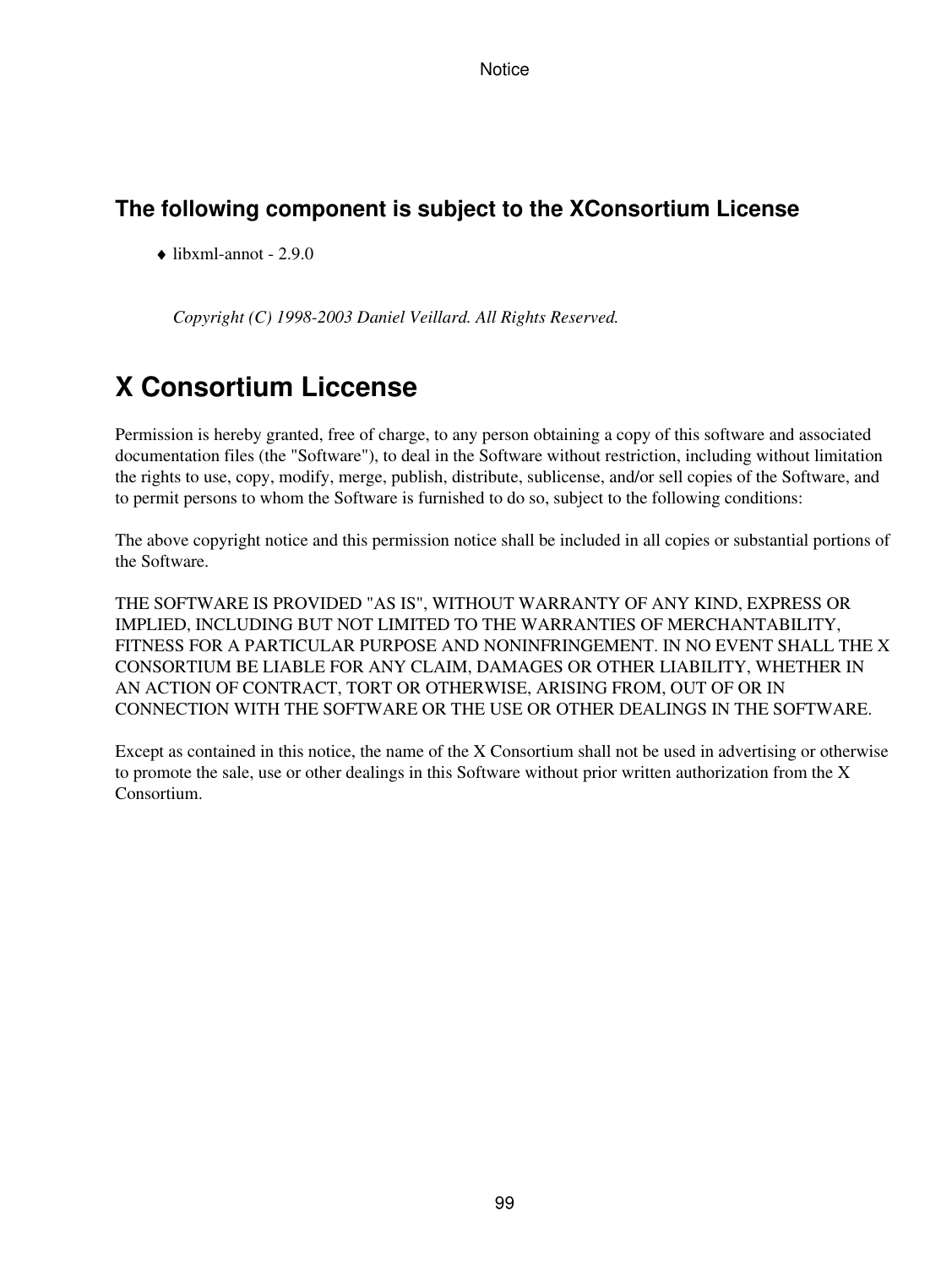### **The following component is subject to the libxml2 License**

 $\triangle$  libxml2 - 2.9.0

*Copyright (C) 1998-2012 Daniel Veillard. All Rights Reserved. Copyright (C) 2001 Bjorn Reese <breese@users.sourceforge.net>*

*Copyright (C) 1998, 2001 Bjorn Reese and Daniel Stenberg.*

*Copyright (C) 2000, 2012 Bjorn Reese and Daniel Veillard.*

*Copyright (C) 2000 Gary Pennington and Daniel Veillard.*

*copyright Netscape Communications, 1999*

*Copyright (C) 2002-2010 Aleksey Sanin*

♦ libxml2 - contribution from Daniel Veillard - 2.9.0

*Copyright (C) 1998-2003 Daniel Veillard. All Rights Reserved.*

## **libxml2 License**

Except where otherwise noted in the source code (e.g. the files hash.c, list.c and the trio files, which are covered by a similar licence but with different Copyright notices) all the files are:

Copyright (C) 1998-2003 Daniel Veillard. All Rights Reserved.

Permission is hereby granted, free of charge, to any person obtaining a copy of this software and associated documentation files (the "Software"), to deal in the Software without restriction, including without limitation the rights to use, copy, modify, merge, publish, distribute, sublicense, and/or sell copies of the Software, and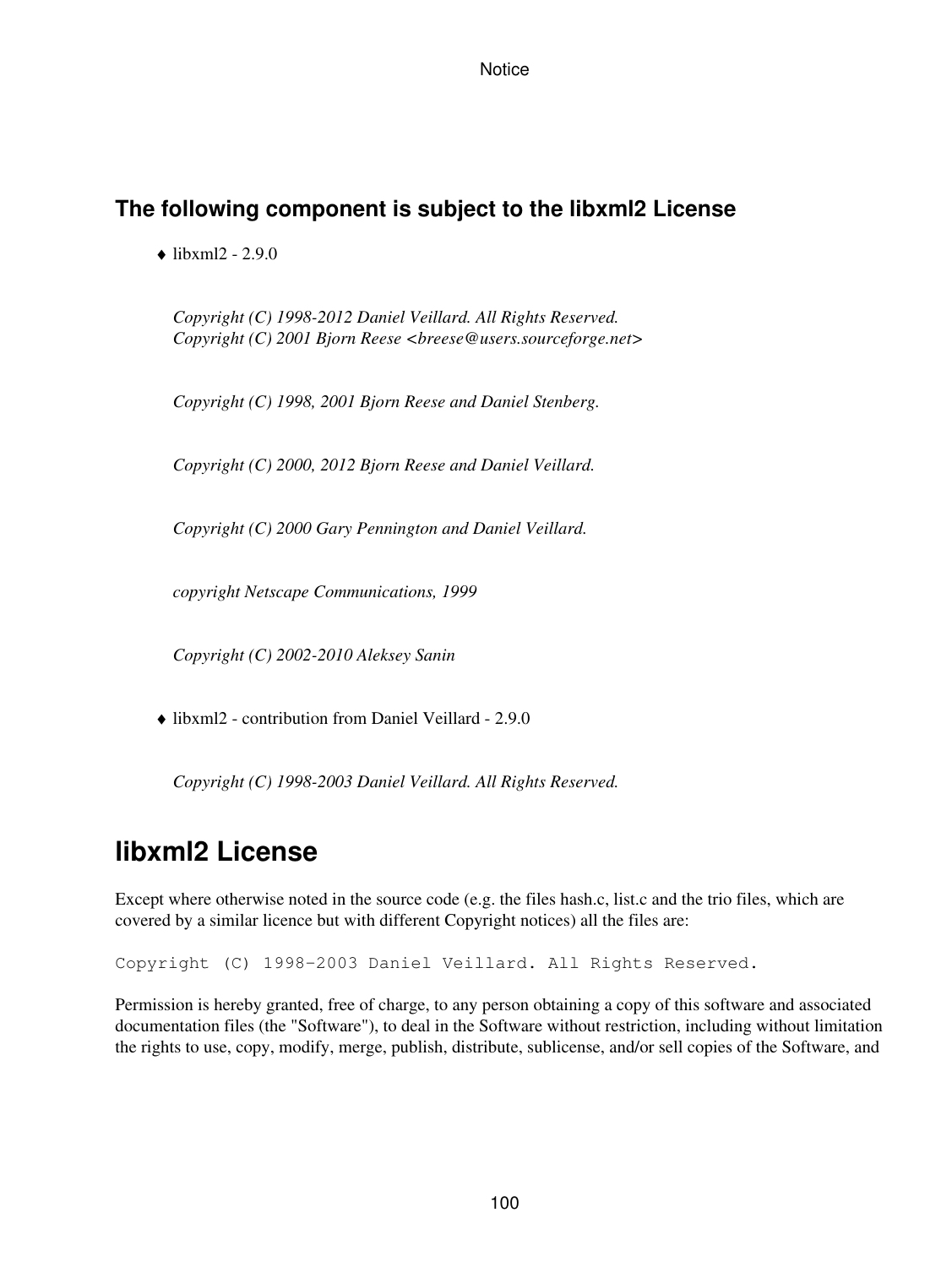to permit persons to whom the Software is furnished to do so, subject to the following conditions:

The above copyright notice and this permission notice shall be included in all copies or substantial portions of the Software.

THE SOFTWARE IS PROVIDED "AS IS", WITHOUT WARRANTY OF ANY KIND, EXPRESS OR IMPLIED, INCLUDING BUT NOT LIMITED TO THE WARRANTIES OF MERCHANTABILITY, FITNESS FOR A PARTICULAR PURPOSE AND NONINFRINGEMENT. IN NO EVENT SHALL THE DANIEL VEILLARD BE LIABLE FOR ANY CLAIM, DAMAGES OR OTHER LIABILITY, WHETHER IN AN ACTION OF CONTRACT, TORT OR OTHERWISE, ARISING FROM, OUT OF OR IN CONNECTION WITH THE SOFTWARE OR THE USE OR OTHER DEALINGS IN THE SOFTWARE.

Except as contained in this notice, the name of Daniel Veillard shall not be used in advertising or otherwise to promote the sale, use or other dealings in this Software without prior written authorization from him.